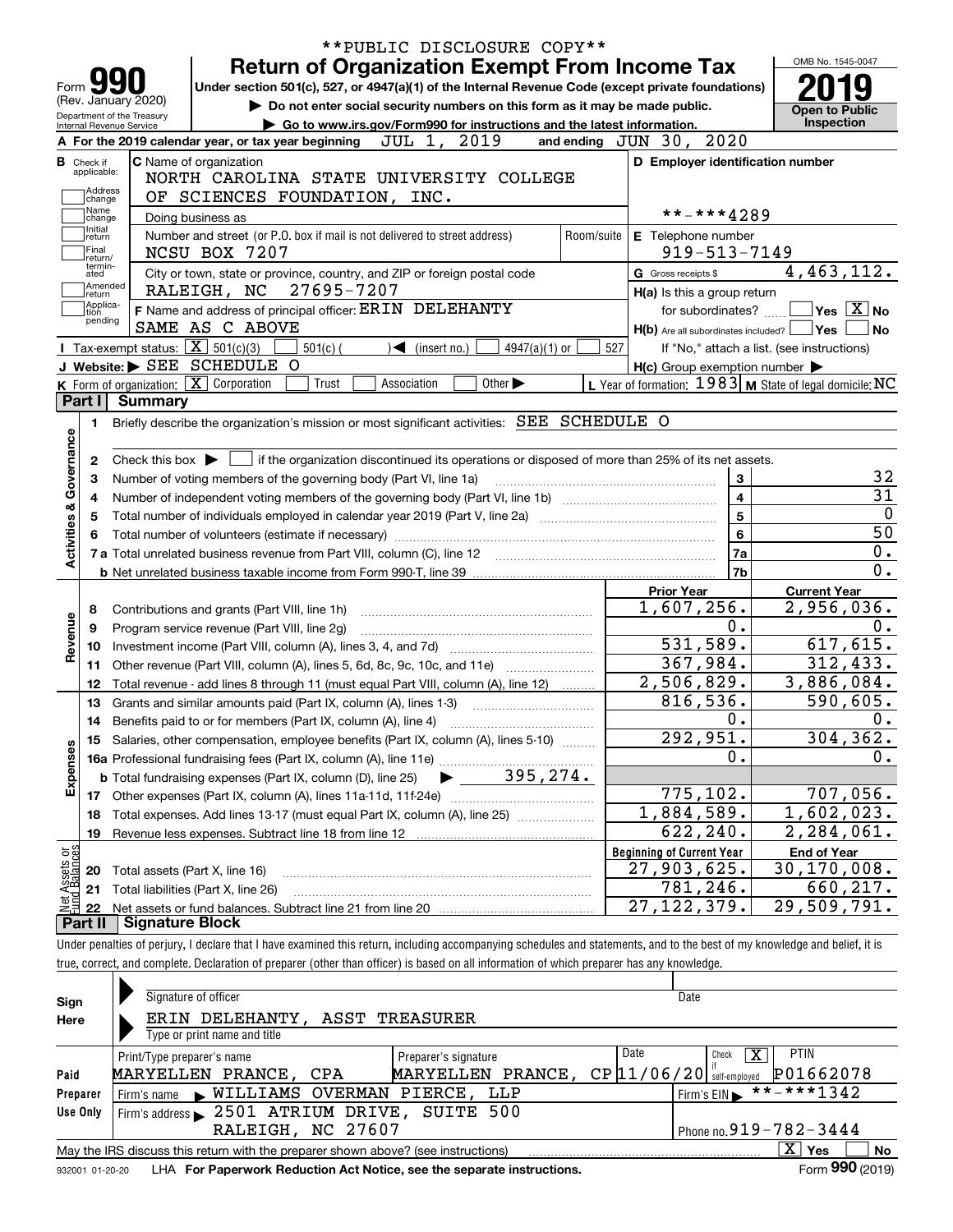|              | NORTH CAROLINA STATE UNIVERSITY COLLEGE                                                                                                      |
|--------------|----------------------------------------------------------------------------------------------------------------------------------------------|
|              | **-***4289<br>OF SCIENCES FOUNDATION, INC.<br>Page 2<br>Form 990 (2019)                                                                      |
|              | <b>Part III Statement of Program Service Accomplishments</b>                                                                                 |
|              |                                                                                                                                              |
| 1            | Briefly describe the organization's mission:                                                                                                 |
|              | PROVIDE FINANCIAL SUPPORT FOR ALL TYPES OF EDUCATION AND RESEARCH                                                                            |
|              | WITHIN THE COLLEGE OF SCIENCES AT NORTH CAROLINA STATE UNIVERSITY.                                                                           |
|              |                                                                                                                                              |
|              |                                                                                                                                              |
| $\mathbf{2}$ | Did the organization undertake any significant program services during the year which were not listed on the                                 |
|              | $\sqrt{}$ Yes $\sqrt{X}$ No                                                                                                                  |
|              | If "Yes," describe these new services on Schedule O.                                                                                         |
| 3            |                                                                                                                                              |
|              | If "Yes," describe these changes on Schedule O.                                                                                              |
| 4            | Describe the organization's program service accomplishments for each of its three largest program services, as measured by expenses.         |
|              | Section 501(c)(3) and 501(c)(4) organizations are required to report the amount of grants and allocations to others, the total expenses, and |
|              | revenue, if any, for each program service reported.                                                                                          |
| 4a           | (Code:                                                                                                                                       |
|              | PROVIDES FINANCIAL SUPPORT FOR ALL TYPES OF EDUCATION AND RESEARCH                                                                           |
|              | WITHIN THE COLLEGE OF SCIENCES AT NORTH CAROLINA STATE UNIVERSITY.                                                                           |
|              |                                                                                                                                              |
|              |                                                                                                                                              |
|              |                                                                                                                                              |
|              |                                                                                                                                              |
|              |                                                                                                                                              |
|              |                                                                                                                                              |
|              |                                                                                                                                              |
|              |                                                                                                                                              |
|              |                                                                                                                                              |
|              |                                                                                                                                              |
|              |                                                                                                                                              |
| 4b           |                                                                                                                                              |
|              |                                                                                                                                              |
|              |                                                                                                                                              |
|              |                                                                                                                                              |
|              |                                                                                                                                              |
|              |                                                                                                                                              |
|              |                                                                                                                                              |
|              |                                                                                                                                              |
|              |                                                                                                                                              |
|              |                                                                                                                                              |
|              |                                                                                                                                              |
|              |                                                                                                                                              |
|              |                                                                                                                                              |
| 4с           | (Code: ) (Expenses \$<br>) (Revenue \$<br>including grants of \$                                                                             |
|              |                                                                                                                                              |
|              |                                                                                                                                              |
|              |                                                                                                                                              |
|              |                                                                                                                                              |
|              |                                                                                                                                              |
|              |                                                                                                                                              |
|              |                                                                                                                                              |
|              |                                                                                                                                              |
|              |                                                                                                                                              |
|              |                                                                                                                                              |
|              |                                                                                                                                              |
|              |                                                                                                                                              |
|              |                                                                                                                                              |
| 4d           | Other program services (Describe on Schedule O.)                                                                                             |
|              | (Expenses \$<br>including grants of \$<br>) (Revenue \$                                                                                      |
| 4е           | 1,038,267.<br>Total program service expenses >                                                                                               |

Form (2019) **990**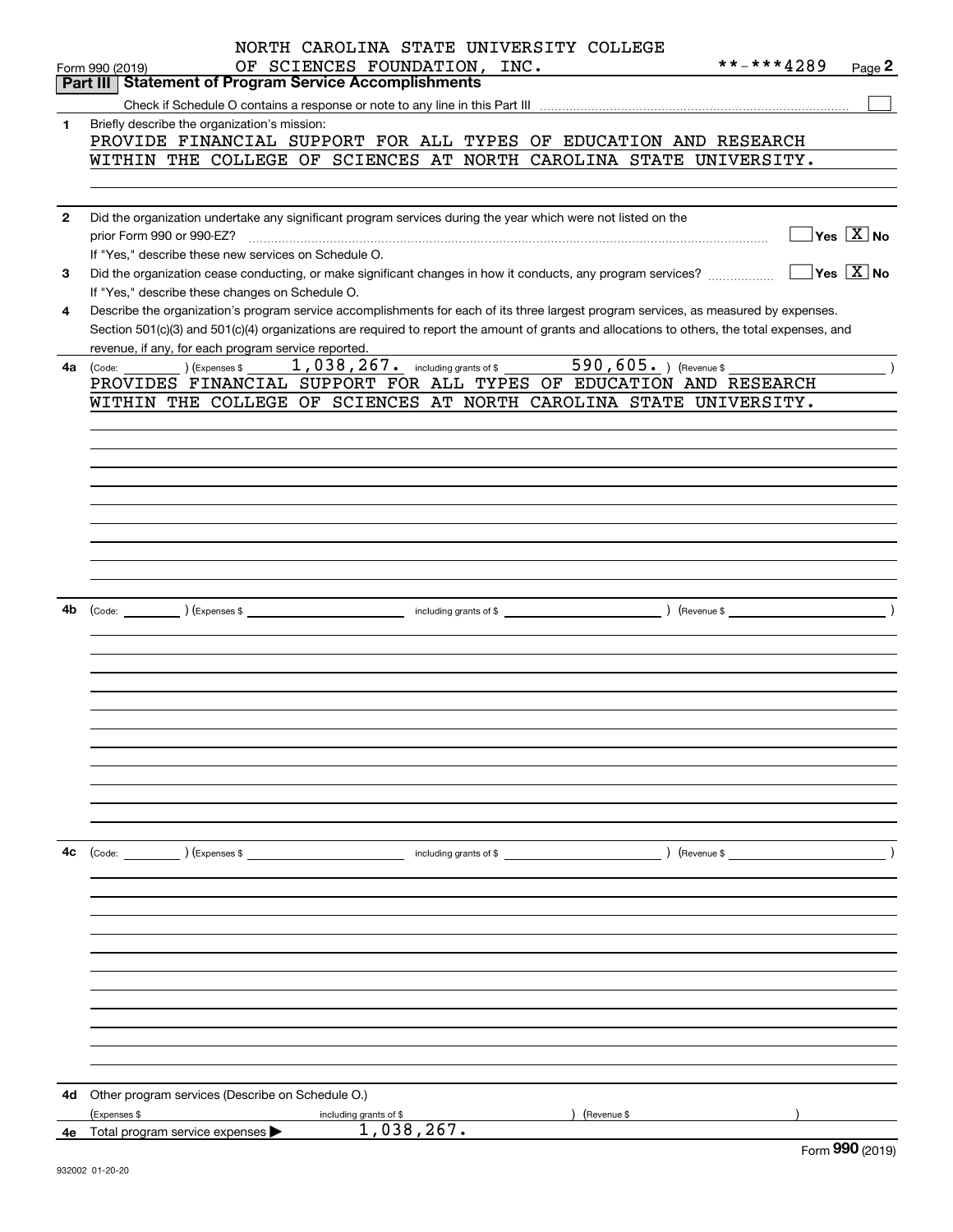| NORTH CAROLINA STATE UNIVERSITY COLLEGE |  |
|-----------------------------------------|--|
|-----------------------------------------|--|

|     |                                                                                                                                                                                                                                |                 | Yes                     | No                      |
|-----|--------------------------------------------------------------------------------------------------------------------------------------------------------------------------------------------------------------------------------|-----------------|-------------------------|-------------------------|
| 1   | Is the organization described in section 501(c)(3) or 4947(a)(1) (other than a private foundation)?                                                                                                                            |                 |                         |                         |
|     |                                                                                                                                                                                                                                | 1               | X                       |                         |
| 2   | Is the organization required to complete Schedule B, Schedule of Contributors? [11] Content of Content of Content of Contributors? [11] All of Contributors and Content of Content of the Organization required to complete th | $\mathbf{2}$    | $\overline{\mathtt{x}}$ |                         |
| 3   | Did the organization engage in direct or indirect political campaign activities on behalf of or in opposition to candidates for                                                                                                |                 |                         |                         |
|     |                                                                                                                                                                                                                                | 3               |                         | X.                      |
| 4   | Section 501(c)(3) organizations. Did the organization engage in lobbying activities, or have a section 501(h) election in effect                                                                                               |                 |                         |                         |
|     |                                                                                                                                                                                                                                | 4               |                         | X.                      |
| 5   | Is the organization a section 501(c)(4), 501(c)(5), or 501(c)(6) organization that receives membership dues, assessments, or                                                                                                   |                 |                         |                         |
|     |                                                                                                                                                                                                                                | 5               |                         | X.                      |
| 6   | Did the organization maintain any donor advised funds or any similar funds or accounts for which donors have the right to                                                                                                      |                 |                         |                         |
|     | provide advice on the distribution or investment of amounts in such funds or accounts? If "Yes," complete Schedule D, Part I                                                                                                   | 6               |                         | X.                      |
| 7   | Did the organization receive or hold a conservation easement, including easements to preserve open space,                                                                                                                      |                 |                         |                         |
|     |                                                                                                                                                                                                                                | 7               |                         | X.                      |
| 8   | Did the organization maintain collections of works of art, historical treasures, or other similar assets? If "Yes," complete                                                                                                   |                 |                         |                         |
|     |                                                                                                                                                                                                                                | 8               |                         | x                       |
| 9   | Did the organization report an amount in Part X, line 21, for escrow or custodial account liability, serve as a custodian for                                                                                                  |                 |                         |                         |
|     | amounts not listed in Part X; or provide credit counseling, debt management, credit repair, or debt negotiation services?                                                                                                      |                 |                         |                         |
|     |                                                                                                                                                                                                                                | 9               |                         | x                       |
| 10  | Did the organization, directly or through a related organization, hold assets in donor-restricted endowments                                                                                                                   |                 |                         |                         |
|     |                                                                                                                                                                                                                                | 10              | х                       |                         |
| 11  | If the organization's answer to any of the following questions is "Yes," then complete Schedule D, Parts VI, VII, VIII, IX, or X                                                                                               |                 |                         |                         |
|     | as applicable.                                                                                                                                                                                                                 |                 |                         |                         |
| a   | Did the organization report an amount for land, buildings, and equipment in Part X, line 10? If "Yes," complete Schedule D,                                                                                                    |                 |                         |                         |
|     |                                                                                                                                                                                                                                | 11a             |                         | x                       |
| b   | Did the organization report an amount for investments - other securities in Part X, line 12, that is 5% or more of its total                                                                                                   |                 |                         |                         |
|     |                                                                                                                                                                                                                                | 11b             | x                       |                         |
| с   | Did the organization report an amount for investments - program related in Part X, line 13, that is 5% or more of its total                                                                                                    |                 |                         |                         |
|     |                                                                                                                                                                                                                                | 11c             |                         | X.                      |
|     | d Did the organization report an amount for other assets in Part X, line 15, that is 5% or more of its total assets reported in                                                                                                |                 |                         |                         |
|     |                                                                                                                                                                                                                                | 11d             |                         | x                       |
| е   | Did the organization report an amount for other liabilities in Part X, line 25? If "Yes," complete Schedule D, Part X                                                                                                          | 11e             | X                       |                         |
| f   | Did the organization's separate or consolidated financial statements for the tax year include a footnote that addresses                                                                                                        |                 |                         |                         |
|     | the organization's liability for uncertain tax positions under FIN 48 (ASC 740)? If "Yes," complete Schedule D, Part X                                                                                                         | 11f             | X                       |                         |
|     | 12a Did the organization obtain separate, independent audited financial statements for the tax year? If "Yes," complete                                                                                                        |                 |                         |                         |
|     |                                                                                                                                                                                                                                | 12a             | х                       |                         |
|     | <b>b</b> Was the organization included in consolidated, independent audited financial statements for the tax year?                                                                                                             |                 |                         |                         |
|     | If "Yes," and if the organization answered "No" to line 12a, then completing Schedule D, Parts XI and XII is optional                                                                                                          | 12 <sub>b</sub> |                         | X                       |
| 13  |                                                                                                                                                                                                                                | 13              |                         | X                       |
| 14a | Did the organization maintain an office, employees, or agents outside of the United States?                                                                                                                                    | 14a             |                         | X                       |
| b   | Did the organization have aggregate revenues or expenses of more than \$10,000 from grantmaking, fundraising, business,                                                                                                        |                 |                         |                         |
|     | investment, and program service activities outside the United States, or aggregate foreign investments valued at \$100,000                                                                                                     |                 |                         |                         |
|     |                                                                                                                                                                                                                                | 14b             |                         | X.                      |
| 15  | Did the organization report on Part IX, column (A), line 3, more than \$5,000 of grants or other assistance to or for any                                                                                                      |                 |                         |                         |
|     |                                                                                                                                                                                                                                | 15              |                         | X.                      |
| 16  | Did the organization report on Part IX, column (A), line 3, more than \$5,000 of aggregate grants or other assistance to                                                                                                       |                 |                         |                         |
|     |                                                                                                                                                                                                                                | 16              |                         | X.                      |
| 17  | Did the organization report a total of more than \$15,000 of expenses for professional fundraising services on Part IX,                                                                                                        |                 |                         |                         |
|     |                                                                                                                                                                                                                                | 17              |                         | X.                      |
| 18  | Did the organization report more than \$15,000 total of fundraising event gross income and contributions on Part VIII, lines                                                                                                   |                 |                         |                         |
|     |                                                                                                                                                                                                                                | 18              |                         | X.                      |
| 19  | Did the organization report more than \$15,000 of gross income from gaming activities on Part VIII, line 9a? If "Yes."                                                                                                         |                 |                         |                         |
|     |                                                                                                                                                                                                                                | 19              |                         | X                       |
| 20a |                                                                                                                                                                                                                                | 20a             |                         | $\overline{\mathbf{X}}$ |
| b   | If "Yes" to line 20a, did the organization attach a copy of its audited financial statements to this return?                                                                                                                   | 20 <sub>b</sub> |                         |                         |
| 21  | Did the organization report more than \$5,000 of grants or other assistance to any domestic organization or                                                                                                                    |                 |                         |                         |
|     |                                                                                                                                                                                                                                | 21              | X                       |                         |

Form (2019) **990**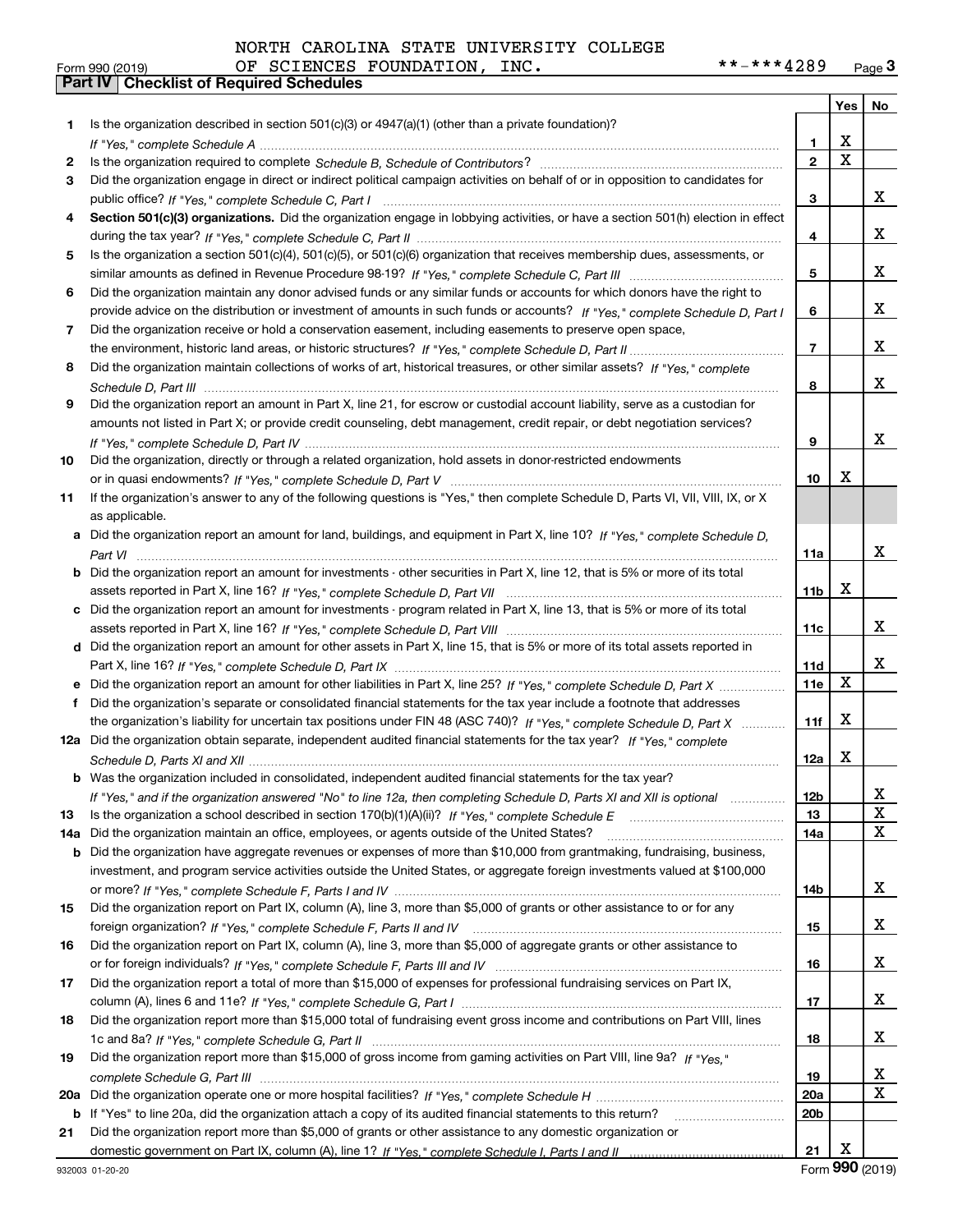#### **Yes No 222324a**Did the organization have a tax-exempt bond issue with an outstanding principal amount of more than \$100,000 as of the **25aSection 501(c)(3), 501(c)(4), and 501(c)(29) organizations.**  Did the organization engage in an excess benefit **26272829303132333435a** Did the organization have a controlled entity within the meaning of section 512(b)(13)? **363738222324a24b24c24d25a25b262728a28b28c29303132333435a35b363738b** Did the organization invest any proceeds of tax-exempt bonds beyond a temporary period exception? \_\_\_\_\_\_\_\_\_\_\_\_\_\_\_\_\_ **c**Did the organization maintain an escrow account other than a refunding escrow at any time during the year to defease **d** Did the organization act as an "on behalf of" issuer for bonds outstanding at any time during the year? \_\_\_\_\_\_\_\_\_\_\_\_\_\_\_\_\_\_\_\_\_ **b** Is the organization aware that it engaged in an excess benefit transaction with a disqualified person in a prior year, and **a** A current or former officer, director, trustee, key employee, creator or founder, or substantial contributor? If **b***If "Yes," complete Schedule L, Part IV* A family member of any individual described in line 28a? ~~~~~~~~~~~~~~~ **c***If* A 35% controlled entity of one or more individuals and/or organizations described in lines 28a or 28b? **b** If "Yes" to line 35a, did the organization receive any payment from or engage in any transaction with a controlled entity **Section 501(c)(3) organizations.** Did the organization make any transfers to an exempt non-charitable related organization? **Note:**  All Form 990 filers are required to complete Schedule O **Yes No 1a** Enter the number reported in Box 3 of Form 1096. Enter -0- if not applicable  $\ldots$  $\ldots$  $\ldots$  $\ldots$  $\ldots$ **b** Enter the number of Forms W-2G included in line 1a. Enter -0- if not applicable  $\ldots$  $\ldots$  $\ldots$  $\ldots$ **1a1b**orm 990 (2019) OF SCIENCES FOUNDATION, INC**. \* \* – \* \* \* 4** 2 8 9 <sub>Page</sub> 4<br><mark>Part IV | Checklist of Required Schedules</mark> <sub>(continued)</sub> Part IX, column (A), line 2? H "Yes," complete Schedule I, Parts I and III **www.www.www.www.www.www.www.ww** *If "Yes," complete* and former officers, directors, trustees, key employees, and highest compensated employees? *Schedule J* last day of the year, that was issued after December 31, 2002? If "Yes," answer lines 24b through 24d and complete *Schedule K. If "No," go to line 25a* ~~~~~~~~~~~~~~~~~~~~~~~~~~~~~~~~~~~~~~~~~~~~~ transaction with a disqualified person during the year? If "Yes," complete Schedule L, Part I multimated and the *If "Yes," complete* that the transaction has not been reported on any of the organization's prior Forms 990 or 990-EZ? *Schedule L, Part I* controlled entity or family member of any of these persons?  $H$  "Yes," complete Schedule L, Part II www.www.www.www. entity (including an employee thereof) or family member of any of these persons? If "Yes," c*omplete Schedule L, Part III* ......... *"Yes," complete Schedule L, Part IV* ~~~~~~~~~~~~~~~~~~~~~~~~~~~~~~~~~~~~~~~~~~~~*"Yes," complete Schedule L, Part IV* ~~~~~~~~~~~~~~~~~~~~~~~~~~~~~~~~~~~~~~~~~~~~ Did the organization receive more than \$25,000 in non-cash contributions? If "Yes," complete Schedule M ........................... *If "Yes," complete Schedule M* contributions? ~~~~~~~~~~~~~~~~~~~~~~~~~~~~~~~~~~~~~~~ Did the organization liquidate, terminate, or dissolve and cease operations? If "Yes," c*omplete Schedule N, Part I If "Yes," complete* Did the organization sell, exchange, dispose of, or transfer more than 25% of its net assets? *Schedule N, Part II* ~~~~~~~~~~~~~~~~~~~~~~~~~~~~~~~~~~~~~~~~~~~~~~~~~~~~ *If "Yes," complete Schedule R, Part I* sections 301.7701-2 and 301.7701-3? ~~~~~~~~~~~~~~~~~~~~~~~~ Was the organization related to any tax-exempt or taxable entity? If "Yes," complete Schedule R, Part II, III, or IV, and *Part V, line 1* within the meaning of section 512(b)(13)? If "Yes," complete Schedule R, Part V, line 2 ……………………………………………… If "Yes," complete Schedule R, Part V, line 2 …………………………………………………………………………………………… and that is treated as a partnership for federal income tax purposes? *H* "Yes," complete Schedule R, Part VI ......................... Did the organization report more than \$5,000 of grants or other assistance to or for domestic individuals on Did the organization answer "Yes" to Part VII, Section A, line 3, 4, or 5 about compensation of the organization's current any tax-exempt bonds? ~~~~~~~~~~~~~~~~~~~~~~~~~~~~~~~~~~~~~~~~~~~~~~~~~~ Did the organization report any amount on Part X, line 5 or 22, for receivables from or payables to any current or former officer, director, trustee, key employee, creator or founder, substantial contributor, or 35% Did the organization provide a grant or other assistance to any current or former officer, director, trustee, key employee, creator or founder, substantial contributor or employee thereof, a grant selection committee member, or to a 35% controlled Was the organization a party to a business transaction with one of the following parties (see Schedule L, Part IV instructions, for applicable filing thresholds, conditions, and exceptions): Did the organization receive contributions of art, historical treasures, or other similar assets, or qualified conservation Did the organization own 100% of an entity disregarded as separate from the organization under Regulations Did the organization conduct more than 5% of its activities through an entity that is not a related organization Did the organization complete Schedule O and provide explanations in Schedule O for Part VI, lines 11b and 19? Check if Schedule O contains a response or note to any line in this Part V **Part V** Statements Regarding Other IRS Filings and Tax Compliance  $\mathcal{L}^{\text{max}}$ X X X X X X X X X X X X 1  $\overline{0}$ X X X X X X X X

 ${\bf c}$  Did the organization comply with backup withholding rules for reportable payments to vendors and reportable gaming (gambling) winnings to prize winners?

**1c**

| Form aan (50.1a)     |  |
|----------------------|--|
| <b>Part IV   Che</b> |  |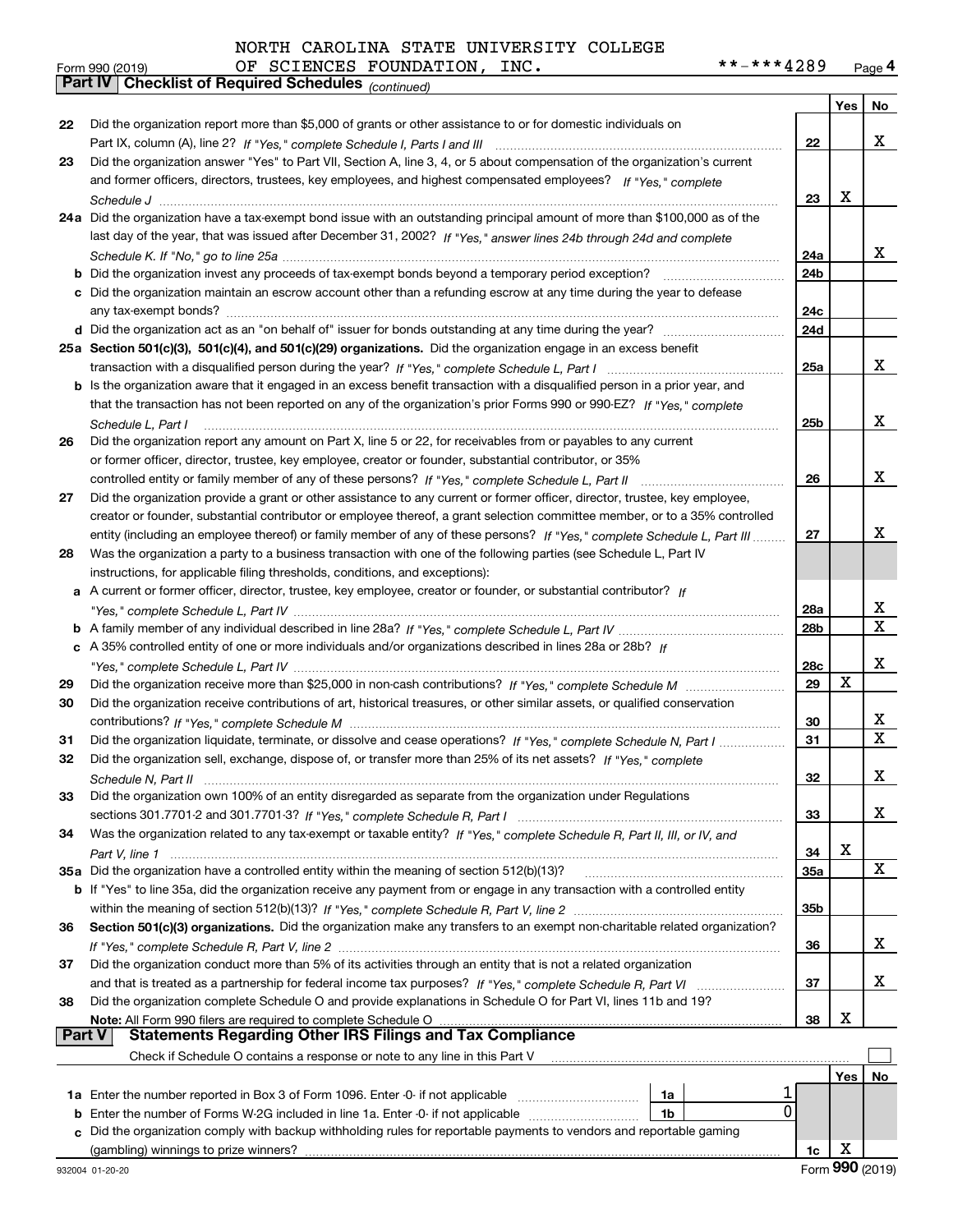|               | **-***4289<br>OF SCIENCES FOUNDATION, INC.<br>Form 990 (2019)                                                                                    |                |     | <u>Page 5</u> |  |  |  |  |  |  |
|---------------|--------------------------------------------------------------------------------------------------------------------------------------------------|----------------|-----|---------------|--|--|--|--|--|--|
| <b>Part V</b> | Statements Regarding Other IRS Filings and Tax Compliance (continued)                                                                            |                |     |               |  |  |  |  |  |  |
|               |                                                                                                                                                  |                | Yes | No            |  |  |  |  |  |  |
|               | 2a Enter the number of employees reported on Form W-3, Transmittal of Wage and Tax Statements,<br> 0                                             |                |     |               |  |  |  |  |  |  |
|               | filed for the calendar year ending with or within the year covered by this return<br>2a                                                          |                |     |               |  |  |  |  |  |  |
|               |                                                                                                                                                  | 2 <sub>b</sub> |     |               |  |  |  |  |  |  |
|               |                                                                                                                                                  |                |     |               |  |  |  |  |  |  |
| За            | Did the organization have unrelated business gross income of \$1,000 or more during the year?                                                    | За             |     | x             |  |  |  |  |  |  |
|               |                                                                                                                                                  | 3b             |     |               |  |  |  |  |  |  |
|               | 4a At any time during the calendar year, did the organization have an interest in, or a signature or other authority over, a                     |                |     |               |  |  |  |  |  |  |
|               |                                                                                                                                                  | 4a             |     | х             |  |  |  |  |  |  |
|               | <b>b</b> If "Yes," enter the name of the foreign country $\blacktriangleright$                                                                   |                |     |               |  |  |  |  |  |  |
|               | See instructions for filing requirements for FinCEN Form 114, Report of Foreign Bank and Financial Accounts (FBAR).                              |                |     |               |  |  |  |  |  |  |
|               | 5a Was the organization a party to a prohibited tax shelter transaction at any time during the tax year?                                         | 5a             |     | х             |  |  |  |  |  |  |
| b             |                                                                                                                                                  | 5b             |     | X             |  |  |  |  |  |  |
| с             |                                                                                                                                                  | 5c             |     |               |  |  |  |  |  |  |
|               | 6a Does the organization have annual gross receipts that are normally greater than \$100,000, and did the organization solicit                   |                |     |               |  |  |  |  |  |  |
|               | any contributions that were not tax deductible as charitable contributions?                                                                      | 6a             |     | x             |  |  |  |  |  |  |
|               | <b>b</b> If "Yes," did the organization include with every solicitation an express statement that such contributions or gifts                    |                |     |               |  |  |  |  |  |  |
|               | were not tax deductible?                                                                                                                         | 6b             |     |               |  |  |  |  |  |  |
| 7             | Organizations that may receive deductible contributions under section 170(c).                                                                    |                |     |               |  |  |  |  |  |  |
| а             | Did the organization receive a payment in excess of \$75 made partly as a contribution and partly for goods and services provided to the payor?  | 7a             |     | x             |  |  |  |  |  |  |
| b             | If "Yes," did the organization notify the donor of the value of the goods or services provided?                                                  | 7b             |     |               |  |  |  |  |  |  |
| c             | Did the organization sell, exchange, or otherwise dispose of tangible personal property for which it was required                                |                |     |               |  |  |  |  |  |  |
|               |                                                                                                                                                  | 7c             |     | х             |  |  |  |  |  |  |
|               | <b>7d</b>                                                                                                                                        |                |     |               |  |  |  |  |  |  |
| е             | Did the organization receive any funds, directly or indirectly, to pay premiums on a personal benefit contract?                                  | 7е             |     | х             |  |  |  |  |  |  |
| f             | Did the organization, during the year, pay premiums, directly or indirectly, on a personal benefit contract?                                     | 7f<br>7g       | N/R | $\mathbf X$   |  |  |  |  |  |  |
|               | If the organization received a contribution of qualified intellectual property, did the organization file Form 8899 as required?<br>g            |                |     |               |  |  |  |  |  |  |
| h             | If the organization received a contribution of cars, boats, airplanes, or other vehicles, did the organization file a Form 1098-C?               | 7h             | N/R |               |  |  |  |  |  |  |
| 8             | Sponsoring organizations maintaining donor advised funds. Did a donor advised fund maintained by the                                             |                |     |               |  |  |  |  |  |  |
|               | N/A<br>sponsoring organization have excess business holdings at any time during the year?                                                        | 8              |     |               |  |  |  |  |  |  |
| 9             | Sponsoring organizations maintaining donor advised funds.                                                                                        |                |     |               |  |  |  |  |  |  |
| а             | N/A<br>Did the sponsoring organization make any taxable distributions under section 4966?<br>N/A                                                 | 9а             |     |               |  |  |  |  |  |  |
| b             |                                                                                                                                                  | 9b             |     |               |  |  |  |  |  |  |
| 10            | Section 501(c)(7) organizations. Enter:<br>N/A<br>10a                                                                                            |                |     |               |  |  |  |  |  |  |
| а             | Gross receipts, included on Form 990, Part VIII, line 12, for public use of club facilities<br>10 <sub>b</sub>                                   |                |     |               |  |  |  |  |  |  |
| 11            | Section 501(c)(12) organizations. Enter:                                                                                                         |                |     |               |  |  |  |  |  |  |
| a             | N/A<br>11a<br>Gross income from members or shareholders                                                                                          |                |     |               |  |  |  |  |  |  |
|               | b Gross income from other sources (Do not net amounts due or paid to other sources against                                                       |                |     |               |  |  |  |  |  |  |
|               | amounts due or received from them.)<br>11b                                                                                                       |                |     |               |  |  |  |  |  |  |
|               | 12a Section 4947(a)(1) non-exempt charitable trusts. Is the organization filing Form 990 in lieu of Form 1041?                                   | 12a            |     |               |  |  |  |  |  |  |
|               | <b>b</b> If "Yes," enter the amount of tax-exempt interest received or accrued during the year $\ldots \mathbf{N}/\mathbf{A}$<br>12 <sub>b</sub> |                |     |               |  |  |  |  |  |  |
| 13            | Section 501(c)(29) qualified nonprofit health insurance issuers.                                                                                 |                |     |               |  |  |  |  |  |  |
| а             | N/A<br>Is the organization licensed to issue qualified health plans in more than one state?                                                      | 13a            |     |               |  |  |  |  |  |  |
|               | Note: See the instructions for additional information the organization must report on Schedule O.                                                |                |     |               |  |  |  |  |  |  |
|               | <b>b</b> Enter the amount of reserves the organization is required to maintain by the states in which the                                        |                |     |               |  |  |  |  |  |  |
|               | 13 <sub>b</sub>                                                                                                                                  |                |     |               |  |  |  |  |  |  |
|               | 13 <sub>c</sub>                                                                                                                                  |                |     |               |  |  |  |  |  |  |
| 14a           | Did the organization receive any payments for indoor tanning services during the tax year?                                                       | 14a            |     | X             |  |  |  |  |  |  |
|               | <b>b</b> If "Yes," has it filed a Form 720 to report these payments? If "No," provide an explanation on Schedule O                               | 14b            |     |               |  |  |  |  |  |  |
| 15            | Is the organization subject to the section 4960 tax on payment(s) of more than \$1,000,000 in remuneration or                                    |                |     |               |  |  |  |  |  |  |
|               |                                                                                                                                                  | 15             |     | х             |  |  |  |  |  |  |
|               | If "Yes," see instructions and file Form 4720, Schedule N.                                                                                       |                |     |               |  |  |  |  |  |  |
| 16            | Is the organization an educational institution subject to the section 4968 excise tax on net investment income?                                  | 16             |     | х             |  |  |  |  |  |  |
|               | If "Yes," complete Form 4720, Schedule O.                                                                                                        |                |     |               |  |  |  |  |  |  |

Form (2019) **990**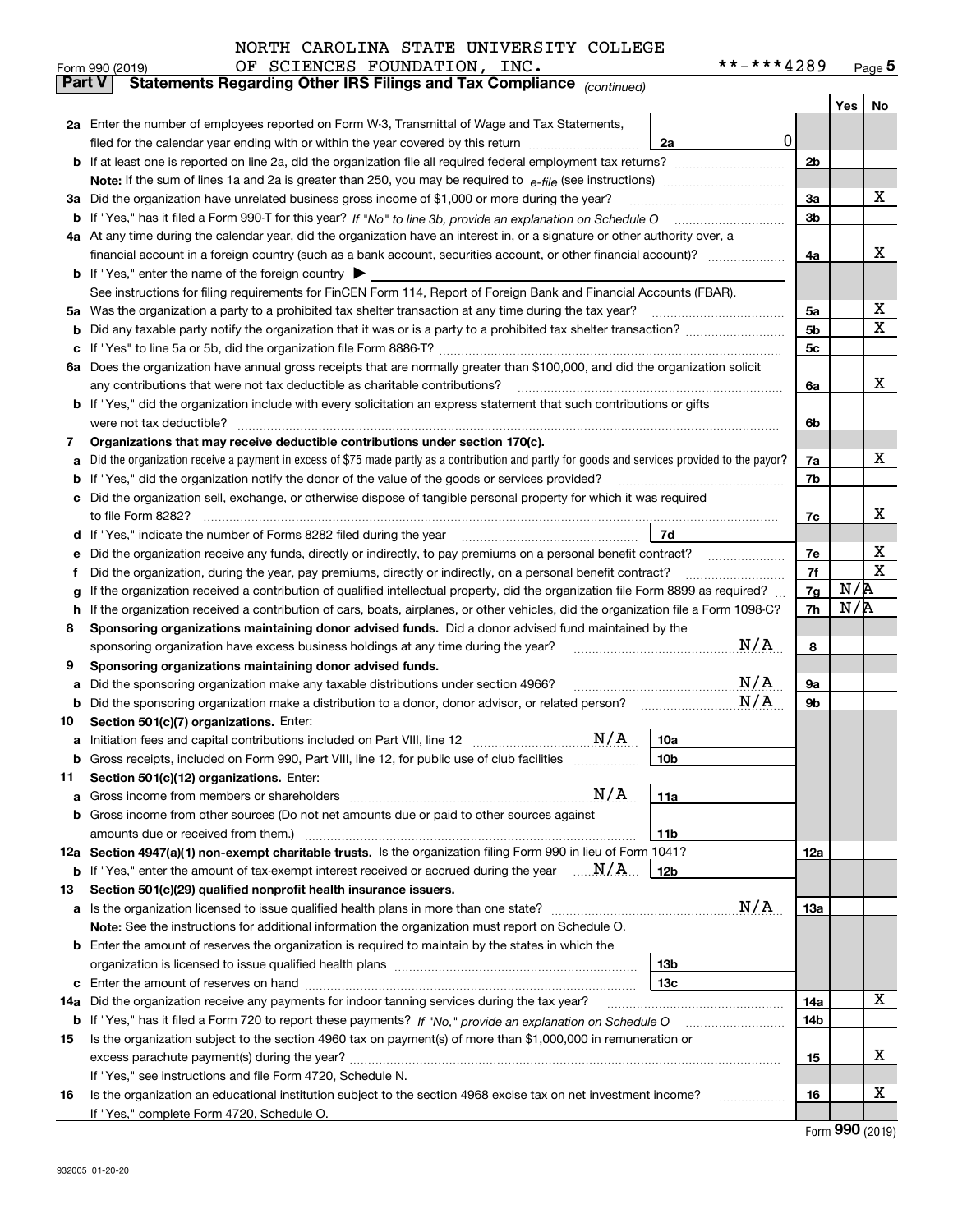| Form 990 (2019) |  | OF SCIENCES FOUNDATION, INC. |  | **-***4289                                                                                                                  | $P$ age $6$ |
|-----------------|--|------------------------------|--|-----------------------------------------------------------------------------------------------------------------------------|-------------|
|                 |  |                              |  | Part VI Governance, Management, and Disclosure For each "Yes" response to lines 2 through 7b below, and for a "No" response |             |
|                 |  |                              |  | to line 8a, 8b, or 10b below, describe the circumstances, processes, or changes on Schedule O. See instructions.            |             |

|     | Check if Schedule O contains a response or note to any line in this Part VI                                                                                                                                                    |                 |             | $\overline{\mathbf{x}}$ |
|-----|--------------------------------------------------------------------------------------------------------------------------------------------------------------------------------------------------------------------------------|-----------------|-------------|-------------------------|
|     | <b>Section A. Governing Body and Management</b>                                                                                                                                                                                |                 |             |                         |
|     |                                                                                                                                                                                                                                |                 | Yes         | No                      |
|     | 32<br><b>1a</b> Enter the number of voting members of the governing body at the end of the tax year<br>1a<br>.                                                                                                                 |                 |             |                         |
|     | If there are material differences in voting rights among members of the governing body, or if the governing                                                                                                                    |                 |             |                         |
|     | body delegated broad authority to an executive committee or similar committee, explain on Schedule O.                                                                                                                          |                 |             |                         |
| b   | 31<br>Enter the number of voting members included on line 1a, above, who are independent<br>1b                                                                                                                                 |                 |             |                         |
| 2   | Did any officer, director, trustee, or key employee have a family relationship or a business relationship with any other                                                                                                       |                 |             |                         |
|     | officer, director, trustee, or key employee?                                                                                                                                                                                   | $\mathbf{2}$    |             | X                       |
| 3   | Did the organization delegate control over management duties customarily performed by or under the direct supervision                                                                                                          |                 |             |                         |
|     | of officers, directors, trustees, or key employees to a management company or other person?                                                                                                                                    | 3               |             | х                       |
| 4   | Did the organization make any significant changes to its governing documents since the prior Form 990 was filed?                                                                                                               | 4               |             | $\mathbf x$             |
| 5   |                                                                                                                                                                                                                                | 5               |             | X                       |
| 6   | Did the organization have members or stockholders?                                                                                                                                                                             | 6               |             | $\mathbf X$             |
| 7a  | Did the organization have members, stockholders, or other persons who had the power to elect or appoint one or                                                                                                                 |                 |             |                         |
|     | more members of the governing body?                                                                                                                                                                                            | 7a              |             | х                       |
|     | <b>b</b> Are any governance decisions of the organization reserved to (or subject to approval by) members, stockholders, or                                                                                                    |                 |             |                         |
|     | persons other than the governing body?                                                                                                                                                                                         | 7b              |             | x                       |
| 8   | Did the organization contemporaneously document the meetings held or written actions undertaken during the year by the following:                                                                                              |                 |             |                         |
| a   | The governing body?                                                                                                                                                                                                            | 8a              | X           |                         |
| b   |                                                                                                                                                                                                                                | 8b              | $\mathbf X$ |                         |
| 9   | Is there any officer, director, trustee, or key employee listed in Part VII, Section A, who cannot be reached at the                                                                                                           |                 |             |                         |
|     |                                                                                                                                                                                                                                | 9               |             | x                       |
|     | Section B. Policies <sub>(This Section B requests information about policies not required by the Internal Revenue Code.)</sub>                                                                                                 |                 |             |                         |
|     |                                                                                                                                                                                                                                |                 | Yes         | No                      |
|     |                                                                                                                                                                                                                                | 10a             |             | х                       |
|     | <b>b</b> If "Yes," did the organization have written policies and procedures governing the activities of such chapters, affiliates,                                                                                            |                 |             |                         |
|     | and branches to ensure their operations are consistent with the organization's exempt purposes?                                                                                                                                | 10b             |             |                         |
|     | 11a Has the organization provided a complete copy of this Form 990 to all members of its governing body before filing the form?                                                                                                | 11a             | $\mathbf X$ |                         |
| b   | Describe in Schedule O the process, if any, used by the organization to review this Form 990.                                                                                                                                  |                 |             |                         |
| 12a |                                                                                                                                                                                                                                | 12a             | X           |                         |
| b   |                                                                                                                                                                                                                                | 12 <sub>b</sub> | X           |                         |
| с   | Did the organization regularly and consistently monitor and enforce compliance with the policy? If "Yes." describe                                                                                                             |                 |             |                         |
|     | in Schedule O how this was done material and the control of the state of the state of the state of the state of the state of the state of the state of the state of the state of the state of the state of the state of the st | 12c             | х           |                         |
| 13  | Did the organization have a written whistleblower policy?                                                                                                                                                                      | 13              | X           |                         |
| 14  | Did the organization have a written document retention and destruction policy?                                                                                                                                                 | 14              | X           |                         |
| 15  | Did the process for determining compensation of the following persons include a review and approval by independent                                                                                                             |                 |             |                         |
|     | persons, comparability data, and contemporaneous substantiation of the deliberation and decision?                                                                                                                              |                 |             |                         |
| a   | The organization's CEO, Executive Director, or top management official manufactured content of the organization's CEO, Executive Director, or top management official                                                          | 15a             | Χ           |                         |
|     | <b>b</b> Other officers or key employees of the organization                                                                                                                                                                   | 15b             | X           |                         |
|     | If "Yes" to line 15a or 15b, describe the process in Schedule O (see instructions).                                                                                                                                            |                 |             |                         |
|     | 16a Did the organization invest in, contribute assets to, or participate in a joint venture or similar arrangement with a                                                                                                      |                 |             |                         |
|     | taxable entity during the year?                                                                                                                                                                                                | 16a             |             | х                       |
|     | b If "Yes," did the organization follow a written policy or procedure requiring the organization to evaluate its participation                                                                                                 |                 |             |                         |
|     | in joint venture arrangements under applicable federal tax law, and take steps to safeguard the organization's                                                                                                                 |                 |             |                         |
|     | exempt status with respect to such arrangements?                                                                                                                                                                               | 16b             |             |                         |
|     | <b>Section C. Disclosure</b>                                                                                                                                                                                                   |                 |             |                         |
| 17  | <b>NONE</b><br>List the states with which a copy of this Form 990 is required to be filed $\blacktriangleright$                                                                                                                |                 |             |                         |
| 18  | Section 6104 requires an organization to make its Forms 1023 (1024 or 1024-A, if applicable), 990, and 990-T (Section 501(c)(3)s only) available                                                                               |                 |             |                         |
|     | for public inspection. Indicate how you made these available. Check all that apply.                                                                                                                                            |                 |             |                         |
|     | $X$ Own website<br>$X$ Upon request<br>Another's website<br>Other (explain on Schedule O)                                                                                                                                      |                 |             |                         |
| 19  | Describe on Schedule O whether (and if so, how) the organization made its governing documents, conflict of interest policy, and financial                                                                                      |                 |             |                         |
|     | statements available to the public during the tax year.                                                                                                                                                                        |                 |             |                         |
| 20  | State the name, address, and telephone number of the person who possesses the organization's books and records                                                                                                                 |                 |             |                         |
|     | ERIN DELEHANTY - 919-513-7149                                                                                                                                                                                                  |                 |             |                         |
|     | NCSU BOX 7207, RALEIGH, NC<br>27695                                                                                                                                                                                            |                 |             |                         |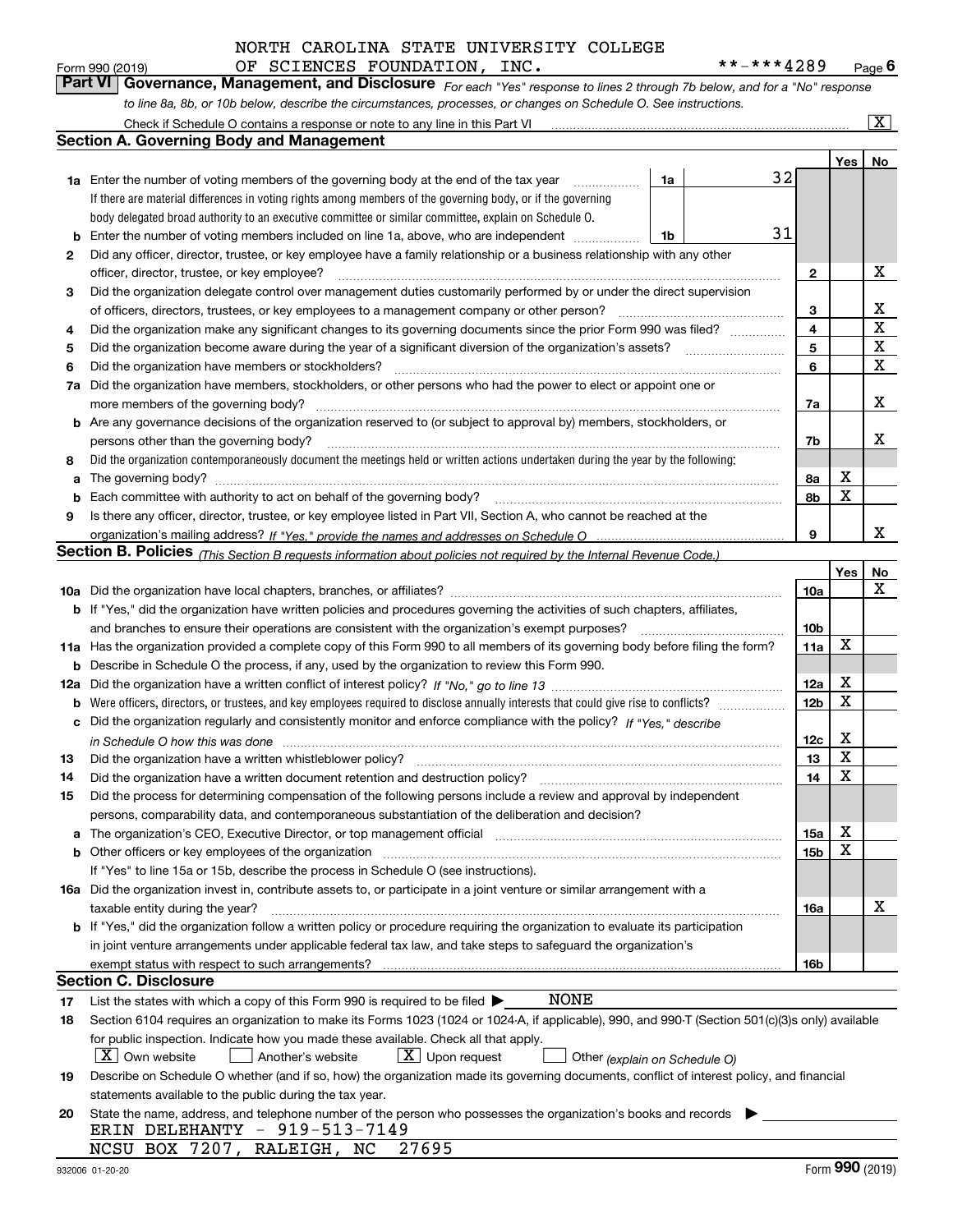$\mathcal{L}^{\text{max}}$ 

### Form 990 (2019) Page OF SCIENCES FOUNDATION, INC. \*\*-\*\*\*4289 Form 990 (2019) **1988** OF SCIENCES FOUNDATION, INC.<br>**Part VII** Compensation of Officers, Directors, Trustees, Key Employees, Highest Compensated **Employees, and Independent Contractors**

Check if Schedule O contains a response or note to any line in this Part VII

**Section A. Officers, Directors, Trustees, Key Employees, and Highest Compensated Employees**

**1a**  Complete this table for all persons required to be listed. Report compensation for the calendar year ending with or within the organization's tax year. **•** List all of the organization's current officers, directors, trustees (whether individuals or organizations), regardless of amount of compensation.

Enter -0- in columns (D), (E), and (F) if no compensation was paid.

 $\bullet$  List all of the organization's  $\,$ current key employees, if any. See instructions for definition of "key employee."

**•** List the organization's five current highest compensated employees (other than an officer, director, trustee, or key employee) who received reportable compensation (Box 5 of Form W-2 and/or Box 7 of Form 1099-MISC) of more than \$100,000 from the organization and any related organizations.

**•** List all of the organization's former officers, key employees, and highest compensated employees who received more than \$100,000 of reportable compensation from the organization and any related organizations.

**former directors or trustees**  ¥ List all of the organization's that received, in the capacity as a former director or trustee of the organization, more than \$10,000 of reportable compensation from the organization and any related organizations.

See instructions for the order in which to list the persons above.

Check this box if neither the organization nor any related organization compensated any current officer, director, or trustee.  $\mathcal{L}^{\text{max}}$ 

| (A)                       | (B)                      |                                |                                                                  | (C)      |              |                                  |        | (D)             | (E)             | (F)                         |
|---------------------------|--------------------------|--------------------------------|------------------------------------------------------------------|----------|--------------|----------------------------------|--------|-----------------|-----------------|-----------------------------|
| Name and title            | Average                  |                                | (do not check more than one                                      | Position |              |                                  |        | Reportable      | Reportable      | Estimated                   |
|                           | hours per                |                                | box, unless person is both an<br>officer and a director/trustee) |          |              |                                  |        | compensation    | compensation    | amount of                   |
|                           | week                     |                                |                                                                  |          |              |                                  |        | from            | from related    | other                       |
|                           | (list any                |                                |                                                                  |          |              |                                  |        | the             | organizations   | compensation                |
|                           | hours for                |                                |                                                                  |          |              |                                  |        | organization    | (W-2/1099-MISC) | from the                    |
|                           | related<br>organizations |                                |                                                                  |          |              |                                  |        | (W-2/1099-MISC) |                 | organization<br>and related |
|                           | below                    |                                |                                                                  |          |              |                                  |        |                 |                 | organizations               |
|                           | line)                    | Individual trustee or director | Institutional trustee                                            | Officer  | Key employee | Highest compensated<br> employee | Former |                 |                 |                             |
| MICHAEL L. BROOKS<br>(1)  | 1.00                     |                                |                                                                  |          |              |                                  |        |                 |                 |                             |
| <b>DIRECTOR</b>           |                          | $\mathbf x$                    |                                                                  |          |              |                                  |        | 0.              | $\mathbf 0$ .   | $0_{.}$                     |
| ERIC L. BUCKLAND<br>(2)   | 1.00                     |                                |                                                                  |          |              |                                  |        |                 |                 |                             |
| <b>DIRECTOR</b>           |                          | X                              |                                                                  |          |              |                                  |        | 0.              | 0.              | $\mathbf 0$ .               |
| WILLIAM D. BUNCE<br>(3)   | 1.00                     |                                |                                                                  |          |              |                                  |        |                 |                 |                             |
| <b>DIRECTOR</b>           |                          | $\mathbf X$                    |                                                                  |          |              |                                  |        | $\mathbf 0$ .   | $\mathbf 0$ .   | $\mathbf 0$ .               |
| SETH B. CARRUTHERS<br>(4) | 1.00                     |                                |                                                                  |          |              |                                  |        |                 |                 |                             |
| <b>DIRECTOR</b>           |                          | X                              |                                                                  |          |              |                                  |        | 0.              | $\mathbf 0$ .   | $\mathbf 0$ .               |
| (5) CHARLES D. CASE       | 1.00                     |                                |                                                                  |          |              |                                  |        |                 |                 |                             |
| <b>DIRECTOR</b>           |                          | $\rm X$                        |                                                                  |          |              |                                  |        | 0.              | $\mathbf 0$ .   | $\mathbf 0$ .               |
| (6) WILLIAM W. FLEMING    | 1.00                     |                                |                                                                  |          |              |                                  |        |                 |                 |                             |
| <b>DIRECTOR</b>           |                          | X                              |                                                                  |          |              |                                  |        | $\mathbf 0$ .   | $\mathbf 0$ .   | $\mathbf 0$ .               |
| (7)<br>NORA A. GARDNER    | 1.00                     |                                |                                                                  |          |              |                                  |        |                 |                 |                             |
| <b>DIRECTOR</b>           |                          | $\overline{\text{X}}$          |                                                                  |          |              |                                  |        | $\mathbf 0$ .   | $\mathbf 0$ .   | $0_{.}$                     |
| (8)<br>PAULA J. HENDERSON | 1.00                     |                                |                                                                  |          |              |                                  |        |                 |                 |                             |
| <b>DIRECTOR</b>           |                          | $\mathbf x$                    |                                                                  |          |              |                                  |        | 0.              | 0.              | $0_{.}$                     |
| (9) ROBERT L. IVES        | 1.00                     |                                |                                                                  |          |              |                                  |        |                 |                 |                             |
| <b>DIRECTOR</b>           |                          | $\rm X$                        |                                                                  |          |              |                                  |        | $0$ .           | 0.              | $\mathbf 0$ .               |
| (10) WALTER D. JOHNSON    | 1.00                     |                                |                                                                  |          |              |                                  |        |                 |                 |                             |
| <b>DIRECTOR</b>           |                          | $\overline{\text{X}}$          |                                                                  |          |              |                                  |        | $\mathbf 0$ .   | $\mathbf 0$ .   | $\mathbf 0$ .               |
| (11) MICHAEL A. LUTHER    | 1.00                     |                                |                                                                  |          |              |                                  |        |                 |                 |                             |
| <b>DIRECTOR</b>           |                          | $\mathbf X$                    |                                                                  |          |              |                                  |        | 0.              | $\mathbf 0$ .   | $\mathbf 0$ .               |
| (12) ANITA M. MCCLERNON   | 1.00                     |                                |                                                                  |          |              |                                  |        |                 |                 |                             |
| <b>DIRECTOR</b>           |                          | $\mathbf X$                    |                                                                  |          |              |                                  |        | 0.              | $\mathbf 0$ .   | $\mathbf 0$ .               |
| (13) JACK A. MENIUS JR.   | 1.00                     |                                |                                                                  |          |              |                                  |        |                 |                 |                             |
| <b>DIRECTOR</b>           |                          | $\mathbf X$                    |                                                                  |          |              |                                  |        | 0.              | $\mathbf 0$ .   | $\mathbf 0$ .               |
| (14) WILLIAM M. PEIRSON   | 1.00                     |                                |                                                                  |          |              |                                  |        |                 |                 |                             |
| <b>DIRECTOR</b>           |                          | $\mathbf X$                    |                                                                  |          |              |                                  |        | $\mathbf 0$ .   | $\mathbf 0$ .   | 0.                          |
| (15) BARBARA A. PRILLAMAN | 1.00                     |                                |                                                                  |          |              |                                  |        |                 |                 |                             |
| <b>DIRECTOR</b>           |                          | X                              |                                                                  |          |              |                                  |        | 0.              | 0.              | $\mathbf 0$ .               |
| (16) RODNEY V. PUGH       | 1.00                     |                                |                                                                  |          |              |                                  |        |                 |                 |                             |
| <b>DIRECTOR</b>           |                          | $\mathbf X$                    |                                                                  |          |              |                                  |        | 0.              | $\mathbf 0$ .   | $0$ .                       |
| (17) RUSSELL L. REEVE     | 1.00                     |                                |                                                                  |          |              |                                  |        |                 |                 |                             |
| <b>DIRECTOR</b>           |                          | $\mathbf X$                    |                                                                  |          |              |                                  |        | 0.              | 0.              | 0.<br>$\overline{2}$        |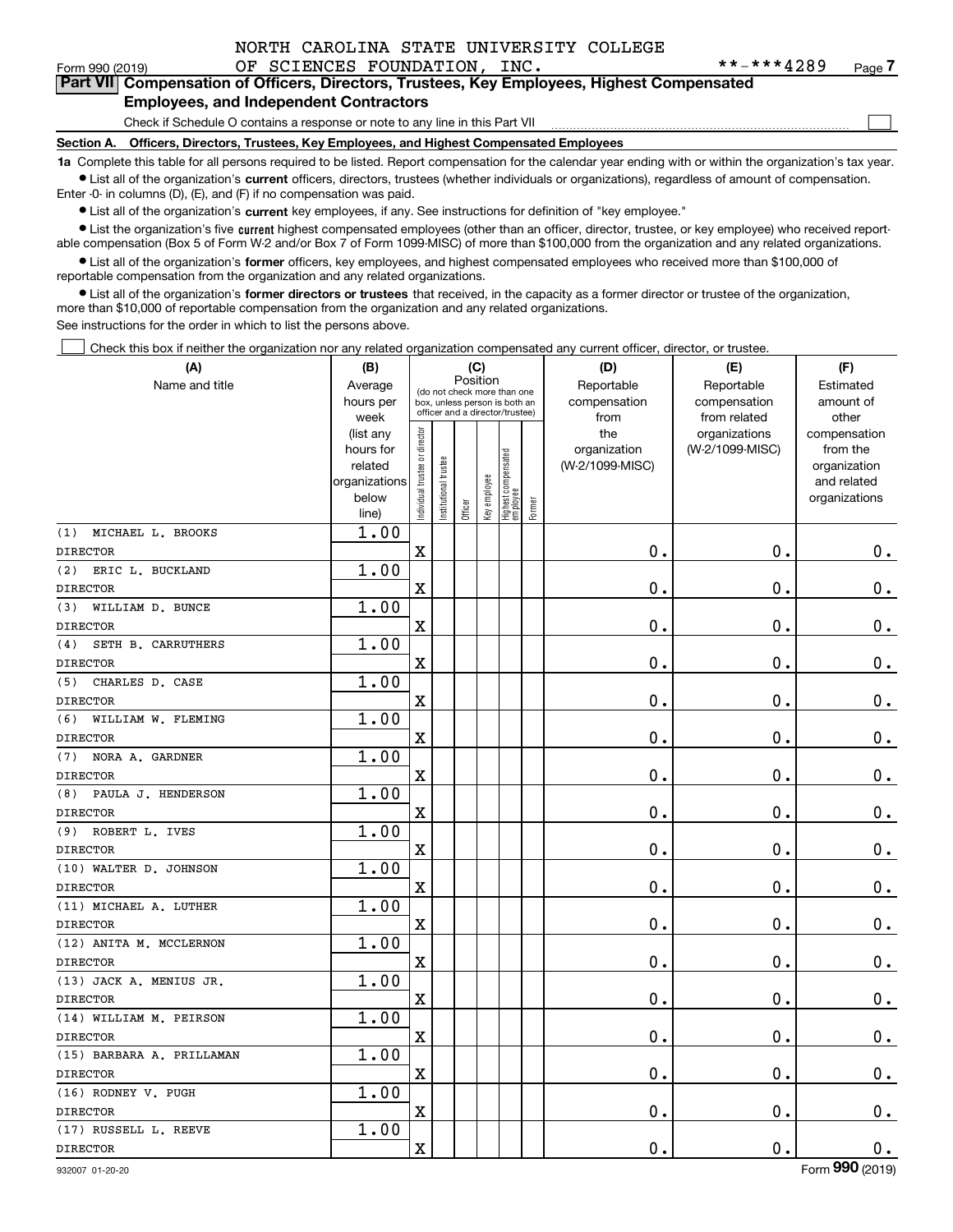#### OF SCIENCES FOUNDATION, INC. NORTH CAROLINA STATE UNIVERSITY COLLEGE

| **-***4289 | Page 8 |
|------------|--------|
|------------|--------|

|                 | Form 990 (2019)<br>OF SCIENCES FOUNDATION, INC.                                                                                                 |                |                               |                      |         |              |                                                              |        |                                | **-***4289      |                     |               | Page <b>ö</b> |
|-----------------|-------------------------------------------------------------------------------------------------------------------------------------------------|----------------|-------------------------------|----------------------|---------|--------------|--------------------------------------------------------------|--------|--------------------------------|-----------------|---------------------|---------------|---------------|
| <b>Part VII</b> | Section A. Officers, Directors, Trustees, Key Employees, and Highest Compensated Employees (continued)                                          |                |                               |                      |         |              |                                                              |        |                                |                 |                     |               |               |
|                 | (A)                                                                                                                                             | (B)            |                               |                      |         | (C)          |                                                              |        | (D)                            | (E)             |                     | (F)           |               |
|                 | Name and title                                                                                                                                  | Average        |                               |                      |         | Position     |                                                              |        | Reportable                     | Reportable      |                     | Estimated     |               |
|                 |                                                                                                                                                 | hours per      |                               |                      |         |              | (do not check more than one<br>box, unless person is both an |        | compensation                   | compensation    |                     | amount of     |               |
|                 |                                                                                                                                                 | week           |                               |                      |         |              | officer and a director/trustee)                              |        | from                           | from related    |                     | other         |               |
|                 |                                                                                                                                                 | (list any      |                               |                      |         |              |                                                              |        | the                            | organizations   |                     | compensation  |               |
|                 |                                                                                                                                                 | hours for      |                               |                      |         |              |                                                              |        | organization                   | (W-2/1099-MISC) |                     | from the      |               |
|                 |                                                                                                                                                 | related        |                               |                      |         |              |                                                              |        | (W-2/1099-MISC)                |                 |                     | organization  |               |
|                 |                                                                                                                                                 | organizations  |                               |                      |         |              |                                                              |        |                                |                 |                     | and related   |               |
|                 |                                                                                                                                                 | below<br>line) | ndividual trustee or director | nstitutional trustee | Officer | Key employee | Highest compensated<br> employee                             | Former |                                |                 |                     | organizations |               |
|                 |                                                                                                                                                 |                |                               |                      |         |              |                                                              |        |                                |                 |                     |               |               |
|                 | (18) AMY D. ROBERTSON                                                                                                                           | 1.00           |                               |                      |         |              |                                                              |        |                                |                 |                     |               |               |
| <b>DIRECTOR</b> |                                                                                                                                                 |                | X                             |                      |         |              |                                                              |        | 0.                             | 0.              |                     |               | 0.            |
| <b>DIRECTOR</b> | (19) BENTON S. SATTERFIELD JR.                                                                                                                  | 1.00           | X                             |                      |         |              |                                                              |        | 0.                             | 0.              |                     |               |               |
|                 | (20) CAREN A. SCHMIDT                                                                                                                           | 1.00           |                               |                      |         |              |                                                              |        |                                |                 |                     |               | 0.            |
| <b>DIRECTOR</b> |                                                                                                                                                 |                | X                             |                      |         |              |                                                              |        | 0.                             | 0.              |                     |               | 0.            |
|                 | (21) CURTIS C. STANLEY                                                                                                                          | 1.00           |                               |                      |         |              |                                                              |        |                                |                 |                     |               |               |
| <b>DIRECTOR</b> |                                                                                                                                                 |                | X                             |                      |         |              |                                                              |        | 0.                             | 0.              |                     |               | 0.            |
|                 | (22) MICHAEL T. STOCUM                                                                                                                          | 1.00           |                               |                      |         |              |                                                              |        |                                |                 |                     |               |               |
| <b>DIRECTOR</b> |                                                                                                                                                 |                | X                             |                      |         |              |                                                              |        | 0.                             | 0.              |                     |               | 0.            |
|                 | (23) WILLIAM E. TRENT III                                                                                                                       | 1.00           |                               |                      |         |              |                                                              |        |                                |                 |                     |               |               |
| <b>DIRECTOR</b> |                                                                                                                                                 |                | X                             |                      |         |              |                                                              |        | 0.                             | 0.              |                     |               | 0.            |
|                 | (24) WALTER R. TURNER JR.                                                                                                                       | 1.00           |                               |                      |         |              |                                                              |        |                                |                 |                     |               |               |
| <b>DIRECTOR</b> |                                                                                                                                                 |                | X                             |                      |         |              |                                                              |        | 0.                             | 0.              |                     |               | 0.            |
|                 | (25) CYNTHIA J. WERTZ                                                                                                                           | 1.00           |                               |                      |         |              |                                                              |        |                                |                 |                     |               |               |
| <b>DIRECTOR</b> |                                                                                                                                                 |                | X                             |                      |         |              |                                                              |        | 0.                             | 0.              |                     |               | 0.            |
|                 | (26) GARNETT B. WHITEHURST                                                                                                                      | 1.00           |                               |                      |         |              |                                                              |        |                                |                 |                     |               |               |
| <b>DIRECTOR</b> |                                                                                                                                                 |                | $\overline{\mathbf{X}}$       |                      |         |              |                                                              |        | 0.                             | 0.              |                     |               | 0.            |
|                 |                                                                                                                                                 |                |                               |                      |         |              |                                                              |        | 0.                             | 0.              |                     |               | 0.            |
|                 |                                                                                                                                                 |                |                               |                      |         |              |                                                              |        | 0.                             | 767, 432.       |                     | 138,469.      |               |
|                 |                                                                                                                                                 |                |                               |                      |         |              |                                                              |        | 0.                             | 767,432.        |                     | 138,469.      |               |
|                 |                                                                                                                                                 |                |                               |                      |         |              |                                                              |        |                                |                 |                     |               |               |
| $\mathbf{2}$    | Total number of individuals (including but not limited to those listed above) who received more than \$100,000 of reportable                    |                |                               |                      |         |              |                                                              |        |                                |                 |                     |               |               |
|                 | compensation from the organization $\blacktriangleright$                                                                                        |                |                               |                      |         |              |                                                              |        |                                |                 |                     | Yes           | 0<br>No       |
|                 |                                                                                                                                                 |                |                               |                      |         |              |                                                              |        |                                |                 |                     |               |               |
| 3               | Did the organization list any former officer, director, trustee, key employee, or highest compensated employee on                               |                |                               |                      |         |              |                                                              |        |                                |                 |                     |               |               |
|                 | line 1a? If "Yes," complete Schedule J for such individual manufactured contained and the 1a? If "Yes," complete Schedule J for such individual |                |                               |                      |         |              |                                                              |        |                                |                 | 3                   |               | х             |
| 4               | For any individual listed on line 1a, is the sum of reportable compensation and other compensation from the organization                        |                |                               |                      |         |              |                                                              |        |                                |                 |                     |               |               |
|                 |                                                                                                                                                 |                |                               |                      |         |              |                                                              |        |                                |                 | 4                   | X             |               |
| 5               | Did any person listed on line 1a receive or accrue compensation from any unrelated organization or individual for services                      |                |                               |                      |         |              |                                                              |        |                                |                 |                     |               |               |
|                 |                                                                                                                                                 |                |                               |                      |         |              |                                                              |        |                                |                 | 5                   |               | x             |
|                 | <b>Section B. Independent Contractors</b>                                                                                                       |                |                               |                      |         |              |                                                              |        |                                |                 |                     |               |               |
| 1               | Complete this table for your five highest compensated independent contractors that received more than \$100,000 of compensation from            |                |                               |                      |         |              |                                                              |        |                                |                 |                     |               |               |
|                 | the organization. Report compensation for the calendar year ending with or within the organization's tax year.                                  |                |                               |                      |         |              |                                                              |        |                                |                 |                     |               |               |
|                 | (A)<br>Name and business address                                                                                                                |                |                               | <b>NONE</b>          |         |              |                                                              |        | (B)<br>Description of services |                 | (C)<br>Compensation |               |               |
|                 |                                                                                                                                                 |                |                               |                      |         |              |                                                              |        |                                |                 |                     |               |               |
|                 |                                                                                                                                                 |                |                               |                      |         |              |                                                              |        |                                |                 |                     |               |               |
|                 |                                                                                                                                                 |                |                               |                      |         |              |                                                              |        |                                |                 |                     |               |               |
|                 |                                                                                                                                                 |                |                               |                      |         |              |                                                              |        |                                |                 |                     |               |               |
|                 |                                                                                                                                                 |                |                               |                      |         |              |                                                              |        |                                |                 |                     |               |               |
|                 |                                                                                                                                                 |                |                               |                      |         |              |                                                              |        |                                |                 |                     |               |               |
|                 |                                                                                                                                                 |                |                               |                      |         |              |                                                              |        |                                |                 |                     |               |               |
|                 |                                                                                                                                                 |                |                               |                      |         |              |                                                              |        |                                |                 |                     |               |               |

**2**Total number of independent contractors (including but not limited to those listed above) who received more than \$100,000 of compensation from the organization  $\blacktriangleright$ 0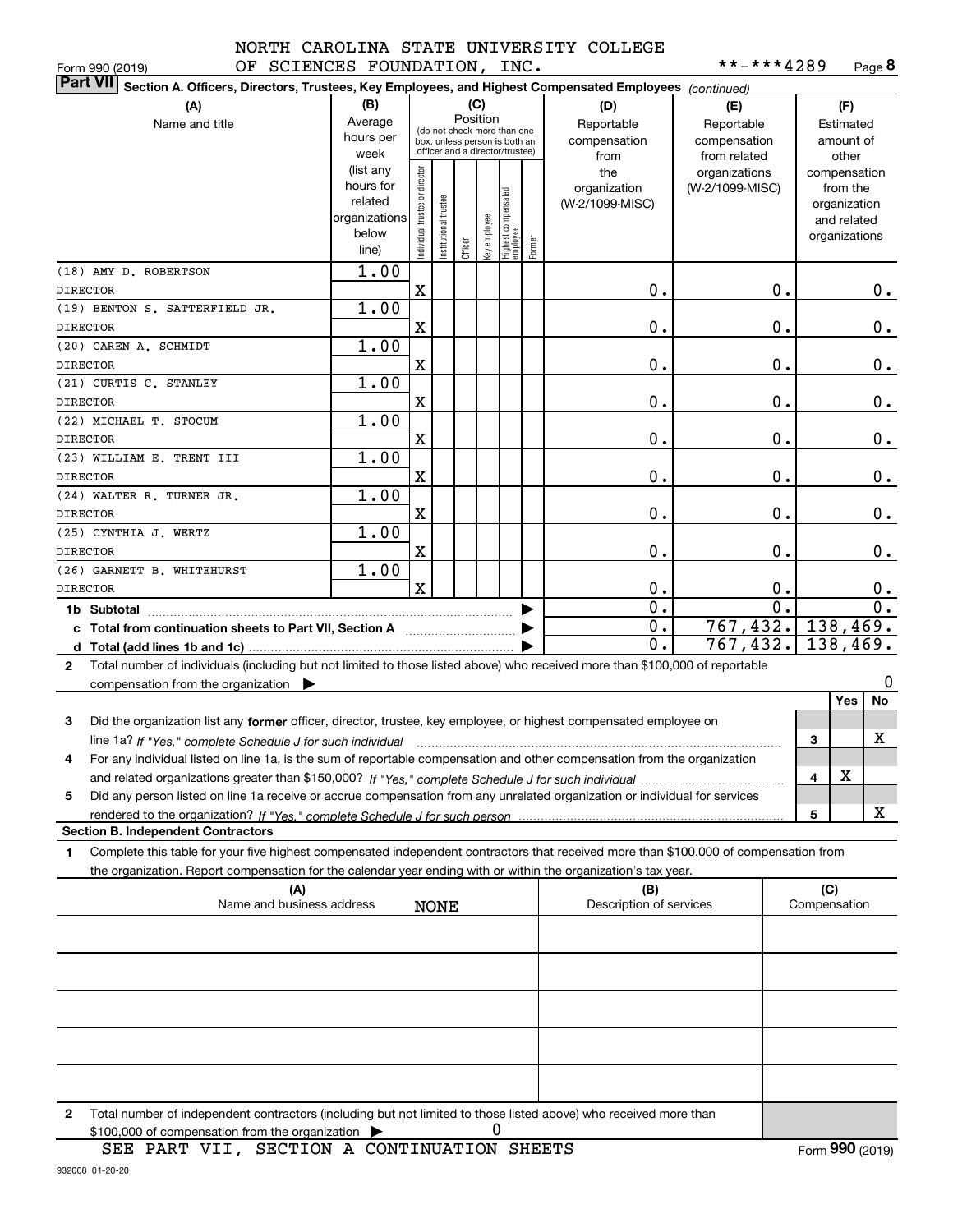Form 990

### NORTH CAROLINA STATE UNIVERSITY COLLEGE OF SCIENCES FOUNDATION, INC. \*\*-\*\*\*\*4289

| <b>Part VII</b> Section A. Officers, Directors, Trustees, Key Employees, and Highest Compensated Employees (continued) |               |                                |                        |             |              |                              |            |                 |                               |                          |
|------------------------------------------------------------------------------------------------------------------------|---------------|--------------------------------|------------------------|-------------|--------------|------------------------------|------------|-----------------|-------------------------------|--------------------------|
| (A)<br>(B)<br>(C)                                                                                                      |               |                                |                        |             |              |                              |            | (D)             | (E)                           | (F)                      |
| Name and title                                                                                                         | Average       | Position                       |                        |             |              | Reportable                   | Reportable | Estimated       |                               |                          |
|                                                                                                                        | hours         |                                | (check all that apply) |             |              |                              |            | compensation    | compensation                  | amount of                |
|                                                                                                                        | per<br>week   |                                |                        |             |              |                              |            | from<br>the     | from related<br>organizations | other                    |
|                                                                                                                        | (list any     |                                |                        |             |              |                              |            | organization    | (W-2/1099-MISC)               | compensation<br>from the |
|                                                                                                                        | hours for     |                                |                        |             |              |                              |            | (W-2/1099-MISC) |                               | organization             |
|                                                                                                                        | related       |                                |                        |             |              |                              |            |                 |                               | and related              |
|                                                                                                                        | organizations |                                |                        |             |              |                              |            |                 |                               | organizations            |
|                                                                                                                        | below         | Individual trustee or director | nstitutional trustee   | Officer     | Key employee | Highest compensated employee | Former     |                 |                               |                          |
|                                                                                                                        | line)         |                                |                        |             |              |                              |            |                 |                               |                          |
| (27) KIRK A. WILDER                                                                                                    | 1.00          |                                |                        |             |              |                              |            |                 |                               |                          |
| <b>DIRECTOR</b>                                                                                                        |               | X                              |                        |             |              |                              |            | 0.              | $\mathbf 0$ .                 | $0_{\cdot}$              |
| (28) SAUNDRA W. WILLIAMS                                                                                               | 1.00          |                                |                        |             |              |                              |            |                 |                               |                          |
| <b>DIRECTOR</b>                                                                                                        |               | X                              |                        |             |              |                              |            | $\mathbf 0$ .   | $\mathbf 0$ .                 | $0_{\cdot}$              |
| (29) JI ZHANG                                                                                                          | 1.00          |                                |                        |             |              |                              |            |                 |                               |                          |
| <b>DIRECTOR</b>                                                                                                        |               | $\mathbf X$                    |                        |             |              |                              |            | $\mathbf 0$ .   | $\mathbf 0$ .                 | $0_{\bullet}$            |
| (30) MARY T. PELOQUIN-DODD                                                                                             | 1.00          |                                |                        |             |              |                              |            |                 |                               |                          |
| TREASURER                                                                                                              | 40.00         | $\mathbf X$                    |                        | $\mathbf X$ |              |                              |            | $\mathbf 0$ .   | 324,921.                      | 43,521.                  |
| (31) SHARON C. PRESNELL                                                                                                | 1.00          |                                |                        |             |              |                              |            |                 |                               |                          |
| VICE CHAIRPERSON                                                                                                       | 1.00          | $\mathbf X$                    |                        | $\mathbf X$ |              |                              |            | $\mathbf 0$ .   | $\mathbf 0$ .                 | $0_{.}$                  |
| (32) ROBERT R. STARBUCK<br>CHAIRPERSON                                                                                 |               | $\mathbf X$                    |                        |             |              |                              |            | $0$ .           | $\mathbf 0$ .                 |                          |
| (33) ERIN C. DELEHANTY                                                                                                 | 1.00          |                                |                        | $\mathbf X$ |              |                              |            |                 |                               | 0.                       |
| <b>ASSISTANT TREASURER</b>                                                                                             | 40.00         |                                |                        | X           |              |                              |            | $\mathbf 0$ .   | 136,856.                      | 32,645.                  |
| (34) CAROL M. DUGGINS                                                                                                  | 1.00          |                                |                        |             |              |                              |            |                 |                               |                          |
| ASSISTANT SECRETARY                                                                                                    | 40.00         |                                |                        | X           |              |                              |            | $0$ .           | 47,918.                       | 15,473.                  |
| (35) DONALD B. MATTHEWS                                                                                                | 1.00          |                                |                        |             |              |                              |            |                 |                               |                          |
| PRESIDENT                                                                                                              | 40.00         |                                |                        | X           |              |                              |            | $0$ .           | 170,737.                      | 28,996.                  |
| (36) LINDSAY E. TOPPING                                                                                                | 1.00          |                                |                        |             |              |                              |            |                 |                               |                          |
| <b>SECRETARY</b>                                                                                                       | 40.00         |                                |                        | X           |              |                              |            | 0.              | 87,000.                       | 17,834.                  |
|                                                                                                                        |               |                                |                        |             |              |                              |            |                 |                               |                          |
|                                                                                                                        |               |                                |                        |             |              |                              |            |                 |                               |                          |
|                                                                                                                        |               |                                |                        |             |              |                              |            |                 |                               |                          |
|                                                                                                                        |               |                                |                        |             |              |                              |            |                 |                               |                          |
|                                                                                                                        |               |                                |                        |             |              |                              |            |                 |                               |                          |
|                                                                                                                        |               |                                |                        |             |              |                              |            |                 |                               |                          |
|                                                                                                                        |               |                                |                        |             |              |                              |            |                 |                               |                          |
|                                                                                                                        |               |                                |                        |             |              |                              |            |                 |                               |                          |
|                                                                                                                        |               |                                |                        |             |              |                              |            |                 |                               |                          |
|                                                                                                                        |               |                                |                        |             |              |                              |            |                 |                               |                          |
|                                                                                                                        |               |                                |                        |             |              |                              |            |                 |                               |                          |
|                                                                                                                        |               |                                |                        |             |              |                              |            |                 |                               |                          |
|                                                                                                                        |               |                                |                        |             |              |                              |            |                 |                               |                          |
|                                                                                                                        |               |                                |                        |             |              |                              |            |                 |                               |                          |
|                                                                                                                        |               |                                |                        |             |              |                              |            |                 |                               |                          |
|                                                                                                                        |               |                                |                        |             |              |                              |            |                 |                               |                          |
|                                                                                                                        |               |                                |                        |             |              |                              |            |                 |                               |                          |
|                                                                                                                        |               |                                |                        |             |              |                              |            |                 |                               |                          |
|                                                                                                                        |               |                                |                        |             |              |                              |            |                 |                               |                          |
|                                                                                                                        |               |                                |                        |             |              |                              |            |                 |                               |                          |
|                                                                                                                        |               |                                |                        |             |              |                              |            |                 |                               |                          |
|                                                                                                                        |               |                                |                        |             |              |                              |            |                 |                               | <u>767,432. 138,469.</u> |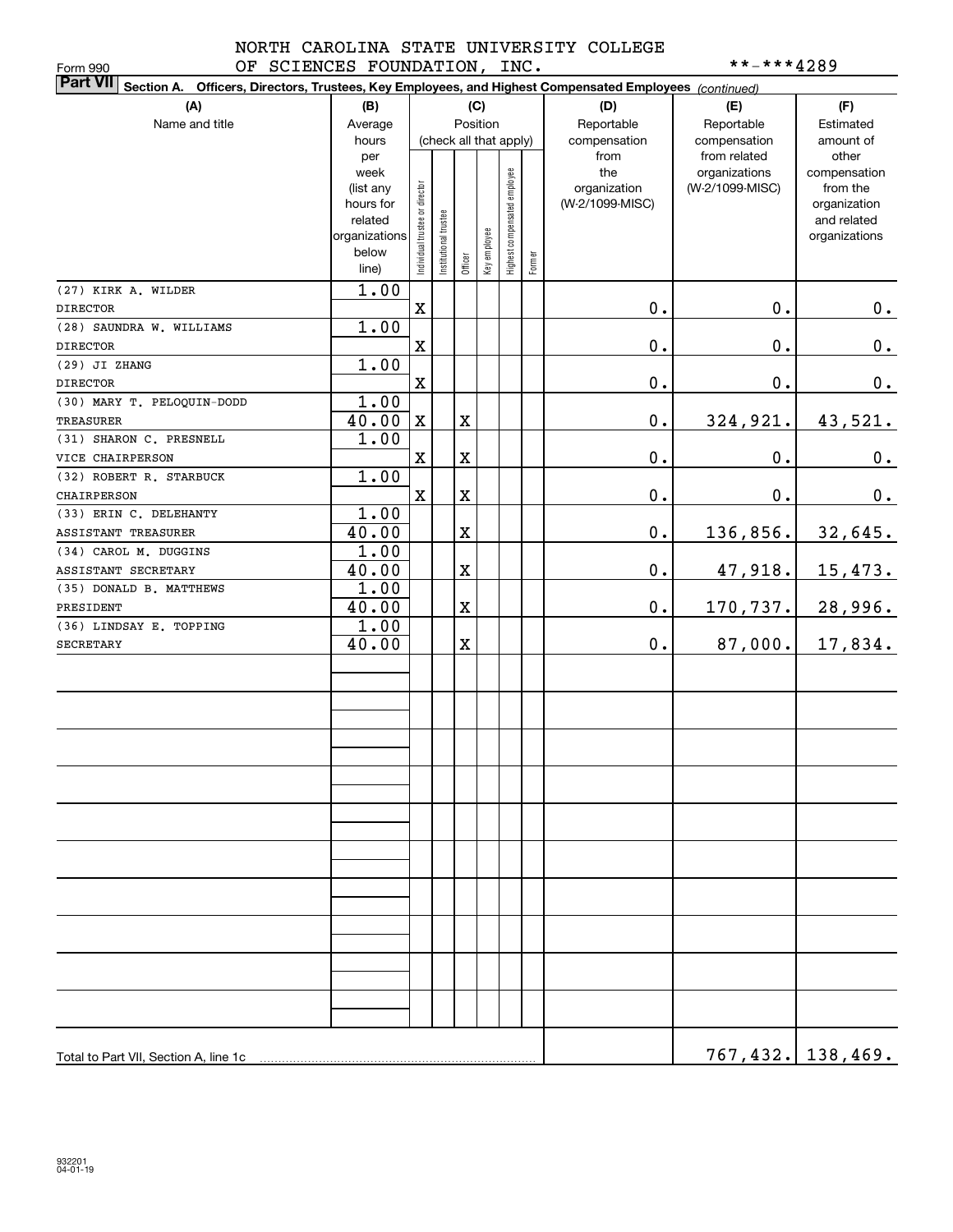|  | NORTH CAROLINA STATE UNIVERSITY COLLEGE |  |
|--|-----------------------------------------|--|
|  |                                         |  |

|                                                           |                  | Form 990 (2019)                                                                                                       |      |                                                        | OF SCIENCES FOUNDATION, INC. |               |                   | **-***4289       | Page 9             |
|-----------------------------------------------------------|------------------|-----------------------------------------------------------------------------------------------------------------------|------|--------------------------------------------------------|------------------------------|---------------|-------------------|------------------|--------------------|
|                                                           | <b>Part VIII</b> | <b>Statement of Revenue</b>                                                                                           |      |                                                        |                              |               |                   |                  |                    |
|                                                           |                  | Check if Schedule O contains a response or note to any line in this Part VIII                                         |      |                                                        |                              |               |                   |                  |                    |
|                                                           |                  |                                                                                                                       |      |                                                        |                              | (A)           | (B)               | $\overline{C}$   | (D)                |
|                                                           |                  |                                                                                                                       |      |                                                        |                              | Total revenue | Related or exempt | Unrelated        | Revenue excluded   |
|                                                           |                  |                                                                                                                       |      |                                                        |                              |               | function revenue  | business revenue | from tax under     |
|                                                           |                  |                                                                                                                       |      |                                                        |                              |               |                   |                  | sections 512 - 514 |
|                                                           |                  | 1 a Federated campaigns                                                                                               |      | 1a                                                     |                              |               |                   |                  |                    |
|                                                           |                  | <b>b</b> Membership dues                                                                                              |      | 1 <sub>b</sub><br>$\ldots \ldots \ldots \ldots \ldots$ |                              |               |                   |                  |                    |
| Contributions, Gifts, Grants<br>and Other Similar Amounts |                  | c Fundraising events                                                                                                  |      | 1 <sub>c</sub>                                         |                              |               |                   |                  |                    |
|                                                           |                  | d Related organizations                                                                                               |      | 1 <sub>d</sub>                                         |                              |               |                   |                  |                    |
|                                                           |                  |                                                                                                                       |      |                                                        |                              |               |                   |                  |                    |
|                                                           |                  | e Government grants (contributions)                                                                                   |      | 1e                                                     |                              |               |                   |                  |                    |
|                                                           |                  | f All other contributions, gifts, grants, and                                                                         |      |                                                        |                              |               |                   |                  |                    |
|                                                           |                  | similar amounts not included above                                                                                    |      | 1f                                                     | 2,956,036.                   |               |                   |                  |                    |
|                                                           |                  | g Noncash contributions included in lines 1a-1f                                                                       |      | 1g  \$                                                 | 1,034,037.                   |               |                   |                  |                    |
|                                                           |                  | <b>h</b> Total. Add lines 1a-1f                                                                                       |      |                                                        |                              | 2,956,036.    |                   |                  |                    |
|                                                           |                  |                                                                                                                       |      |                                                        | <b>Business Code</b>         |               |                   |                  |                    |
|                                                           | 2 a              |                                                                                                                       |      |                                                        |                              |               |                   |                  |                    |
| Program Service<br>Revenue                                |                  | <u> 1989 - Johann Barn, mars ann an t-Amhain Aonaich an t-Aonaich an t-Aonaich an t-Aonaich an t-Aonaich an t-Aon</u> |      |                                                        |                              |               |                   |                  |                    |
|                                                           |                  | b<br><u> 1989 - Johann Barbara, martxa alemaniar a</u>                                                                |      |                                                        |                              |               |                   |                  |                    |
|                                                           |                  | с                                                                                                                     |      |                                                        |                              |               |                   |                  |                    |
|                                                           |                  | d                                                                                                                     |      |                                                        |                              |               |                   |                  |                    |
|                                                           |                  | е                                                                                                                     |      |                                                        |                              |               |                   |                  |                    |
|                                                           |                  |                                                                                                                       |      |                                                        |                              |               |                   |                  |                    |
|                                                           |                  | g                                                                                                                     |      |                                                        |                              |               |                   |                  |                    |
|                                                           | 3                | Investment income (including dividends, interest, and                                                                 |      |                                                        |                              |               |                   |                  |                    |
|                                                           |                  |                                                                                                                       |      |                                                        |                              | 138,221.      |                   |                  | 138,221.           |
|                                                           |                  | Income from investment of tax-exempt bond proceeds                                                                    |      |                                                        |                              |               |                   |                  |                    |
|                                                           | 4                |                                                                                                                       |      |                                                        |                              |               |                   |                  |                    |
|                                                           | 5                |                                                                                                                       |      |                                                        |                              | 306,447.      |                   |                  | 306,447.           |
|                                                           |                  |                                                                                                                       |      | (i) Real                                               | (ii) Personal                |               |                   |                  |                    |
|                                                           |                  | <b>6 a</b> Gross rents                                                                                                | l 6a |                                                        |                              |               |                   |                  |                    |
|                                                           |                  | Less: rental expenses<br>b                                                                                            | 6b   |                                                        |                              |               |                   |                  |                    |
|                                                           |                  | Rental income or (loss)<br>с                                                                                          | 6c   |                                                        |                              |               |                   |                  |                    |
|                                                           |                  |                                                                                                                       |      |                                                        |                              |               |                   |                  |                    |
|                                                           |                  | d Net rental income or (loss)                                                                                         |      |                                                        | ▶                            |               |                   |                  |                    |
|                                                           |                  | 7 a Gross amount from sales of                                                                                        |      | (i) Securities                                         | (ii) Other                   |               |                   |                  |                    |
|                                                           |                  | assets other than inventory                                                                                           | 7a   | 1,056,422.                                             |                              |               |                   |                  |                    |
|                                                           |                  | <b>b</b> Less: cost or other basis                                                                                    |      |                                                        |                              |               |                   |                  |                    |
|                                                           |                  | and sales expenses                                                                                                    | 7b   | 577,028.                                               |                              |               |                   |                  |                    |
| evenue                                                    |                  | c Gain or (loss)                                                                                                      | 7c   | 479,394.                                               |                              |               |                   |                  |                    |
|                                                           |                  |                                                                                                                       |      |                                                        |                              | 479,394.      |                   |                  | 479,394.           |
| Ĕ.                                                        |                  | 8 a Gross income from fundraising events (not                                                                         |      |                                                        |                              |               |                   |                  |                    |
| Other                                                     |                  |                                                                                                                       |      |                                                        |                              |               |                   |                  |                    |
|                                                           |                  | including \$<br>and the contract of the contract of                                                                   |      |                                                        |                              |               |                   |                  |                    |
|                                                           |                  | contributions reported on line 1c). See                                                                               |      |                                                        |                              |               |                   |                  |                    |
|                                                           |                  |                                                                                                                       |      | 8а                                                     |                              |               |                   |                  |                    |
|                                                           |                  |                                                                                                                       |      | 8b                                                     |                              |               |                   |                  |                    |
|                                                           |                  | c Net income or (loss) from fundraising events                                                                        |      |                                                        |                              |               |                   |                  |                    |
|                                                           |                  | 9 a Gross income from gaming activities. See                                                                          |      |                                                        |                              |               |                   |                  |                    |
|                                                           |                  |                                                                                                                       |      | 9а                                                     |                              |               |                   |                  |                    |
|                                                           |                  |                                                                                                                       |      | 9 <sub>b</sub>                                         |                              |               |                   |                  |                    |
|                                                           |                  |                                                                                                                       |      |                                                        |                              |               |                   |                  |                    |
|                                                           |                  | c Net income or (loss) from gaming activities                                                                         |      |                                                        |                              |               |                   |                  |                    |
|                                                           |                  | 10 a Gross sales of inventory, less returns                                                                           |      |                                                        |                              |               |                   |                  |                    |
|                                                           |                  |                                                                                                                       |      | 10a                                                    |                              |               |                   |                  |                    |
|                                                           |                  | <b>b</b> Less: cost of goods sold                                                                                     |      | 10 <sub>b</sub>                                        |                              |               |                   |                  |                    |
|                                                           |                  | c Net income or (loss) from sales of inventory                                                                        |      |                                                        |                              |               |                   |                  |                    |
|                                                           |                  |                                                                                                                       |      |                                                        | <b>Business Code</b>         |               |                   |                  |                    |
|                                                           |                  | 11 a MISC. REVENUE                                                                                                    |      |                                                        | 611710                       | 5,986.        | 5,986.            |                  |                    |
|                                                           |                  |                                                                                                                       |      |                                                        |                              |               |                   |                  |                    |
|                                                           |                  | b                                                                                                                     |      |                                                        |                              |               |                   |                  |                    |
|                                                           |                  | с                                                                                                                     |      |                                                        |                              |               |                   |                  |                    |
| Miscellaneous<br>Revenue                                  |                  |                                                                                                                       |      |                                                        |                              |               |                   |                  |                    |
|                                                           |                  |                                                                                                                       |      |                                                        | ▶                            | 5,986.        |                   |                  |                    |
|                                                           | 12               |                                                                                                                       |      |                                                        |                              | 3,886,084.    | 5,986.            | $\mathbf{0}$ .   | 924,062.           |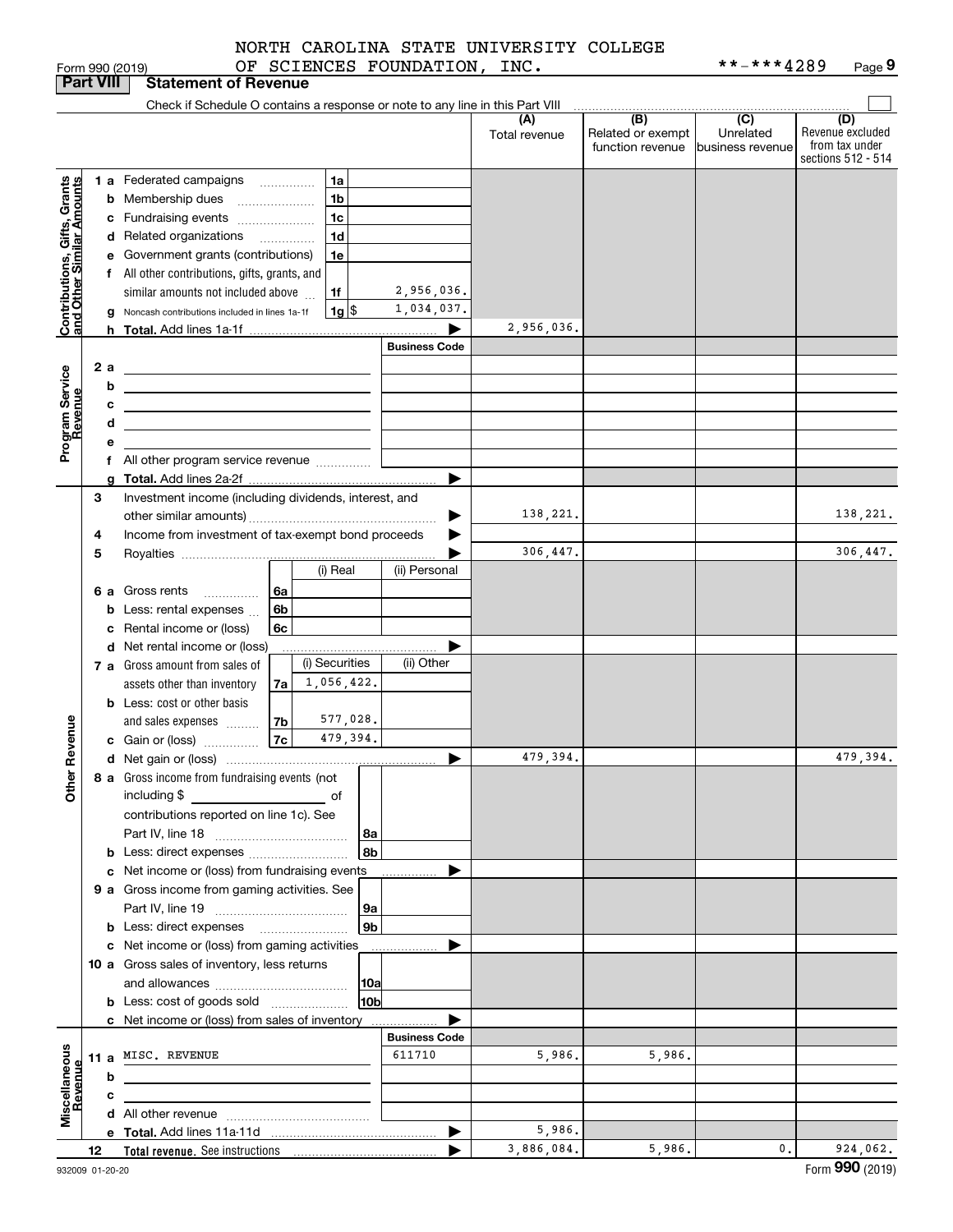### Form 990 (2019) Page **Part IX Statement of Functional Expenses** OF SCIENCES FOUNDATION, INC. \*\*-\*\*\*4289 NORTH CAROLINA STATE UNIVERSITY COLLEGE

\*\*-\*\*\*4289 Page 10

|              | Section 501(c)(3) and 501(c)(4) organizations must complete all columns. All other organizations must complete column (A).<br>Check if Schedule O contains a response or note to any line in this Part IX |                      |                        |                                    | $\overline{\mathbf{X}}$ |
|--------------|-----------------------------------------------------------------------------------------------------------------------------------------------------------------------------------------------------------|----------------------|------------------------|------------------------------------|-------------------------|
|              | Do not include amounts reported on lines 6b,                                                                                                                                                              | (A)                  | (B)<br>Program service | (C)                                | (D)                     |
|              | 7b, 8b, 9b, and 10b of Part VIII.                                                                                                                                                                         | Total expenses       | expenses               | Management and<br>general expenses | Fundraising<br>expenses |
| 1.           | Grants and other assistance to domestic organizations                                                                                                                                                     |                      |                        |                                    |                         |
|              | and domestic governments. See Part IV, line 21<br>$\mathbf{r}$                                                                                                                                            | 590,605.             | 590,605.               |                                    |                         |
| $\mathbf{2}$ | Grants and other assistance to domestic                                                                                                                                                                   |                      |                        |                                    |                         |
|              | individuals. See Part IV, line 22                                                                                                                                                                         |                      |                        |                                    |                         |
| 3            | Grants and other assistance to foreign                                                                                                                                                                    |                      |                        |                                    |                         |
|              | organizations, foreign governments, and foreign                                                                                                                                                           |                      |                        |                                    |                         |
|              | individuals. See Part IV, lines 15 and 16                                                                                                                                                                 |                      |                        |                                    |                         |
| 4            | Benefits paid to or for members                                                                                                                                                                           |                      |                        |                                    |                         |
| 5            | Compensation of current officers, directors,                                                                                                                                                              |                      |                        |                                    |                         |
|              |                                                                                                                                                                                                           |                      |                        |                                    |                         |
| 6            | Compensation not included above to disqualified                                                                                                                                                           |                      |                        |                                    |                         |
|              | persons (as defined under section 4958(f)(1)) and                                                                                                                                                         |                      |                        |                                    |                         |
|              | persons described in section 4958(c)(3)(B)<br>.                                                                                                                                                           |                      |                        |                                    |                         |
| 7            | Other salaries and wages                                                                                                                                                                                  | 304, 362.            |                        |                                    | 304, 362.               |
| 8            | Pension plan accruals and contributions (include                                                                                                                                                          |                      |                        |                                    |                         |
|              | section 401(k) and 403(b) employer contributions)                                                                                                                                                         |                      |                        |                                    |                         |
| 9            |                                                                                                                                                                                                           |                      |                        |                                    |                         |
| 10           |                                                                                                                                                                                                           |                      |                        |                                    |                         |
| 11           | Fees for services (nonemployees):                                                                                                                                                                         |                      |                        |                                    |                         |
| a            |                                                                                                                                                                                                           |                      |                        |                                    |                         |
| b            |                                                                                                                                                                                                           | 78.                  |                        | $\overline{78}$ .                  |                         |
| с            |                                                                                                                                                                                                           | 44,500.              |                        | 44,500.                            |                         |
| d            |                                                                                                                                                                                                           |                      |                        |                                    |                         |
| е            | Professional fundraising services. See Part IV, line 17                                                                                                                                                   |                      |                        |                                    |                         |
| f            | Investment management fees                                                                                                                                                                                | 116,840.             |                        | 116,840.                           |                         |
| g            | Other. (If line 11g amount exceeds 10% of line 25,                                                                                                                                                        |                      |                        |                                    |                         |
|              | column (A) amount, list line 11g expenses on Sch 0.)                                                                                                                                                      |                      |                        |                                    |                         |
| 12           |                                                                                                                                                                                                           | 9,347.<br>15, 193.   | 9,276.<br>11,646.      | 8.                                 | 71.<br>3,539.           |
| 13           |                                                                                                                                                                                                           |                      |                        |                                    |                         |
| 14           |                                                                                                                                                                                                           |                      |                        |                                    |                         |
| 15           |                                                                                                                                                                                                           |                      |                        |                                    |                         |
| 16           |                                                                                                                                                                                                           | 50,682.              | 39,406.                |                                    | 11, 276.                |
| 17           | Payments of travel or entertainment expenses                                                                                                                                                              |                      |                        |                                    |                         |
| 18           | for any federal, state, or local public officials                                                                                                                                                         |                      |                        |                                    |                         |
| 19           | Conferences, conventions, and meetings                                                                                                                                                                    | $\overline{8,721}$ . | 7,071.                 |                                    | 1,650.                  |
| 20           | Interest                                                                                                                                                                                                  |                      |                        |                                    |                         |
| 21           |                                                                                                                                                                                                           |                      |                        |                                    |                         |
| 22           | Depreciation, depletion, and amortization                                                                                                                                                                 |                      |                        |                                    |                         |
| 23           | Insurance                                                                                                                                                                                                 | 1,526.               | 1,515.                 |                                    | $\overline{11}$ .       |
| 24           | Other expenses. Itemize expenses not covered                                                                                                                                                              |                      |                        |                                    |                         |
|              | above (List miscellaneous expenses on line 24e. If                                                                                                                                                        |                      |                        |                                    |                         |
|              | line 24e amount exceeds 10% of line 25, column (A)<br>amount, list line 24e expenses on Schedule O.)                                                                                                      |                      |                        |                                    |                         |
| a            | MISC SERVICES & FEES                                                                                                                                                                                      | 270,147.             | 226,814.               | 7,056.                             | 36, 277.                |
| b            | <b>SUPPLIES</b>                                                                                                                                                                                           | 60,071.              | 49,312.                |                                    | 10,759.                 |
|              | EDUCATION EQUIPMENT                                                                                                                                                                                       | 45,881.              | 45,752.                |                                    | 129.                    |
|              | DUES & SUBSCRIPTIONS                                                                                                                                                                                      | 30,797.              | 30, 365.               |                                    | 432.                    |
|              | SEE SCH O<br>e All other expenses                                                                                                                                                                         | 53,273.              | 26,505.                |                                    | 26,768.                 |
| 25           | Total functional expenses. Add lines 1 through 24e                                                                                                                                                        | 1,602,023.           | 1,038,267.             | 168,482.                           | 395,274.                |
| 26           | Joint costs. Complete this line only if the organization                                                                                                                                                  |                      |                        |                                    |                         |
|              | reported in column (B) joint costs from a combined                                                                                                                                                        |                      |                        |                                    |                         |
|              | educational campaign and fundraising solicitation.                                                                                                                                                        |                      |                        |                                    |                         |
|              | Check here $\blacktriangleright$<br>if following SOP 98-2 (ASC 958-720)                                                                                                                                   |                      |                        |                                    |                         |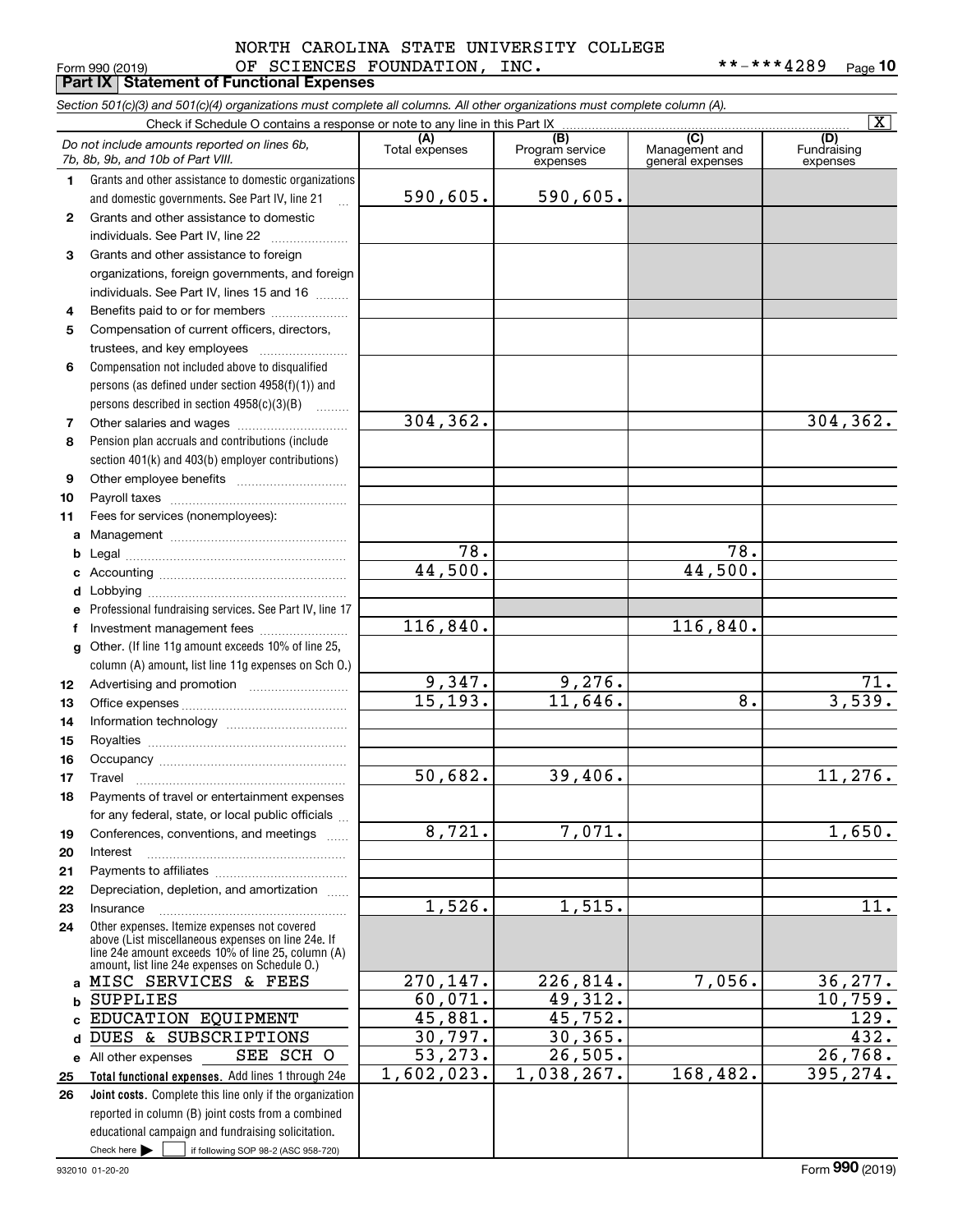|                 | NORTH CAROLINA STATE UNIVERSITY COLLEGE |            |         |
|-----------------|-----------------------------------------|------------|---------|
| Form 990 (2019) | INC.<br>OF SCIENCES FOUNDATION,         | **-***4289 | Page 11 |

|                             |    | Check if Schedule O contains a response or note to any line in this Part X         |                     |                                         |                 |                                           |
|-----------------------------|----|------------------------------------------------------------------------------------|---------------------|-----------------------------------------|-----------------|-------------------------------------------|
|                             |    |                                                                                    |                     | (A)                                     |                 | (B)                                       |
|                             |    |                                                                                    |                     | Beginning of year                       |                 | End of year                               |
|                             | 1  | Cash - non-interest-bearing                                                        |                     |                                         | 1.              |                                           |
|                             | 2  |                                                                                    |                     | 5,478,717.                              | $\overline{2}$  | <u>5,793,563.</u>                         |
|                             | з  |                                                                                    |                     | 436, 251.                               | 3               | 563,837.                                  |
|                             | 4  |                                                                                    |                     |                                         | 4               |                                           |
|                             | 5  | Loans and other receivables from any current or former officer, director,          |                     |                                         |                 |                                           |
|                             |    | trustee, key employee, creator or founder, substantial contributor, or 35%         |                     |                                         |                 |                                           |
|                             |    | controlled entity or family member of any of these persons                         |                     |                                         | 5               |                                           |
|                             | 6  | Loans and other receivables from other disqualified persons (as defined            |                     |                                         |                 |                                           |
|                             |    | under section $4958(f)(1)$ , and persons described in section $4958(c)(3)(B)$      | $\ldots$            |                                         | 6               |                                           |
|                             | 7  |                                                                                    |                     |                                         | $\overline{7}$  |                                           |
| Assets                      | 8  |                                                                                    |                     |                                         | 8               |                                           |
|                             | 9  | Prepaid expenses and deferred charges                                              |                     |                                         | 9               |                                           |
|                             |    | <b>10a</b> Land, buildings, and equipment: cost or other                           |                     |                                         |                 |                                           |
|                             |    | basis. Complete Part VI of Schedule D  [10a                                        |                     |                                         |                 |                                           |
|                             | b  |                                                                                    |                     |                                         | 10 <sub>c</sub> |                                           |
|                             | 11 |                                                                                    |                     |                                         | 11              |                                           |
|                             | 12 |                                                                                    |                     | 21,961,036.                             | 12              | 22,819,995.                               |
|                             | 13 |                                                                                    |                     |                                         | 13              |                                           |
|                             | 14 |                                                                                    |                     |                                         | 14              |                                           |
|                             | 15 |                                                                                    |                     | 27,621.                                 | 15              | 992,613.                                  |
|                             | 16 |                                                                                    |                     | 27,903,625.                             | 16              | 30, 170, 008.                             |
|                             | 17 |                                                                                    |                     | 12,662.                                 | 17              | 6,739.                                    |
|                             | 18 |                                                                                    |                     |                                         | 18              |                                           |
|                             | 19 |                                                                                    |                     | 19                                      |                 |                                           |
|                             | 20 |                                                                                    |                     |                                         | 20              |                                           |
|                             | 21 | Escrow or custodial account liability. Complete Part IV of Schedule D              | 1.1.1.1.1.1.1.1.1.1 |                                         | 21              |                                           |
|                             | 22 | Loans and other payables to any current or former officer, director,               |                     |                                         |                 |                                           |
| Liabilities                 |    | trustee, key employee, creator or founder, substantial contributor, or 35%         |                     |                                         |                 |                                           |
|                             |    | controlled entity or family member of any of these persons                         |                     |                                         | 22              |                                           |
|                             | 23 | Secured mortgages and notes payable to unrelated third parties                     |                     |                                         | 23              |                                           |
|                             | 24 | Unsecured notes and loans payable to unrelated third parties                       |                     |                                         | 24              |                                           |
|                             | 25 | Other liabilities (including federal income tax, payables to related third         |                     |                                         |                 |                                           |
|                             |    | parties, and other liabilities not included on lines 17-24). Complete Part X       |                     |                                         |                 |                                           |
|                             |    | of Schedule D                                                                      |                     | <u>768,584.</u>                         | 25              | <u>653,478.</u>                           |
|                             | 26 | Total liabilities. Add lines 17 through 25                                         |                     | 781, 246.                               | 26              | 660, 217.                                 |
|                             |    | Organizations that follow FASB ASC 958, check here $\blacktriangleright \boxed{X}$ |                     |                                         |                 |                                           |
|                             |    | and complete lines 27, 28, 32, and 33.                                             |                     |                                         |                 |                                           |
|                             | 27 | Net assets without donor restrictions                                              |                     | 2,187,882.<br>$\overline{24,934,497}$ . | 27              | 2, 265, 627.<br>$\overline{27,244,164}$ . |
|                             | 28 | Net assets with donor restrictions                                                 |                     | 28                                      |                 |                                           |
|                             |    | Organizations that do not follow FASB ASC 958, check here $\blacktriangleright$    |                     |                                         |                 |                                           |
|                             |    | and complete lines 29 through 33.                                                  |                     |                                         |                 |                                           |
|                             | 29 |                                                                                    |                     |                                         | 29              |                                           |
|                             | 30 | Paid-in or capital surplus, or land, building, or equipment fund                   |                     |                                         | 30              |                                           |
| Net Assets or Fund Balances | 31 | Retained earnings, endowment, accumulated income, or other funds                   | .                   | 27, 122, 379.                           | 31              | 29,509,791.                               |
|                             | 32 | Total net assets or fund balances                                                  |                     | 27,903,625.                             | 32<br>33        | 30, 170, 008.                             |
|                             | 33 |                                                                                    |                     |                                         |                 |                                           |

**33** 30, 170, 008.<br>Form **990** (2019)

## **Part X Balance Sheet**

|  | Form 990 (2019) |
|--|-----------------|
|  |                 |

 $\overline{\phantom{0}}$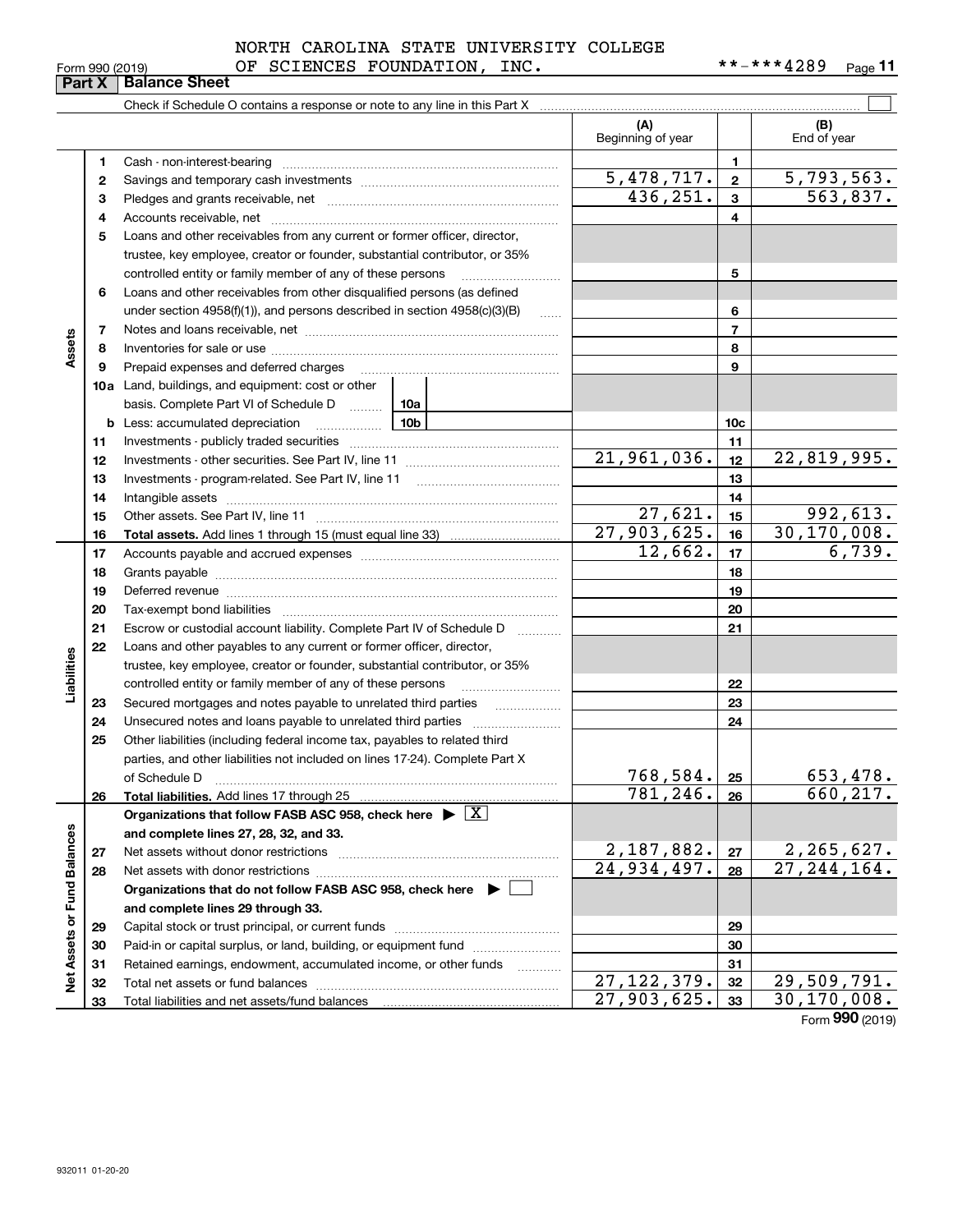|    | NORTH CAROLINA STATE UNIVERSITY COLLEGE                                                                                                                                                                                        |                         |                |             |                |
|----|--------------------------------------------------------------------------------------------------------------------------------------------------------------------------------------------------------------------------------|-------------------------|----------------|-------------|----------------|
|    | OF SCIENCES FOUNDATION, INC.<br>Form 990 (2019)                                                                                                                                                                                |                         | **-***4289     |             | Page $12$      |
|    | Part XI   Reconciliation of Net Assets                                                                                                                                                                                         |                         |                |             |                |
|    |                                                                                                                                                                                                                                |                         |                |             | $ \mathbf{X} $ |
|    |                                                                                                                                                                                                                                |                         |                |             |                |
| 1  | Total revenue (must equal Part VIII, column (A), line 12)                                                                                                                                                                      | $\mathbf{1}$            | 3,886,084.     |             |                |
| 2  | Total expenses (must equal Part IX, column (A), line 25)                                                                                                                                                                       | $\overline{2}$          | 1,602,023.     |             |                |
| 3  | Revenue less expenses. Subtract line 2 from line 1                                                                                                                                                                             | $\overline{3}$          | 2,284,061.     |             |                |
| 4  |                                                                                                                                                                                                                                | $\overline{\mathbf{4}}$ | 27, 122, 379.  |             |                |
| 5  | Net unrealized gains (losses) on investments                                                                                                                                                                                   | 5                       |                |             | 35,336.        |
| 6  | Donated services and use of facilities [111] matter contracts and the service of facilities [11] matter contracts and use of facilities [11] matter contracts and the service of facilities [11] matter contracts and the serv | 6                       |                |             |                |
| 7  | Investment expenses www.communication.com/www.communication.com/www.communication.com/www.com                                                                                                                                  | $\overline{7}$          |                |             |                |
| 8  | Prior period adjustments                                                                                                                                                                                                       | 8                       |                |             |                |
| 9  | Other changes in net assets or fund balances (explain on Schedule O)                                                                                                                                                           | $\mathbf{Q}$            |                |             | 68,015.        |
| 10 | Net assets or fund balances at end of year. Combine lines 3 through 9 (must equal Part X, line 32,                                                                                                                             |                         |                |             |                |
|    | column (B))                                                                                                                                                                                                                    | 10                      | 29,509,791.    |             |                |
|    | Part XII Financial Statements and Reporting                                                                                                                                                                                    |                         |                |             |                |
|    |                                                                                                                                                                                                                                |                         |                |             |                |
|    |                                                                                                                                                                                                                                |                         |                | Yes         | <b>No</b>      |
| 1  | $ X $ Accrual<br>Accounting method used to prepare the Form 990: <u>[16</u> ] Cash<br>Other                                                                                                                                    |                         |                |             |                |
|    | If the organization changed its method of accounting from a prior year or checked "Other," explain in Schedule O.                                                                                                              |                         |                |             |                |
|    | 2a Were the organization's financial statements compiled or reviewed by an independent accountant?                                                                                                                             |                         | 2a             |             | х              |
|    | If "Yes," check a box below to indicate whether the financial statements for the year were compiled or reviewed on a                                                                                                           |                         |                |             |                |
|    | separate basis, consolidated basis, or both:                                                                                                                                                                                   |                         |                |             |                |
|    | Separate basis<br><b>Consolidated basis</b><br>Both consolidated and separate basis                                                                                                                                            |                         |                |             |                |
|    | Were the organization's financial statements audited by an independent accountant?                                                                                                                                             |                         | 2 <sub>b</sub> | х           |                |
|    | If "Yes," check a box below to indicate whether the financial statements for the year were audited on a separate basis,                                                                                                        |                         |                |             |                |
|    | consolidated basis, or both:                                                                                                                                                                                                   |                         |                |             |                |
|    | $\boxed{\textbf{X}}$ Separate basis<br>Consolidated basis<br><b>Both consolidated and separate basis</b>                                                                                                                       |                         |                |             |                |
|    | c If "Yes" to line 2a or 2b, does the organization have a committee that assumes responsibility for oversight of the audit,                                                                                                    |                         |                |             |                |
|    |                                                                                                                                                                                                                                |                         | 2c             | $\mathbf X$ |                |
|    | If the organization changed either its oversight process or selection process during the tax year, explain on Schedule O.                                                                                                      |                         |                |             |                |
|    | 3a As a result of a federal award, was the organization required to undergo an audit or audits as set forth in the Single Audit                                                                                                |                         |                |             |                |
|    |                                                                                                                                                                                                                                |                         | За             |             | x              |
|    | b If "Yes," did the organization undergo the required audit or audits? If the organization did not undergo the required audit                                                                                                  |                         |                |             |                |
|    |                                                                                                                                                                                                                                |                         | 3b             |             |                |

Form (2019) **990**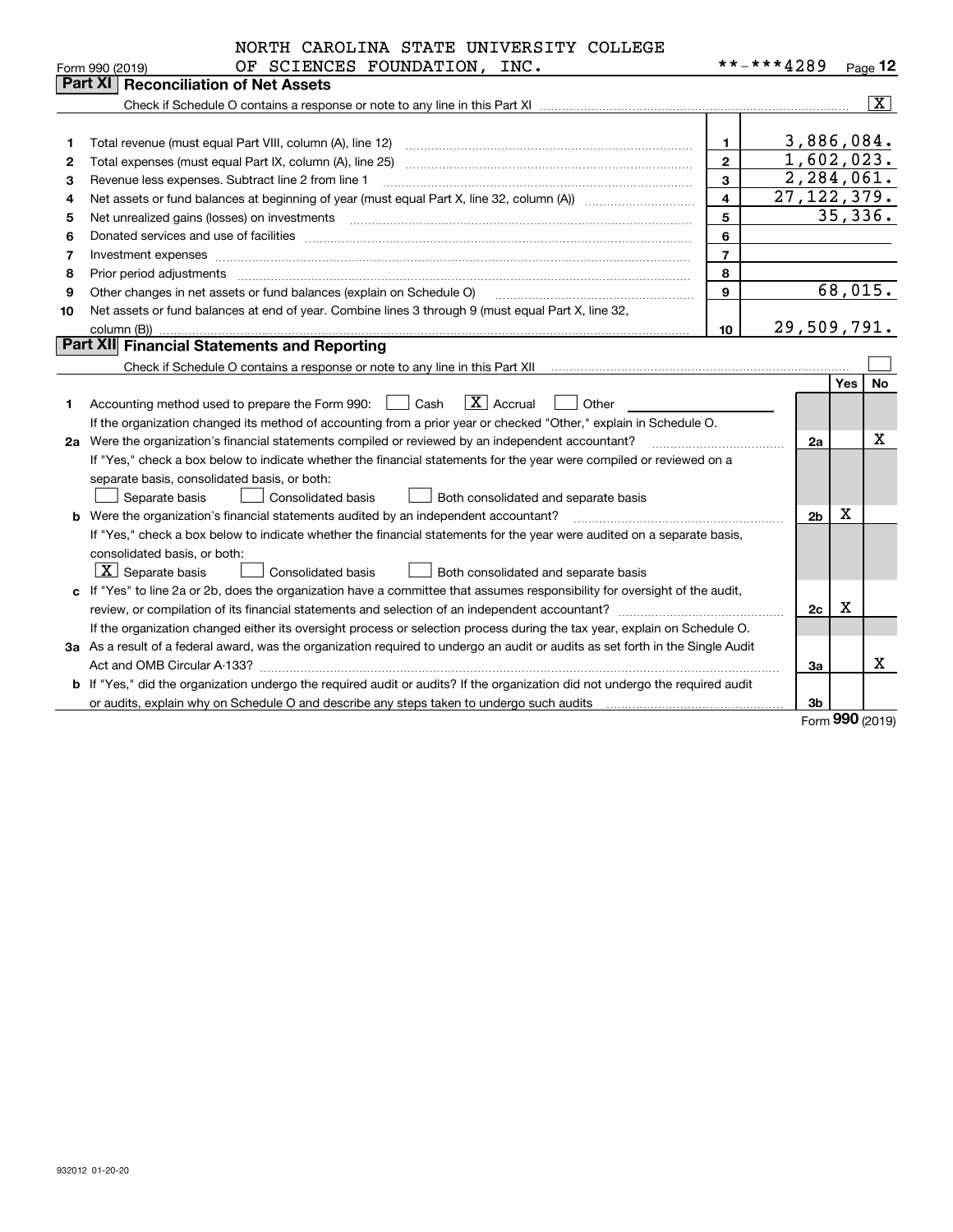| <b>SCHEDULE A</b> |        |                                                        |                                                                        | <b>Public Charity Status and Public Support</b>                                                                                                                                                                                                      |     |                                                                |                                                      | OMB No. 1545-0047                     |
|-------------------|--------|--------------------------------------------------------|------------------------------------------------------------------------|------------------------------------------------------------------------------------------------------------------------------------------------------------------------------------------------------------------------------------------------------|-----|----------------------------------------------------------------|------------------------------------------------------|---------------------------------------|
|                   |        | (Form 990 or 990-EZ)                                   |                                                                        | Complete if the organization is a section 501(c)(3) organization or a section                                                                                                                                                                        |     |                                                                |                                                      |                                       |
|                   |        |                                                        |                                                                        | 4947(a)(1) nonexempt charitable trust.                                                                                                                                                                                                               |     |                                                                |                                                      |                                       |
|                   |        | Department of the Treasury<br>Internal Revenue Service |                                                                        | Attach to Form 990 or Form 990-EZ.                                                                                                                                                                                                                   |     |                                                                |                                                      | <b>Open to Public</b><br>Inspection   |
|                   |        | Name of the organization                               |                                                                        | Go to www.irs.gov/Form990 for instructions and the latest information.<br>NORTH CAROLINA STATE UNIVERSITY COLLEGE                                                                                                                                    |     |                                                                |                                                      | <b>Employer identification number</b> |
|                   |        |                                                        |                                                                        | OF SCIENCES FOUNDATION, INC.                                                                                                                                                                                                                         |     |                                                                |                                                      | **-***4289                            |
|                   | Part I |                                                        |                                                                        | Reason for Public Charity Status (All organizations must complete this part.) See instructions.                                                                                                                                                      |     |                                                                |                                                      |                                       |
|                   |        |                                                        |                                                                        | The organization is not a private foundation because it is: (For lines 1 through 12, check only one box.)                                                                                                                                            |     |                                                                |                                                      |                                       |
| 1                 |        |                                                        |                                                                        | A church, convention of churches, or association of churches described in section 170(b)(1)(A)(i).                                                                                                                                                   |     |                                                                |                                                      |                                       |
| 2                 |        |                                                        |                                                                        | A school described in section 170(b)(1)(A)(ii). (Attach Schedule E (Form 990 or 990-EZ).)                                                                                                                                                            |     |                                                                |                                                      |                                       |
| 3                 |        |                                                        |                                                                        | A hospital or a cooperative hospital service organization described in section 170(b)(1)(A)(iii).                                                                                                                                                    |     |                                                                |                                                      |                                       |
| 4                 |        |                                                        |                                                                        | A medical research organization operated in conjunction with a hospital described in section 170(b)(1)(A)(iii). Enter the hospital's name,                                                                                                           |     |                                                                |                                                      |                                       |
|                   |        | city, and state:                                       |                                                                        |                                                                                                                                                                                                                                                      |     |                                                                |                                                      |                                       |
| 5                 | X      |                                                        |                                                                        | An organization operated for the benefit of a college or university owned or operated by a governmental unit described in                                                                                                                            |     |                                                                |                                                      |                                       |
|                   |        |                                                        | section 170(b)(1)(A)(iv). (Complete Part II.)                          |                                                                                                                                                                                                                                                      |     |                                                                |                                                      |                                       |
| 6                 |        |                                                        |                                                                        | A federal, state, or local government or governmental unit described in section 170(b)(1)(A)(v).                                                                                                                                                     |     |                                                                |                                                      |                                       |
| 7                 |        |                                                        | section 170(b)(1)(A)(vi). (Complete Part II.)                          | An organization that normally receives a substantial part of its support from a governmental unit or from the general public described in                                                                                                            |     |                                                                |                                                      |                                       |
| 8                 |        |                                                        |                                                                        | A community trust described in section 170(b)(1)(A)(vi). (Complete Part II.)                                                                                                                                                                         |     |                                                                |                                                      |                                       |
| 9                 |        |                                                        |                                                                        | An agricultural research organization described in section 170(b)(1)(A)(ix) operated in conjunction with a land-grant college                                                                                                                        |     |                                                                |                                                      |                                       |
|                   |        |                                                        |                                                                        | or university or a non-land-grant college of agriculture (see instructions). Enter the name, city, and state of the college or                                                                                                                       |     |                                                                |                                                      |                                       |
|                   |        | university:                                            |                                                                        |                                                                                                                                                                                                                                                      |     |                                                                |                                                      |                                       |
| 10                |        |                                                        |                                                                        | An organization that normally receives: (1) more than 33 1/3% of its support from contributions, membership fees, and gross receipts from                                                                                                            |     |                                                                |                                                      |                                       |
|                   |        |                                                        |                                                                        | activities related to its exempt functions - subject to certain exceptions, and (2) no more than 33 1/3% of its support from gross investment                                                                                                        |     |                                                                |                                                      |                                       |
|                   |        |                                                        |                                                                        | income and unrelated business taxable income (less section 511 tax) from businesses acquired by the organization after June 30, 1975.                                                                                                                |     |                                                                |                                                      |                                       |
|                   |        |                                                        | See section 509(a)(2). (Complete Part III.)                            |                                                                                                                                                                                                                                                      |     |                                                                |                                                      |                                       |
| 11                |        |                                                        |                                                                        | An organization organized and operated exclusively to test for public safety. See section 509(a)(4).                                                                                                                                                 |     |                                                                |                                                      |                                       |
| 12                |        |                                                        |                                                                        | An organization organized and operated exclusively for the benefit of, to perform the functions of, or to carry out the purposes of one or                                                                                                           |     |                                                                |                                                      |                                       |
|                   |        |                                                        |                                                                        | more publicly supported organizations described in section 509(a)(1) or section 509(a)(2). See section 509(a)(3). Check the box in<br>lines 12a through 12d that describes the type of supporting organization and complete lines 12e, 12f, and 12g. |     |                                                                |                                                      |                                       |
| a                 |        |                                                        |                                                                        | Type I. A supporting organization operated, supervised, or controlled by its supported organization(s), typically by giving                                                                                                                          |     |                                                                |                                                      |                                       |
|                   |        |                                                        |                                                                        | the supported organization(s) the power to regularly appoint or elect a majority of the directors or trustees of the supporting                                                                                                                      |     |                                                                |                                                      |                                       |
|                   |        |                                                        | organization. You must complete Part IV, Sections A and B.             |                                                                                                                                                                                                                                                      |     |                                                                |                                                      |                                       |
| b                 |        |                                                        |                                                                        | Type II. A supporting organization supervised or controlled in connection with its supported organization(s), by having                                                                                                                              |     |                                                                |                                                      |                                       |
|                   |        |                                                        |                                                                        | control or management of the supporting organization vested in the same persons that control or manage the supported                                                                                                                                 |     |                                                                |                                                      |                                       |
|                   |        |                                                        | organization(s). You must complete Part IV, Sections A and C.          |                                                                                                                                                                                                                                                      |     |                                                                |                                                      |                                       |
| с                 |        |                                                        |                                                                        | Type III functionally integrated. A supporting organization operated in connection with, and functionally integrated with,                                                                                                                           |     |                                                                |                                                      |                                       |
|                   |        |                                                        |                                                                        | its supported organization(s) (see instructions). You must complete Part IV, Sections A, D, and E.                                                                                                                                                   |     |                                                                |                                                      |                                       |
| d                 |        |                                                        |                                                                        | Type III non-functionally integrated. A supporting organization operated in connection with its supported organization(s)                                                                                                                            |     |                                                                |                                                      |                                       |
|                   |        |                                                        |                                                                        | that is not functionally integrated. The organization generally must satisfy a distribution requirement and an attentiveness<br>requirement (see instructions). You must complete Part IV, Sections A and D, and Part V.                             |     |                                                                |                                                      |                                       |
| е                 |        |                                                        |                                                                        | Check this box if the organization received a written determination from the IRS that it is a Type I, Type II, Type III                                                                                                                              |     |                                                                |                                                      |                                       |
|                   |        |                                                        |                                                                        | functionally integrated, or Type III non-functionally integrated supporting organization.                                                                                                                                                            |     |                                                                |                                                      |                                       |
|                   |        | f Enter the number of supported organizations          |                                                                        |                                                                                                                                                                                                                                                      |     |                                                                |                                                      |                                       |
|                   |        |                                                        | Provide the following information about the supported organization(s). |                                                                                                                                                                                                                                                      |     |                                                                |                                                      |                                       |
|                   |        | (i) Name of supported                                  | (ii) EIN                                                               | (iii) Type of organization<br>(described on lines 1-10                                                                                                                                                                                               |     | (iv) Is the organization listed<br>in your governing document? | (v) Amount of monetary<br>support (see instructions) | (vi) Amount of other                  |
|                   |        | organization                                           |                                                                        | above (see instructions))                                                                                                                                                                                                                            | Yes | No                                                             |                                                      | support (see instructions)            |
|                   |        |                                                        |                                                                        |                                                                                                                                                                                                                                                      |     |                                                                |                                                      |                                       |
|                   |        |                                                        |                                                                        |                                                                                                                                                                                                                                                      |     |                                                                |                                                      |                                       |
|                   |        |                                                        |                                                                        |                                                                                                                                                                                                                                                      |     |                                                                |                                                      |                                       |
|                   |        |                                                        |                                                                        |                                                                                                                                                                                                                                                      |     |                                                                |                                                      |                                       |
|                   |        |                                                        |                                                                        |                                                                                                                                                                                                                                                      |     |                                                                |                                                      |                                       |
|                   |        |                                                        |                                                                        |                                                                                                                                                                                                                                                      |     |                                                                |                                                      |                                       |
|                   |        |                                                        |                                                                        |                                                                                                                                                                                                                                                      |     |                                                                |                                                      |                                       |
|                   |        |                                                        |                                                                        |                                                                                                                                                                                                                                                      |     |                                                                |                                                      |                                       |
|                   |        |                                                        |                                                                        |                                                                                                                                                                                                                                                      |     |                                                                |                                                      |                                       |
| Total             |        |                                                        |                                                                        |                                                                                                                                                                                                                                                      |     |                                                                |                                                      |                                       |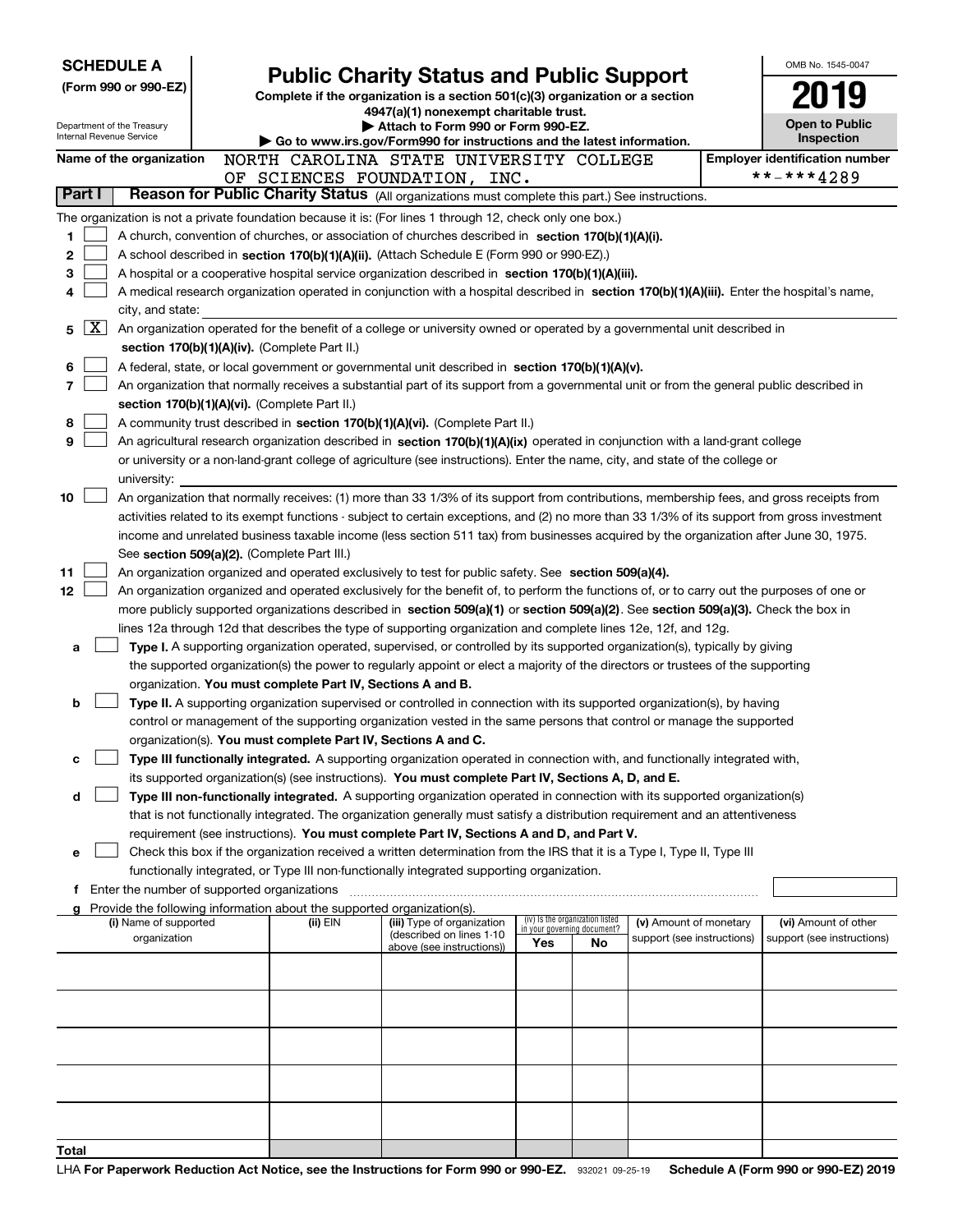### Schedule A (Form 990 or 990-EZ) 2019 Page OF SCIENCES FOUNDATION, INC. \*\*-\*\*\*4289

**2**

(Complete only if you checked the box on line 5, 7, or 8 of Part I or if the organization failed to qualify under Part III. If the organization fails to qualify under the tests listed below, please complete Part III.) **Part II Support Schedule for Organizations Described in Sections 170(b)(1)(A)(iv) and 170(b)(1)(A)(vi)**

|    | <b>Section A. Public Support</b>                                                                                                                                                                                                                                                      |           |            |            |            |          |                                          |
|----|---------------------------------------------------------------------------------------------------------------------------------------------------------------------------------------------------------------------------------------------------------------------------------------|-----------|------------|------------|------------|----------|------------------------------------------|
|    | Calendar year (or fiscal year beginning in)                                                                                                                                                                                                                                           | (a) 2015  | $(b)$ 2016 | $(c)$ 2017 | $(d)$ 2018 | (e) 2019 | (f) Total                                |
|    | 1 Gifts, grants, contributions, and                                                                                                                                                                                                                                                   |           |            |            |            |          |                                          |
|    | membership fees received. (Do not                                                                                                                                                                                                                                                     |           |            |            |            |          |                                          |
|    | include any "unusual grants.")                                                                                                                                                                                                                                                        | 1255092.  | 1700267.   | 3153538.   | 1607256.   |          | 2956035.10672188.                        |
|    | 2 Tax revenues levied for the organ-                                                                                                                                                                                                                                                  |           |            |            |            |          |                                          |
|    | ization's benefit and either paid to                                                                                                                                                                                                                                                  |           |            |            |            |          |                                          |
|    | or expended on its behalf                                                                                                                                                                                                                                                             |           |            |            |            |          |                                          |
|    | 3 The value of services or facilities                                                                                                                                                                                                                                                 |           |            |            |            |          |                                          |
|    | furnished by a governmental unit to                                                                                                                                                                                                                                                   |           |            |            |            |          |                                          |
|    | the organization without charge                                                                                                                                                                                                                                                       |           |            |            |            |          |                                          |
|    | 4 Total. Add lines 1 through 3                                                                                                                                                                                                                                                        | 1255092.  | 1700267.   | 3153538.   | 1607256.   |          | 2956035.10672188.                        |
| 5. | The portion of total contributions                                                                                                                                                                                                                                                    |           |            |            |            |          |                                          |
|    | by each person (other than a                                                                                                                                                                                                                                                          |           |            |            |            |          |                                          |
|    | governmental unit or publicly                                                                                                                                                                                                                                                         |           |            |            |            |          |                                          |
|    | supported organization) included                                                                                                                                                                                                                                                      |           |            |            |            |          |                                          |
|    | on line 1 that exceeds 2% of the                                                                                                                                                                                                                                                      |           |            |            |            |          |                                          |
|    | amount shown on line 11,                                                                                                                                                                                                                                                              |           |            |            |            |          |                                          |
|    | column (f)                                                                                                                                                                                                                                                                            |           |            |            |            |          | 1620118.                                 |
|    | 6 Public support. Subtract line 5 from line 4.                                                                                                                                                                                                                                        |           |            |            |            |          | 9052070.                                 |
|    | <b>Section B. Total Support</b>                                                                                                                                                                                                                                                       |           |            |            |            |          |                                          |
|    | Calendar year (or fiscal year beginning in)                                                                                                                                                                                                                                           | (a) 2015  | (b) 2016   | $(c)$ 2017 | $(d)$ 2018 | (e) 2019 | (f) Total                                |
|    | <b>7</b> Amounts from line 4                                                                                                                                                                                                                                                          | 1255092.  | 1700267.   | 3153538.   | 1607256.   |          | 2956035.10672188.                        |
|    | 8 Gross income from interest,                                                                                                                                                                                                                                                         |           |            |            |            |          |                                          |
|    | dividends, payments received on                                                                                                                                                                                                                                                       |           |            |            |            |          |                                          |
|    | securities loans, rents, royalties,                                                                                                                                                                                                                                                   |           |            |            |            |          |                                          |
|    | and income from similar sources                                                                                                                                                                                                                                                       | 218,565.  | 260, 550.  | 373,728.   | 450,294.   | 444,668. | 1747805.                                 |
|    | 9 Net income from unrelated business                                                                                                                                                                                                                                                  |           |            |            |            |          |                                          |
|    | activities, whether or not the                                                                                                                                                                                                                                                        |           |            |            |            |          |                                          |
|    | business is regularly carried on                                                                                                                                                                                                                                                      |           |            |            |            |          |                                          |
|    | <b>10</b> Other income. Do not include gain                                                                                                                                                                                                                                           |           |            |            |            |          |                                          |
|    | or loss from the sale of capital                                                                                                                                                                                                                                                      |           |            |            |            |          |                                          |
|    | assets (Explain in Part VI.)                                                                                                                                                                                                                                                          | 102, 258. | 87,392.    | 13,221.    | 60,426.    | 5,986.   | 269,283.                                 |
|    | 11 Total support. Add lines 7 through 10                                                                                                                                                                                                                                              |           |            |            |            |          | 12689276.                                |
|    | 12 Gross receipts from related activities, etc. (see instructions)                                                                                                                                                                                                                    |           |            |            |            | 12       |                                          |
|    | 13 First five years. If the Form 990 is for the organization's first, second, third, fourth, or fifth tax year as a section 501(c)(3)                                                                                                                                                 |           |            |            |            |          |                                          |
|    | organization, check this box and stop here                                                                                                                                                                                                                                            |           |            |            |            |          |                                          |
|    | <b>Section C. Computation of Public Support Percentage</b>                                                                                                                                                                                                                            |           |            |            |            |          |                                          |
|    | 14 Public support percentage for 2019 (line 6, column (f) divided by line 11, column (f) <i>manumumumum</i>                                                                                                                                                                           |           |            |            |            | 14       | 71.34<br>%                               |
|    |                                                                                                                                                                                                                                                                                       |           |            |            |            | 15       | 76.24<br>$\%$                            |
|    | 16a 33 1/3% support test - 2019. If the organization did not check the box on line 13, and line 14 is 33 1/3% or more, check this box and                                                                                                                                             |           |            |            |            |          |                                          |
|    | stop here. The organization qualifies as a publicly supported organization                                                                                                                                                                                                            |           |            |            |            |          | $\blacktriangleright$ $\boxed{\text{X}}$ |
|    | b 33 1/3% support test - 2018. If the organization did not check a box on line 13 or 16a, and line 15 is 33 1/3% or more, check this box                                                                                                                                              |           |            |            |            |          |                                          |
|    | and stop here. The organization qualifies as a publicly supported organization                                                                                                                                                                                                        |           |            |            |            |          |                                          |
|    | 17a 10% -facts-and-circumstances test - 2019. If the organization did not check a box on line 13, 16a, or 16b, and line 14 is 10% or more,<br>and if the organization meets the "facts-and-circumstances" test, check this box and stop here. Explain in Part VI how the organization |           |            |            |            |          |                                          |
|    |                                                                                                                                                                                                                                                                                       |           |            |            |            |          |                                          |
|    |                                                                                                                                                                                                                                                                                       |           |            |            |            |          |                                          |
|    | b 10% -facts-and-circumstances test - 2018. If the organization did not check a box on line 13, 16a, 16b, or 17a, and line 15 is 10% or                                                                                                                                               |           |            |            |            |          |                                          |
|    | more, and if the organization meets the "facts-and-circumstances" test, check this box and stop here. Explain in Part VI how the                                                                                                                                                      |           |            |            |            |          |                                          |
|    | organization meets the "facts-and-circumstances" test. The organization qualifies as a publicly supported organization                                                                                                                                                                |           |            |            |            |          |                                          |
|    | 18 Private foundation. If the organization did not check a box on line 13, 16a, 16b, 17a, or 17b, check this box and see instructions                                                                                                                                                 |           |            |            |            |          |                                          |

**Schedule A (Form 990 or 990-EZ) 2019**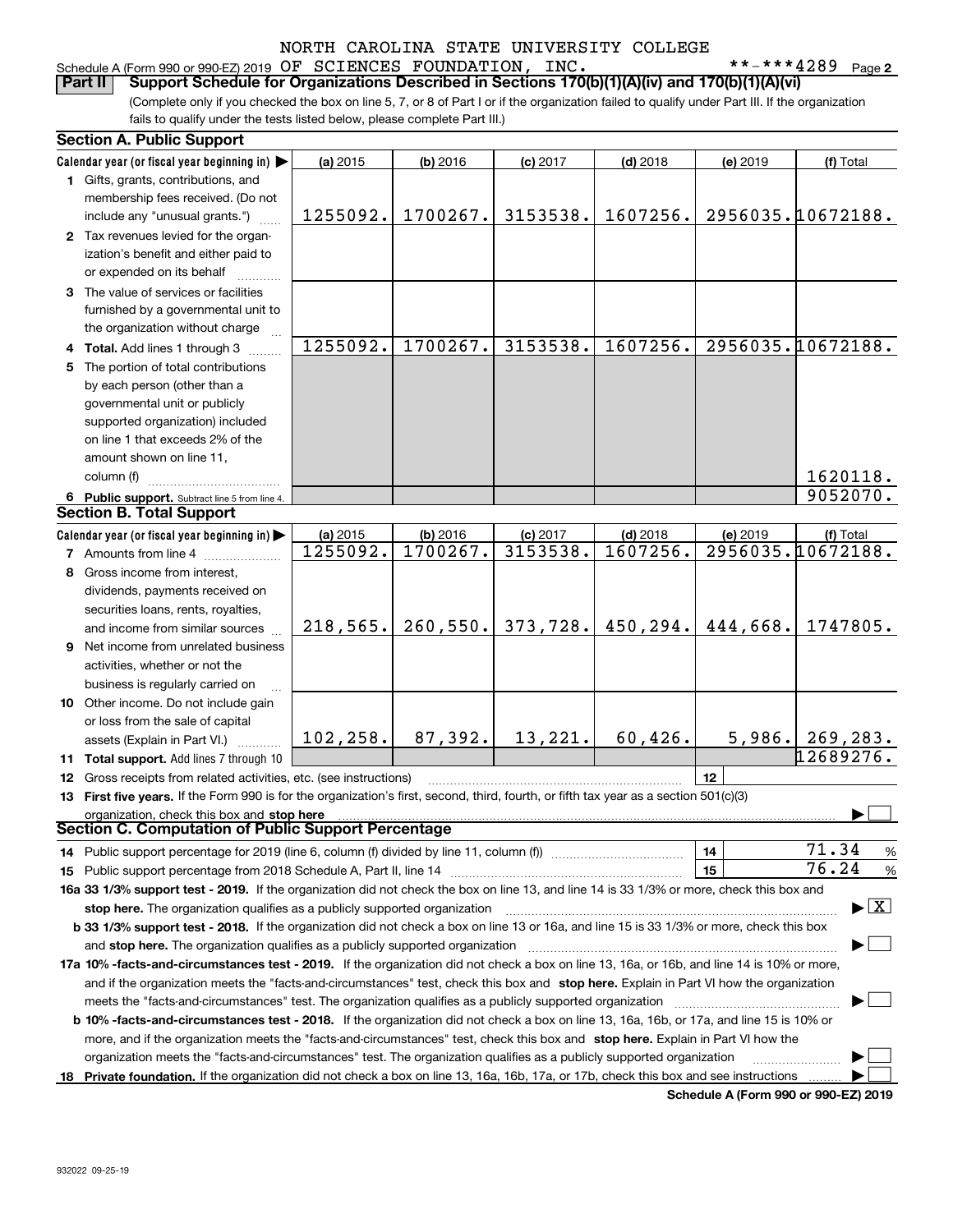### Schedule A (Form 990 or 990-EZ) 2019 Page OF SCIENCES FOUNDATION, INC. \*\*-\*\*\*4289 **Part III Support Schedule for Organizations Described in Section 509(a)(2)**

**3**

(Complete only if you checked the box on line 10 of Part I or if the organization failed to qualify under Part II. If the organization fails to qualify under the tests listed below, please complete Part II.)

| <b>Section A. Public Support</b>                                                                                                                    |          |          |                 |            |          |           |
|-----------------------------------------------------------------------------------------------------------------------------------------------------|----------|----------|-----------------|------------|----------|-----------|
| Calendar year (or fiscal year beginning in) $\blacktriangleright$                                                                                   | (a) 2015 | (b) 2016 | <b>(c)</b> 2017 | $(d)$ 2018 | (e) 2019 | (f) Total |
| 1 Gifts, grants, contributions, and                                                                                                                 |          |          |                 |            |          |           |
| membership fees received. (Do not                                                                                                                   |          |          |                 |            |          |           |
| include any "unusual grants.")                                                                                                                      |          |          |                 |            |          |           |
| <b>2</b> Gross receipts from admissions,                                                                                                            |          |          |                 |            |          |           |
| merchandise sold or services per-                                                                                                                   |          |          |                 |            |          |           |
| formed, or facilities furnished in                                                                                                                  |          |          |                 |            |          |           |
| any activity that is related to the                                                                                                                 |          |          |                 |            |          |           |
| organization's tax-exempt purpose                                                                                                                   |          |          |                 |            |          |           |
| 3 Gross receipts from activities that                                                                                                               |          |          |                 |            |          |           |
| are not an unrelated trade or bus-                                                                                                                  |          |          |                 |            |          |           |
| iness under section 513                                                                                                                             |          |          |                 |            |          |           |
| 4 Tax revenues levied for the organ-                                                                                                                |          |          |                 |            |          |           |
| ization's benefit and either paid to                                                                                                                |          |          |                 |            |          |           |
| or expended on its behalf<br>.                                                                                                                      |          |          |                 |            |          |           |
| 5 The value of services or facilities                                                                                                               |          |          |                 |            |          |           |
| furnished by a governmental unit to                                                                                                                 |          |          |                 |            |          |           |
|                                                                                                                                                     |          |          |                 |            |          |           |
| the organization without charge                                                                                                                     |          |          |                 |            |          |           |
| <b>6 Total.</b> Add lines 1 through 5                                                                                                               |          |          |                 |            |          |           |
| 7a Amounts included on lines 1, 2, and                                                                                                              |          |          |                 |            |          |           |
| 3 received from disqualified persons                                                                                                                |          |          |                 |            |          |           |
| <b>b</b> Amounts included on lines 2 and 3 received                                                                                                 |          |          |                 |            |          |           |
| from other than disqualified persons that<br>exceed the greater of \$5,000 or 1% of the                                                             |          |          |                 |            |          |           |
| amount on line 13 for the year                                                                                                                      |          |          |                 |            |          |           |
| c Add lines 7a and 7b                                                                                                                               |          |          |                 |            |          |           |
| 8 Public support. (Subtract line 7c from line 6.)                                                                                                   |          |          |                 |            |          |           |
| <b>Section B. Total Support</b>                                                                                                                     |          |          |                 |            |          |           |
| Calendar year (or fiscal year beginning in)                                                                                                         | (a) 2015 | (b) 2016 | $(c)$ 2017      | $(d)$ 2018 | (e) 2019 | (f) Total |
| 9 Amounts from line 6                                                                                                                               |          |          |                 |            |          |           |
| 10a Gross income from interest,                                                                                                                     |          |          |                 |            |          |           |
| dividends, payments received on                                                                                                                     |          |          |                 |            |          |           |
| securities loans, rents, royalties,                                                                                                                 |          |          |                 |            |          |           |
| and income from similar sources                                                                                                                     |          |          |                 |            |          |           |
| <b>b</b> Unrelated business taxable income                                                                                                          |          |          |                 |            |          |           |
| (less section 511 taxes) from businesses                                                                                                            |          |          |                 |            |          |           |
| acquired after June 30, 1975                                                                                                                        |          |          |                 |            |          |           |
| c Add lines 10a and 10b                                                                                                                             |          |          |                 |            |          |           |
| 11 Net income from unrelated business                                                                                                               |          |          |                 |            |          |           |
| activities not included in line 10b,                                                                                                                |          |          |                 |            |          |           |
| whether or not the business is<br>regularly carried on                                                                                              |          |          |                 |            |          |           |
| <b>12</b> Other income. Do not include gain                                                                                                         |          |          |                 |            |          |           |
| or loss from the sale of capital                                                                                                                    |          |          |                 |            |          |           |
| assets (Explain in Part VI.)                                                                                                                        |          |          |                 |            |          |           |
| 13 Total support. (Add lines 9, 10c, 11, and 12.)                                                                                                   |          |          |                 |            |          |           |
| 14 First five years. If the Form 990 is for the organization's first, second, third, fourth, or fifth tax year as a section 501(c)(3) organization, |          |          |                 |            |          |           |
| check this box and stop here <i>macuum macuum macuum macuum macuum macuum macuum macuum macuum</i>                                                  |          |          |                 |            |          |           |
| <b>Section C. Computation of Public Support Percentage</b>                                                                                          |          |          |                 |            |          |           |
|                                                                                                                                                     |          |          |                 |            | 15       | %         |
| 16 Public support percentage from 2018 Schedule A, Part III, line 15                                                                                |          |          |                 |            | 16       | %         |
| <b>Section D. Computation of Investment Income Percentage</b>                                                                                       |          |          |                 |            |          |           |
| 17 Investment income percentage for 2019 (line 10c, column (f), divided by line 13, column (f))                                                     |          |          |                 |            | 17       | %         |
| 18 Investment income percentage from 2018 Schedule A, Part III, line 17                                                                             |          |          |                 |            | 18       | %         |
| 19a 33 1/3% support tests - 2019. If the organization did not check the box on line 14, and line 15 is more than 33 1/3%, and line 17 is not        |          |          |                 |            |          |           |
| more than 33 1/3%, check this box and stop here. The organization qualifies as a publicly supported organization                                    |          |          |                 |            |          | $\sim$    |
| b 33 1/3% support tests - 2018. If the organization did not check a box on line 14 or line 19a, and line 16 is more than 33 1/3%, and               |          |          |                 |            |          |           |
| line 18 is not more than 33 1/3%, check this box and stop here. The organization qualifies as a publicly supported organization                     |          |          |                 |            |          |           |
|                                                                                                                                                     |          |          |                 |            |          |           |

**Schedule A (Form 990 or 990-EZ) 2019**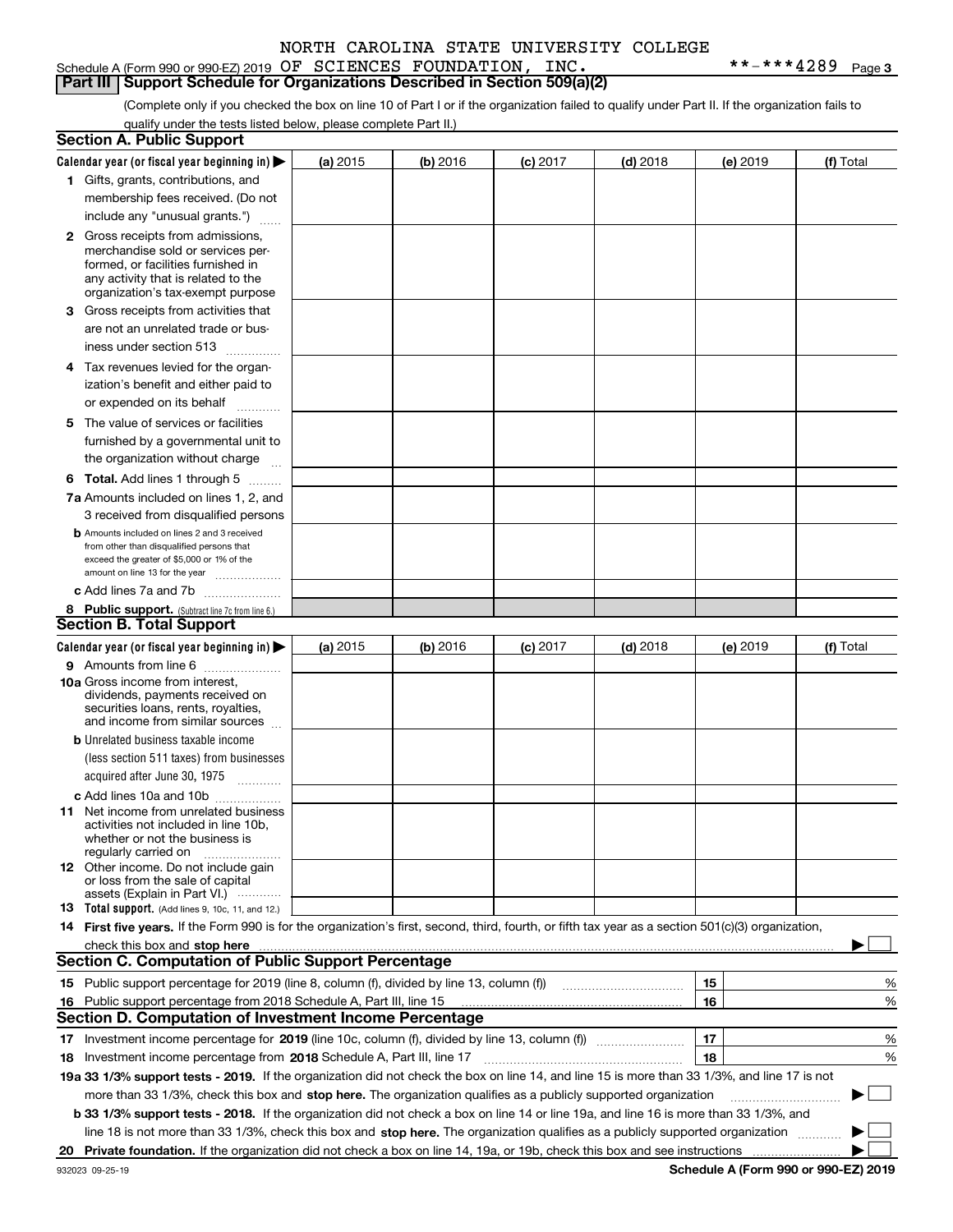### Schedule A (Form 990 or 990-EZ) 2019 Page OF SCIENCES FOUNDATION, INC. \*\*-\*\*\*4289

 $***$   $***$  4289 Page 4

**1**

**2**

**3a**

**3b**

**3c**

**4a**

**4b**

**4c**

**5a**

**5b5c** **YesNo**

### **Part IV Supporting Organizations**

(Complete only if you checked a box in line 12 on Part I. If you checked 12a of Part I, complete Sections A and B. If you checked 12b of Part I, complete Sections A and C. If you checked 12c of Part I, complete Sections A, D, and E. If you checked 12d of Part I, complete Sections A and D, and complete Part V.)

### **Section A. All Supporting Organizations**

- **1** Are all of the organization's supported organizations listed by name in the organization's governing documents? If "No," describe in **Part VI** how the supported organizations are designated. If designated by *class or purpose, describe the designation. If historic and continuing relationship, explain.*
- **2** Did the organization have any supported organization that does not have an IRS determination of status under section 509(a)(1) or (2)? If "Yes," explain in Part VI how the organization determined that the supported *organization was described in section 509(a)(1) or (2).*
- **3a** Did the organization have a supported organization described in section 501(c)(4), (5), or (6)? If "Yes," answer *(b) and (c) below.*
- **b** Did the organization confirm that each supported organization qualified under section 501(c)(4), (5), or (6) and satisfied the public support tests under section 509(a)(2)? If "Yes," describe in **Part VI** when and how the *organization made the determination.*
- **c**Did the organization ensure that all support to such organizations was used exclusively for section 170(c)(2)(B) purposes? If "Yes," explain in **Part VI** what controls the organization put in place to ensure such use.
- **4a***If* Was any supported organization not organized in the United States ("foreign supported organization")? *"Yes," and if you checked 12a or 12b in Part I, answer (b) and (c) below.*
- **b** Did the organization have ultimate control and discretion in deciding whether to make grants to the foreign supported organization? If "Yes," describe in **Part VI** how the organization had such control and discretion *despite being controlled or supervised by or in connection with its supported organizations.*
- **c** Did the organization support any foreign supported organization that does not have an IRS determination under sections 501(c)(3) and 509(a)(1) or (2)? If "Yes," explain in **Part VI** what controls the organization used *to ensure that all support to the foreign supported organization was used exclusively for section 170(c)(2)(B) purposes.*
- **5a***If "Yes,"* Did the organization add, substitute, or remove any supported organizations during the tax year? answer (b) and (c) below (if applicable). Also, provide detail in **Part VI,** including (i) the names and EIN *numbers of the supported organizations added, substituted, or removed; (ii) the reasons for each such action; (iii) the authority under the organization's organizing document authorizing such action; and (iv) how the action was accomplished (such as by amendment to the organizing document).*
- **b** Type I or Type II only. Was any added or substituted supported organization part of a class already designated in the organization's organizing document?
- **cSubstitutions only.**  Was the substitution the result of an event beyond the organization's control?
- **6** Did the organization provide support (whether in the form of grants or the provision of services or facilities) to **Part VI.** *If "Yes," provide detail in* support or benefit one or more of the filing organization's supported organizations? anyone other than (i) its supported organizations, (ii) individuals that are part of the charitable class benefited by one or more of its supported organizations, or (iii) other supporting organizations that also
- **7**Did the organization provide a grant, loan, compensation, or other similar payment to a substantial contributor *If "Yes," complete Part I of Schedule L (Form 990 or 990-EZ).* regard to a substantial contributor? (as defined in section 4958(c)(3)(C)), a family member of a substantial contributor, or a 35% controlled entity with
- **8** Did the organization make a loan to a disqualified person (as defined in section 4958) not described in line 7? *If "Yes," complete Part I of Schedule L (Form 990 or 990-EZ).*
- **9a** Was the organization controlled directly or indirectly at any time during the tax year by one or more in section 509(a)(1) or (2))? If "Yes," *provide detail in* <code>Part VI.</code> disqualified persons as defined in section 4946 (other than foundation managers and organizations described
- **b** Did one or more disqualified persons (as defined in line 9a) hold a controlling interest in any entity in which the supporting organization had an interest? If "Yes," provide detail in P**art VI**.
- **c**Did a disqualified person (as defined in line 9a) have an ownership interest in, or derive any personal benefit from, assets in which the supporting organization also had an interest? If "Yes," provide detail in P**art VI.**
- **10a** Was the organization subject to the excess business holdings rules of section 4943 because of section supporting organizations)? If "Yes," answer 10b below. 4943(f) (regarding certain Type II supporting organizations, and all Type III non-functionally integrated
- **b** Did the organization have any excess business holdings in the tax year? (Use Schedule C, Form 4720, to *determine whether the organization had excess business holdings.)*

**6789a 9b9c10a10bSchedule A (Form 990 or 990-EZ) 2019**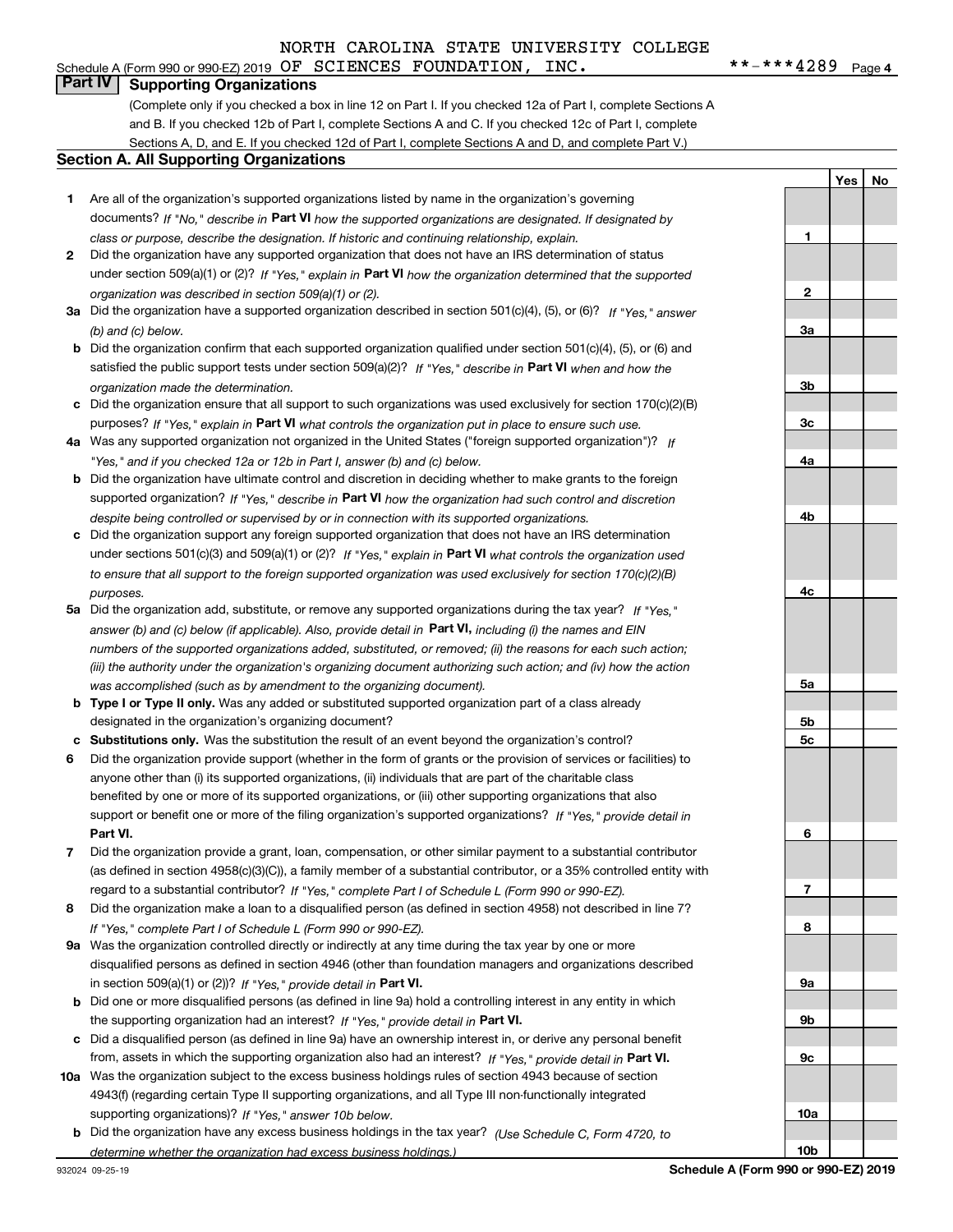#### $***$   $***$  4289 Page 5 **Yes No 11** Has the organization accepted a gift or contribution from any of the following persons? **a** A person who directly or indirectly controls, either alone or together with persons described in (b) and (c) **b** A family member of a person described in (a) above? **c** A 35% controlled entity of a person described in (a) or (b) above? If "Yes" to a, b, or c, provide detail in Part VI. **11c 11a11bYes No 1** Did the directors, trustees, or membership of one or more supported organizations have the power to **2** Did the organization operate for the benefit of any supported organization other than the supported tax year? If "No," describe in Part VI how the supported organization(s) effectively operated, supervised, or **12Part VI**  *how providing such benefit carried out the purposes of the supported organization(s) that operated,* **Yes No 1** Were a majority of the organization's directors or trustees during the tax year also a majority of the directors or trustees of each of the organization's supported organization(s)? If "No," describe in **Part VI** how control **1Yes No 12** Were any of the organization's officers, directors, or trustees either (i) appointed or elected by the supported **3123**organization(s) or (ii) serving on the governing body of a supported organization? If "No," explain in **Part VI** how income or assets at all times during the tax year? If "Yes," describe in **Part VI** the role the organization's **12Answer (a) and (b) below. Yes No** Activities Test. Check the box next to the method that the organization used to satisfy the Integral Part Test during the year (see instructions). **abclinupy** The organization satisfied the Activities Test. Complete line 2 below. The organization is the parent of each of its supported organizations. *Complete* line 3 *below.* The organization supported a governmental entity. *Describe in* Part **VI** how you supported a government entity (see instructions), **a** Did substantially all of the organization's activities during the tax year directly further the exempt purposes of **b** Did the activities described in (a) constitute activities that, but for the organization's involvement, one or more the supported organization(s) to which the organization was responsive? If "Yes," then in **Part VI identify those supported organizations and explain**  *how these activities directly furthered their exempt purposes,* **2a** *controlled the organization's activities. If the organization had more than one supported organization, describe how the powers to appoint and/or remove directors or trustees were allocated among the supported organizations and what conditions or restrictions, if any, applied to such powers during the tax year. If "Yes," explain in* organization(s) that operated, supervised, or controlled the supporting organization? *supervised, or controlled the supporting organization. or management of the supporting organization was vested in the same persons that controlled or managed the supported organization(s). the organization maintained a close and continuous working relationship with the supported organization(s). supported organizations played in this regard. how the organization was responsive to those supported organizations, and how the organization determined that these activities constituted substantially all of its activities.* Schedule A (Form 990 or 990-EZ) 2019 Page OF SCIENCES FOUNDATION, INC. \*\*-\*\*\*4289 below, the governing body of a supported organization? regularly appoint or elect at least a majority of the organization's directors or trustees at all times during the Did the organization provide to each of its supported organizations, by the last day of the fifth month of the organization's tax year, (i) a written notice describing the type and amount of support provided during the prior tax year, (ii) a copy of the Form 990 that was most recently filed as of the date of notification, and (iii) copies of the organization's governing documents in effect on the date of notification, to the extent not previously provided? By reason of the relationship described in (2), did the organization's supported organizations have a significant voice in the organization's investment policies and in directing the use of the organization's **Part IV Supporting Organizations** *(continued)* **Section B. Type I Supporting Organizations Section C. Type II Supporting Organizations Section D. All Type III Supporting Organizations Section E. Type III Functionally Integrated Supporting Organizations**  $\mathcal{L}^{\text{max}}$  $\mathcal{L}^{\text{max}}$

- **3** Parent of Supported Organizations. Answer (a) and (b) below. *activities but for the organization's involvement.*
- **a** Did the organization have the power to regularly appoint or elect a majority of the officers, directors, or trustees of each of the supported organizations? *Provide details in* Part VI.

*reasons for the organization's position that its supported organization(s) would have engaged in these*

**b** Did the organization exercise a substantial degree of direction over the policies, programs, and activities of each of its supported organizations? If "Yes," describe in Part VI the role played by the organization in this regard.

of the organization's supported organization(s) would have been engaged in? If "Yes," explain in **Part VI** the

**Schedule A (Form 990 or 990-EZ) 2019**

**2b**

**3a**

**3b**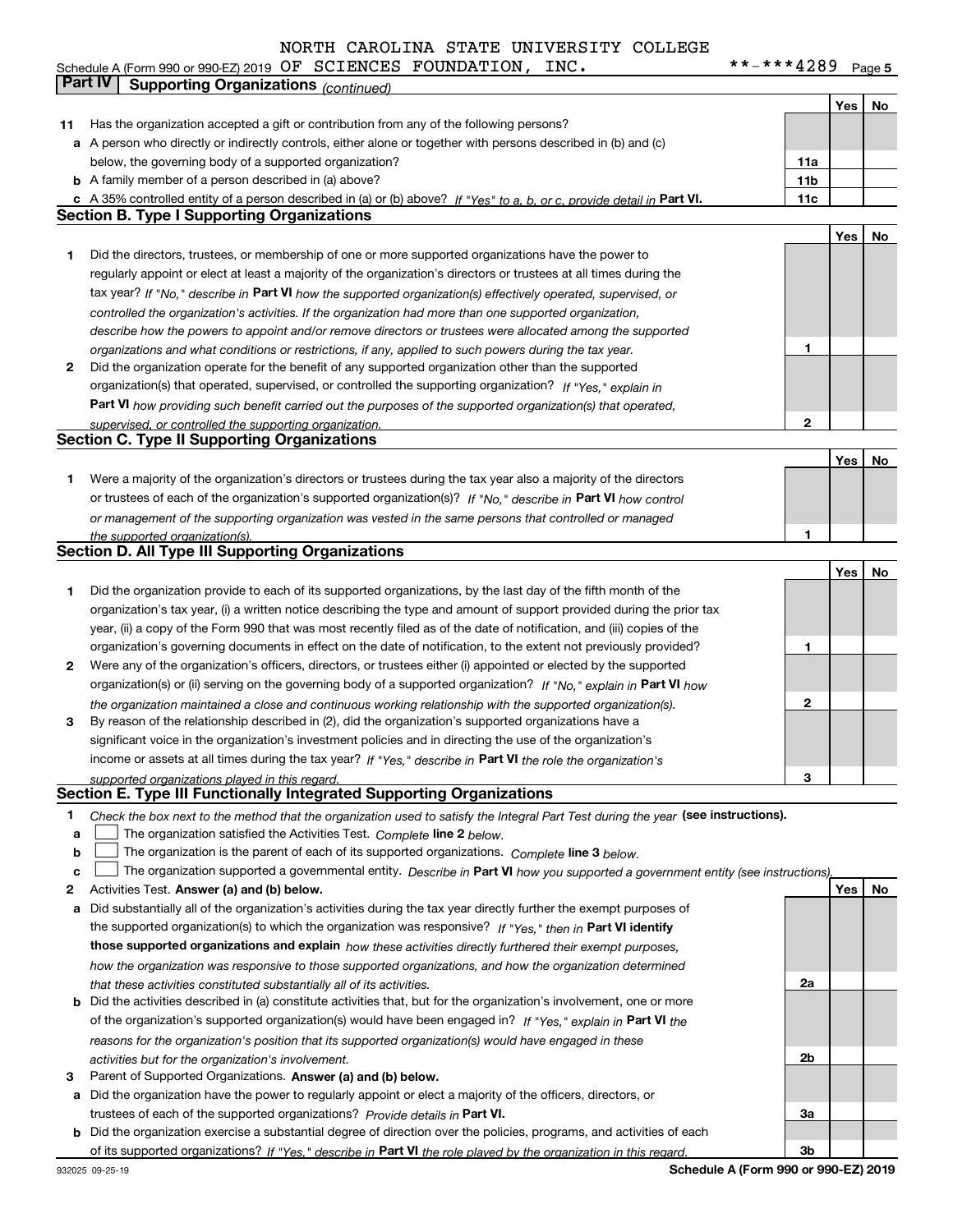|              | Schedule A (Form 990 or 990-EZ) 2019 OF SCIENCES FOUNDATION,                                                                                      | INC.           |                | **-***4289<br>Page 6           |
|--------------|---------------------------------------------------------------------------------------------------------------------------------------------------|----------------|----------------|--------------------------------|
|              | Part V<br>Type III Non-Functionally Integrated 509(a)(3) Supporting Organizations                                                                 |                |                |                                |
| 1            | Check here if the organization satisfied the Integral Part Test as a qualifying trust on Nov. 20, 1970 (explain in Part VI). See instructions. Al |                |                |                                |
|              | other Type III non-functionally integrated supporting organizations must complete Sections A through E.                                           |                |                |                                |
|              | Section A - Adjusted Net Income                                                                                                                   |                | (A) Prior Year | (B) Current Year<br>(optional) |
| $\mathbf 1$  | Net short-term capital gain                                                                                                                       | 1              |                |                                |
| $\mathbf{2}$ | Recoveries of prior-year distributions                                                                                                            | $\overline{2}$ |                |                                |
| 3            | Other gross income (see instructions)                                                                                                             | 3              |                |                                |
| 4            | Add lines 1 through 3.                                                                                                                            | 4              |                |                                |
| 5.           | Depreciation and depletion                                                                                                                        | 5              |                |                                |
| 6            | Portion of operating expenses paid or incurred for production or                                                                                  |                |                |                                |
|              | collection of gross income or for management, conservation, or                                                                                    |                |                |                                |
|              | maintenance of property held for production of income (see instructions)                                                                          | 6              |                |                                |
| $\mathbf{7}$ | Other expenses (see instructions)                                                                                                                 | $\overline{7}$ |                |                                |
| 8            | Adjusted Net Income (subtract lines 5, 6, and 7 from line 4)                                                                                      | 8              |                |                                |
|              | <b>Section B - Minimum Asset Amount</b>                                                                                                           |                | (A) Prior Year | (B) Current Year<br>(optional) |
| 1.           | Aggregate fair market value of all non-exempt-use assets (see                                                                                     |                |                |                                |
|              | instructions for short tax year or assets held for part of year):                                                                                 |                |                |                                |
|              | a Average monthly value of securities                                                                                                             | 1a             |                |                                |
|              | <b>b</b> Average monthly cash balances                                                                                                            | 1b             |                |                                |
|              | c Fair market value of other non-exempt-use assets                                                                                                | 1c             |                |                                |
|              | d Total (add lines 1a, 1b, and 1c)                                                                                                                | 1d             |                |                                |
|              | e Discount claimed for blockage or other                                                                                                          |                |                |                                |
|              | factors (explain in detail in Part VI):                                                                                                           |                |                |                                |
| $\mathbf{2}$ | Acquisition indebtedness applicable to non-exempt-use assets                                                                                      | $\overline{2}$ |                |                                |
| 3            | Subtract line 2 from line 1d.                                                                                                                     | 3              |                |                                |
| 4            | Cash deemed held for exempt use. Enter 1-1/2% of line 3 (for greater amount,                                                                      |                |                |                                |
|              | see instructions).                                                                                                                                | 4              |                |                                |
| 5            | Net value of non-exempt-use assets (subtract line 4 from line 3)                                                                                  | 5              |                |                                |
| 6            | Multiply line 5 by .035.                                                                                                                          | 6              |                |                                |
| 7            | Recoveries of prior-year distributions                                                                                                            | $\overline{7}$ |                |                                |
| 8            | Minimum Asset Amount (add line 7 to line 6)                                                                                                       | 8              |                |                                |
|              | <b>Section C - Distributable Amount</b>                                                                                                           |                |                | <b>Current Year</b>            |
| $\mathbf{1}$ | Adjusted net income for prior year (from Section A, line 8, Column A)                                                                             | $\mathbf{1}$   |                |                                |
| $\mathbf{2}$ | Enter 85% of line 1.                                                                                                                              | $\overline{2}$ |                |                                |
| 3            | Minimum asset amount for prior year (from Section B, line 8, Column A)                                                                            | 3              |                |                                |
| 4            | Enter greater of line 2 or line 3.                                                                                                                | 4              |                |                                |
| 5            | Income tax imposed in prior year                                                                                                                  | 5              |                |                                |
| 6            | <b>Distributable Amount.</b> Subtract line 5 from line 4, unless subject to                                                                       |                |                |                                |

emergency temporary reduction (see instructions).

**7**Check here if the current year is the organization's first as a non-functionally integrated Type III supporting organization (see instructions).

**6**

**Schedule A (Form 990 or 990-EZ) 2019**

932026 09-25-19

**6**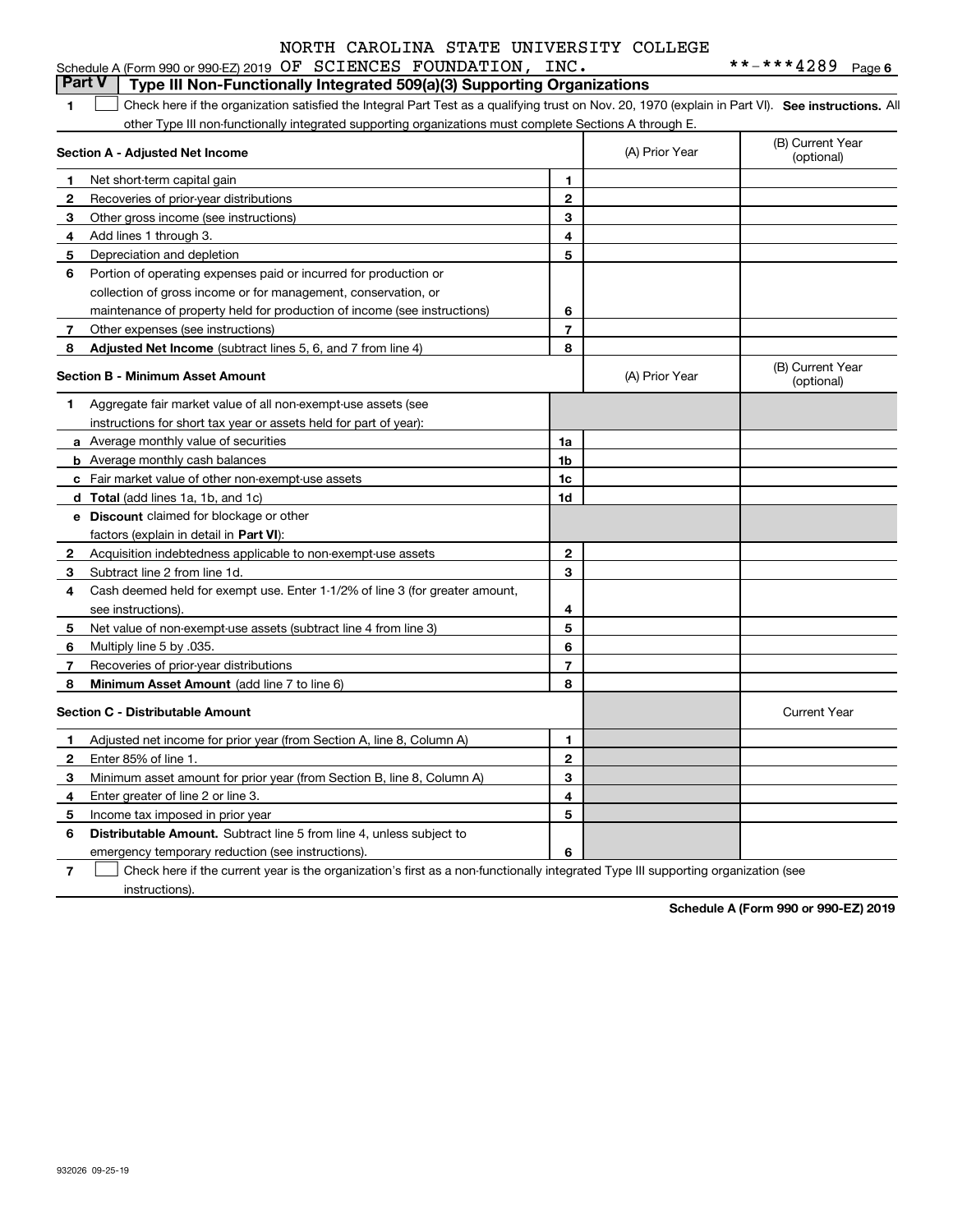### Schedule A (Form 990 or 990-EZ) 2019 Page OF SCIENCES FOUNDATION, INC. \*\*-\*\*\*4289

| <b>Part V</b> | Type III Non-Functionally Integrated 509(a)(3) Supporting Organizations                                          |                                    | (continued)                                   |                                                         |
|---------------|------------------------------------------------------------------------------------------------------------------|------------------------------------|-----------------------------------------------|---------------------------------------------------------|
|               | <b>Section D - Distributions</b>                                                                                 |                                    |                                               | <b>Current Year</b>                                     |
| 1             | Amounts paid to supported organizations to accomplish exempt purposes                                            |                                    |                                               |                                                         |
| 2             | Amounts paid to perform activity that directly furthers exempt purposes of supported                             |                                    |                                               |                                                         |
|               | organizations, in excess of income from activity                                                                 |                                    |                                               |                                                         |
| 3             | Administrative expenses paid to accomplish exempt purposes of supported organizations                            |                                    |                                               |                                                         |
| 4             | Amounts paid to acquire exempt-use assets                                                                        |                                    |                                               |                                                         |
| 5             | Qualified set-aside amounts (prior IRS approval required)                                                        |                                    |                                               |                                                         |
| 6             | Other distributions (describe in Part VI). See instructions.                                                     |                                    |                                               |                                                         |
| 7             | Total annual distributions. Add lines 1 through 6.                                                               |                                    |                                               |                                                         |
| 8             | Distributions to attentive supported organizations to which the organization is responsive                       |                                    |                                               |                                                         |
|               | (provide details in Part VI). See instructions.                                                                  |                                    |                                               |                                                         |
| 9             | Distributable amount for 2019 from Section C, line 6                                                             |                                    |                                               |                                                         |
| 10            | Line 8 amount divided by line 9 amount                                                                           |                                    |                                               |                                                         |
|               | <b>Section E - Distribution Allocations</b> (see instructions)                                                   | (i)<br><b>Excess Distributions</b> | (ii)<br><b>Underdistributions</b><br>Pre-2019 | (iii)<br><b>Distributable</b><br><b>Amount for 2019</b> |
| 1             | Distributable amount for 2019 from Section C, line 6                                                             |                                    |                                               |                                                         |
| 2             | Underdistributions, if any, for years prior to 2019 (reason-                                                     |                                    |                                               |                                                         |
|               | able cause required-explain in Part VI). See instructions.                                                       |                                    |                                               |                                                         |
| 3             | Excess distributions carryover, if any, to 2019                                                                  |                                    |                                               |                                                         |
|               | <b>a</b> From 2014                                                                                               |                                    |                                               |                                                         |
|               | <b>b</b> From 2015                                                                                               |                                    |                                               |                                                         |
|               | $c$ From 2016                                                                                                    |                                    |                                               |                                                         |
|               | d From 2017                                                                                                      |                                    |                                               |                                                         |
|               | e From 2018                                                                                                      |                                    |                                               |                                                         |
|               | f Total of lines 3a through e                                                                                    |                                    |                                               |                                                         |
|               | g Applied to underdistributions of prior years                                                                   |                                    |                                               |                                                         |
|               | <b>h</b> Applied to 2019 distributable amount                                                                    |                                    |                                               |                                                         |
| Ť.            | Carryover from 2014 not applied (see instructions)                                                               |                                    |                                               |                                                         |
|               | Remainder. Subtract lines 3g, 3h, and 3i from 3f.                                                                |                                    |                                               |                                                         |
| 4             | Distributions for 2019 from Section D,                                                                           |                                    |                                               |                                                         |
|               | line $7:$<br>\$                                                                                                  |                                    |                                               |                                                         |
|               | a Applied to underdistributions of prior years                                                                   |                                    |                                               |                                                         |
|               | <b>b</b> Applied to 2019 distributable amount                                                                    |                                    |                                               |                                                         |
|               | <b>c</b> Remainder. Subtract lines 4a and 4b from 4.<br>Remaining underdistributions for years prior to 2019, if |                                    |                                               |                                                         |
| 5             | any. Subtract lines 3g and 4a from line 2. For result greater                                                    |                                    |                                               |                                                         |
|               | than zero, explain in Part VI. See instructions.                                                                 |                                    |                                               |                                                         |
| 6             | Remaining underdistributions for 2019. Subtract lines 3h                                                         |                                    |                                               |                                                         |
|               | and 4b from line 1. For result greater than zero, explain in                                                     |                                    |                                               |                                                         |
|               | Part VI. See instructions.                                                                                       |                                    |                                               |                                                         |
| 7             | Excess distributions carryover to 2020. Add lines 3j                                                             |                                    |                                               |                                                         |
|               | and 4c.                                                                                                          |                                    |                                               |                                                         |
| 8             | Breakdown of line 7:                                                                                             |                                    |                                               |                                                         |
|               | a Excess from 2015                                                                                               |                                    |                                               |                                                         |
|               | <b>b</b> Excess from 2016                                                                                        |                                    |                                               |                                                         |
|               | c Excess from 2017                                                                                               |                                    |                                               |                                                         |
|               | d Excess from 2018                                                                                               |                                    |                                               |                                                         |
|               | e Excess from 2019                                                                                               |                                    |                                               |                                                         |
|               |                                                                                                                  |                                    |                                               | $0.00 - 0.00E - 0.00E$                                  |

**Schedule A (Form 990 or 990-EZ) 2019**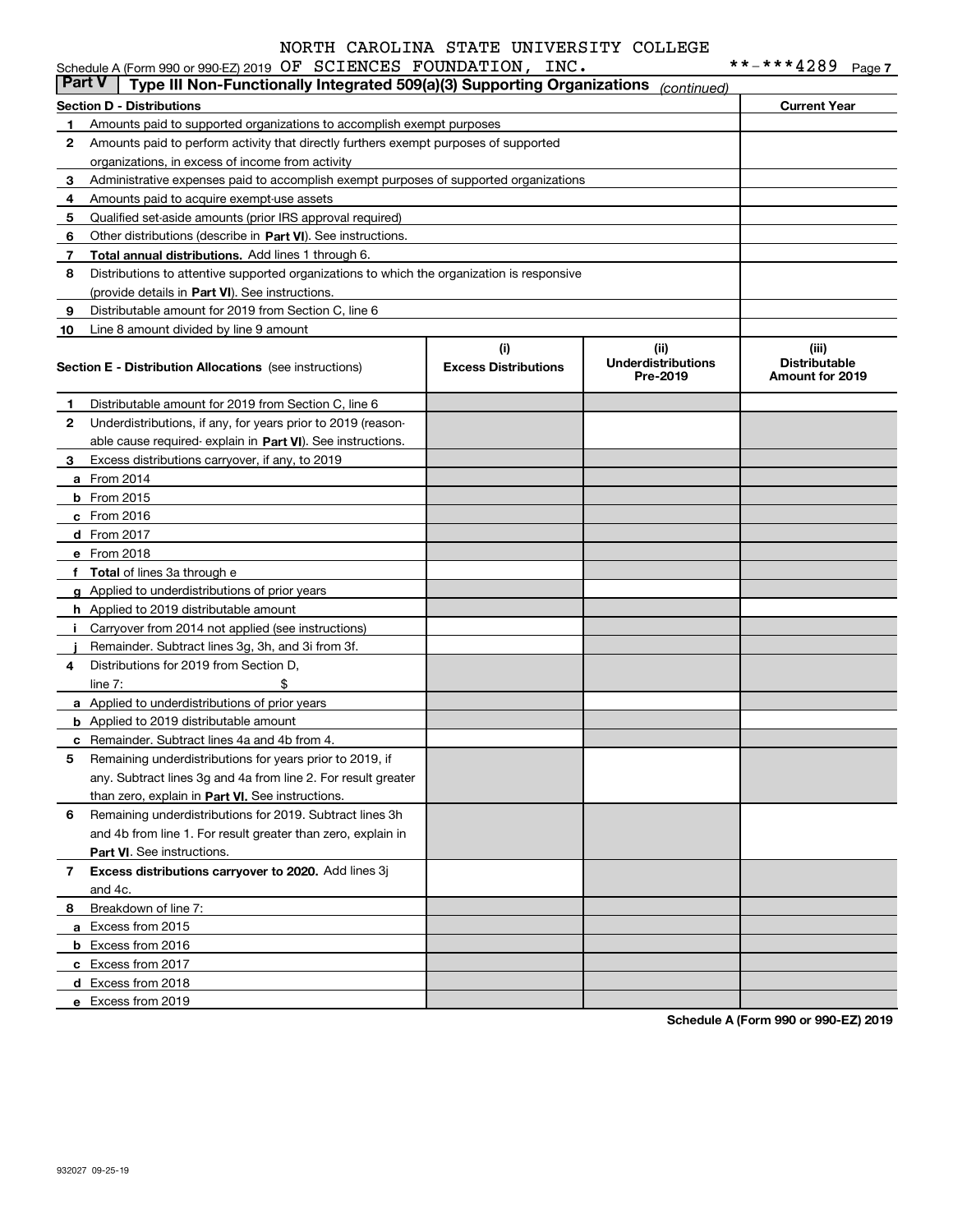|  |                              |  | NORTH CAROLINA STATE UNIVERSITY COLLEGE |  |
|--|------------------------------|--|-----------------------------------------|--|
|  | OF SCIENCES FOUNDATION. INC. |  |                                         |  |

|                |                     |  | Schedule A (Form 990 or 990-EZ) 2019 OF SCIENCES FOUNDATION, INC. |                                                                                                                                                                                                                                                                                                                                                                                                                                                                                                                                                                      | **-***4289 Page 8 |  |
|----------------|---------------------|--|-------------------------------------------------------------------|----------------------------------------------------------------------------------------------------------------------------------------------------------------------------------------------------------------------------------------------------------------------------------------------------------------------------------------------------------------------------------------------------------------------------------------------------------------------------------------------------------------------------------------------------------------------|-------------------|--|
| <b>Part VI</b> |                     |  |                                                                   | Supplemental Information. Provide the explanations required by Part II, line 10; Part II, line 17a or 17b; Part III, line 12;<br>Part IV, Section A, lines 1, 2, 3b, 3c, 4b, 4c, 5a, 6, 9a, 9b, 9c, 11a, 11b, and 11c; Part IV, Section B, lines 1 and 2; Part IV, Section C,<br>line 1; Part IV, Section D, lines 2 and 3; Part IV, Section E, lines 1c, 2a, 2b, 3a, and 3b; Part V, line 1; Part V, Section B, line 1e; Part V,<br>Section D, lines 5, 6, and 8; and Part V, Section E, lines 2, 5, and 6. Also complete this part for any additional information. |                   |  |
|                | (See instructions.) |  |                                                                   |                                                                                                                                                                                                                                                                                                                                                                                                                                                                                                                                                                      |                   |  |
|                |                     |  |                                                                   |                                                                                                                                                                                                                                                                                                                                                                                                                                                                                                                                                                      |                   |  |
|                |                     |  |                                                                   |                                                                                                                                                                                                                                                                                                                                                                                                                                                                                                                                                                      |                   |  |
|                |                     |  |                                                                   |                                                                                                                                                                                                                                                                                                                                                                                                                                                                                                                                                                      |                   |  |
|                |                     |  |                                                                   |                                                                                                                                                                                                                                                                                                                                                                                                                                                                                                                                                                      |                   |  |
|                |                     |  |                                                                   |                                                                                                                                                                                                                                                                                                                                                                                                                                                                                                                                                                      |                   |  |
|                |                     |  |                                                                   |                                                                                                                                                                                                                                                                                                                                                                                                                                                                                                                                                                      |                   |  |
|                |                     |  |                                                                   |                                                                                                                                                                                                                                                                                                                                                                                                                                                                                                                                                                      |                   |  |
|                |                     |  |                                                                   |                                                                                                                                                                                                                                                                                                                                                                                                                                                                                                                                                                      |                   |  |
|                |                     |  |                                                                   |                                                                                                                                                                                                                                                                                                                                                                                                                                                                                                                                                                      |                   |  |
|                |                     |  |                                                                   |                                                                                                                                                                                                                                                                                                                                                                                                                                                                                                                                                                      |                   |  |
|                |                     |  |                                                                   |                                                                                                                                                                                                                                                                                                                                                                                                                                                                                                                                                                      |                   |  |
|                |                     |  |                                                                   |                                                                                                                                                                                                                                                                                                                                                                                                                                                                                                                                                                      |                   |  |
|                |                     |  |                                                                   |                                                                                                                                                                                                                                                                                                                                                                                                                                                                                                                                                                      |                   |  |
|                |                     |  |                                                                   |                                                                                                                                                                                                                                                                                                                                                                                                                                                                                                                                                                      |                   |  |
|                |                     |  |                                                                   |                                                                                                                                                                                                                                                                                                                                                                                                                                                                                                                                                                      |                   |  |
|                |                     |  |                                                                   |                                                                                                                                                                                                                                                                                                                                                                                                                                                                                                                                                                      |                   |  |
|                |                     |  |                                                                   |                                                                                                                                                                                                                                                                                                                                                                                                                                                                                                                                                                      |                   |  |
|                |                     |  |                                                                   |                                                                                                                                                                                                                                                                                                                                                                                                                                                                                                                                                                      |                   |  |
|                |                     |  |                                                                   |                                                                                                                                                                                                                                                                                                                                                                                                                                                                                                                                                                      |                   |  |
|                |                     |  |                                                                   |                                                                                                                                                                                                                                                                                                                                                                                                                                                                                                                                                                      |                   |  |
|                |                     |  |                                                                   |                                                                                                                                                                                                                                                                                                                                                                                                                                                                                                                                                                      |                   |  |
|                |                     |  |                                                                   |                                                                                                                                                                                                                                                                                                                                                                                                                                                                                                                                                                      |                   |  |
|                |                     |  |                                                                   |                                                                                                                                                                                                                                                                                                                                                                                                                                                                                                                                                                      |                   |  |
|                |                     |  |                                                                   |                                                                                                                                                                                                                                                                                                                                                                                                                                                                                                                                                                      |                   |  |
|                |                     |  |                                                                   |                                                                                                                                                                                                                                                                                                                                                                                                                                                                                                                                                                      |                   |  |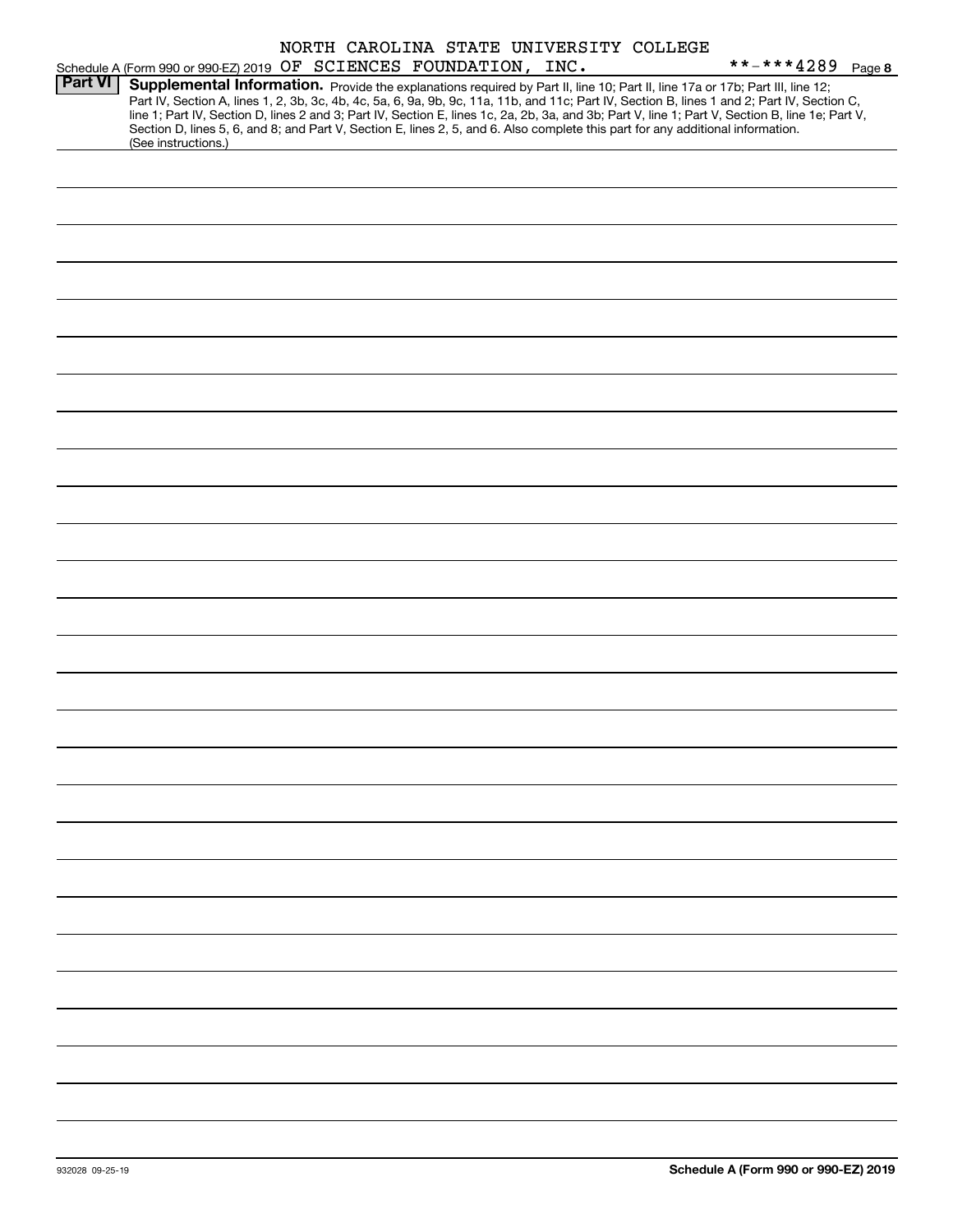Department of the Treasury Internal Revenue Service **(Form 990, 990-EZ, or 990-PF)**

#### Name of the organization

**Organization type** (check one):

## **Schedule B Schedule of Contributors**

**| Attach to Form 990, Form 990-EZ, or Form 990-PF. | Go to www.irs.gov/Form990 for the latest information.** OMB No. 1545-0047

# **2019**

**Employer identification number**

|  |  |                              |  | NORTH CAROLINA STATE UNIVERSITY COLLEGE |            |  |
|--|--|------------------------------|--|-----------------------------------------|------------|--|
|  |  | OF SCIENCES FOUNDATION, INC. |  |                                         | **-***4289 |  |

| Filers of:         | Section:                                                                           |
|--------------------|------------------------------------------------------------------------------------|
| Form 990 or 990-EZ | $\boxed{\text{X}}$ 501(c)( 3) (enter number) organization                          |
|                    | $4947(a)(1)$ nonexempt charitable trust <b>not</b> treated as a private foundation |
|                    | 527 political organization                                                         |
| Form 990-PF        | 501(c)(3) exempt private foundation                                                |
|                    | 4947(a)(1) nonexempt charitable trust treated as a private foundation              |
|                    | 501(c)(3) taxable private foundation                                               |

Check if your organization is covered by the **General Rule** or a **Special Rule. Note:**  Only a section 501(c)(7), (8), or (10) organization can check boxes for both the General Rule and a Special Rule. See instructions.

### **General Rule**

 $\mathcal{L}^{\text{max}}$ 

For an organization filing Form 990, 990-EZ, or 990-PF that received, during the year, contributions totaling \$5,000 or more (in money or property) from any one contributor. Complete Parts I and II. See instructions for determining a contributor's total contributions.

#### **Special Rules**

any one contributor, during the year, total contributions of the greater of  $\,$  (1) \$5,000; or **(2)** 2% of the amount on (i) Form 990, Part VIII, line 1h;  $\boxed{\textbf{X}}$  For an organization described in section 501(c)(3) filing Form 990 or 990-EZ that met the 33 1/3% support test of the regulations under sections 509(a)(1) and 170(b)(1)(A)(vi), that checked Schedule A (Form 990 or 990-EZ), Part II, line 13, 16a, or 16b, and that received from or (ii) Form 990-EZ, line 1. Complete Parts I and II.

year, total contributions of more than \$1,000 *exclusively* for religious, charitable, scientific, literary, or educational purposes, or for the For an organization described in section 501(c)(7), (8), or (10) filing Form 990 or 990-EZ that received from any one contributor, during the prevention of cruelty to children or animals. Complete Parts I, II, and III.  $\mathcal{L}^{\text{max}}$ 

purpose. Don't complete any of the parts unless the **General Rule** applies to this organization because it received *nonexclusively* year, contributions <sub>exclusively</sub> for religious, charitable, etc., purposes, but no such contributions totaled more than \$1,000. If this box is checked, enter here the total contributions that were received during the year for an  $\;$ exclusively religious, charitable, etc., For an organization described in section 501(c)(7), (8), or (10) filing Form 990 or 990-EZ that received from any one contributor, during the religious, charitable, etc., contributions totaling \$5,000 or more during the year  $\Box$ — $\Box$   $\Box$  $\mathcal{L}^{\text{max}}$ 

**Caution:**  An organization that isn't covered by the General Rule and/or the Special Rules doesn't file Schedule B (Form 990, 990-EZ, or 990-PF),  **must** but it answer "No" on Part IV, line 2, of its Form 990; or check the box on line H of its Form 990-EZ or on its Form 990-PF, Part I, line 2, to certify that it doesn't meet the filing requirements of Schedule B (Form 990, 990-EZ, or 990-PF).

**For Paperwork Reduction Act Notice, see the instructions for Form 990, 990-EZ, or 990-PF. Schedule B (Form 990, 990-EZ, or 990-PF) (2019)** LHA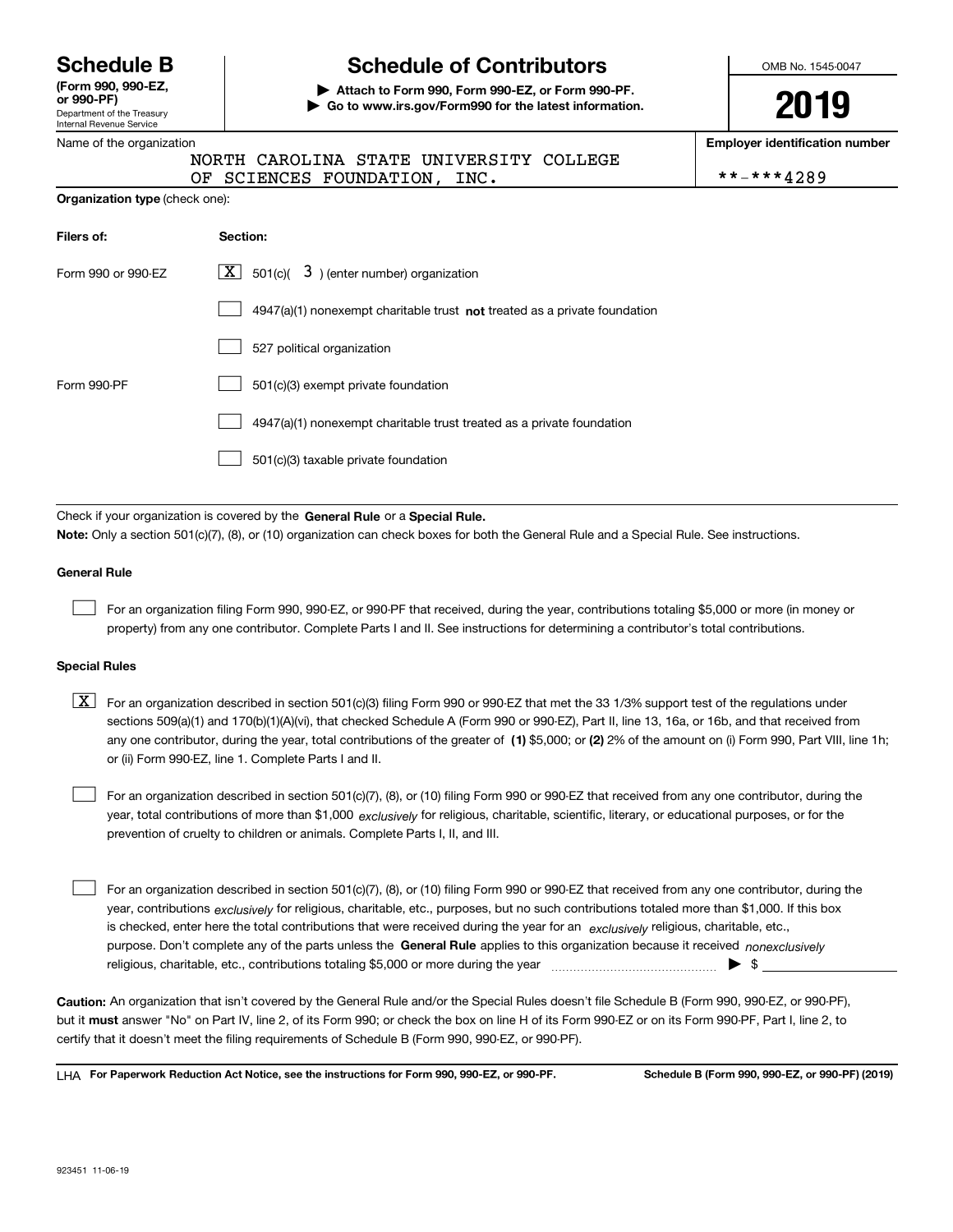### Schedule B (Form 990, 990-EZ, or 990-PF) (2019) Page 2

### NORTH CAROLINA STATE UNIVERSITY COLLEGE OF SCIENCES FOUNDATION, INC.  $\vert$  \*\*-\*\*\*4289

|                  | Schedule B (Form 990, 990-EZ, or 990-PF) (2019)                                                 |                                   | Page 2                                                                                                                |
|------------------|-------------------------------------------------------------------------------------------------|-----------------------------------|-----------------------------------------------------------------------------------------------------------------------|
|                  | Name of organization<br>NORTH CAROLINA STATE UNIVERSITY COLLEGE<br>OF SCIENCES FOUNDATION, INC. |                                   | <b>Employer identification number</b><br>**-***4289                                                                   |
| Part I           | Contributors (see instructions). Use duplicate copies of Part I if additional space is needed.  |                                   |                                                                                                                       |
| (a)<br>No.       | (b)<br>Name, address, and ZIP + 4                                                               | (c)<br><b>Total contributions</b> | (d)<br>Type of contribution                                                                                           |
| $\mathbf 1$      |                                                                                                 | 62,000.<br>\$                     | $\boxed{\text{X}}$<br>Person<br>Payroll<br>Noncash<br>(Complete Part II for<br>noncash contributions.)                |
| (a)<br>No.       | (b)<br>Name, address, and ZIP + 4                                                               | (c)<br><b>Total contributions</b> | (d)<br>Type of contribution                                                                                           |
| $\boldsymbol{2}$ |                                                                                                 | 72,073.<br>\$                     | $\boxed{\text{X}}$<br>Person<br>Payroll<br>Noncash<br>(Complete Part II for<br>noncash contributions.)                |
| (a)<br>No.       | (b)<br>Name, address, and ZIP + 4                                                               | (c)<br><b>Total contributions</b> | (d)<br>Type of contribution                                                                                           |
| 3                |                                                                                                 | 963,900.<br>\$                    | $\boxed{\text{X}}$<br>Person<br>Payroll<br>Noncash<br>$\mathbf X$<br>(Complete Part II for<br>noncash contributions.) |
| (a)<br>No.       | (b)<br>Name, address, and ZIP + 4                                                               | (c)<br><b>Total contributions</b> | (d)<br>Type of contribution                                                                                           |
| 4                |                                                                                                 | 366,942.<br>\$                    | X<br>Person<br>Payroll<br>Noncash<br>(Complete Part II for<br>noncash contributions.)                                 |
| (a)<br>No.       | (b)<br>Name, address, and ZIP + 4                                                               | (c)<br><b>Total contributions</b> | (d)<br>Type of contribution                                                                                           |
| 5                |                                                                                                 | 100,000.<br>\$                    | X<br>Person<br>Payroll<br><b>Noncash</b><br>(Complete Part II for<br>noncash contributions.)                          |
| (a)<br>No.       | (b)<br>Name, address, and ZIP + 4                                                               | (c)<br><b>Total contributions</b> | (d)<br>Type of contribution                                                                                           |
| 6                |                                                                                                 | 252,500.<br>\$                    | X<br>Person<br>Payroll<br>Noncash<br>(Complete Part II for<br>noncash contributions.)                                 |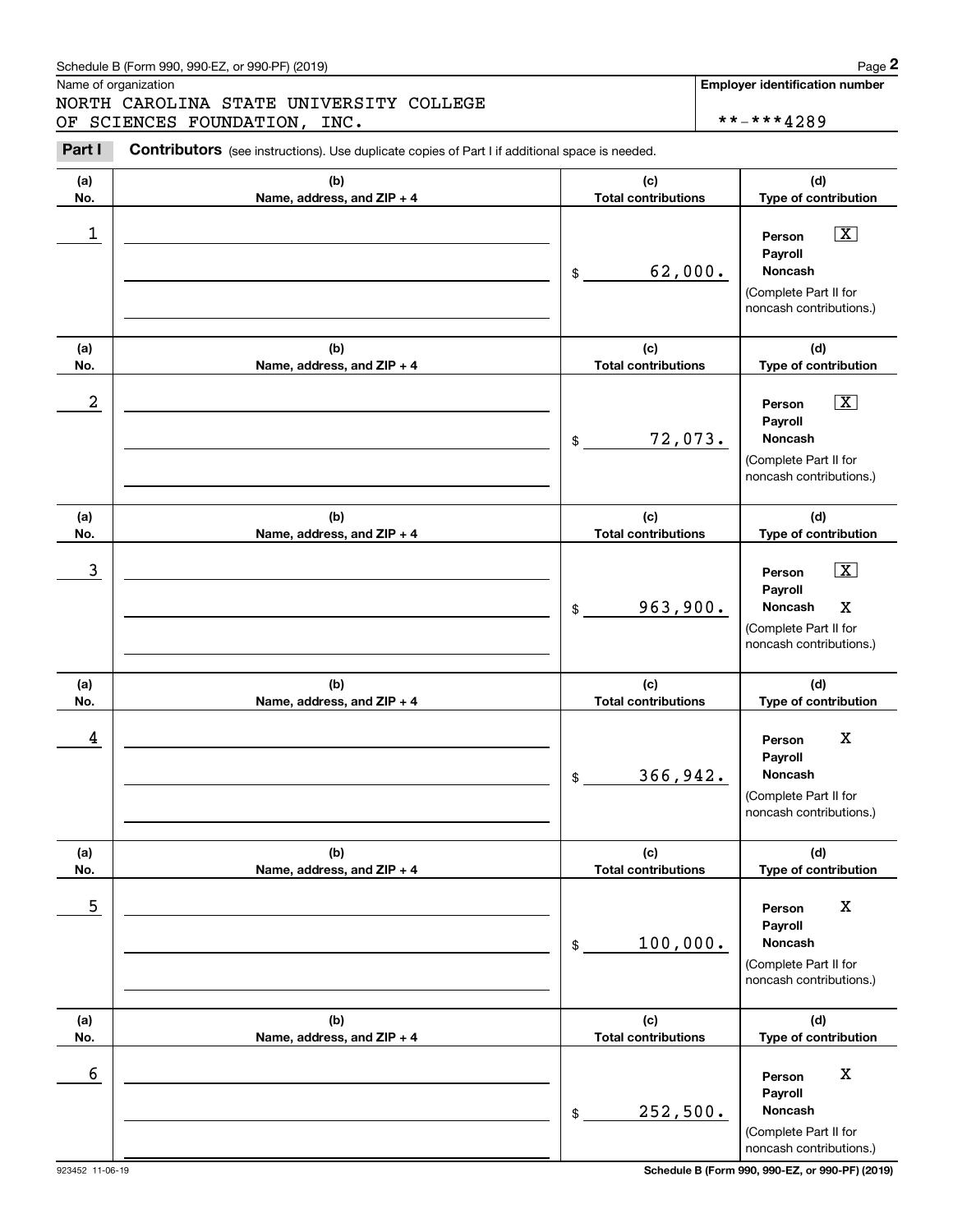### Schedule B (Form 990, 990-EZ, or 990-PF) (2019) Page 2

|            | Schedule B (Form 990, 990-EZ, or 990-PF) (2019)                                                 |                                   | Page 2                                                                                                 |
|------------|-------------------------------------------------------------------------------------------------|-----------------------------------|--------------------------------------------------------------------------------------------------------|
|            | Name of organization<br>NORTH CAROLINA STATE UNIVERSITY COLLEGE<br>OF SCIENCES FOUNDATION, INC. |                                   | <b>Employer identification number</b><br>**-***4289                                                    |
| Part I     | Contributors (see instructions). Use duplicate copies of Part I if additional space is needed.  |                                   |                                                                                                        |
| (a)<br>No. | (b)<br>Name, address, and ZIP + 4                                                               | (c)<br><b>Total contributions</b> | (d)<br>Type of contribution                                                                            |
| 7          |                                                                                                 | 84,000.<br>\$                     | $\boxed{\text{X}}$<br>Person<br>Payroll<br>Noncash<br>(Complete Part II for<br>noncash contributions.) |
| (a)<br>No. | (b)<br>Name, address, and ZIP + 4                                                               | (c)<br><b>Total contributions</b> | (d)<br>Type of contribution                                                                            |
| 8          |                                                                                                 | 80,000.<br>\$                     | $\boxed{\text{X}}$<br>Person<br>Payroll<br>Noncash<br>(Complete Part II for<br>noncash contributions.) |
| (a)<br>No. | (b)<br>Name, address, and ZIP + 4                                                               | (c)<br><b>Total contributions</b> | (d)<br>Type of contribution                                                                            |
| 9          |                                                                                                 | 110,000.<br>\$                    | $\boxed{\text{X}}$<br>Person<br>Payroll<br>Noncash<br>(Complete Part II for<br>noncash contributions.) |
| (a)<br>No. | (b)<br>Name, address, and ZIP + 4                                                               | (c)<br><b>Total contributions</b> | (d)<br>Type of contribution                                                                            |
|            |                                                                                                 | \$                                | Person<br>Payroll<br>Noncash<br>(Complete Part II for<br>noncash contributions.)                       |
| (a)<br>No. | (b)<br>Name, address, and ZIP + 4                                                               | (c)<br><b>Total contributions</b> | (d)<br>Type of contribution                                                                            |
|            |                                                                                                 | \$                                | Person<br>Payroll<br><b>Noncash</b><br>(Complete Part II for<br>noncash contributions.)                |
| (a)<br>No. | (b)<br>Name, address, and ZIP + 4                                                               | (c)<br><b>Total contributions</b> | (d)<br>Type of contribution                                                                            |
|            |                                                                                                 | \$                                | Person<br>Payroll<br>Noncash<br>(Complete Part II for<br>noncash contributions.)                       |

923452 11-06-19 **Schedule B (Form 990, 990-EZ, or 990-PF) (2019)**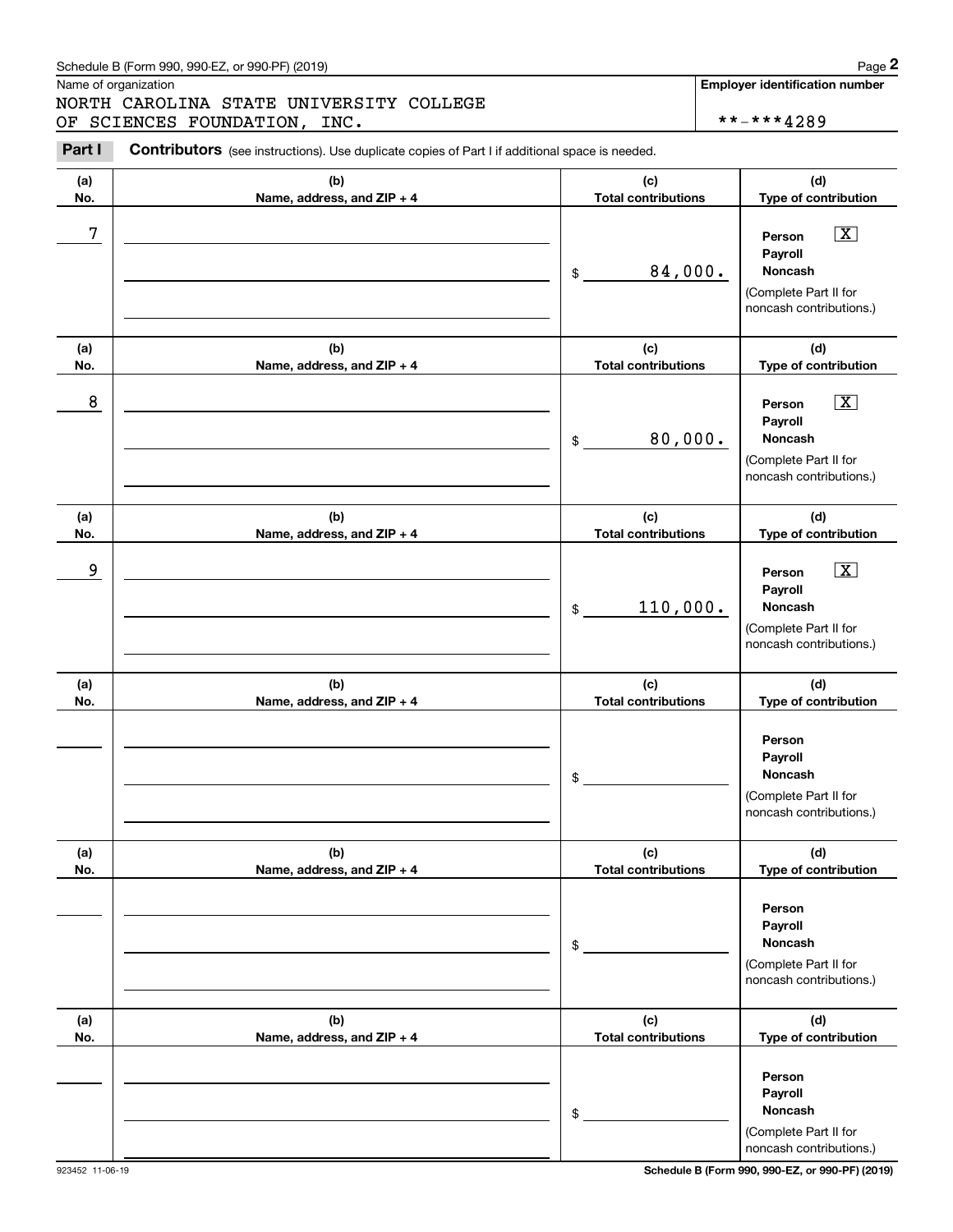|                              | Schedule B (Form 990, 990-EZ, or 990-PF) (2019)                                                     |                                                 | Page 3                                              |
|------------------------------|-----------------------------------------------------------------------------------------------------|-------------------------------------------------|-----------------------------------------------------|
|                              | Name of organization<br>NORTH CAROLINA STATE UNIVERSITY COLLEGE<br>OF SCIENCES FOUNDATION, INC.     |                                                 | <b>Employer identification number</b><br>**-***4289 |
| Part II                      | Noncash Property (see instructions). Use duplicate copies of Part II if additional space is needed. |                                                 |                                                     |
| (a)<br>No.<br>from<br>Part I | (b)<br>Description of noncash property given                                                        | (c)<br>FMV (or estimate)<br>(See instructions.) | (d)<br>Date received                                |
| 3                            | VR HEADSETS                                                                                         |                                                 |                                                     |
|                              |                                                                                                     | 963,900.<br>\$                                  | 03/06/20                                            |
| (a)<br>No.<br>from<br>Part I | (b)<br>Description of noncash property given                                                        | (c)<br>FMV (or estimate)<br>(See instructions.) | (d)<br>Date received                                |
|                              |                                                                                                     | \$                                              |                                                     |
| (a)<br>No.<br>from<br>Part I | (b)<br>Description of noncash property given                                                        | (c)<br>FMV (or estimate)<br>(See instructions.) | (d)<br>Date received                                |
|                              |                                                                                                     | \$                                              |                                                     |
| (a)<br>No.<br>from<br>Part I | (b)<br>Description of noncash property given                                                        | (c)<br>FMV (or estimate)<br>(See instructions.) | (d)<br>Date received                                |
|                              |                                                                                                     | \$                                              |                                                     |
| (a)<br>No.<br>from<br>Part I | (b)<br>Description of noncash property given                                                        | (c)<br>FMV (or estimate)<br>(See instructions.) | (d)<br>Date received                                |
|                              |                                                                                                     | \$                                              |                                                     |
| (a)<br>No.<br>from<br>Part I | (b)<br>Description of noncash property given                                                        | (c)<br>FMV (or estimate)<br>(See instructions.) | (d)<br>Date received                                |
|                              |                                                                                                     |                                                 |                                                     |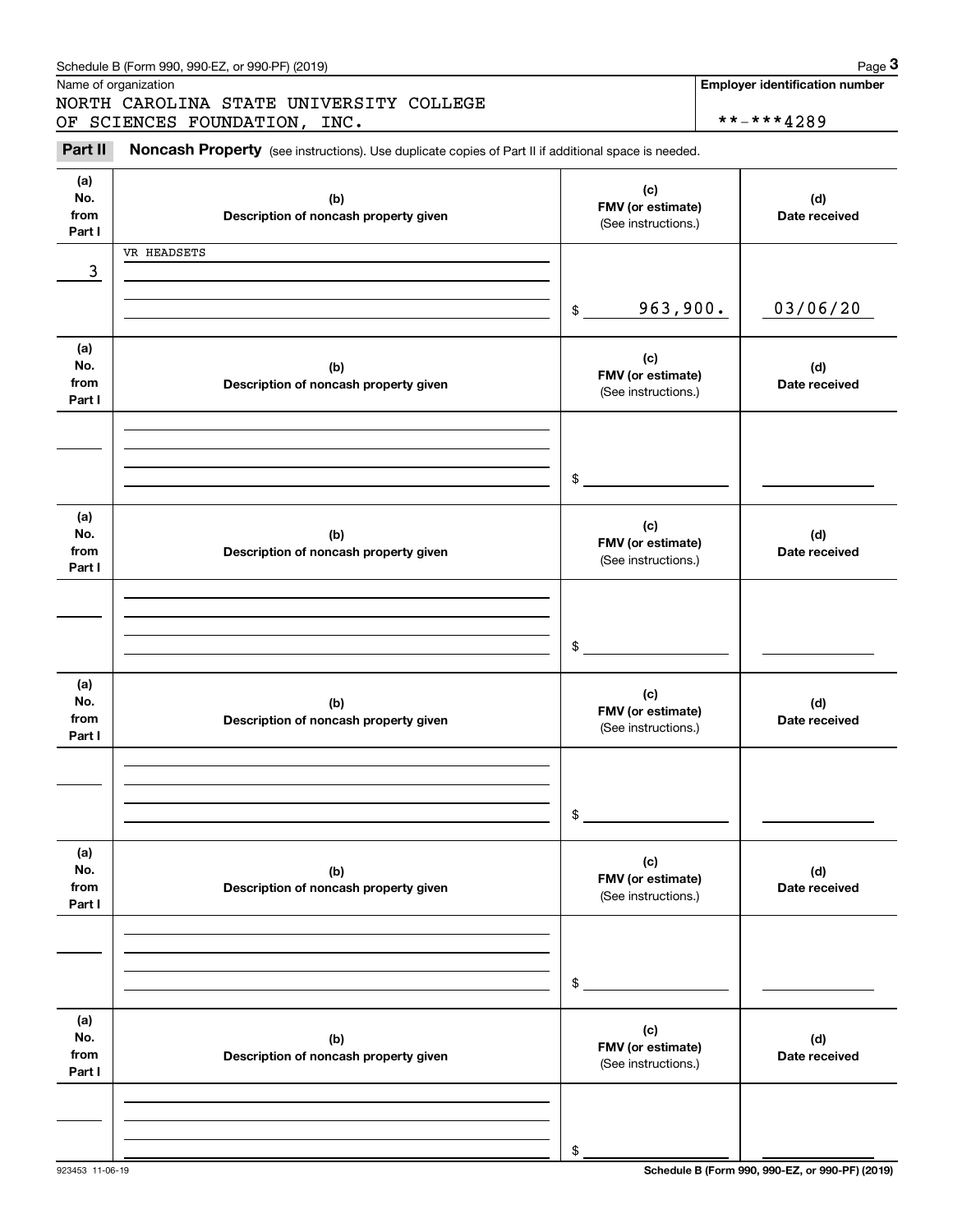|                 | Schedule B (Form 990, 990-EZ, or 990-PF) (2019)                                                                                                                                                                                                                                                 |                      | Page 4                                                                                                                                                         |  |  |  |  |  |  |
|-----------------|-------------------------------------------------------------------------------------------------------------------------------------------------------------------------------------------------------------------------------------------------------------------------------------------------|----------------------|----------------------------------------------------------------------------------------------------------------------------------------------------------------|--|--|--|--|--|--|
|                 | Name of organization                                                                                                                                                                                                                                                                            |                      | <b>Employer identification number</b>                                                                                                                          |  |  |  |  |  |  |
|                 | NORTH CAROLINA STATE UNIVERSITY COLLEGE                                                                                                                                                                                                                                                         |                      |                                                                                                                                                                |  |  |  |  |  |  |
|                 | OF SCIENCES FOUNDATION, INC.                                                                                                                                                                                                                                                                    |                      | **-***4289                                                                                                                                                     |  |  |  |  |  |  |
| Part III        |                                                                                                                                                                                                                                                                                                 |                      | Exclusively religious, charitable, etc., contributions to organizations described in section 501(c)(7), (8), or (10) that total more than \$1,000 for the year |  |  |  |  |  |  |
|                 | from any one contributor. Complete columns (a) through (e) and the following line entry. For organizations<br>completing Part III, enter the total of exclusively religious, charitable, etc., contributions of \$1,000 or less for the year. (Enter this info. once.) $\blacktriangleright$ \$ |                      |                                                                                                                                                                |  |  |  |  |  |  |
|                 | Use duplicate copies of Part III if additional space is needed.                                                                                                                                                                                                                                 |                      |                                                                                                                                                                |  |  |  |  |  |  |
| (a) No.         |                                                                                                                                                                                                                                                                                                 |                      |                                                                                                                                                                |  |  |  |  |  |  |
| from<br>Part I  | (b) Purpose of gift                                                                                                                                                                                                                                                                             | (c) Use of gift      | (d) Description of how gift is held                                                                                                                            |  |  |  |  |  |  |
|                 |                                                                                                                                                                                                                                                                                                 |                      |                                                                                                                                                                |  |  |  |  |  |  |
|                 |                                                                                                                                                                                                                                                                                                 |                      |                                                                                                                                                                |  |  |  |  |  |  |
|                 |                                                                                                                                                                                                                                                                                                 |                      |                                                                                                                                                                |  |  |  |  |  |  |
|                 |                                                                                                                                                                                                                                                                                                 |                      |                                                                                                                                                                |  |  |  |  |  |  |
|                 |                                                                                                                                                                                                                                                                                                 | (e) Transfer of gift |                                                                                                                                                                |  |  |  |  |  |  |
|                 |                                                                                                                                                                                                                                                                                                 |                      |                                                                                                                                                                |  |  |  |  |  |  |
|                 | Transferee's name, address, and ZIP + 4                                                                                                                                                                                                                                                         |                      | Relationship of transferor to transferee                                                                                                                       |  |  |  |  |  |  |
|                 |                                                                                                                                                                                                                                                                                                 |                      |                                                                                                                                                                |  |  |  |  |  |  |
|                 |                                                                                                                                                                                                                                                                                                 |                      |                                                                                                                                                                |  |  |  |  |  |  |
|                 |                                                                                                                                                                                                                                                                                                 |                      |                                                                                                                                                                |  |  |  |  |  |  |
|                 |                                                                                                                                                                                                                                                                                                 |                      |                                                                                                                                                                |  |  |  |  |  |  |
| (a) No.         |                                                                                                                                                                                                                                                                                                 |                      |                                                                                                                                                                |  |  |  |  |  |  |
| from<br>Part I  | (b) Purpose of gift                                                                                                                                                                                                                                                                             | (c) Use of gift      | (d) Description of how gift is held                                                                                                                            |  |  |  |  |  |  |
|                 |                                                                                                                                                                                                                                                                                                 |                      |                                                                                                                                                                |  |  |  |  |  |  |
|                 |                                                                                                                                                                                                                                                                                                 |                      |                                                                                                                                                                |  |  |  |  |  |  |
|                 |                                                                                                                                                                                                                                                                                                 |                      |                                                                                                                                                                |  |  |  |  |  |  |
|                 |                                                                                                                                                                                                                                                                                                 |                      |                                                                                                                                                                |  |  |  |  |  |  |
|                 | (e) Transfer of gift                                                                                                                                                                                                                                                                            |                      |                                                                                                                                                                |  |  |  |  |  |  |
|                 |                                                                                                                                                                                                                                                                                                 |                      |                                                                                                                                                                |  |  |  |  |  |  |
|                 | Transferee's name, address, and ZIP + 4                                                                                                                                                                                                                                                         |                      | Relationship of transferor to transferee                                                                                                                       |  |  |  |  |  |  |
|                 |                                                                                                                                                                                                                                                                                                 |                      |                                                                                                                                                                |  |  |  |  |  |  |
|                 |                                                                                                                                                                                                                                                                                                 |                      |                                                                                                                                                                |  |  |  |  |  |  |
|                 |                                                                                                                                                                                                                                                                                                 |                      |                                                                                                                                                                |  |  |  |  |  |  |
|                 |                                                                                                                                                                                                                                                                                                 |                      |                                                                                                                                                                |  |  |  |  |  |  |
| (a) No.<br>from | (b) Purpose of gift                                                                                                                                                                                                                                                                             | (c) Use of gift      | (d) Description of how gift is held                                                                                                                            |  |  |  |  |  |  |
| Part I          |                                                                                                                                                                                                                                                                                                 |                      |                                                                                                                                                                |  |  |  |  |  |  |
|                 |                                                                                                                                                                                                                                                                                                 |                      |                                                                                                                                                                |  |  |  |  |  |  |
|                 |                                                                                                                                                                                                                                                                                                 |                      |                                                                                                                                                                |  |  |  |  |  |  |
|                 |                                                                                                                                                                                                                                                                                                 |                      |                                                                                                                                                                |  |  |  |  |  |  |
|                 |                                                                                                                                                                                                                                                                                                 |                      |                                                                                                                                                                |  |  |  |  |  |  |
|                 |                                                                                                                                                                                                                                                                                                 | (e) Transfer of gift |                                                                                                                                                                |  |  |  |  |  |  |
|                 |                                                                                                                                                                                                                                                                                                 |                      |                                                                                                                                                                |  |  |  |  |  |  |
|                 | Transferee's name, address, and ZIP + 4                                                                                                                                                                                                                                                         |                      | Relationship of transferor to transferee                                                                                                                       |  |  |  |  |  |  |
|                 |                                                                                                                                                                                                                                                                                                 |                      |                                                                                                                                                                |  |  |  |  |  |  |
|                 |                                                                                                                                                                                                                                                                                                 |                      |                                                                                                                                                                |  |  |  |  |  |  |
|                 |                                                                                                                                                                                                                                                                                                 |                      |                                                                                                                                                                |  |  |  |  |  |  |
|                 |                                                                                                                                                                                                                                                                                                 |                      |                                                                                                                                                                |  |  |  |  |  |  |
| (a) No.<br>from | (b) Purpose of gift                                                                                                                                                                                                                                                                             | (c) Use of gift      | (d) Description of how gift is held                                                                                                                            |  |  |  |  |  |  |
| Part I          |                                                                                                                                                                                                                                                                                                 |                      |                                                                                                                                                                |  |  |  |  |  |  |
|                 |                                                                                                                                                                                                                                                                                                 |                      |                                                                                                                                                                |  |  |  |  |  |  |
|                 |                                                                                                                                                                                                                                                                                                 |                      |                                                                                                                                                                |  |  |  |  |  |  |
|                 |                                                                                                                                                                                                                                                                                                 |                      |                                                                                                                                                                |  |  |  |  |  |  |
|                 |                                                                                                                                                                                                                                                                                                 |                      |                                                                                                                                                                |  |  |  |  |  |  |
|                 |                                                                                                                                                                                                                                                                                                 | (e) Transfer of gift |                                                                                                                                                                |  |  |  |  |  |  |
|                 |                                                                                                                                                                                                                                                                                                 |                      |                                                                                                                                                                |  |  |  |  |  |  |
|                 | Transferee's name, address, and ZIP + 4                                                                                                                                                                                                                                                         |                      | Relationship of transferor to transferee                                                                                                                       |  |  |  |  |  |  |
|                 |                                                                                                                                                                                                                                                                                                 |                      |                                                                                                                                                                |  |  |  |  |  |  |
|                 |                                                                                                                                                                                                                                                                                                 |                      |                                                                                                                                                                |  |  |  |  |  |  |
|                 |                                                                                                                                                                                                                                                                                                 |                      |                                                                                                                                                                |  |  |  |  |  |  |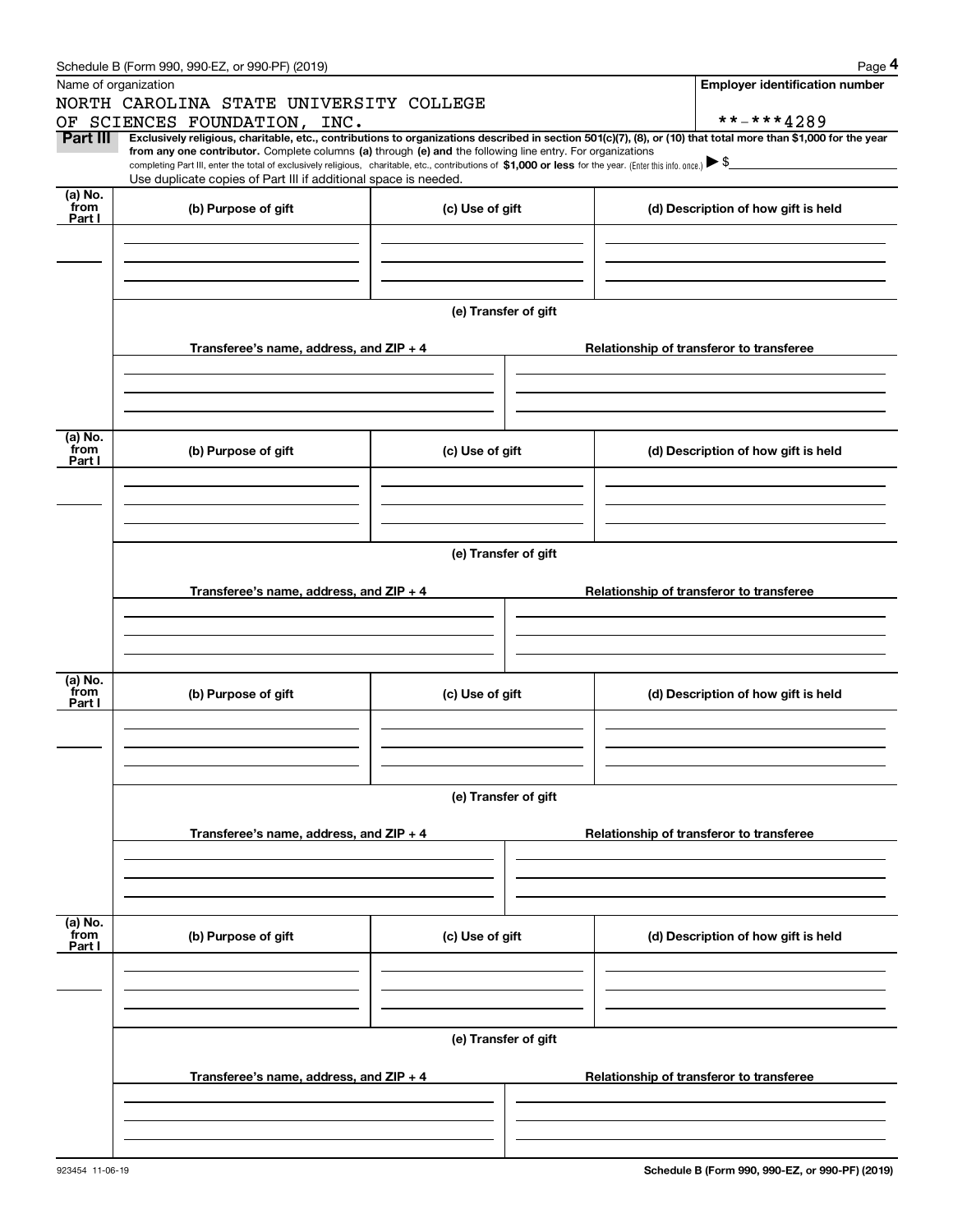|         | <b>SCHEDULE D</b><br>(Form 990)<br>Department of the Treasury<br>Internal Revenue Service |                                                                                                                                                       | OMB No. 1545-0047<br><b>Open to Public</b><br><b>Inspection</b>                                                   |  |                                                     |                                       |
|---------|-------------------------------------------------------------------------------------------|-------------------------------------------------------------------------------------------------------------------------------------------------------|-------------------------------------------------------------------------------------------------------------------|--|-----------------------------------------------------|---------------------------------------|
|         | Name of the organization                                                                  |                                                                                                                                                       | Go to www.irs.gov/Form990 for instructions and the latest information.<br>NORTH CAROLINA STATE UNIVERSITY COLLEGE |  |                                                     | <b>Employer identification number</b> |
|         |                                                                                           | SCIENCES FOUNDATION, INC.<br>OF                                                                                                                       |                                                                                                                   |  |                                                     | **-***4289                            |
| Part I  |                                                                                           | Organizations Maintaining Donor Advised Funds or Other Similar Funds or Accounts. Complete if the                                                     |                                                                                                                   |  |                                                     |                                       |
|         |                                                                                           | organization answered "Yes" on Form 990, Part IV, line 6.                                                                                             |                                                                                                                   |  |                                                     |                                       |
|         |                                                                                           |                                                                                                                                                       | (a) Donor advised funds                                                                                           |  |                                                     | (b) Funds and other accounts          |
| 1       |                                                                                           |                                                                                                                                                       |                                                                                                                   |  |                                                     |                                       |
| 2       |                                                                                           | Aggregate value of contributions to (during year)                                                                                                     |                                                                                                                   |  |                                                     |                                       |
| з       |                                                                                           |                                                                                                                                                       |                                                                                                                   |  |                                                     |                                       |
| 4       |                                                                                           |                                                                                                                                                       |                                                                                                                   |  |                                                     |                                       |
| 5       |                                                                                           | Did the organization inform all donors and donor advisors in writing that the assets held in donor advised funds                                      |                                                                                                                   |  |                                                     |                                       |
|         |                                                                                           |                                                                                                                                                       |                                                                                                                   |  |                                                     | Yes<br><b>No</b>                      |
| 6       |                                                                                           | Did the organization inform all grantees, donors, and donor advisors in writing that grant funds can be used only                                     |                                                                                                                   |  |                                                     |                                       |
|         |                                                                                           | for charitable purposes and not for the benefit of the donor or donor advisor, or for any other purpose conferring                                    |                                                                                                                   |  |                                                     |                                       |
|         |                                                                                           |                                                                                                                                                       |                                                                                                                   |  |                                                     | Yes<br>No                             |
| Part II |                                                                                           | Conservation Easements. Complete if the organization answered "Yes" on Form 990, Part IV, line 7.                                                     |                                                                                                                   |  |                                                     |                                       |
| 1       |                                                                                           | Purpose(s) of conservation easements held by the organization (check all that apply).                                                                 |                                                                                                                   |  |                                                     |                                       |
|         |                                                                                           | Preservation of land for public use (for example, recreation or education)                                                                            | Preservation of a historically important land area                                                                |  |                                                     |                                       |
|         |                                                                                           | Protection of natural habitat                                                                                                                         | Preservation of a certified historic structure                                                                    |  |                                                     |                                       |
|         |                                                                                           | Preservation of open space                                                                                                                            |                                                                                                                   |  |                                                     |                                       |
| 2       |                                                                                           | Complete lines 2a through 2d if the organization held a qualified conservation contribution in the form of a conservation easement on the last        |                                                                                                                   |  |                                                     |                                       |
|         | day of the tax year.                                                                      |                                                                                                                                                       |                                                                                                                   |  |                                                     | Held at the End of the Tax Year       |
| а       |                                                                                           |                                                                                                                                                       |                                                                                                                   |  | 2a                                                  |                                       |
| b       |                                                                                           | Total acreage restricted by conservation easements                                                                                                    |                                                                                                                   |  | 2b                                                  |                                       |
| с       |                                                                                           |                                                                                                                                                       |                                                                                                                   |  | 2c                                                  |                                       |
|         |                                                                                           | d Number of conservation easements included in (c) acquired after 7/25/06, and not on a historic structure                                            |                                                                                                                   |  |                                                     |                                       |
|         |                                                                                           |                                                                                                                                                       |                                                                                                                   |  | 2d                                                  |                                       |
| 3       |                                                                                           | Number of conservation easements modified, transferred, released, extinguished, or terminated by the organization during the tax                      |                                                                                                                   |  |                                                     |                                       |
|         | $year \blacktriangleright$                                                                |                                                                                                                                                       |                                                                                                                   |  |                                                     |                                       |
| 4       |                                                                                           | Number of states where property subject to conservation easement is located $\blacktriangleright$                                                     |                                                                                                                   |  |                                                     |                                       |
| 5       |                                                                                           | Does the organization have a written policy regarding the periodic monitoring, inspection, handling of                                                |                                                                                                                   |  |                                                     |                                       |
|         |                                                                                           | violations, and enforcement of the conservation easements it holds?                                                                                   |                                                                                                                   |  |                                                     | Yes<br>No                             |
| 6       |                                                                                           | Staff and volunteer hours devoted to monitoring, inspecting, handling of violations, and enforcing conservation easements during the year             |                                                                                                                   |  |                                                     |                                       |
|         |                                                                                           |                                                                                                                                                       |                                                                                                                   |  |                                                     |                                       |
| 7       |                                                                                           | Amount of expenses incurred in monitoring, inspecting, handling of violations, and enforcing conservation easements during the year                   |                                                                                                                   |  |                                                     |                                       |
|         | ► \$                                                                                      |                                                                                                                                                       |                                                                                                                   |  |                                                     |                                       |
| 8       |                                                                                           | Does each conservation easement reported on line 2(d) above satisfy the requirements of section 170(h)(4)(B)(i)                                       |                                                                                                                   |  |                                                     |                                       |
|         |                                                                                           |                                                                                                                                                       |                                                                                                                   |  |                                                     | Yes<br>No                             |
| 9       |                                                                                           | In Part XIII, describe how the organization reports conservation easements in its revenue and expense statement and                                   |                                                                                                                   |  |                                                     |                                       |
|         |                                                                                           | balance sheet, and include, if applicable, the text of the footnote to the organization's financial statements that describes the                     |                                                                                                                   |  |                                                     |                                       |
|         | Part III                                                                                  | organization's accounting for conservation easements.<br>Organizations Maintaining Collections of Art, Historical Treasures, or Other Similar Assets. |                                                                                                                   |  |                                                     |                                       |
|         |                                                                                           |                                                                                                                                                       |                                                                                                                   |  |                                                     |                                       |
|         |                                                                                           | Complete if the organization answered "Yes" on Form 990, Part IV, line 8.                                                                             |                                                                                                                   |  |                                                     |                                       |
|         |                                                                                           | 1a If the organization elected, as permitted under FASB ASC 958, not to report in its revenue statement and balance sheet works                       |                                                                                                                   |  |                                                     |                                       |
|         |                                                                                           | of art, historical treasures, or other similar assets held for public exhibition, education, or research in furtherance of public                     |                                                                                                                   |  |                                                     |                                       |
|         |                                                                                           | service, provide in Part XIII the text of the footnote to its financial statements that describes these items.                                        |                                                                                                                   |  |                                                     |                                       |
|         |                                                                                           | <b>b</b> If the organization elected, as permitted under FASB ASC 958, to report in its revenue statement and balance sheet works of                  |                                                                                                                   |  |                                                     |                                       |
|         |                                                                                           | art, historical treasures, or other similar assets held for public exhibition, education, or research in furtherance of public service,               |                                                                                                                   |  |                                                     |                                       |
|         |                                                                                           | provide the following amounts relating to these items:                                                                                                |                                                                                                                   |  |                                                     |                                       |
|         |                                                                                           |                                                                                                                                                       |                                                                                                                   |  | $\blacktriangleright$ s                             |                                       |
|         |                                                                                           | (ii) Assets included in Form 990, Part X [11] [2000] [2010] Assets included in Form 990, Part X [11] [11] [11]                                        |                                                                                                                   |  | $\blacktriangleright$ \$                            |                                       |
| 2       |                                                                                           | If the organization received or held works of art, historical treasures, or other similar assets for financial gain, provide                          |                                                                                                                   |  |                                                     |                                       |
|         |                                                                                           | the following amounts required to be reported under FASB ASC 958 relating to these items:                                                             |                                                                                                                   |  |                                                     |                                       |
| а       |                                                                                           | Revenue included on Form 990, Part VIII, line 1 [2000] [2000] [2000] [2000] [3000] [3000] [3000] [3000] [3000                                         |                                                                                                                   |  | $\blacktriangleright$ s<br>$\blacktriangleright$ \$ |                                       |
|         |                                                                                           | LHA For Panerwork Reduction Act Notice see the Instructions for Form 990                                                                              |                                                                                                                   |  |                                                     | Schedule D (Form 990) 2019            |

|  | LHA For Paperwork Reduction Act Notice, see the Instructions for Form 990. |  |  |  |  |  |  |
|--|----------------------------------------------------------------------------|--|--|--|--|--|--|
|--|----------------------------------------------------------------------------|--|--|--|--|--|--|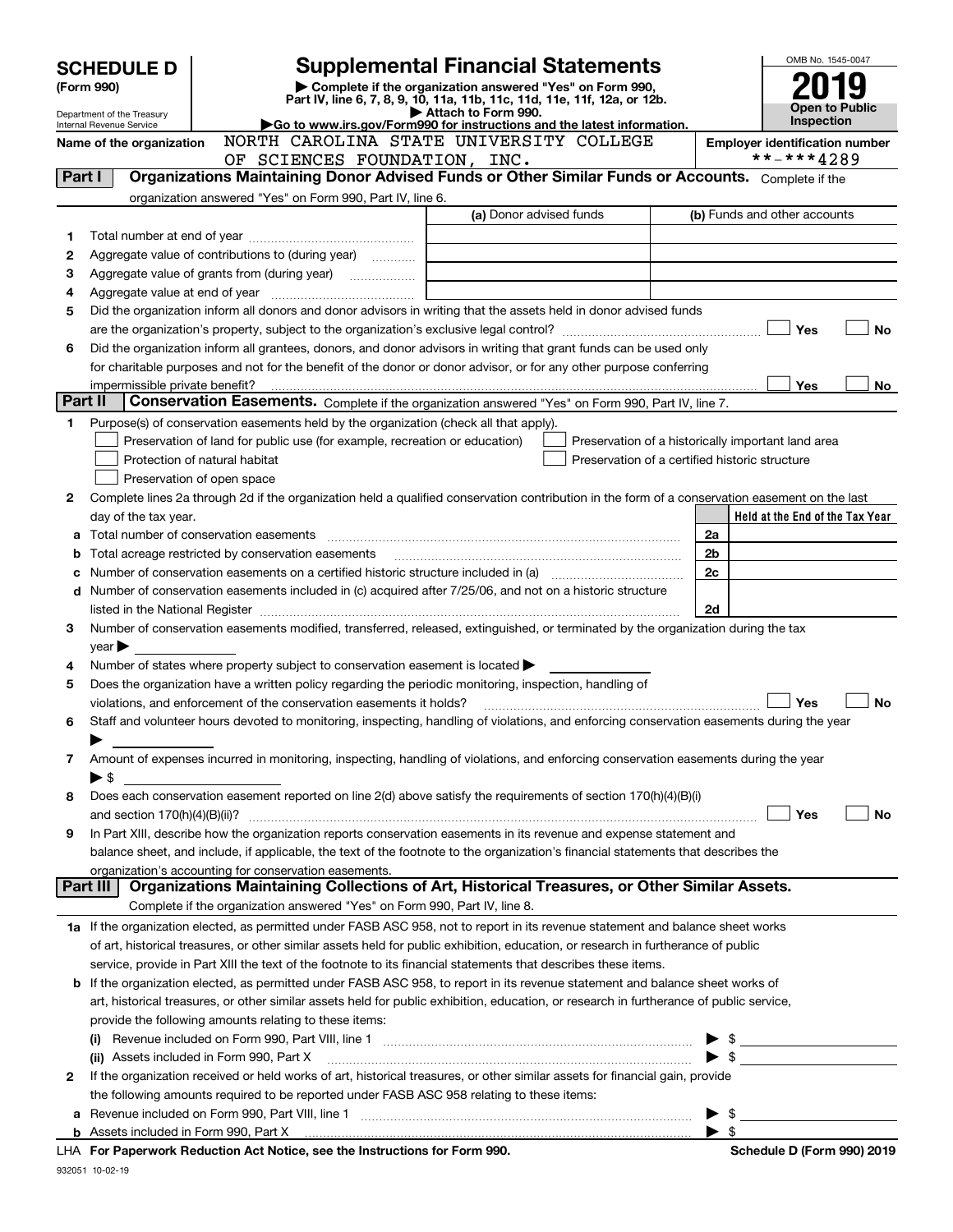|               |                                                                                                                                                                                                                                | NORTH CAROLINA STATE UNIVERSITY COLLEGE |                |               |                                                                                                                                                                                                                               |                 |                      | **-***4289                 |             |
|---------------|--------------------------------------------------------------------------------------------------------------------------------------------------------------------------------------------------------------------------------|-----------------------------------------|----------------|---------------|-------------------------------------------------------------------------------------------------------------------------------------------------------------------------------------------------------------------------------|-----------------|----------------------|----------------------------|-------------|
|               | Schedule D (Form 990) 2019<br>Part III                                                                                                                                                                                         | OF SCIENCES FOUNDATION, INC.            |                |               |                                                                                                                                                                                                                               |                 |                      |                            | Page $2$    |
|               | Organizations Maintaining Collections of Art, Historical Treasures, or Other Similar Assets (continued)                                                                                                                        |                                         |                |               |                                                                                                                                                                                                                               |                 |                      |                            |             |
| 3             | Using the organization's acquisition, accession, and other records, check any of the following that make significant use of its                                                                                                |                                         |                |               |                                                                                                                                                                                                                               |                 |                      |                            |             |
|               | collection items (check all that apply):                                                                                                                                                                                       |                                         |                |               |                                                                                                                                                                                                                               |                 |                      |                            |             |
| a             | Public exhibition                                                                                                                                                                                                              |                                         |                |               | Loan or exchange program                                                                                                                                                                                                      |                 |                      |                            |             |
| b             | Scholarly research                                                                                                                                                                                                             |                                         |                |               | Other and the contract of the contract of the contract of the contract of the contract of the contract of the contract of the contract of the contract of the contract of the contract of the contract of the contract of the |                 |                      |                            |             |
| c             | Preservation for future generations                                                                                                                                                                                            |                                         |                |               |                                                                                                                                                                                                                               |                 |                      |                            |             |
|               | Provide a description of the organization's collections and explain how they further the organization's exempt purpose in Part XIII.                                                                                           |                                         |                |               |                                                                                                                                                                                                                               |                 |                      |                            |             |
| 5             | During the year, did the organization solicit or receive donations of art, historical treasures, or other similar assets                                                                                                       |                                         |                |               |                                                                                                                                                                                                                               |                 |                      |                            |             |
|               | to be sold to raise funds rather than to be maintained as part of the organization's collection?                                                                                                                               |                                         |                |               |                                                                                                                                                                                                                               |                 |                      | Yes                        | No          |
|               | Part IV<br>Escrow and Custodial Arrangements. Complete if the organization answered "Yes" on Form 990, Part IV, line 9, or<br>reported an amount on Form 990, Part X, line 21.                                                 |                                         |                |               |                                                                                                                                                                                                                               |                 |                      |                            |             |
|               |                                                                                                                                                                                                                                |                                         |                |               |                                                                                                                                                                                                                               |                 |                      |                            |             |
|               | 1a Is the organization an agent, trustee, custodian or other intermediary for contributions or other assets not included                                                                                                       |                                         |                |               |                                                                                                                                                                                                                               |                 |                      |                            |             |
|               |                                                                                                                                                                                                                                |                                         |                |               |                                                                                                                                                                                                                               |                 |                      | Yes                        | No          |
|               | <b>b</b> If "Yes," explain the arrangement in Part XIII and complete the following table:                                                                                                                                      |                                         |                |               |                                                                                                                                                                                                                               |                 |                      |                            |             |
|               |                                                                                                                                                                                                                                |                                         |                |               |                                                                                                                                                                                                                               |                 |                      | Amount                     |             |
|               | c Beginning balance entrance and the contract of the balance of the contract of the contract of the contract of the contract of the contract of the contract of the contract of the contract of the contract of the contract o |                                         |                |               |                                                                                                                                                                                                                               | 1c              |                      |                            |             |
|               | d Additions during the year measurement contains and a state of a state of a state of the state of the state of the state of the state of the state of the state of the state of the state of the state of the state of the st |                                         |                |               |                                                                                                                                                                                                                               | 1d              |                      |                            |             |
|               | e Distributions during the year manufactured and continuum and contact the control of the Distributions during the year                                                                                                        |                                         |                |               |                                                                                                                                                                                                                               | 1e              |                      |                            |             |
| Ť.            |                                                                                                                                                                                                                                |                                         |                |               |                                                                                                                                                                                                                               | 1f              |                      |                            |             |
|               | 2a Did the organization include an amount on Form 990, Part X, line 21, for escrow or custodial account liability?                                                                                                             |                                         |                |               |                                                                                                                                                                                                                               |                 |                      | Yes                        | No          |
| <b>Part V</b> | b If "Yes," explain the arrangement in Part XIII. Check here if the explanation has been provided on Part XIII<br>Endowment Funds. Complete if the organization answered "Yes" on Form 990, Part IV, line 10.                  |                                         |                |               |                                                                                                                                                                                                                               |                 |                      |                            |             |
|               |                                                                                                                                                                                                                                |                                         |                |               |                                                                                                                                                                                                                               |                 |                      |                            |             |
|               |                                                                                                                                                                                                                                | (a) Current year                        | (b) Prior year |               | (c) Two years back                                                                                                                                                                                                            |                 | (d) Three years back | (e) Four years back        |             |
|               | 1a Beginning of year balance                                                                                                                                                                                                   | 21,389,955.                             |                | 19,319,276.   | 16,568,562.                                                                                                                                                                                                                   |                 | 14,629,021.          | 14, 372, 714.              |             |
|               |                                                                                                                                                                                                                                | 1,093,820.                              |                | 1,335,715.    | 1,456,596.                                                                                                                                                                                                                    |                 | 687,724.             |                            | 716,510.    |
|               | c Net investment earnings, gains, and losses                                                                                                                                                                                   | 458,801.                                |                | 1,441,177.    | 2,071,404.                                                                                                                                                                                                                    |                 | 1,682,764.           | $-229,015.$                |             |
|               |                                                                                                                                                                                                                                |                                         |                |               |                                                                                                                                                                                                                               |                 |                      |                            |             |
|               | e Other expenditures for facilities                                                                                                                                                                                            |                                         |                |               |                                                                                                                                                                                                                               |                 |                      |                            |             |
|               | and programs                                                                                                                                                                                                                   | 437,608.                                |                | 706, 213.     | 777,286.                                                                                                                                                                                                                      |                 | 430,947.             | 231,188.                   |             |
|               | f Administrative expenses                                                                                                                                                                                                      |                                         |                |               |                                                                                                                                                                                                                               |                 |                      |                            |             |
|               | <b>g</b> End of year balance                                                                                                                                                                                                   | 22,504,968.                             |                | 21,389,955.   | 19,319,276.                                                                                                                                                                                                                   |                 | 16, 568, 562.        |                            | 14,629,021. |
| 2             | Provide the estimated percentage of the current year end balance (line 1g, column (a)) held as:                                                                                                                                |                                         |                |               |                                                                                                                                                                                                                               |                 |                      |                            |             |
|               | a Board designated or quasi-endowment >                                                                                                                                                                                        | 3.93                                    | %              |               |                                                                                                                                                                                                                               |                 |                      |                            |             |
|               | 60.89<br><b>b</b> Permanent endowment $\blacktriangleright$                                                                                                                                                                    | %                                       |                |               |                                                                                                                                                                                                                               |                 |                      |                            |             |
|               | 35.18<br>$\mathbf c$ Term endowment $\blacktriangleright$                                                                                                                                                                      | %                                       |                |               |                                                                                                                                                                                                                               |                 |                      |                            |             |
|               | The percentages on lines 2a, 2b, and 2c should equal 100%.                                                                                                                                                                     |                                         |                |               |                                                                                                                                                                                                                               |                 |                      |                            |             |
|               | 3a Are there endowment funds not in the possession of the organization that are held and administered for the organization                                                                                                     |                                         |                |               |                                                                                                                                                                                                                               |                 |                      |                            |             |
|               | by:                                                                                                                                                                                                                            |                                         |                |               |                                                                                                                                                                                                                               |                 |                      |                            | Yes<br>No   |
|               | (i)                                                                                                                                                                                                                            |                                         |                |               |                                                                                                                                                                                                                               |                 |                      | 3a(i)                      | х           |
|               |                                                                                                                                                                                                                                |                                         |                |               |                                                                                                                                                                                                                               |                 |                      | 3a(ii)                     | X           |
|               |                                                                                                                                                                                                                                |                                         |                |               |                                                                                                                                                                                                                               |                 |                      | 3b                         |             |
|               | Describe in Part XIII the intended uses of the organization's endowment funds.                                                                                                                                                 |                                         |                |               |                                                                                                                                                                                                                               |                 |                      |                            |             |
|               | Land, Buildings, and Equipment.<br><b>Part VI</b>                                                                                                                                                                              |                                         |                |               |                                                                                                                                                                                                                               |                 |                      |                            |             |
|               | Complete if the organization answered "Yes" on Form 990, Part IV, line 11a. See Form 990, Part X, line 10.                                                                                                                     |                                         |                |               |                                                                                                                                                                                                                               |                 |                      |                            |             |
|               | Description of property                                                                                                                                                                                                        | (a) Cost or other                       |                |               | (b) Cost or other                                                                                                                                                                                                             | (c) Accumulated |                      | (d) Book value             |             |
|               |                                                                                                                                                                                                                                | basis (investment)                      |                | basis (other) |                                                                                                                                                                                                                               | depreciation    |                      |                            |             |
|               |                                                                                                                                                                                                                                |                                         |                |               |                                                                                                                                                                                                                               |                 |                      |                            |             |
|               |                                                                                                                                                                                                                                |                                         |                |               |                                                                                                                                                                                                                               |                 |                      |                            |             |
|               |                                                                                                                                                                                                                                |                                         |                |               |                                                                                                                                                                                                                               |                 |                      |                            |             |
|               |                                                                                                                                                                                                                                |                                         |                |               |                                                                                                                                                                                                                               |                 |                      |                            |             |
|               |                                                                                                                                                                                                                                |                                         |                |               |                                                                                                                                                                                                                               |                 |                      |                            |             |
|               |                                                                                                                                                                                                                                |                                         |                |               |                                                                                                                                                                                                                               |                 |                      |                            | $0$ .       |
|               |                                                                                                                                                                                                                                |                                         |                |               |                                                                                                                                                                                                                               |                 |                      | Schedule D (Form 990) 2019 |             |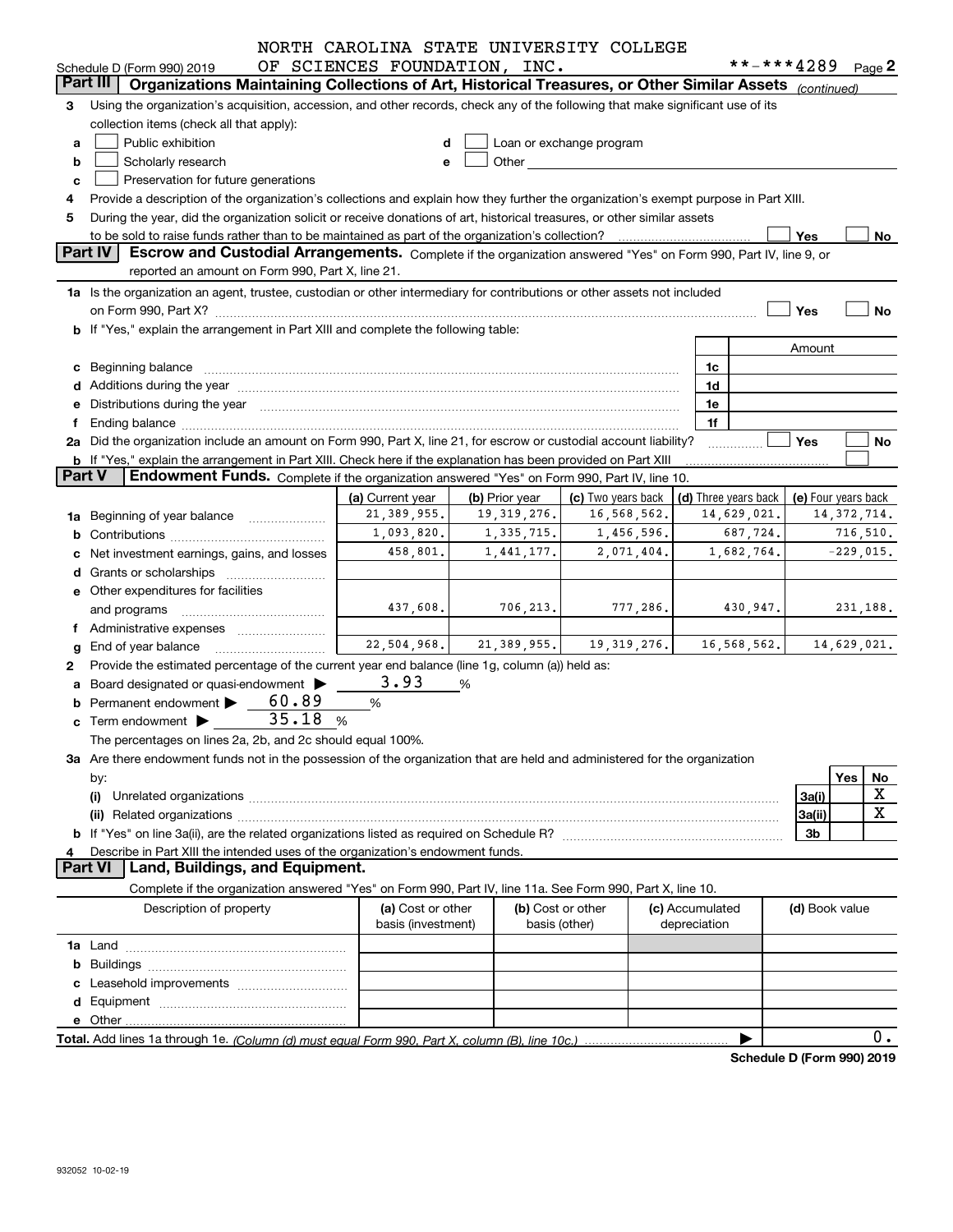### OF COTENCES FOUNDATION, INC. NORTH CAROLINA STATE UNIVERSITY COLLEGE

| Schedule D (Form 990) 2019                      |  | OF SCIENCES FOUNDATION,                                                                                    | INC. | **-***4289 | $P$ age $3$ |
|-------------------------------------------------|--|------------------------------------------------------------------------------------------------------------|------|------------|-------------|
| <b>Part VII</b> Investments - Other Securities. |  |                                                                                                            |      |            |             |
|                                                 |  | Complete if the organization answered "Yes" on Form 990, Part IV, line 11b. See Form 990, Part X, line 12. |      |            |             |

| Ouripicto il trio organizationi anoworca - ros-orri romi 550; i art rv, illio Trio. Oco i omn 550; i art A, illio TZ.                       |                 |                                                           |                |
|---------------------------------------------------------------------------------------------------------------------------------------------|-----------------|-----------------------------------------------------------|----------------|
| (a) Description of security or category (including name of security)                                                                        | (b) Book value  | (c) Method of valuation: Cost or end-of-year market value |                |
| (1) Financial derivatives                                                                                                                   |                 |                                                           |                |
| (2) Closely held equity interests                                                                                                           |                 |                                                           |                |
| (3) Other                                                                                                                                   |                 |                                                           |                |
| $(A)$ STIF                                                                                                                                  | 4,206.          | END-OF-YEAR MARKET VALUE                                  |                |
| NC STATE INVESTMENT FUND,<br>(B)                                                                                                            |                 |                                                           |                |
| INC.<br>(C)                                                                                                                                 | 21,979,178.     | END-OF-YEAR MARKET VALUE                                  |                |
| TIAA KASPICK - LIFE<br>(D)                                                                                                                  |                 |                                                           |                |
| INCOME FUNDS<br>(E)                                                                                                                         | 836,611.        | END-OF-YEAR MARKET VALUE                                  |                |
| (F)                                                                                                                                         |                 |                                                           |                |
| (G)                                                                                                                                         |                 |                                                           |                |
| (H)                                                                                                                                         |                 |                                                           |                |
| Total. (Col. (b) must equal Form 990, Part X, col. (B) line 12.)                                                                            | 22,819,995.     |                                                           |                |
| Part VIII Investments - Program Related.                                                                                                    |                 |                                                           |                |
| Complete if the organization answered "Yes" on Form 990, Part IV, line 11c. See Form 990, Part X, line 13.<br>(a) Description of investment | (b) Book value  | (c) Method of valuation: Cost or end-of-year market value |                |
|                                                                                                                                             |                 |                                                           |                |
| (1)                                                                                                                                         |                 |                                                           |                |
| (2)                                                                                                                                         |                 |                                                           |                |
| (3)                                                                                                                                         |                 |                                                           |                |
| (4)                                                                                                                                         |                 |                                                           |                |
| (5)<br>(6)                                                                                                                                  |                 |                                                           |                |
| (7)                                                                                                                                         |                 |                                                           |                |
| (8)                                                                                                                                         |                 |                                                           |                |
| (9)                                                                                                                                         |                 |                                                           |                |
| Total. (Col. (b) must equal Form 990, Part X, col. (B) line 13.)                                                                            |                 |                                                           |                |
| <b>Other Assets.</b><br>Part IX                                                                                                             |                 |                                                           |                |
| Complete if the organization answered "Yes" on Form 990, Part IV, line 11d. See Form 990, Part X, line 15.                                  |                 |                                                           |                |
|                                                                                                                                             | (a) Description |                                                           | (b) Book value |
| (1)                                                                                                                                         |                 |                                                           |                |
| (2)                                                                                                                                         |                 |                                                           |                |
| (3)                                                                                                                                         |                 |                                                           |                |
| (4)                                                                                                                                         |                 |                                                           |                |
| (5)                                                                                                                                         |                 |                                                           |                |
| (6)                                                                                                                                         |                 |                                                           |                |
| (7)                                                                                                                                         |                 |                                                           |                |
| (8)                                                                                                                                         |                 |                                                           |                |
| (9)                                                                                                                                         |                 |                                                           |                |
| Total. (Column (b) must equal Form 990. Part X, col. (B) line 15.)<br><b>Other Liabilities.</b><br>Part X                                   |                 |                                                           |                |
| Complete if the organization answered "Yes" on Form 990, Part IV, line 11e or 11f. See Form 990, Part X, line 25.                           |                 |                                                           |                |
| (a) Description of liability<br>1.                                                                                                          |                 |                                                           | (b) Book value |
| (1)<br>Federal income taxes                                                                                                                 |                 |                                                           |                |
| LIFE INCOME FUNDS PAYABLE<br>(2)                                                                                                            |                 |                                                           | 653, 478.      |
| (3)                                                                                                                                         |                 |                                                           |                |
| (4)                                                                                                                                         |                 |                                                           |                |
| (5)                                                                                                                                         |                 |                                                           |                |
| (6)                                                                                                                                         |                 |                                                           |                |
| (7)                                                                                                                                         |                 |                                                           |                |
| (8)                                                                                                                                         |                 |                                                           |                |
| (9)                                                                                                                                         |                 |                                                           |                |
| Total. (Column (b) must equal Form 990, Part X, col. (B) line 25.)                                                                          |                 |                                                           | 653,478.       |

**Total.**  *(Column (b) must equal Form 990, Part X, col. (B) line 25.)*

**2.** Liability for uncertain tax positions. In Part XIII, provide the text of the footnote to the organization's financial statements that reports the organization's liability for uncertain tax positions under FASB ASC 740. Check here if the text of the footnote has been provided in Part XIII  $\vert$  X  $\vert$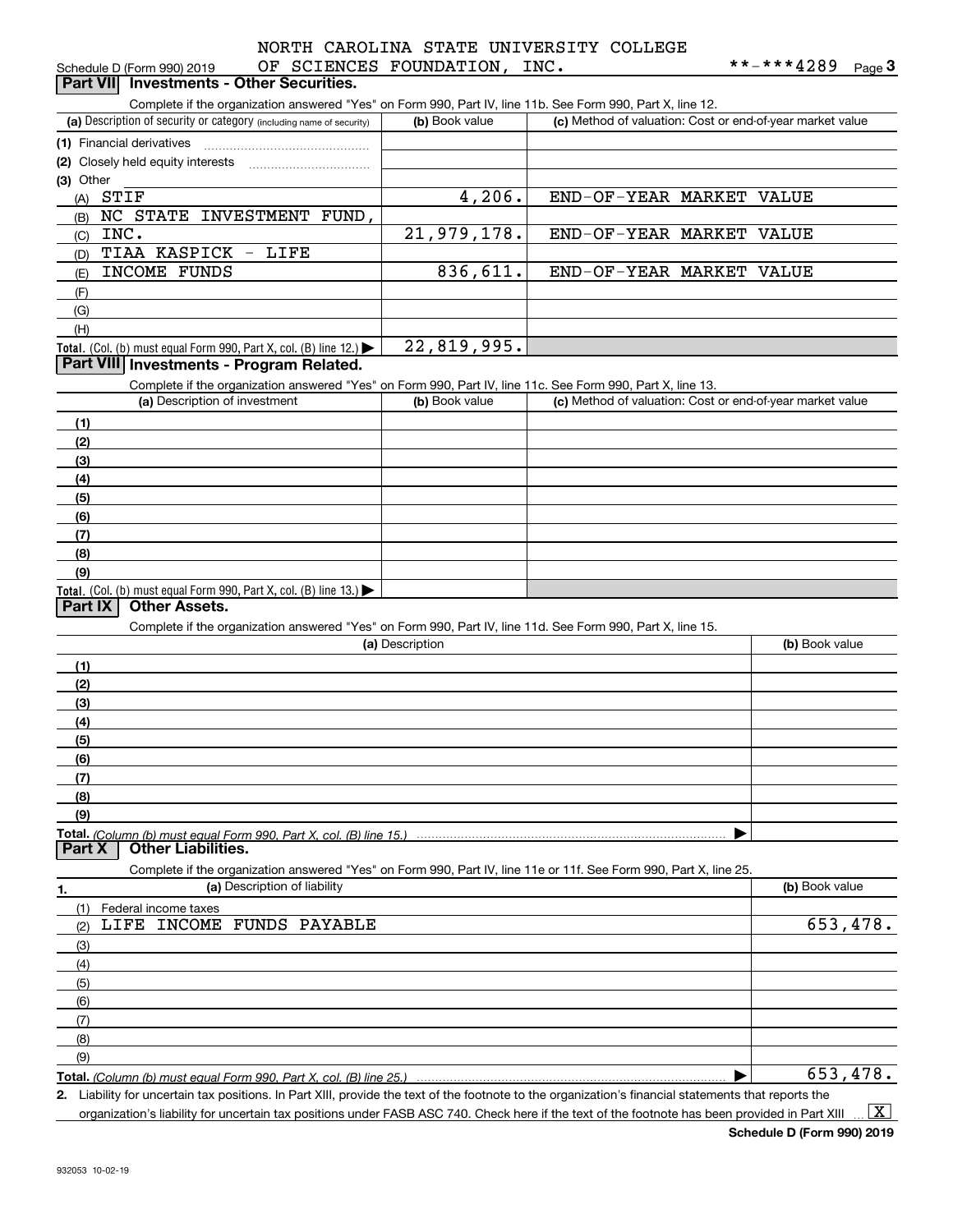|  |                         | NORTH CAROLINA STATE UNIVERSITY COLLEGE |  |
|--|-------------------------|-----------------------------------------|--|
|  | AR CAIRMARS RAIMDIANTAM |                                         |  |

|    | OF SCIENCES FOUNDATION, INC.<br>Schedule D (Form 990) 2019                                                                                                                        |                |          |              | **-***4289                  | Page $4$ |
|----|-----------------------------------------------------------------------------------------------------------------------------------------------------------------------------------|----------------|----------|--------------|-----------------------------|----------|
|    | <b>Part XI</b><br>Reconciliation of Revenue per Audited Financial Statements With Revenue per Return.                                                                             |                |          |              |                             |          |
|    | Complete if the organization answered "Yes" on Form 990, Part IV, line 12a.                                                                                                       |                |          |              |                             |          |
| 1. | Total revenue, gains, and other support per audited financial statements                                                                                                          |                |          | $\mathbf{1}$ | 4,192,793.                  |          |
| 2  | Amounts included on line 1 but not on Form 990, Part VIII, line 12:                                                                                                               |                |          |              |                             |          |
| a  | Net unrealized gains (losses) on investments [11] matter contracts and the unrealized gains (losses) on investments                                                               | 2a             | 35,336.  |              |                             |          |
| b  |                                                                                                                                                                                   | 2 <sub>b</sub> | 319,000. |              |                             |          |
| c  |                                                                                                                                                                                   | 2c             |          |              |                             |          |
| d  | Other (Describe in Part XIII.)                                                                                                                                                    | 2d             | 69, 213. |              |                             |          |
| е  | Add lines 2a through 2d                                                                                                                                                           |                |          | 2e           | $\frac{423,549}{3,769,244}$ |          |
| 3  |                                                                                                                                                                                   |                |          | 3            |                             |          |
| 4  | Amounts included on Form 990, Part VIII, line 12, but not on line 1:                                                                                                              |                |          |              |                             |          |
| a  | Investment expenses not included on Form 990, Part VIII, line 7b [1000000000000000000000000000000000                                                                              | 4a             | 116,840. |              |                             |          |
| b  |                                                                                                                                                                                   | 4 <sub>h</sub> |          |              |                             |          |
|    | Add lines 4a and 4b                                                                                                                                                               |                |          | 4c           |                             | 116,840. |
| 5  |                                                                                                                                                                                   |                |          |              | 3,886,084.                  |          |
|    | Part XII   Reconciliation of Expenses per Audited Financial Statements With Expenses per Return.                                                                                  |                |          |              |                             |          |
|    | Complete if the organization answered "Yes" on Form 990, Part IV, line 12a.                                                                                                       |                |          |              | 1,804,183.                  |          |
| 1. | Total expenses and losses per audited financial statements [111] [12] contracts and statements [12] Total expenses and losses per audited financial statements [12] [12] $\alpha$ |                |          | $\mathbf{1}$ |                             |          |
| 2  | Amounts included on line 1 but not on Form 990, Part IX, line 25:                                                                                                                 |                |          |              |                             |          |
| a  |                                                                                                                                                                                   | 2a             | 319,000. |              |                             |          |
| b  |                                                                                                                                                                                   | 2 <sub>b</sub> |          |              |                             |          |
| c  |                                                                                                                                                                                   | 2 <sub>c</sub> |          |              |                             |          |
|    |                                                                                                                                                                                   | 2d             |          |              |                             |          |
| е  |                                                                                                                                                                                   |                |          | 2е           |                             | 319,000. |
| 3  |                                                                                                                                                                                   |                |          | $\mathbf{a}$ | $\overline{1,485}, 183.$    |          |
| 4  | Amounts included on Form 990, Part IX, line 25, but not on line 1:                                                                                                                |                |          |              |                             |          |
| a  | Investment expenses not included on Form 990, Part VIII, line 7b [1000000000000000000000000000000000                                                                              | 4a             | 116,840. |              |                             |          |
|    | Other (Describe in Part XIII.) <b>Construction Construction</b> Chern Construction Chern Chern Chern Chern Chern Chern                                                            | 4 <sub>b</sub> |          |              |                             |          |
|    | Add lines 4a and 4b                                                                                                                                                               |                |          | 4c           |                             | 116,840. |
| 5  | Part XIII Supplemental Information.                                                                                                                                               |                |          | 5            | 1,602,023.                  |          |
|    |                                                                                                                                                                                   |                |          |              |                             |          |

Provide the descriptions required for Part II, lines 3, 5, and 9; Part III, lines 1a and 4; Part IV, lines 1b and 2b; Part V, line 4; Part X, line 2; Part XI, lines 2d and 4b; and Part XII, lines 2d and 4b. Also complete this part to provide any additional information.

#### PART V, LINE 4:

THE FOUNDATION'S ENDOWMENT CONSISTS OF APPROXIMATELY 165 INDIVIDUAL FUNDS

ESTABLISHED FOR A VARIETY OF PURPOSES RELATED TO THE MISSION OF THE

UNIVERSITY.

PART X, LINE 2:

MANAGEMENT HAS ANALYZED THE TAX POSITIONS TAKEN BY THE FOUNDATION, AND HAS

CONCLUDED THAT AS OF JUNE 30, 2020, THERE ARE NO UNCERTAIN POSITIONS TAKEN

OR EXPECTED TO BE TAKEN THAT WOULD REQUIRE RECOGNITION OF A LIABILITY (OR

ASSET) OR DISCLOSURE IN THE ACCOMPANYING FINANCIAL STATEMENTS. THE

FOUNDATION IS SUBJECT TO ROUTINE AUDITS BY TAXING JURISDICTIONS; HOWEVER,

THERE ARE CURRENTLY NO AUDITS FOR ANY TAX PERIODS IN PROGRESS. MANAGEMENT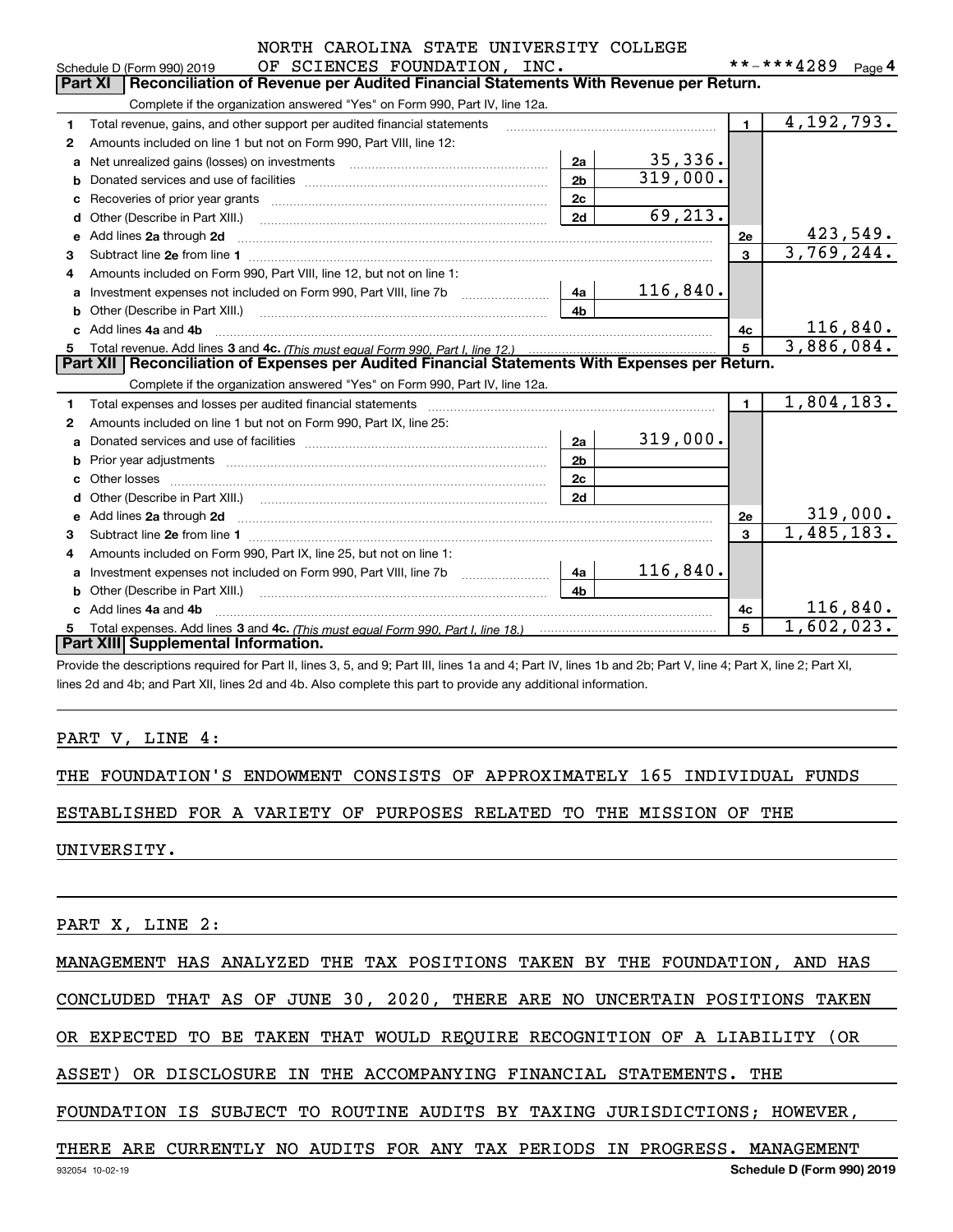| BELIEVES IT IS NO LONGER SUBJECT TO INCOME TAX EXAMINATIONS FOR YEARS<br>PRIOR TO TAX YEAR 2016.<br>PART XI, LINE 2D - OTHER ADJUSTMENTS:<br>69, 213.<br>CHANGE IN VALUE OF SPLIT INTEREST | NORTH CAROLINA STATE UNIVERSITY COLLEGE<br>**-***4289 Page 5<br>OF SCIENCES FOUNDATION, INC.<br>Schedule D (Form 990) 2019 UF SCIENCE,<br>Part XIII Supplemental Information (continued) |
|--------------------------------------------------------------------------------------------------------------------------------------------------------------------------------------------|------------------------------------------------------------------------------------------------------------------------------------------------------------------------------------------|
|                                                                                                                                                                                            |                                                                                                                                                                                          |
|                                                                                                                                                                                            |                                                                                                                                                                                          |
|                                                                                                                                                                                            |                                                                                                                                                                                          |
|                                                                                                                                                                                            |                                                                                                                                                                                          |
|                                                                                                                                                                                            |                                                                                                                                                                                          |
|                                                                                                                                                                                            |                                                                                                                                                                                          |
|                                                                                                                                                                                            |                                                                                                                                                                                          |
|                                                                                                                                                                                            |                                                                                                                                                                                          |
|                                                                                                                                                                                            |                                                                                                                                                                                          |
|                                                                                                                                                                                            |                                                                                                                                                                                          |
|                                                                                                                                                                                            |                                                                                                                                                                                          |
|                                                                                                                                                                                            |                                                                                                                                                                                          |
|                                                                                                                                                                                            |                                                                                                                                                                                          |
|                                                                                                                                                                                            |                                                                                                                                                                                          |
|                                                                                                                                                                                            |                                                                                                                                                                                          |
|                                                                                                                                                                                            |                                                                                                                                                                                          |
|                                                                                                                                                                                            |                                                                                                                                                                                          |
|                                                                                                                                                                                            |                                                                                                                                                                                          |
|                                                                                                                                                                                            |                                                                                                                                                                                          |
|                                                                                                                                                                                            |                                                                                                                                                                                          |
|                                                                                                                                                                                            |                                                                                                                                                                                          |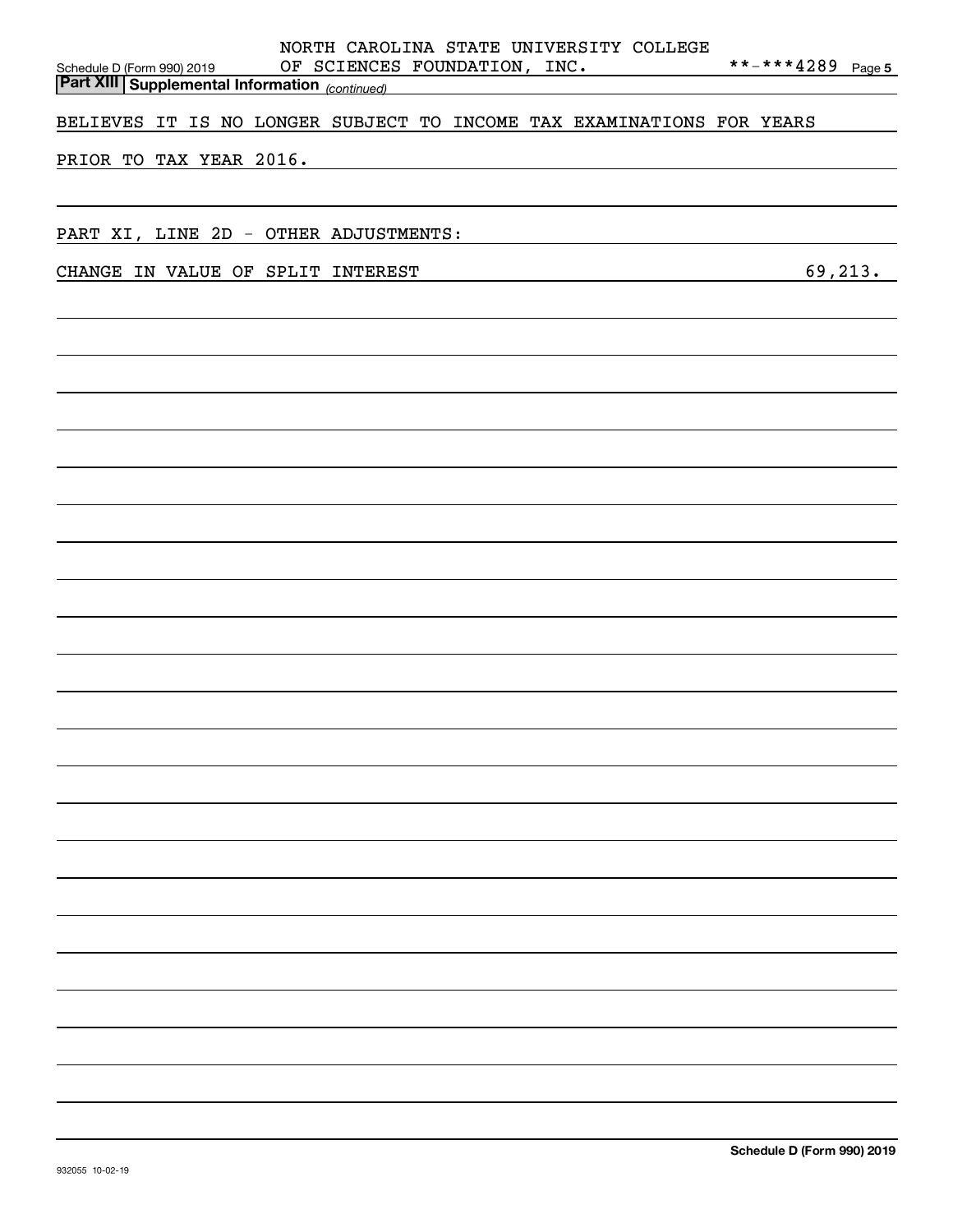| <b>SCHEDULE I</b><br>(Form 990)<br>Department of the Treasury<br>Internal Revenue Service |                                                                                                                                                                                                                                                                                                                                                                                                                                                                 | <b>Grants and Other Assistance to Organizations,</b><br>Governments, and Individuals in the United States<br>Complete if the organization answered "Yes" on Form 990, Part IV, line 21 or 22.<br>Attach to Form 990.<br>Go to www.irs.gov/Form990 for the latest information. |                                         |                             |                                         |                                                                |                                          |                                                                                    |  |  |  |  |  |
|-------------------------------------------------------------------------------------------|-----------------------------------------------------------------------------------------------------------------------------------------------------------------------------------------------------------------------------------------------------------------------------------------------------------------------------------------------------------------------------------------------------------------------------------------------------------------|-------------------------------------------------------------------------------------------------------------------------------------------------------------------------------------------------------------------------------------------------------------------------------|-----------------------------------------|-----------------------------|-----------------------------------------|----------------------------------------------------------------|------------------------------------------|------------------------------------------------------------------------------------|--|--|--|--|--|
| Name of the organization                                                                  |                                                                                                                                                                                                                                                                                                                                                                                                                                                                 |                                                                                                                                                                                                                                                                               | NORTH CAROLINA STATE UNIVERSITY COLLEGE |                             |                                         |                                                                |                                          | <b>Employer identification number</b>                                              |  |  |  |  |  |
| Part I                                                                                    | <b>General Information on Grants and Assistance</b>                                                                                                                                                                                                                                                                                                                                                                                                             |                                                                                                                                                                                                                                                                               | OF SCIENCES FOUNDATION, INC.            |                             |                                         |                                                                |                                          | **-***4289                                                                         |  |  |  |  |  |
| $\mathbf 1$<br>$\mathbf{2}$<br>Part II                                                    | Does the organization maintain records to substantiate the amount of the grants or assistance, the grantees' eligibility for the grants or assistance, and the selection<br>Describe in Part IV the organization's procedures for monitoring the use of grant funds in the United States.<br>Grants and Other Assistance to Domestic Organizations and Domestic Governments. Complete if the organization answered "Yes" on Form 990, Part IV, line 21, for any |                                                                                                                                                                                                                                                                               |                                         |                             |                                         |                                                                |                                          | $\boxed{\text{X}}$ Yes<br>  No                                                     |  |  |  |  |  |
|                                                                                           | recipient that received more than \$5,000. Part II can be duplicated if additional space is needed.                                                                                                                                                                                                                                                                                                                                                             |                                                                                                                                                                                                                                                                               |                                         |                             |                                         |                                                                |                                          |                                                                                    |  |  |  |  |  |
|                                                                                           | 1 (a) Name and address of organization<br>or government                                                                                                                                                                                                                                                                                                                                                                                                         | $(b)$ EIN                                                                                                                                                                                                                                                                     | (c) IRC section<br>(if applicable)      | (d) Amount of<br>cash grant | (e) Amount of<br>non-cash<br>assistance | (f) Method of<br>valuation (book,<br>FMV, appraisal,<br>other) | (g) Description of<br>noncash assistance | (h) Purpose of grant<br>or assistance                                              |  |  |  |  |  |
| NC STATE UNIVERSITY<br>NCSU BOX 7205<br>RALEIGH, NC 27695                                 |                                                                                                                                                                                                                                                                                                                                                                                                                                                                 | **_*******                                                                                                                                                                                                                                                                    | 170(C)(1)                               | 590,605                     |                                         | 0. BOOK                                                        | N/A                                      | SCHOLARSHIPS, FACULTY<br>SUPPORT, DEPARTMENTAL<br>SUPPORT, AND FACILITY<br>SUPPORT |  |  |  |  |  |
|                                                                                           |                                                                                                                                                                                                                                                                                                                                                                                                                                                                 |                                                                                                                                                                                                                                                                               |                                         |                             |                                         |                                                                |                                          |                                                                                    |  |  |  |  |  |
|                                                                                           |                                                                                                                                                                                                                                                                                                                                                                                                                                                                 |                                                                                                                                                                                                                                                                               |                                         |                             |                                         |                                                                |                                          |                                                                                    |  |  |  |  |  |
|                                                                                           |                                                                                                                                                                                                                                                                                                                                                                                                                                                                 |                                                                                                                                                                                                                                                                               |                                         |                             |                                         |                                                                |                                          |                                                                                    |  |  |  |  |  |
|                                                                                           |                                                                                                                                                                                                                                                                                                                                                                                                                                                                 |                                                                                                                                                                                                                                                                               |                                         |                             |                                         |                                                                |                                          |                                                                                    |  |  |  |  |  |
|                                                                                           |                                                                                                                                                                                                                                                                                                                                                                                                                                                                 |                                                                                                                                                                                                                                                                               |                                         |                             |                                         |                                                                |                                          |                                                                                    |  |  |  |  |  |
| $\mathbf{2}$                                                                              | Enter total number of section $501(c)(3)$ and government organizations listed in the line 1 table                                                                                                                                                                                                                                                                                                                                                               |                                                                                                                                                                                                                                                                               |                                         |                             |                                         |                                                                |                                          | $1$ .                                                                              |  |  |  |  |  |
| 3                                                                                         | Enter total number of other organizations listed in the line 1 table<br>LHA For Paperwork Reduction Act Notice, see the Instructions for Form 990.                                                                                                                                                                                                                                                                                                              |                                                                                                                                                                                                                                                                               |                                         |                             |                                         |                                                                |                                          | Schedule I (Form 990) (2019)                                                       |  |  |  |  |  |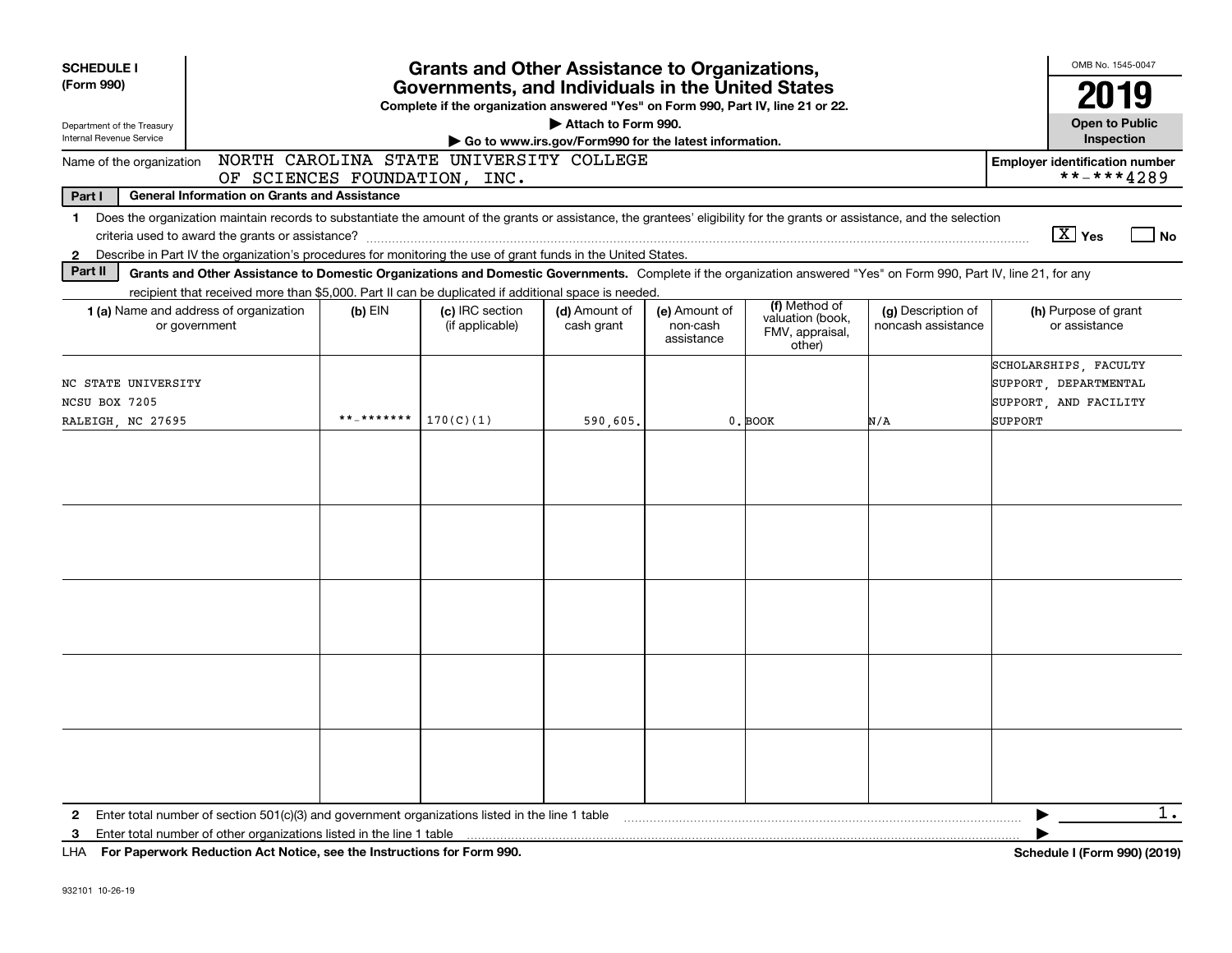### Schedule I (Form 990) (2019) OF SCIENCES FOUNDATION, INC. Page

**2**

**Part III | Grants and Other Assistance to Domestic Individuals. Complete if the organization answered "Yes" on Form 990, Part IV, line 22.** Part III can be duplicated if additional space is needed.

| (a) Type of grant or assistance | (b) Number of<br>recipients | (c) Amount of<br>cash grant | (d) Amount of non-<br>cash assistance | (e) Method of valuation<br>(book, FMV, appraisal, other) | (f) Description of noncash assistance |
|---------------------------------|-----------------------------|-----------------------------|---------------------------------------|----------------------------------------------------------|---------------------------------------|
|                                 |                             |                             |                                       |                                                          |                                       |
|                                 |                             |                             |                                       |                                                          |                                       |
|                                 |                             |                             |                                       |                                                          |                                       |
|                                 |                             |                             |                                       |                                                          |                                       |
|                                 |                             |                             |                                       |                                                          |                                       |
|                                 |                             |                             |                                       |                                                          |                                       |
|                                 |                             |                             |                                       |                                                          |                                       |
|                                 |                             |                             |                                       |                                                          |                                       |
|                                 |                             |                             |                                       |                                                          |                                       |
|                                 |                             |                             |                                       |                                                          |                                       |

Part IV | Supplemental Information. Provide the information required in Part I, line 2; Part III, column (b); and any other additional information.

PART I, LINE 2:

GRANTS REPRESENT REIMBURSEMENT OF EXPENSES PROCESSED THROUGH THE

UNIVERSITY'S ACCOUNTING SYSTEMS, AND ARE SUBJECT TO UNIVERSITY AND STATE OF

NORTH CAROLINA GUIDELINES, IN ADDITION TO ANY RESTRICTIONS PLACED DIRECTLY

BY DONORS.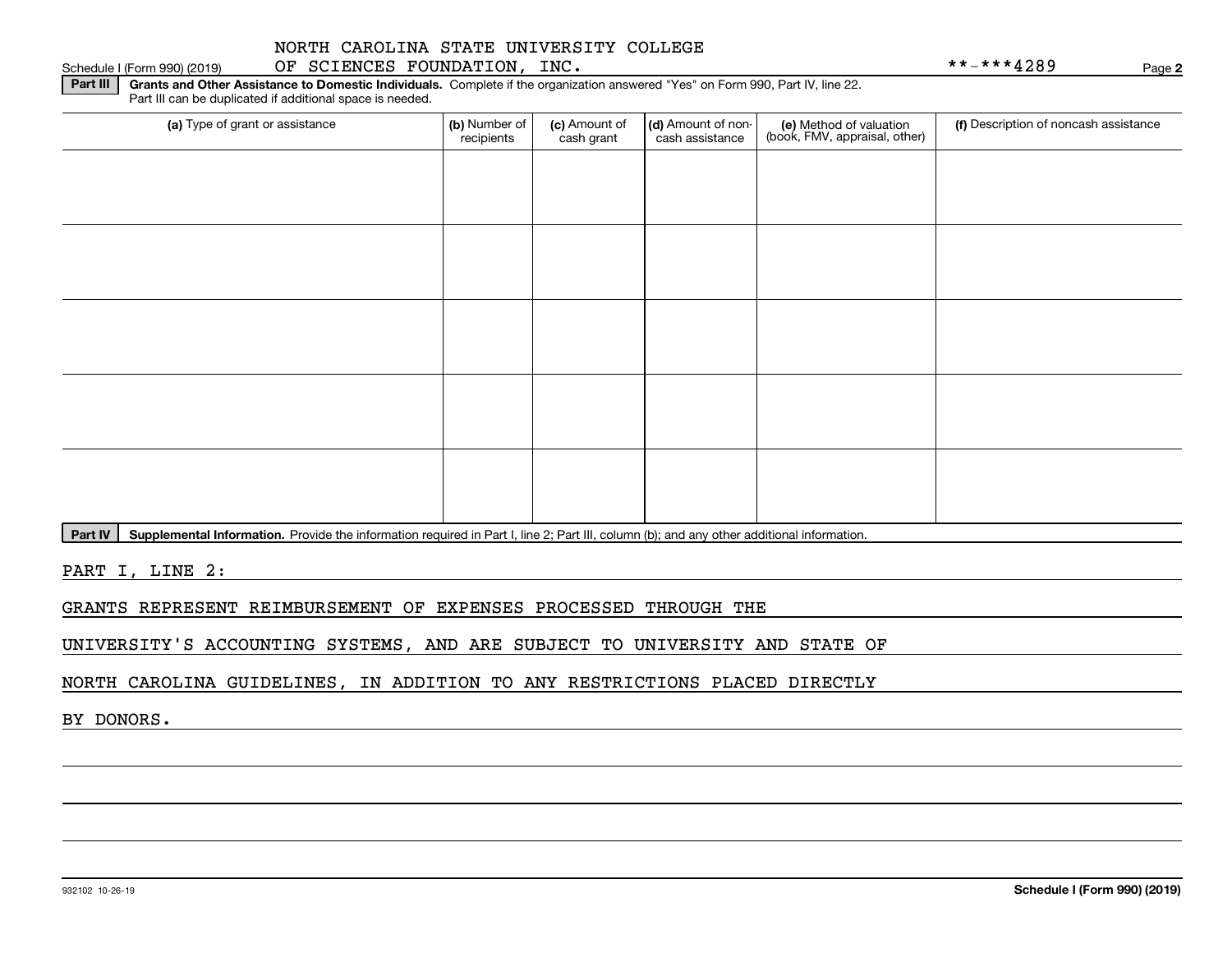| (Form 990)<br>For certain Officers, Directors, Trustees, Key Employees, and Highest<br>2019<br><b>Compensated Employees</b><br>Complete if the organization answered "Yes" on Form 990, Part IV, line 23.<br><b>Open to Public</b><br>Attach to Form 990.<br>Department of the Treasury<br>Inspection<br>Go to www.irs.gov/Form990 for instructions and the latest information.<br>Internal Revenue Service<br><b>Employer identification number</b><br>NORTH CAROLINA STATE UNIVERSITY COLLEGE<br>Name of the organization<br>**-***4289<br>OF SCIENCES FOUNDATION, INC.<br><b>Questions Regarding Compensation</b><br>Part I<br><b>Yes</b><br>No<br>1a Check the appropriate box(es) if the organization provided any of the following to or for a person listed on Form 990,<br>Part VII, Section A, line 1a. Complete Part III to provide any relevant information regarding these items.<br>First-class or charter travel<br>Housing allowance or residence for personal use<br>Travel for companions<br>Payments for business use of personal residence<br>Health or social club dues or initiation fees<br>Tax indemnification and gross-up payments<br>Discretionary spending account<br>Personal services (such as maid, chauffeur, chef)<br>If any of the boxes on line 1a are checked, did the organization follow a written policy regarding payment or<br>b<br>reimbursement or provision of all of the expenses described above? If "No," complete Part III to explain<br>1b<br>Did the organization require substantiation prior to reimbursing or allowing expenses incurred by all directors,<br>2<br>$\mathbf{2}$<br>3<br>Indicate which, if any, of the following the organization used to establish the compensation of the organization's<br>CEO/Executive Director. Check all that apply. Do not check any boxes for methods used by a related organization to<br>establish compensation of the CEO/Executive Director, but explain in Part III.<br>Compensation committee<br>Written employment contract<br>Compensation survey or study<br>Independent compensation consultant<br>$\overline{\mathbf{X}}$ Approval by the board or compensation committee<br>Form 990 of other organizations<br>During the year, did any person listed on Form 990, Part VII, Section A, line 1a, with respect to the filing<br>organization or a related organization:<br>x<br>Receive a severance payment or change-of-control payment?<br>4a<br>а<br>$\overline{\mathbf{x}}$<br>4b<br>b<br>X<br>4c<br>с<br>If "Yes" to any of lines 4a-c, list the persons and provide the applicable amounts for each item in Part III.<br>Only section 501(c)(3), 501(c)(4), and 501(c)(29) organizations must complete lines 5-9.<br>For persons listed on Form 990, Part VII, Section A, line 1a, did the organization pay or accrue any compensation<br>contingent on the revenues of:<br>х<br>The organization? <b>With the contract of the contract of the contract of the contract of the contract of the contract of the contract of the contract of the contract of the contract of the contract of the contract of the co</b><br>5а<br>a<br>$\mathbf x$<br>5b<br>If "Yes" on line 5a or 5b, describe in Part III.<br>For persons listed on Form 990, Part VII, Section A, line 1a, did the organization pay or accrue any compensation<br>6<br>contingent on the net earnings of:<br>х<br>6a<br>$\mathbf x$<br>6b<br>If "Yes" on line 6a or 6b, describe in Part III.<br>7 For persons listed on Form 990, Part VII, Section A, line 1a, did the organization provide any nonfixed payments<br>x<br>7<br>Were any amounts reported on Form 990, Part VII, paid or accrued pursuant to a contract that was subject to the<br>8<br>x<br>initial contract exception described in Regulations section 53.4958-4(a)(3)? If "Yes," describe in Part III<br>8<br>If "Yes" on line 8, did the organization also follow the rebuttable presumption procedure described in<br>9<br>9<br><b>LHA.</b> For Paperwork Reduction Act Notice, see the Instructions for Form 990<br>Schodule 1 (Form 000) 2010 | <b>Compensation Information</b><br><b>SCHEDULE J</b> | OMB No. 1545-0047 |  |
|-----------------------------------------------------------------------------------------------------------------------------------------------------------------------------------------------------------------------------------------------------------------------------------------------------------------------------------------------------------------------------------------------------------------------------------------------------------------------------------------------------------------------------------------------------------------------------------------------------------------------------------------------------------------------------------------------------------------------------------------------------------------------------------------------------------------------------------------------------------------------------------------------------------------------------------------------------------------------------------------------------------------------------------------------------------------------------------------------------------------------------------------------------------------------------------------------------------------------------------------------------------------------------------------------------------------------------------------------------------------------------------------------------------------------------------------------------------------------------------------------------------------------------------------------------------------------------------------------------------------------------------------------------------------------------------------------------------------------------------------------------------------------------------------------------------------------------------------------------------------------------------------------------------------------------------------------------------------------------------------------------------------------------------------------------------------------------------------------------------------------------------------------------------------------------------------------------------------------------------------------------------------------------------------------------------------------------------------------------------------------------------------------------------------------------------------------------------------------------------------------------------------------------------------------------------------------------------------------------------------------------------------------------------------------------------------------------------------------------------------------------------------------------------------------------------------------------------------------------------------------------------------------------------------------------------------------------------------------------------------------------------------------------------------------------------------------------------------------------------------------------------------------------------------------------------------------------------------------------------------------------------------------------------------------------------------------------------------------------------------------------------------------------------------------------------------------------------------------------------------------------------------------------------------------------------------------------------------------------------------------------------------------------------------------------------------------------------------------------------------------------------------------------------------------------------------------------------------------------------------------------------------------------------------------------------------------------------------------------------------------------------------------------------------------------------------------------------------------------|------------------------------------------------------|-------------------|--|
|                                                                                                                                                                                                                                                                                                                                                                                                                                                                                                                                                                                                                                                                                                                                                                                                                                                                                                                                                                                                                                                                                                                                                                                                                                                                                                                                                                                                                                                                                                                                                                                                                                                                                                                                                                                                                                                                                                                                                                                                                                                                                                                                                                                                                                                                                                                                                                                                                                                                                                                                                                                                                                                                                                                                                                                                                                                                                                                                                                                                                                                                                                                                                                                                                                                                                                                                                                                                                                                                                                                                                                                                                                                                                                                                                                                                                                                                                                                                                                                                                                                                                                     |                                                      |                   |  |
|                                                                                                                                                                                                                                                                                                                                                                                                                                                                                                                                                                                                                                                                                                                                                                                                                                                                                                                                                                                                                                                                                                                                                                                                                                                                                                                                                                                                                                                                                                                                                                                                                                                                                                                                                                                                                                                                                                                                                                                                                                                                                                                                                                                                                                                                                                                                                                                                                                                                                                                                                                                                                                                                                                                                                                                                                                                                                                                                                                                                                                                                                                                                                                                                                                                                                                                                                                                                                                                                                                                                                                                                                                                                                                                                                                                                                                                                                                                                                                                                                                                                                                     |                                                      |                   |  |
|                                                                                                                                                                                                                                                                                                                                                                                                                                                                                                                                                                                                                                                                                                                                                                                                                                                                                                                                                                                                                                                                                                                                                                                                                                                                                                                                                                                                                                                                                                                                                                                                                                                                                                                                                                                                                                                                                                                                                                                                                                                                                                                                                                                                                                                                                                                                                                                                                                                                                                                                                                                                                                                                                                                                                                                                                                                                                                                                                                                                                                                                                                                                                                                                                                                                                                                                                                                                                                                                                                                                                                                                                                                                                                                                                                                                                                                                                                                                                                                                                                                                                                     |                                                      |                   |  |
|                                                                                                                                                                                                                                                                                                                                                                                                                                                                                                                                                                                                                                                                                                                                                                                                                                                                                                                                                                                                                                                                                                                                                                                                                                                                                                                                                                                                                                                                                                                                                                                                                                                                                                                                                                                                                                                                                                                                                                                                                                                                                                                                                                                                                                                                                                                                                                                                                                                                                                                                                                                                                                                                                                                                                                                                                                                                                                                                                                                                                                                                                                                                                                                                                                                                                                                                                                                                                                                                                                                                                                                                                                                                                                                                                                                                                                                                                                                                                                                                                                                                                                     |                                                      |                   |  |
|                                                                                                                                                                                                                                                                                                                                                                                                                                                                                                                                                                                                                                                                                                                                                                                                                                                                                                                                                                                                                                                                                                                                                                                                                                                                                                                                                                                                                                                                                                                                                                                                                                                                                                                                                                                                                                                                                                                                                                                                                                                                                                                                                                                                                                                                                                                                                                                                                                                                                                                                                                                                                                                                                                                                                                                                                                                                                                                                                                                                                                                                                                                                                                                                                                                                                                                                                                                                                                                                                                                                                                                                                                                                                                                                                                                                                                                                                                                                                                                                                                                                                                     |                                                      |                   |  |
|                                                                                                                                                                                                                                                                                                                                                                                                                                                                                                                                                                                                                                                                                                                                                                                                                                                                                                                                                                                                                                                                                                                                                                                                                                                                                                                                                                                                                                                                                                                                                                                                                                                                                                                                                                                                                                                                                                                                                                                                                                                                                                                                                                                                                                                                                                                                                                                                                                                                                                                                                                                                                                                                                                                                                                                                                                                                                                                                                                                                                                                                                                                                                                                                                                                                                                                                                                                                                                                                                                                                                                                                                                                                                                                                                                                                                                                                                                                                                                                                                                                                                                     |                                                      |                   |  |
|                                                                                                                                                                                                                                                                                                                                                                                                                                                                                                                                                                                                                                                                                                                                                                                                                                                                                                                                                                                                                                                                                                                                                                                                                                                                                                                                                                                                                                                                                                                                                                                                                                                                                                                                                                                                                                                                                                                                                                                                                                                                                                                                                                                                                                                                                                                                                                                                                                                                                                                                                                                                                                                                                                                                                                                                                                                                                                                                                                                                                                                                                                                                                                                                                                                                                                                                                                                                                                                                                                                                                                                                                                                                                                                                                                                                                                                                                                                                                                                                                                                                                                     |                                                      |                   |  |
|                                                                                                                                                                                                                                                                                                                                                                                                                                                                                                                                                                                                                                                                                                                                                                                                                                                                                                                                                                                                                                                                                                                                                                                                                                                                                                                                                                                                                                                                                                                                                                                                                                                                                                                                                                                                                                                                                                                                                                                                                                                                                                                                                                                                                                                                                                                                                                                                                                                                                                                                                                                                                                                                                                                                                                                                                                                                                                                                                                                                                                                                                                                                                                                                                                                                                                                                                                                                                                                                                                                                                                                                                                                                                                                                                                                                                                                                                                                                                                                                                                                                                                     |                                                      |                   |  |
|                                                                                                                                                                                                                                                                                                                                                                                                                                                                                                                                                                                                                                                                                                                                                                                                                                                                                                                                                                                                                                                                                                                                                                                                                                                                                                                                                                                                                                                                                                                                                                                                                                                                                                                                                                                                                                                                                                                                                                                                                                                                                                                                                                                                                                                                                                                                                                                                                                                                                                                                                                                                                                                                                                                                                                                                                                                                                                                                                                                                                                                                                                                                                                                                                                                                                                                                                                                                                                                                                                                                                                                                                                                                                                                                                                                                                                                                                                                                                                                                                                                                                                     |                                                      |                   |  |
|                                                                                                                                                                                                                                                                                                                                                                                                                                                                                                                                                                                                                                                                                                                                                                                                                                                                                                                                                                                                                                                                                                                                                                                                                                                                                                                                                                                                                                                                                                                                                                                                                                                                                                                                                                                                                                                                                                                                                                                                                                                                                                                                                                                                                                                                                                                                                                                                                                                                                                                                                                                                                                                                                                                                                                                                                                                                                                                                                                                                                                                                                                                                                                                                                                                                                                                                                                                                                                                                                                                                                                                                                                                                                                                                                                                                                                                                                                                                                                                                                                                                                                     |                                                      |                   |  |
|                                                                                                                                                                                                                                                                                                                                                                                                                                                                                                                                                                                                                                                                                                                                                                                                                                                                                                                                                                                                                                                                                                                                                                                                                                                                                                                                                                                                                                                                                                                                                                                                                                                                                                                                                                                                                                                                                                                                                                                                                                                                                                                                                                                                                                                                                                                                                                                                                                                                                                                                                                                                                                                                                                                                                                                                                                                                                                                                                                                                                                                                                                                                                                                                                                                                                                                                                                                                                                                                                                                                                                                                                                                                                                                                                                                                                                                                                                                                                                                                                                                                                                     |                                                      |                   |  |
|                                                                                                                                                                                                                                                                                                                                                                                                                                                                                                                                                                                                                                                                                                                                                                                                                                                                                                                                                                                                                                                                                                                                                                                                                                                                                                                                                                                                                                                                                                                                                                                                                                                                                                                                                                                                                                                                                                                                                                                                                                                                                                                                                                                                                                                                                                                                                                                                                                                                                                                                                                                                                                                                                                                                                                                                                                                                                                                                                                                                                                                                                                                                                                                                                                                                                                                                                                                                                                                                                                                                                                                                                                                                                                                                                                                                                                                                                                                                                                                                                                                                                                     |                                                      |                   |  |
|                                                                                                                                                                                                                                                                                                                                                                                                                                                                                                                                                                                                                                                                                                                                                                                                                                                                                                                                                                                                                                                                                                                                                                                                                                                                                                                                                                                                                                                                                                                                                                                                                                                                                                                                                                                                                                                                                                                                                                                                                                                                                                                                                                                                                                                                                                                                                                                                                                                                                                                                                                                                                                                                                                                                                                                                                                                                                                                                                                                                                                                                                                                                                                                                                                                                                                                                                                                                                                                                                                                                                                                                                                                                                                                                                                                                                                                                                                                                                                                                                                                                                                     |                                                      |                   |  |
|                                                                                                                                                                                                                                                                                                                                                                                                                                                                                                                                                                                                                                                                                                                                                                                                                                                                                                                                                                                                                                                                                                                                                                                                                                                                                                                                                                                                                                                                                                                                                                                                                                                                                                                                                                                                                                                                                                                                                                                                                                                                                                                                                                                                                                                                                                                                                                                                                                                                                                                                                                                                                                                                                                                                                                                                                                                                                                                                                                                                                                                                                                                                                                                                                                                                                                                                                                                                                                                                                                                                                                                                                                                                                                                                                                                                                                                                                                                                                                                                                                                                                                     |                                                      |                   |  |
|                                                                                                                                                                                                                                                                                                                                                                                                                                                                                                                                                                                                                                                                                                                                                                                                                                                                                                                                                                                                                                                                                                                                                                                                                                                                                                                                                                                                                                                                                                                                                                                                                                                                                                                                                                                                                                                                                                                                                                                                                                                                                                                                                                                                                                                                                                                                                                                                                                                                                                                                                                                                                                                                                                                                                                                                                                                                                                                                                                                                                                                                                                                                                                                                                                                                                                                                                                                                                                                                                                                                                                                                                                                                                                                                                                                                                                                                                                                                                                                                                                                                                                     |                                                      |                   |  |
|                                                                                                                                                                                                                                                                                                                                                                                                                                                                                                                                                                                                                                                                                                                                                                                                                                                                                                                                                                                                                                                                                                                                                                                                                                                                                                                                                                                                                                                                                                                                                                                                                                                                                                                                                                                                                                                                                                                                                                                                                                                                                                                                                                                                                                                                                                                                                                                                                                                                                                                                                                                                                                                                                                                                                                                                                                                                                                                                                                                                                                                                                                                                                                                                                                                                                                                                                                                                                                                                                                                                                                                                                                                                                                                                                                                                                                                                                                                                                                                                                                                                                                     |                                                      |                   |  |
|                                                                                                                                                                                                                                                                                                                                                                                                                                                                                                                                                                                                                                                                                                                                                                                                                                                                                                                                                                                                                                                                                                                                                                                                                                                                                                                                                                                                                                                                                                                                                                                                                                                                                                                                                                                                                                                                                                                                                                                                                                                                                                                                                                                                                                                                                                                                                                                                                                                                                                                                                                                                                                                                                                                                                                                                                                                                                                                                                                                                                                                                                                                                                                                                                                                                                                                                                                                                                                                                                                                                                                                                                                                                                                                                                                                                                                                                                                                                                                                                                                                                                                     |                                                      |                   |  |
|                                                                                                                                                                                                                                                                                                                                                                                                                                                                                                                                                                                                                                                                                                                                                                                                                                                                                                                                                                                                                                                                                                                                                                                                                                                                                                                                                                                                                                                                                                                                                                                                                                                                                                                                                                                                                                                                                                                                                                                                                                                                                                                                                                                                                                                                                                                                                                                                                                                                                                                                                                                                                                                                                                                                                                                                                                                                                                                                                                                                                                                                                                                                                                                                                                                                                                                                                                                                                                                                                                                                                                                                                                                                                                                                                                                                                                                                                                                                                                                                                                                                                                     |                                                      |                   |  |
|                                                                                                                                                                                                                                                                                                                                                                                                                                                                                                                                                                                                                                                                                                                                                                                                                                                                                                                                                                                                                                                                                                                                                                                                                                                                                                                                                                                                                                                                                                                                                                                                                                                                                                                                                                                                                                                                                                                                                                                                                                                                                                                                                                                                                                                                                                                                                                                                                                                                                                                                                                                                                                                                                                                                                                                                                                                                                                                                                                                                                                                                                                                                                                                                                                                                                                                                                                                                                                                                                                                                                                                                                                                                                                                                                                                                                                                                                                                                                                                                                                                                                                     |                                                      |                   |  |
|                                                                                                                                                                                                                                                                                                                                                                                                                                                                                                                                                                                                                                                                                                                                                                                                                                                                                                                                                                                                                                                                                                                                                                                                                                                                                                                                                                                                                                                                                                                                                                                                                                                                                                                                                                                                                                                                                                                                                                                                                                                                                                                                                                                                                                                                                                                                                                                                                                                                                                                                                                                                                                                                                                                                                                                                                                                                                                                                                                                                                                                                                                                                                                                                                                                                                                                                                                                                                                                                                                                                                                                                                                                                                                                                                                                                                                                                                                                                                                                                                                                                                                     |                                                      |                   |  |
|                                                                                                                                                                                                                                                                                                                                                                                                                                                                                                                                                                                                                                                                                                                                                                                                                                                                                                                                                                                                                                                                                                                                                                                                                                                                                                                                                                                                                                                                                                                                                                                                                                                                                                                                                                                                                                                                                                                                                                                                                                                                                                                                                                                                                                                                                                                                                                                                                                                                                                                                                                                                                                                                                                                                                                                                                                                                                                                                                                                                                                                                                                                                                                                                                                                                                                                                                                                                                                                                                                                                                                                                                                                                                                                                                                                                                                                                                                                                                                                                                                                                                                     |                                                      |                   |  |
|                                                                                                                                                                                                                                                                                                                                                                                                                                                                                                                                                                                                                                                                                                                                                                                                                                                                                                                                                                                                                                                                                                                                                                                                                                                                                                                                                                                                                                                                                                                                                                                                                                                                                                                                                                                                                                                                                                                                                                                                                                                                                                                                                                                                                                                                                                                                                                                                                                                                                                                                                                                                                                                                                                                                                                                                                                                                                                                                                                                                                                                                                                                                                                                                                                                                                                                                                                                                                                                                                                                                                                                                                                                                                                                                                                                                                                                                                                                                                                                                                                                                                                     |                                                      |                   |  |
|                                                                                                                                                                                                                                                                                                                                                                                                                                                                                                                                                                                                                                                                                                                                                                                                                                                                                                                                                                                                                                                                                                                                                                                                                                                                                                                                                                                                                                                                                                                                                                                                                                                                                                                                                                                                                                                                                                                                                                                                                                                                                                                                                                                                                                                                                                                                                                                                                                                                                                                                                                                                                                                                                                                                                                                                                                                                                                                                                                                                                                                                                                                                                                                                                                                                                                                                                                                                                                                                                                                                                                                                                                                                                                                                                                                                                                                                                                                                                                                                                                                                                                     |                                                      |                   |  |
|                                                                                                                                                                                                                                                                                                                                                                                                                                                                                                                                                                                                                                                                                                                                                                                                                                                                                                                                                                                                                                                                                                                                                                                                                                                                                                                                                                                                                                                                                                                                                                                                                                                                                                                                                                                                                                                                                                                                                                                                                                                                                                                                                                                                                                                                                                                                                                                                                                                                                                                                                                                                                                                                                                                                                                                                                                                                                                                                                                                                                                                                                                                                                                                                                                                                                                                                                                                                                                                                                                                                                                                                                                                                                                                                                                                                                                                                                                                                                                                                                                                                                                     |                                                      |                   |  |
|                                                                                                                                                                                                                                                                                                                                                                                                                                                                                                                                                                                                                                                                                                                                                                                                                                                                                                                                                                                                                                                                                                                                                                                                                                                                                                                                                                                                                                                                                                                                                                                                                                                                                                                                                                                                                                                                                                                                                                                                                                                                                                                                                                                                                                                                                                                                                                                                                                                                                                                                                                                                                                                                                                                                                                                                                                                                                                                                                                                                                                                                                                                                                                                                                                                                                                                                                                                                                                                                                                                                                                                                                                                                                                                                                                                                                                                                                                                                                                                                                                                                                                     |                                                      |                   |  |
|                                                                                                                                                                                                                                                                                                                                                                                                                                                                                                                                                                                                                                                                                                                                                                                                                                                                                                                                                                                                                                                                                                                                                                                                                                                                                                                                                                                                                                                                                                                                                                                                                                                                                                                                                                                                                                                                                                                                                                                                                                                                                                                                                                                                                                                                                                                                                                                                                                                                                                                                                                                                                                                                                                                                                                                                                                                                                                                                                                                                                                                                                                                                                                                                                                                                                                                                                                                                                                                                                                                                                                                                                                                                                                                                                                                                                                                                                                                                                                                                                                                                                                     |                                                      |                   |  |
|                                                                                                                                                                                                                                                                                                                                                                                                                                                                                                                                                                                                                                                                                                                                                                                                                                                                                                                                                                                                                                                                                                                                                                                                                                                                                                                                                                                                                                                                                                                                                                                                                                                                                                                                                                                                                                                                                                                                                                                                                                                                                                                                                                                                                                                                                                                                                                                                                                                                                                                                                                                                                                                                                                                                                                                                                                                                                                                                                                                                                                                                                                                                                                                                                                                                                                                                                                                                                                                                                                                                                                                                                                                                                                                                                                                                                                                                                                                                                                                                                                                                                                     |                                                      |                   |  |
|                                                                                                                                                                                                                                                                                                                                                                                                                                                                                                                                                                                                                                                                                                                                                                                                                                                                                                                                                                                                                                                                                                                                                                                                                                                                                                                                                                                                                                                                                                                                                                                                                                                                                                                                                                                                                                                                                                                                                                                                                                                                                                                                                                                                                                                                                                                                                                                                                                                                                                                                                                                                                                                                                                                                                                                                                                                                                                                                                                                                                                                                                                                                                                                                                                                                                                                                                                                                                                                                                                                                                                                                                                                                                                                                                                                                                                                                                                                                                                                                                                                                                                     |                                                      |                   |  |
|                                                                                                                                                                                                                                                                                                                                                                                                                                                                                                                                                                                                                                                                                                                                                                                                                                                                                                                                                                                                                                                                                                                                                                                                                                                                                                                                                                                                                                                                                                                                                                                                                                                                                                                                                                                                                                                                                                                                                                                                                                                                                                                                                                                                                                                                                                                                                                                                                                                                                                                                                                                                                                                                                                                                                                                                                                                                                                                                                                                                                                                                                                                                                                                                                                                                                                                                                                                                                                                                                                                                                                                                                                                                                                                                                                                                                                                                                                                                                                                                                                                                                                     |                                                      |                   |  |
|                                                                                                                                                                                                                                                                                                                                                                                                                                                                                                                                                                                                                                                                                                                                                                                                                                                                                                                                                                                                                                                                                                                                                                                                                                                                                                                                                                                                                                                                                                                                                                                                                                                                                                                                                                                                                                                                                                                                                                                                                                                                                                                                                                                                                                                                                                                                                                                                                                                                                                                                                                                                                                                                                                                                                                                                                                                                                                                                                                                                                                                                                                                                                                                                                                                                                                                                                                                                                                                                                                                                                                                                                                                                                                                                                                                                                                                                                                                                                                                                                                                                                                     |                                                      |                   |  |
|                                                                                                                                                                                                                                                                                                                                                                                                                                                                                                                                                                                                                                                                                                                                                                                                                                                                                                                                                                                                                                                                                                                                                                                                                                                                                                                                                                                                                                                                                                                                                                                                                                                                                                                                                                                                                                                                                                                                                                                                                                                                                                                                                                                                                                                                                                                                                                                                                                                                                                                                                                                                                                                                                                                                                                                                                                                                                                                                                                                                                                                                                                                                                                                                                                                                                                                                                                                                                                                                                                                                                                                                                                                                                                                                                                                                                                                                                                                                                                                                                                                                                                     |                                                      |                   |  |
|                                                                                                                                                                                                                                                                                                                                                                                                                                                                                                                                                                                                                                                                                                                                                                                                                                                                                                                                                                                                                                                                                                                                                                                                                                                                                                                                                                                                                                                                                                                                                                                                                                                                                                                                                                                                                                                                                                                                                                                                                                                                                                                                                                                                                                                                                                                                                                                                                                                                                                                                                                                                                                                                                                                                                                                                                                                                                                                                                                                                                                                                                                                                                                                                                                                                                                                                                                                                                                                                                                                                                                                                                                                                                                                                                                                                                                                                                                                                                                                                                                                                                                     |                                                      |                   |  |
|                                                                                                                                                                                                                                                                                                                                                                                                                                                                                                                                                                                                                                                                                                                                                                                                                                                                                                                                                                                                                                                                                                                                                                                                                                                                                                                                                                                                                                                                                                                                                                                                                                                                                                                                                                                                                                                                                                                                                                                                                                                                                                                                                                                                                                                                                                                                                                                                                                                                                                                                                                                                                                                                                                                                                                                                                                                                                                                                                                                                                                                                                                                                                                                                                                                                                                                                                                                                                                                                                                                                                                                                                                                                                                                                                                                                                                                                                                                                                                                                                                                                                                     |                                                      |                   |  |
|                                                                                                                                                                                                                                                                                                                                                                                                                                                                                                                                                                                                                                                                                                                                                                                                                                                                                                                                                                                                                                                                                                                                                                                                                                                                                                                                                                                                                                                                                                                                                                                                                                                                                                                                                                                                                                                                                                                                                                                                                                                                                                                                                                                                                                                                                                                                                                                                                                                                                                                                                                                                                                                                                                                                                                                                                                                                                                                                                                                                                                                                                                                                                                                                                                                                                                                                                                                                                                                                                                                                                                                                                                                                                                                                                                                                                                                                                                                                                                                                                                                                                                     |                                                      |                   |  |
|                                                                                                                                                                                                                                                                                                                                                                                                                                                                                                                                                                                                                                                                                                                                                                                                                                                                                                                                                                                                                                                                                                                                                                                                                                                                                                                                                                                                                                                                                                                                                                                                                                                                                                                                                                                                                                                                                                                                                                                                                                                                                                                                                                                                                                                                                                                                                                                                                                                                                                                                                                                                                                                                                                                                                                                                                                                                                                                                                                                                                                                                                                                                                                                                                                                                                                                                                                                                                                                                                                                                                                                                                                                                                                                                                                                                                                                                                                                                                                                                                                                                                                     |                                                      |                   |  |
|                                                                                                                                                                                                                                                                                                                                                                                                                                                                                                                                                                                                                                                                                                                                                                                                                                                                                                                                                                                                                                                                                                                                                                                                                                                                                                                                                                                                                                                                                                                                                                                                                                                                                                                                                                                                                                                                                                                                                                                                                                                                                                                                                                                                                                                                                                                                                                                                                                                                                                                                                                                                                                                                                                                                                                                                                                                                                                                                                                                                                                                                                                                                                                                                                                                                                                                                                                                                                                                                                                                                                                                                                                                                                                                                                                                                                                                                                                                                                                                                                                                                                                     |                                                      |                   |  |
|                                                                                                                                                                                                                                                                                                                                                                                                                                                                                                                                                                                                                                                                                                                                                                                                                                                                                                                                                                                                                                                                                                                                                                                                                                                                                                                                                                                                                                                                                                                                                                                                                                                                                                                                                                                                                                                                                                                                                                                                                                                                                                                                                                                                                                                                                                                                                                                                                                                                                                                                                                                                                                                                                                                                                                                                                                                                                                                                                                                                                                                                                                                                                                                                                                                                                                                                                                                                                                                                                                                                                                                                                                                                                                                                                                                                                                                                                                                                                                                                                                                                                                     |                                                      |                   |  |
|                                                                                                                                                                                                                                                                                                                                                                                                                                                                                                                                                                                                                                                                                                                                                                                                                                                                                                                                                                                                                                                                                                                                                                                                                                                                                                                                                                                                                                                                                                                                                                                                                                                                                                                                                                                                                                                                                                                                                                                                                                                                                                                                                                                                                                                                                                                                                                                                                                                                                                                                                                                                                                                                                                                                                                                                                                                                                                                                                                                                                                                                                                                                                                                                                                                                                                                                                                                                                                                                                                                                                                                                                                                                                                                                                                                                                                                                                                                                                                                                                                                                                                     |                                                      |                   |  |
|                                                                                                                                                                                                                                                                                                                                                                                                                                                                                                                                                                                                                                                                                                                                                                                                                                                                                                                                                                                                                                                                                                                                                                                                                                                                                                                                                                                                                                                                                                                                                                                                                                                                                                                                                                                                                                                                                                                                                                                                                                                                                                                                                                                                                                                                                                                                                                                                                                                                                                                                                                                                                                                                                                                                                                                                                                                                                                                                                                                                                                                                                                                                                                                                                                                                                                                                                                                                                                                                                                                                                                                                                                                                                                                                                                                                                                                                                                                                                                                                                                                                                                     |                                                      |                   |  |
|                                                                                                                                                                                                                                                                                                                                                                                                                                                                                                                                                                                                                                                                                                                                                                                                                                                                                                                                                                                                                                                                                                                                                                                                                                                                                                                                                                                                                                                                                                                                                                                                                                                                                                                                                                                                                                                                                                                                                                                                                                                                                                                                                                                                                                                                                                                                                                                                                                                                                                                                                                                                                                                                                                                                                                                                                                                                                                                                                                                                                                                                                                                                                                                                                                                                                                                                                                                                                                                                                                                                                                                                                                                                                                                                                                                                                                                                                                                                                                                                                                                                                                     |                                                      |                   |  |
|                                                                                                                                                                                                                                                                                                                                                                                                                                                                                                                                                                                                                                                                                                                                                                                                                                                                                                                                                                                                                                                                                                                                                                                                                                                                                                                                                                                                                                                                                                                                                                                                                                                                                                                                                                                                                                                                                                                                                                                                                                                                                                                                                                                                                                                                                                                                                                                                                                                                                                                                                                                                                                                                                                                                                                                                                                                                                                                                                                                                                                                                                                                                                                                                                                                                                                                                                                                                                                                                                                                                                                                                                                                                                                                                                                                                                                                                                                                                                                                                                                                                                                     |                                                      |                   |  |
|                                                                                                                                                                                                                                                                                                                                                                                                                                                                                                                                                                                                                                                                                                                                                                                                                                                                                                                                                                                                                                                                                                                                                                                                                                                                                                                                                                                                                                                                                                                                                                                                                                                                                                                                                                                                                                                                                                                                                                                                                                                                                                                                                                                                                                                                                                                                                                                                                                                                                                                                                                                                                                                                                                                                                                                                                                                                                                                                                                                                                                                                                                                                                                                                                                                                                                                                                                                                                                                                                                                                                                                                                                                                                                                                                                                                                                                                                                                                                                                                                                                                                                     |                                                      |                   |  |
|                                                                                                                                                                                                                                                                                                                                                                                                                                                                                                                                                                                                                                                                                                                                                                                                                                                                                                                                                                                                                                                                                                                                                                                                                                                                                                                                                                                                                                                                                                                                                                                                                                                                                                                                                                                                                                                                                                                                                                                                                                                                                                                                                                                                                                                                                                                                                                                                                                                                                                                                                                                                                                                                                                                                                                                                                                                                                                                                                                                                                                                                                                                                                                                                                                                                                                                                                                                                                                                                                                                                                                                                                                                                                                                                                                                                                                                                                                                                                                                                                                                                                                     |                                                      |                   |  |
|                                                                                                                                                                                                                                                                                                                                                                                                                                                                                                                                                                                                                                                                                                                                                                                                                                                                                                                                                                                                                                                                                                                                                                                                                                                                                                                                                                                                                                                                                                                                                                                                                                                                                                                                                                                                                                                                                                                                                                                                                                                                                                                                                                                                                                                                                                                                                                                                                                                                                                                                                                                                                                                                                                                                                                                                                                                                                                                                                                                                                                                                                                                                                                                                                                                                                                                                                                                                                                                                                                                                                                                                                                                                                                                                                                                                                                                                                                                                                                                                                                                                                                     |                                                      |                   |  |
|                                                                                                                                                                                                                                                                                                                                                                                                                                                                                                                                                                                                                                                                                                                                                                                                                                                                                                                                                                                                                                                                                                                                                                                                                                                                                                                                                                                                                                                                                                                                                                                                                                                                                                                                                                                                                                                                                                                                                                                                                                                                                                                                                                                                                                                                                                                                                                                                                                                                                                                                                                                                                                                                                                                                                                                                                                                                                                                                                                                                                                                                                                                                                                                                                                                                                                                                                                                                                                                                                                                                                                                                                                                                                                                                                                                                                                                                                                                                                                                                                                                                                                     |                                                      |                   |  |
|                                                                                                                                                                                                                                                                                                                                                                                                                                                                                                                                                                                                                                                                                                                                                                                                                                                                                                                                                                                                                                                                                                                                                                                                                                                                                                                                                                                                                                                                                                                                                                                                                                                                                                                                                                                                                                                                                                                                                                                                                                                                                                                                                                                                                                                                                                                                                                                                                                                                                                                                                                                                                                                                                                                                                                                                                                                                                                                                                                                                                                                                                                                                                                                                                                                                                                                                                                                                                                                                                                                                                                                                                                                                                                                                                                                                                                                                                                                                                                                                                                                                                                     |                                                      |                   |  |
|                                                                                                                                                                                                                                                                                                                                                                                                                                                                                                                                                                                                                                                                                                                                                                                                                                                                                                                                                                                                                                                                                                                                                                                                                                                                                                                                                                                                                                                                                                                                                                                                                                                                                                                                                                                                                                                                                                                                                                                                                                                                                                                                                                                                                                                                                                                                                                                                                                                                                                                                                                                                                                                                                                                                                                                                                                                                                                                                                                                                                                                                                                                                                                                                                                                                                                                                                                                                                                                                                                                                                                                                                                                                                                                                                                                                                                                                                                                                                                                                                                                                                                     |                                                      |                   |  |
|                                                                                                                                                                                                                                                                                                                                                                                                                                                                                                                                                                                                                                                                                                                                                                                                                                                                                                                                                                                                                                                                                                                                                                                                                                                                                                                                                                                                                                                                                                                                                                                                                                                                                                                                                                                                                                                                                                                                                                                                                                                                                                                                                                                                                                                                                                                                                                                                                                                                                                                                                                                                                                                                                                                                                                                                                                                                                                                                                                                                                                                                                                                                                                                                                                                                                                                                                                                                                                                                                                                                                                                                                                                                                                                                                                                                                                                                                                                                                                                                                                                                                                     |                                                      |                   |  |
|                                                                                                                                                                                                                                                                                                                                                                                                                                                                                                                                                                                                                                                                                                                                                                                                                                                                                                                                                                                                                                                                                                                                                                                                                                                                                                                                                                                                                                                                                                                                                                                                                                                                                                                                                                                                                                                                                                                                                                                                                                                                                                                                                                                                                                                                                                                                                                                                                                                                                                                                                                                                                                                                                                                                                                                                                                                                                                                                                                                                                                                                                                                                                                                                                                                                                                                                                                                                                                                                                                                                                                                                                                                                                                                                                                                                                                                                                                                                                                                                                                                                                                     |                                                      |                   |  |

LHA For Paperwork Reduction Act Notice, see the Instructions for Form 990. Schedule J (Form 990) 2019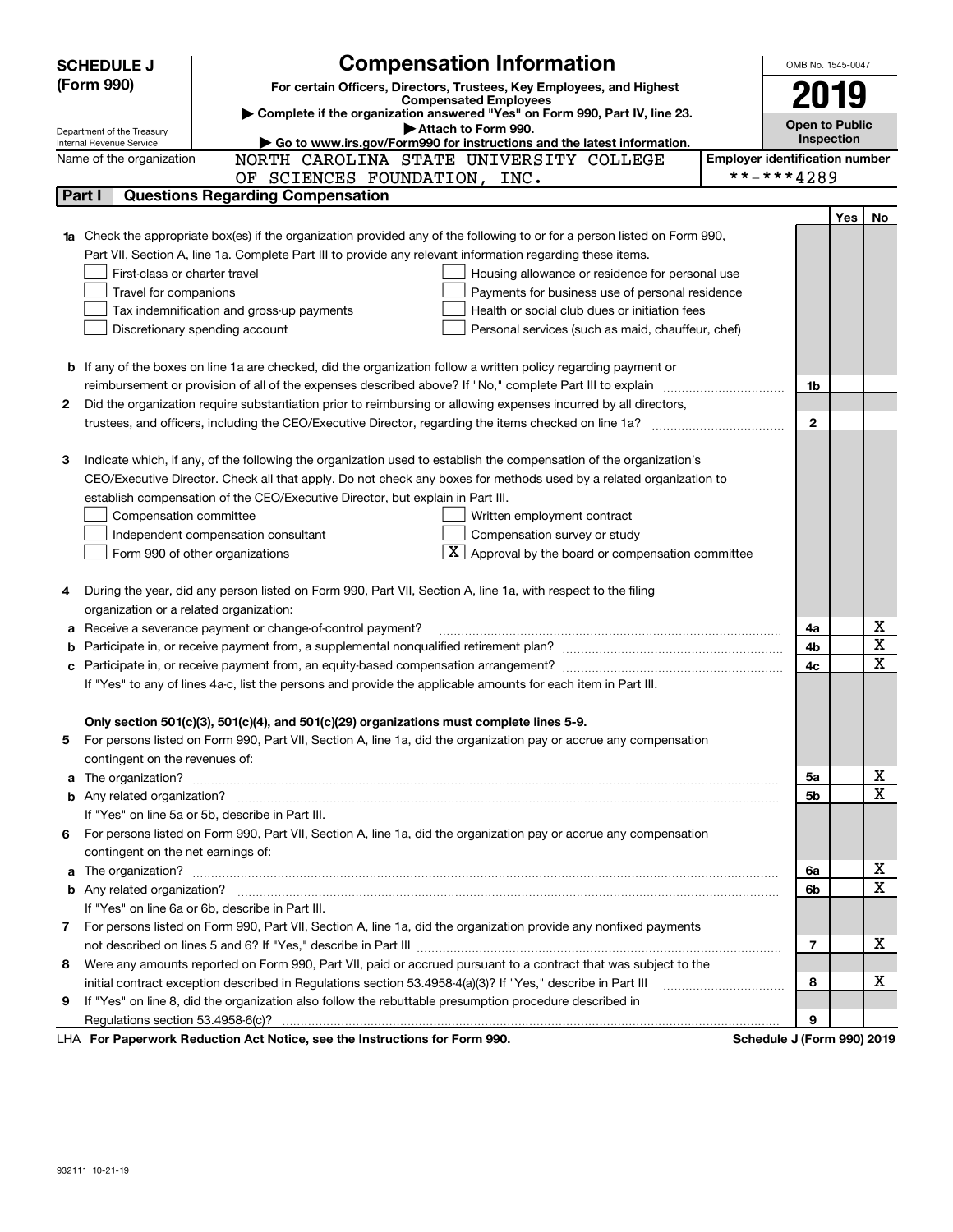### NORTH CAROLINA STATE UNIVERSITY COLLEGE OF SCIENCES FOUNDATION, INC.

\*\*-\*\*\*4289

**2**

## **Part II Officers, Directors, Trustees, Key Employees, and Highest Compensated Employees.**  Schedule J (Form 990) 2019 Page Use duplicate copies if additional space is needed.

For each individual whose compensation must be reported on Schedule J, report compensation from the organization on row (i) and from related organizations, described in the instructions, on row (ii). Do not list any individuals that aren't listed on Form 990, Part VII.

**Note:**  The sum of columns (B)(i)-(iii) for each listed individual must equal the total amount of Form 990, Part VII, Section A, line 1a, applicable column (D) and (E) amounts for that individual.

|                              |      |                          | (B) Breakdown of W-2 and/or 1099-MISC compensation |                                           | (C) Retirement and<br>other deferred | (D) Nontaxable<br>benefits | (E) Total of columns<br>$(B)(i)-(D)$ | (F) Compensation<br>in column (B)         |
|------------------------------|------|--------------------------|----------------------------------------------------|-------------------------------------------|--------------------------------------|----------------------------|--------------------------------------|-------------------------------------------|
| (A) Name and Title           |      | (i) Base<br>compensation | (ii) Bonus &<br>incentive<br>compensation          | (iii) Other<br>reportable<br>compensation | compensation                         |                            |                                      | reported as deferred<br>on prior Form 990 |
| MARY T. PELOQUIN-DODD<br>(1) | (i)  | $\overline{0}$ .         | $\overline{0}$ .                                   | $\overline{0}$ .                          | $\overline{0}$ .                     | 0.                         | 0.                                   | 0.                                        |
| TREASURER                    | (ii) | 324, 921.                | $\overline{0}$ .                                   | $\overline{0}$ .                          | 37,284.                              | 6, 237.                    | 368,442.                             | 0.                                        |
| ERIN C. DELEHANTY<br>(2)     | (i)  | 0.                       | $\overline{0}$ .                                   | 0.                                        | 0.                                   | $0$ .                      | 0.                                   | $\overline{0}$ .                          |
| ASSISTANT TREASURER          | (ii) | 136,856.                 | $\overline{0}$ .                                   | 0.                                        | 26, 408.                             | 6, 237.                    | 169,501.                             | $\overline{0}$ .                          |
| DONALD B. MATTHEWS<br>(3)    | (i)  | 0.                       | $\overline{0}$ .                                   | 0.                                        | $\overline{0}$ .                     | $0$ .                      | 0.                                   | $\overline{0}$ .                          |
| PRESIDENT                    | (ii) | 170,737.                 | $\overline{0}$ .                                   | 0.                                        | 22,759.                              | 6, 237.                    | 199,733.                             | $\overline{0}$ .                          |
|                              | (i)  |                          |                                                    |                                           |                                      |                            |                                      |                                           |
|                              | (ii) |                          |                                                    |                                           |                                      |                            |                                      |                                           |
|                              | (i)  |                          |                                                    |                                           |                                      |                            |                                      |                                           |
|                              | (ii) |                          |                                                    |                                           |                                      |                            |                                      |                                           |
|                              | (i)  |                          |                                                    |                                           |                                      |                            |                                      |                                           |
|                              | (ii) |                          |                                                    |                                           |                                      |                            |                                      |                                           |
|                              | (i)  |                          |                                                    |                                           |                                      |                            |                                      |                                           |
|                              | (ii) |                          |                                                    |                                           |                                      |                            |                                      |                                           |
|                              | (i)  |                          |                                                    |                                           |                                      |                            |                                      |                                           |
|                              | (ii) |                          |                                                    |                                           |                                      |                            |                                      |                                           |
|                              | (i)  |                          |                                                    |                                           |                                      |                            |                                      |                                           |
|                              | (ii) |                          |                                                    |                                           |                                      |                            |                                      |                                           |
|                              | (i)  |                          |                                                    |                                           |                                      |                            |                                      |                                           |
|                              | (ii) |                          |                                                    |                                           |                                      |                            |                                      |                                           |
|                              | (i)  |                          |                                                    |                                           |                                      |                            |                                      |                                           |
|                              | (ii) |                          |                                                    |                                           |                                      |                            |                                      |                                           |
|                              | (i)  |                          |                                                    |                                           |                                      |                            |                                      |                                           |
|                              | (ii) |                          |                                                    |                                           |                                      |                            |                                      |                                           |
|                              | (i)  |                          |                                                    |                                           |                                      |                            |                                      |                                           |
|                              | (ii) |                          |                                                    |                                           |                                      |                            |                                      |                                           |
|                              | (i)  |                          |                                                    |                                           |                                      |                            |                                      |                                           |
|                              | (ii) |                          |                                                    |                                           |                                      |                            |                                      |                                           |
|                              | (i)  |                          |                                                    |                                           |                                      |                            |                                      |                                           |
|                              | (ii) |                          |                                                    |                                           |                                      |                            |                                      |                                           |
|                              | (i)  |                          |                                                    |                                           |                                      |                            |                                      |                                           |
|                              | (ii) |                          |                                                    |                                           |                                      |                            |                                      |                                           |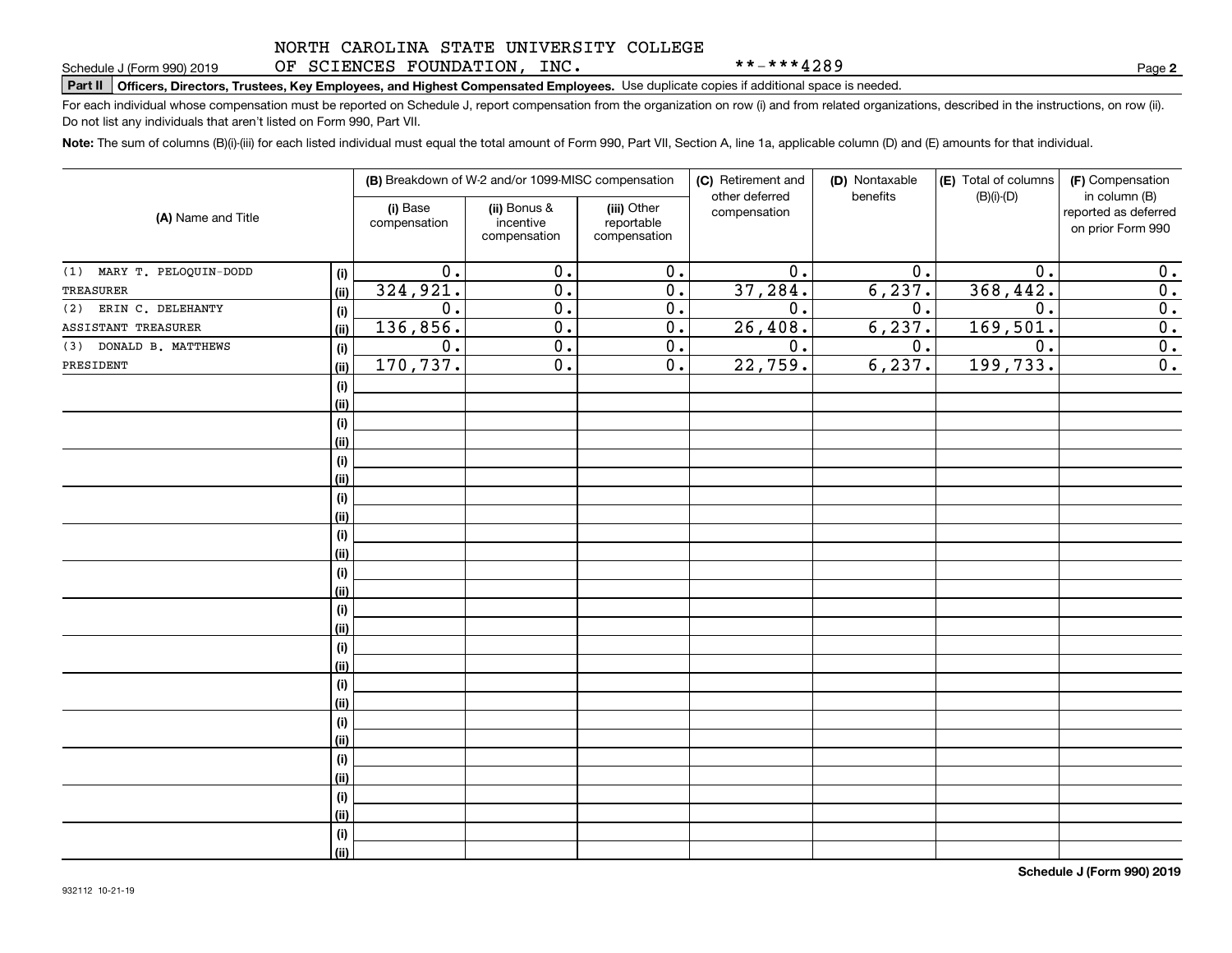**Part III Supplemental Information**

Schedule J (Form 990) 2019 OF SCIENCES FOUNDATION, INC.<br>Part III Supplemental Information<br>Provide the information, explanation, or descriptions required for Part I, lines 1a, 1b, 3, 4a, 4b, 4c, 5a, 5b, 6a, 6b, 7, and 8, a

### SCHEDULE J, PART II - COMPENSATION FROM RELATED ORGANIZATIONS

#### THE BOARD MEMBERS THAT ARE COMPENSATED RECEIVE COMPENSATION FROM NC

STATE UNIVERSITY, A  $170(C)(1)$  ORGANIZATION RELATED TO NORTH CAROLINA

### STATE UNIVERSITY COLLEGE OF SCIENCES FOUNDATION.

**Schedule J (Form 990) 2019**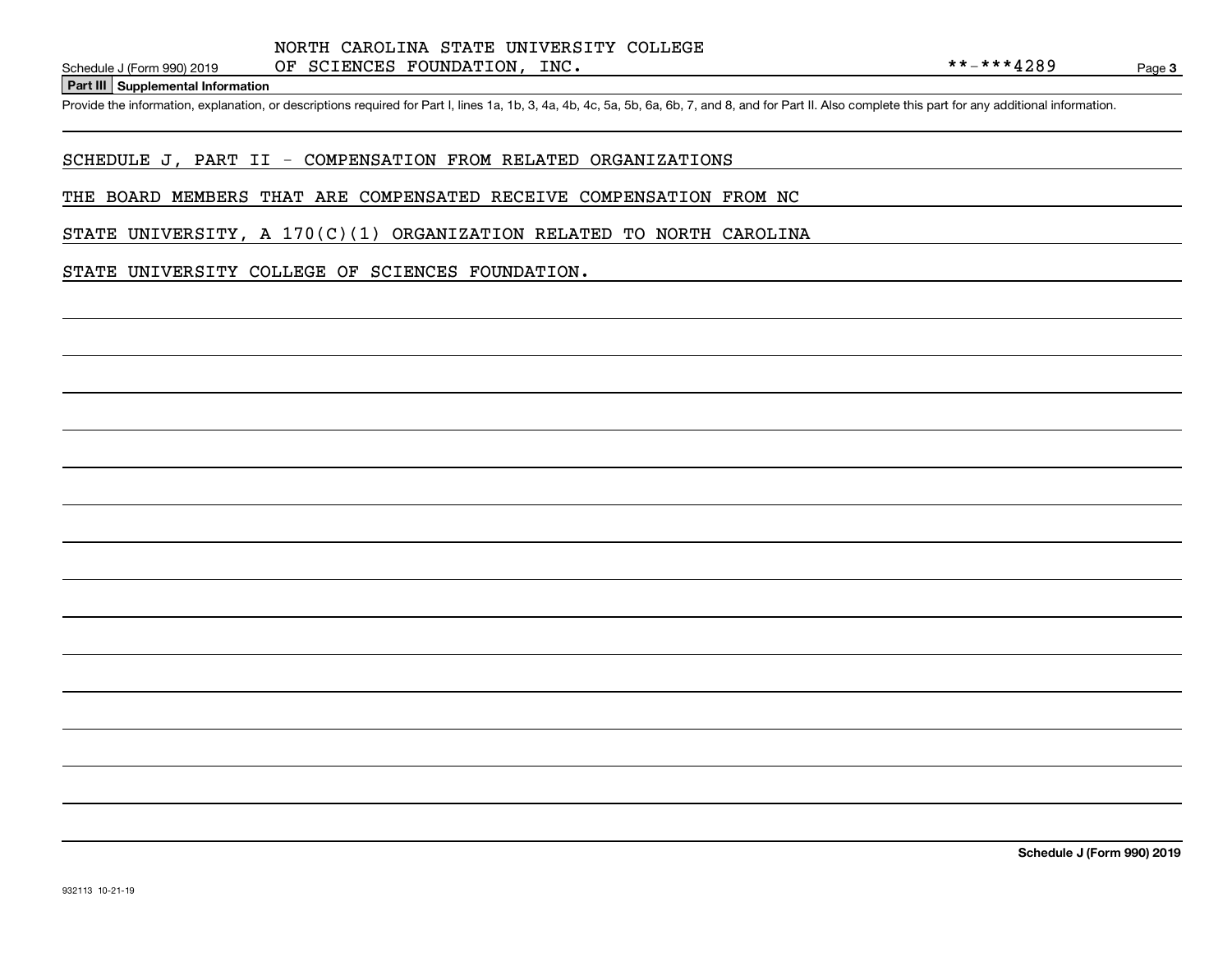|        | <b>SCHEDULE M</b>                                      |                                                                                                                     |                        | <b>Noncash Contributions</b>  |                                                                                                                                |                              | OMB No. 1545-0047                     |     |    |
|--------|--------------------------------------------------------|---------------------------------------------------------------------------------------------------------------------|------------------------|-------------------------------|--------------------------------------------------------------------------------------------------------------------------------|------------------------------|---------------------------------------|-----|----|
|        | (Form 990)                                             |                                                                                                                     |                        |                               |                                                                                                                                |                              | 2019                                  |     |    |
|        |                                                        |                                                                                                                     |                        |                               | > Complete if the organizations answered "Yes" on Form 990, Part IV, lines 29 or 30.                                           |                              |                                       |     |    |
|        | Department of the Treasury<br>Internal Revenue Service | Attach to Form 990.                                                                                                 |                        |                               |                                                                                                                                |                              | <b>Open to Public</b><br>Inspection   |     |    |
|        | Name of the organization                               | ► Go to www.irs.gov/Form990 for instructions and the latest information.<br>NORTH CAROLINA STATE UNIVERSITY COLLEGE |                        |                               |                                                                                                                                |                              | <b>Employer identification number</b> |     |    |
|        |                                                        | OF SCIENCES FOUNDATION, INC.                                                                                        |                        |                               |                                                                                                                                |                              | **-***4289                            |     |    |
| Part I | <b>Types of Property</b>                               |                                                                                                                     |                        |                               |                                                                                                                                |                              |                                       |     |    |
|        |                                                        |                                                                                                                     | (a)                    | (b)                           | (c)                                                                                                                            |                              | (d)                                   |     |    |
|        |                                                        |                                                                                                                     | Check if<br>applicable | Number of<br>contributions or | Noncash contribution<br>amounts reported on                                                                                    | noncash contribution amounts | Method of determining                 |     |    |
|        |                                                        |                                                                                                                     |                        |                               | items contributed Form 990, Part VIII, line 1g                                                                                 |                              |                                       |     |    |
| 1      |                                                        |                                                                                                                     |                        |                               |                                                                                                                                |                              |                                       |     |    |
| 2      | Art - Historical treasures                             |                                                                                                                     |                        |                               |                                                                                                                                |                              |                                       |     |    |
| з      |                                                        | Art - Fractional interests                                                                                          |                        |                               |                                                                                                                                |                              |                                       |     |    |
| 4      |                                                        | Books and publications                                                                                              |                        |                               |                                                                                                                                |                              |                                       |     |    |
| 5      |                                                        | Clothing and household goods                                                                                        |                        |                               |                                                                                                                                |                              |                                       |     |    |
| 6      |                                                        |                                                                                                                     |                        |                               |                                                                                                                                |                              |                                       |     |    |
| 7      |                                                        |                                                                                                                     |                        |                               |                                                                                                                                |                              |                                       |     |    |
| 8<br>9 |                                                        | Securities - Publicly traded                                                                                        | $\mathbf X$            | 10                            | 70,137.FMV                                                                                                                     |                              |                                       |     |    |
| 10     |                                                        | Securities - Closely held stock                                                                                     |                        |                               |                                                                                                                                |                              |                                       |     |    |
| 11     | Securities - Partnership, LLC, or                      |                                                                                                                     |                        |                               |                                                                                                                                |                              |                                       |     |    |
|        | trust interests                                        |                                                                                                                     |                        |                               |                                                                                                                                |                              |                                       |     |    |
| 12     | Securities - Miscellaneous                             |                                                                                                                     |                        |                               |                                                                                                                                |                              |                                       |     |    |
| 13     | Qualified conservation contribution -                  |                                                                                                                     |                        |                               |                                                                                                                                |                              |                                       |     |    |
|        | Historic structures                                    |                                                                                                                     |                        |                               |                                                                                                                                |                              |                                       |     |    |
| 14     |                                                        | Qualified conservation contribution - Other                                                                         |                        |                               |                                                                                                                                |                              |                                       |     |    |
| 15     | Real estate - Residential                              |                                                                                                                     |                        |                               |                                                                                                                                |                              |                                       |     |    |
| 16     |                                                        | Real estate - Commercial                                                                                            |                        |                               |                                                                                                                                |                              |                                       |     |    |
| 17     |                                                        |                                                                                                                     |                        |                               |                                                                                                                                |                              |                                       |     |    |
| 18     |                                                        |                                                                                                                     |                        |                               |                                                                                                                                |                              |                                       |     |    |
| 19     |                                                        |                                                                                                                     |                        |                               |                                                                                                                                |                              |                                       |     |    |
| 20     |                                                        | Drugs and medical supplies                                                                                          |                        |                               |                                                                                                                                |                              |                                       |     |    |
| 21     |                                                        |                                                                                                                     |                        |                               |                                                                                                                                |                              |                                       |     |    |
| 22     |                                                        |                                                                                                                     |                        |                               |                                                                                                                                |                              |                                       |     |    |
| 23     |                                                        |                                                                                                                     |                        |                               |                                                                                                                                |                              |                                       |     |    |
| 24     |                                                        |                                                                                                                     |                        |                               |                                                                                                                                |                              |                                       |     |    |
| 25     | Other                                                  | SOLO VR HEADS                                                                                                       | х                      | 1                             | 963,900.FMV                                                                                                                    |                              |                                       |     |    |
| 26     | Other                                                  |                                                                                                                     |                        |                               |                                                                                                                                |                              |                                       |     |    |
| 27     | Other                                                  |                                                                                                                     |                        |                               |                                                                                                                                |                              |                                       |     |    |
| 28     | Other                                                  |                                                                                                                     |                        |                               |                                                                                                                                |                              |                                       |     |    |
| 29     |                                                        | Number of Forms 8283 received by the organization during the tax year for contributions                             |                        |                               |                                                                                                                                |                              |                                       |     |    |
|        |                                                        | for which the organization completed Form 8283, Part IV, Donee Acknowledgement                                      |                        |                               | 29                                                                                                                             |                              |                                       |     |    |
|        |                                                        |                                                                                                                     |                        |                               |                                                                                                                                |                              |                                       | Yes | No |
|        |                                                        |                                                                                                                     |                        |                               | 30a During the year, did the organization receive by contribution any property reported in Part I, lines 1 through 28, that it |                              |                                       |     |    |
|        |                                                        |                                                                                                                     |                        |                               | must hold for at least three years from the date of the initial contribution, and which isn't required to be used for          |                              |                                       |     | х  |
|        |                                                        | exempt purposes for the entire holding period?<br><b>b</b> If "Yes," describe the arrangement in Part II.           |                        |                               |                                                                                                                                |                              | 30a                                   |     |    |
| 31     |                                                        |                                                                                                                     |                        |                               | Does the organization have a gift acceptance policy that requires the review of any nonstandard contributions?                 |                              | 31                                    | х   |    |
|        |                                                        |                                                                                                                     |                        |                               | 32a Does the organization hire or use third parties or related organizations to solicit, process, or sell noncash              |                              |                                       |     |    |
|        | contributions?                                         |                                                                                                                     |                        |                               |                                                                                                                                |                              | 32a                                   |     | х  |
|        | <b>b</b> If "Yes," describe in Part II.                |                                                                                                                     |                        |                               |                                                                                                                                |                              |                                       |     |    |
| 33     |                                                        |                                                                                                                     |                        |                               | If the organization didn't report an amount in column (c) for a type of property for which column (a) is checked,              |                              |                                       |     |    |
|        | describe in Part II.                                   |                                                                                                                     |                        |                               |                                                                                                                                |                              |                                       |     |    |
|        |                                                        |                                                                                                                     |                        |                               |                                                                                                                                |                              |                                       |     |    |

For Paperwork Reduction Act Notice, see the Instructions for Form 990. **Schedule M** (Form 990) 2019 LHA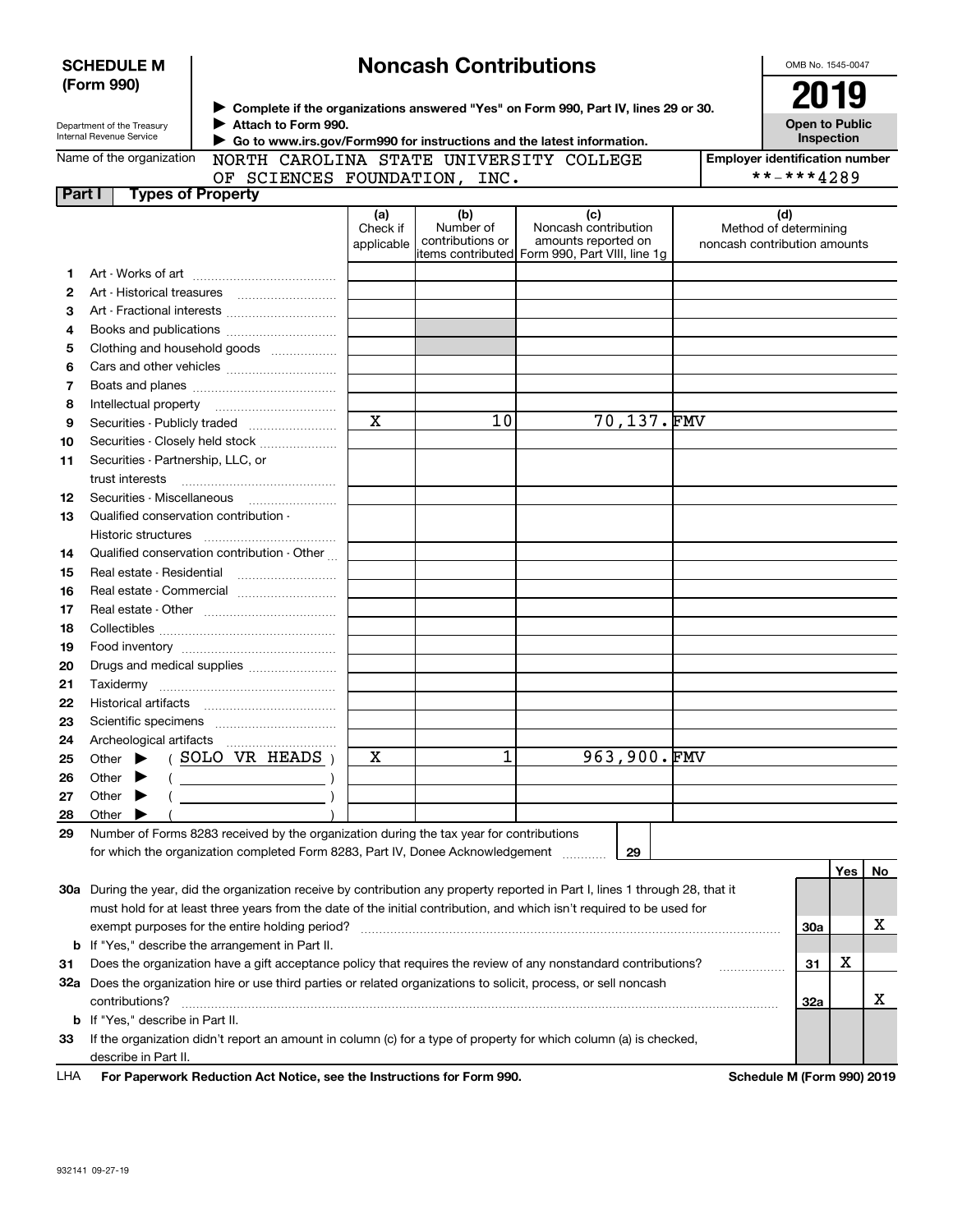|                |                                           |  |                              |  | NORTH CAROLINA STATE UNIVERSITY COLLEGE |                                                                                                                                                                                                                                     |        |
|----------------|-------------------------------------------|--|------------------------------|--|-----------------------------------------|-------------------------------------------------------------------------------------------------------------------------------------------------------------------------------------------------------------------------------------|--------|
|                | Schedule M (Form 990) 2019                |  | OF SCIENCES FOUNDATION, INC. |  |                                         | **-***4289                                                                                                                                                                                                                          | Page 2 |
| <b>Part II</b> | this part for any additional information. |  |                              |  |                                         | <b>Supplemental Information.</b> Provide the information required by Part I, lines 30b, 32b, and 33, and whether the organization is reporting in Part I, column (b), the number of contributions, the number of items received, or |        |
|                |                                           |  |                              |  |                                         |                                                                                                                                                                                                                                     |        |
|                |                                           |  |                              |  |                                         |                                                                                                                                                                                                                                     |        |
|                |                                           |  |                              |  |                                         |                                                                                                                                                                                                                                     |        |
|                |                                           |  |                              |  |                                         |                                                                                                                                                                                                                                     |        |
|                |                                           |  |                              |  |                                         |                                                                                                                                                                                                                                     |        |
|                |                                           |  |                              |  |                                         |                                                                                                                                                                                                                                     |        |
|                |                                           |  |                              |  |                                         |                                                                                                                                                                                                                                     |        |
|                |                                           |  |                              |  |                                         |                                                                                                                                                                                                                                     |        |
|                |                                           |  |                              |  |                                         |                                                                                                                                                                                                                                     |        |
|                |                                           |  |                              |  |                                         |                                                                                                                                                                                                                                     |        |
|                |                                           |  |                              |  |                                         |                                                                                                                                                                                                                                     |        |
|                |                                           |  |                              |  |                                         |                                                                                                                                                                                                                                     |        |
|                |                                           |  |                              |  |                                         |                                                                                                                                                                                                                                     |        |
|                |                                           |  |                              |  |                                         |                                                                                                                                                                                                                                     |        |
|                |                                           |  |                              |  |                                         |                                                                                                                                                                                                                                     |        |
|                |                                           |  |                              |  |                                         |                                                                                                                                                                                                                                     |        |
|                |                                           |  |                              |  |                                         |                                                                                                                                                                                                                                     |        |
|                |                                           |  |                              |  |                                         |                                                                                                                                                                                                                                     |        |
|                |                                           |  |                              |  |                                         |                                                                                                                                                                                                                                     |        |
|                |                                           |  |                              |  |                                         |                                                                                                                                                                                                                                     |        |
|                |                                           |  |                              |  |                                         |                                                                                                                                                                                                                                     |        |
|                |                                           |  |                              |  |                                         |                                                                                                                                                                                                                                     |        |
|                |                                           |  |                              |  |                                         |                                                                                                                                                                                                                                     |        |
|                |                                           |  |                              |  |                                         |                                                                                                                                                                                                                                     |        |
|                |                                           |  |                              |  |                                         |                                                                                                                                                                                                                                     |        |
|                |                                           |  |                              |  |                                         |                                                                                                                                                                                                                                     |        |
|                |                                           |  |                              |  |                                         |                                                                                                                                                                                                                                     |        |
|                |                                           |  |                              |  |                                         |                                                                                                                                                                                                                                     |        |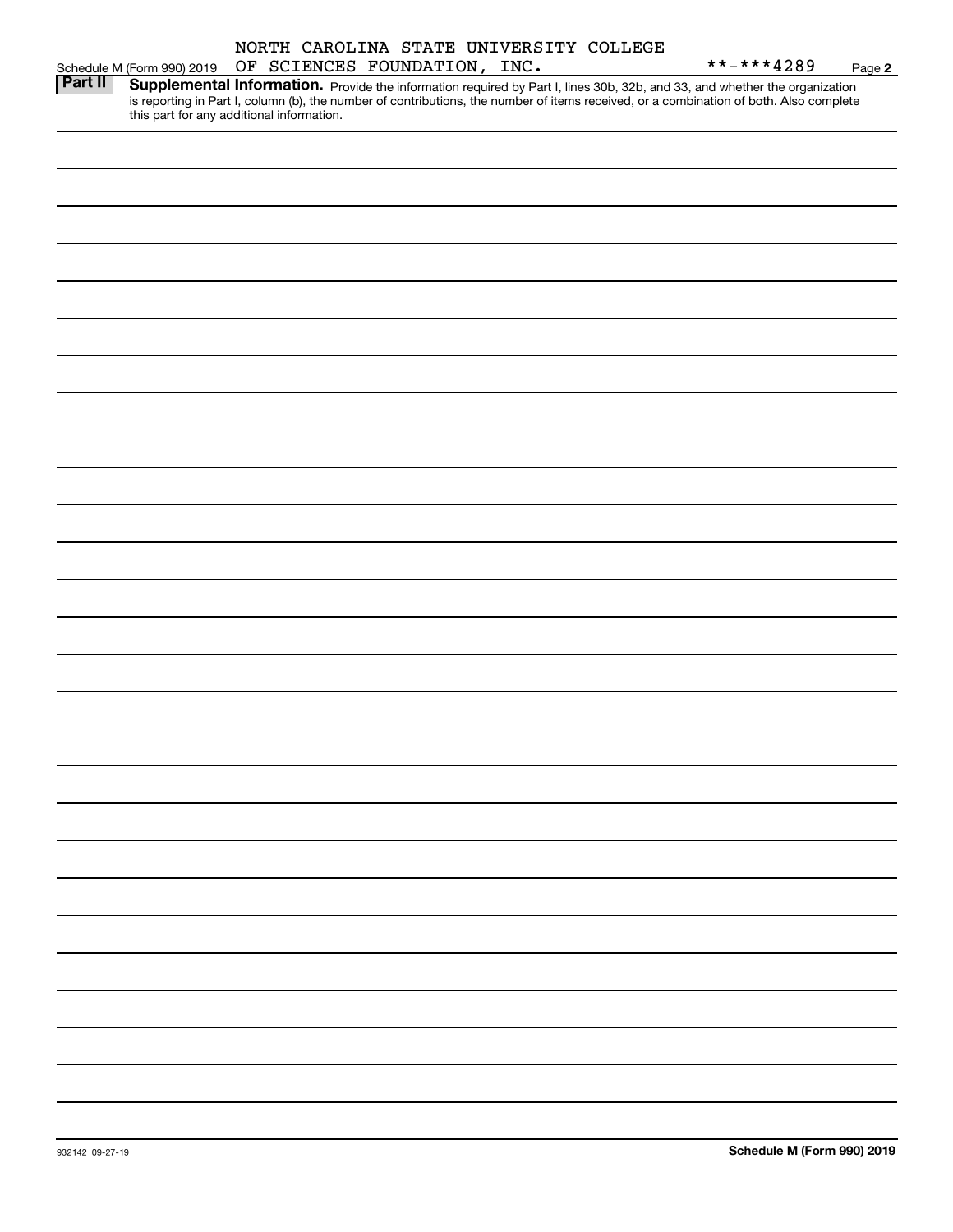**(Form 990 or 990-EZ)**

Department of the Treasury Internal Revenue Service Name of the organization

**SCHEDULE O Supplemental Information to Form 990 or 990-EZ**

**Complete to provide information for responses to specific questions on Form 990 or 990-EZ or to provide any additional information. | Attach to Form 990 or 990-EZ. | Go to www.irs.gov/Form990 for the latest information.** NORTH CAROLINA STATE UNIVERSITY COLLEGE



**Employer identification number**<br>\*\*-\*\*\*4289

FORM 990, PART I, LINE 1, DESCRIPTION OF ORGANIZATION MISSION:

OF SCIENCES FOUNDATION, INC.

PROVIDES FINANCIAL SUPPORT FOR ALL TYPES OF EDUCATION AND RESEARCH

WITHIN THE COLLEGE OF SCIENCES AT NORTH CAROLINA STATE UNIVERSITY.

FORM 990, PART VI, SECTION A, LINE 1:

THE BOARD OF DIRECTORS OF THE CORPORATION SHALL ELECT AN EXECUTIVE

COMMITTEE CONSISTING OF THE CHAIRPERSON, VICE CHAIRPERSON, PRESIDENT,

TREASURER, IMMEDIATE PAST CHAIRPERSON, AND UP TO FOUR OTHER MEMBERS OF THE

BOARD OF DIRECTORS WHOSE TERMS ON THE EXECUTIVE COMMITTEE SHALL COINCIDE

WITH THE TERMS OF THEIR RESPECTIVE OFFICES OR DESIGNATIONS; PROVIDED

FURTHER, HOWEVER, THE PRESIDENT AND THE TREASURER SHALL BE NON-VOTING

MEMBERS OF THE EXECUTIVE COMMITTEE UNLESS THEY ARE ALSO MEMBERS OF THE

BOARD. THE EXECUTIVE COMMITTEE SO APPOINTED, IN THE INTERIMS BETWEEN THE

MEETINGS OF THE BOARD OF DIRECTORS, SHALL EXERCISE ALL THE POWERS OF THE

CORPORATION, INCLUDING ALL OF THE POWERS THAT HAVE BEEN CONFERRED UPON IT

OR UPON THE BOARD OF DIRECTORS, EXCEPT THAT THE EXECUTIVE COMMITTEE SHALL

HAVE NO POWER OR AUTHORITY TO ALTER, AMEND, OR RESCIND THE BY-LAWS OF THE

CORPORATION.

FORM 990, PART VI, SECTION B, LINE 11B:

DRAFT 990 IS DISTRIBUTED TO BOARD MEMBERS FOR THEIR REVIEW PRIOR TO FILING.

FORM 990, PART VI, SECTION B, LINE 12C:

IF ANY MATTER SHOULD COME BEFORE THE BOARD, OR ANY OF ITS COMMITTEES, IN SUCH A WAY AS TO GIVE RISE TO A CONFLICT OF INTEREST UNDER N.C. GEN. STAT.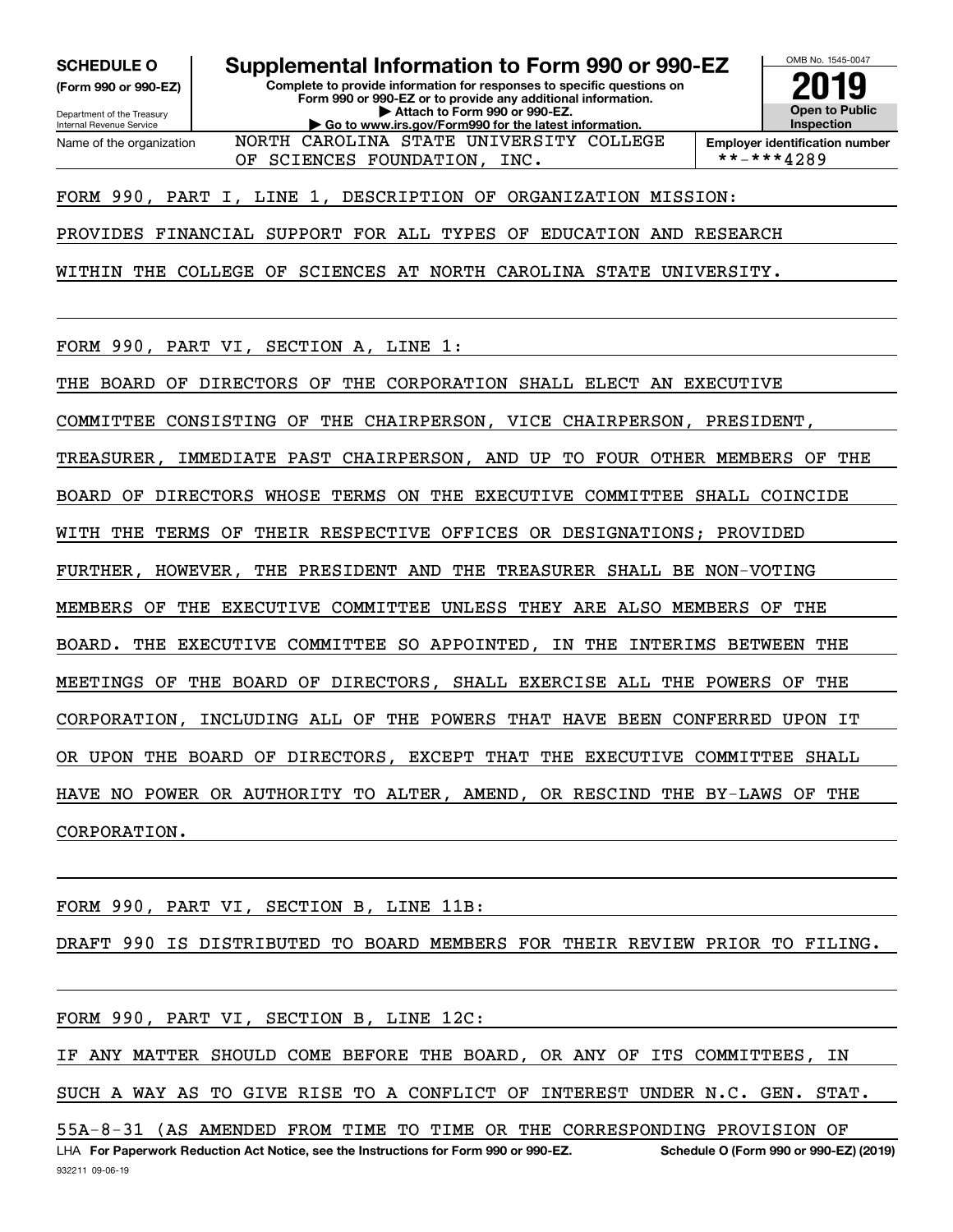| Schedule O (Form 990 or 990-EZ) (2019)                                                              | Page 2                                              |
|-----------------------------------------------------------------------------------------------------|-----------------------------------------------------|
| NORTH CAROLINA STATE UNIVERSITY COLLEGE<br>Name of the organization<br>OF SCIENCES FOUNDATION, INC. | <b>Employer identification number</b><br>**-***4289 |
| ANY FUTURE LAW), ANY INTERESTED DIRECTOR SHALL MAKE FULL DISCLOSURE OF THE                          |                                                     |
| MATERIAL FACTS OF THE MATTER AND THE DIRECTOR'S INTEREST INVOLVING THE                              |                                                     |
| CONFLICT AND, IF REQUESTED, THE INTERESTED DIRECTOR WITHDRAW FROM THE                               |                                                     |
| MEETING FOR SO LONG AS THE MATTER SHALL CONTINUE UNDER DISCUSSION, EXCEPT                           |                                                     |
| TO ANSWER ANY QUESTIONS THAT MIGHT BE ASKED REGARDING THE SITUATION.                                | ΙF                                                  |
| THE MATTER INVOLVES AN ITEM OF BUSINESS FOR WHICH A SPECIAL MEETING WAS                             |                                                     |
| CALLED, THE INTERESTED DIRECTOR SHALL NOT BE COUNTED TO ESTABLISH A QUORUM,                         |                                                     |
| NOR SHALL THE INTERESTED DIRECTOR PARTICIPATE IN THE DELIBERATION OR VOTE                           |                                                     |
| FURTHERMORE, ANY CORPORATE TRANSACTION IN WHICH A DIRECTOR HAS A<br>ON IT.                          |                                                     |
| DIRECT OR INDIRECT INTEREST MUST BE AUTHORIZED, RATIFIED OR APPROVED IN                             |                                                     |
| GOOD FAITH BY A MAJORITY, NOT LESS THAN TWO OF THE DIRECTORS WHO HAVE NO                            |                                                     |
| DIRECT OR INDIRECT INTEREST IN THE TRANSACTION EVEN THOUGH LESS THAN A                              |                                                     |
| QUORUM; PROVIDED, HOWEVER, NO SUCH TRANSACTION SHALL BE AUTHORIZED,                                 |                                                     |
| APPROVED, OR RATIFIED BY A SINGLE DIRECTOR. FOR PURPOSES OF THIS POLICY, A                          |                                                     |
| DIRECTOR HAS AN INDIRECT INTEREST IN A TRANSACTION IF: (A) ANOTHER ENTITY                           |                                                     |
| WHICH HE/SHE IS A GENERAL PARTNER IS A PARTY TO THE TRANSACTION; OR (B)                             |                                                     |
| ANOTHER ENTITY OF WHICH HE/SHE IS A DIRECTOR, OFFICER, OR TRUSTEE IS A PARTY                        |                                                     |
| TO THE TRANSACTION AND THE TRANSACTION IS OR SHOULD BE CONSIDERED BY THE                            |                                                     |
| BOARD OF THE FOUNDATION. ALL CONFLICTS OF INTEREST SHALL BE DETERMINED,                             |                                                     |
| ADDRESSED AND RESOLVED IN ACCORDANCE WITH N.C. GEN. STAT. 55A-8-31, AS                              |                                                     |
| AMENDED FROM TIME TO TIME AND THE CORRESPONDING PROVISION OF ANY FUTURE                             |                                                     |
| LAW.                                                                                                |                                                     |

932212 09-06-19 **Schedule O (Form 990 or 990-EZ) (2019)** FORM 990, PART VI, SECTION B, LINE 15: THE BOARD OF DIRECTORS AND OFFICERS OF NORTH CAROLINA STATE UNIVERSITY COLLEGE OF SCIENCES FOUNDATION THAT DO RECEIVE COMPENSATION ARE COMPENSATED BY NC STATE UNIVERSITY, A 170(C)(1) ORGANIZATION RELATED TO NORTH CAROLINA STATE UNIVERSITY COLLEGE OF SCIENCES FOUNDATION. NC STATE UNIVERSITY SETS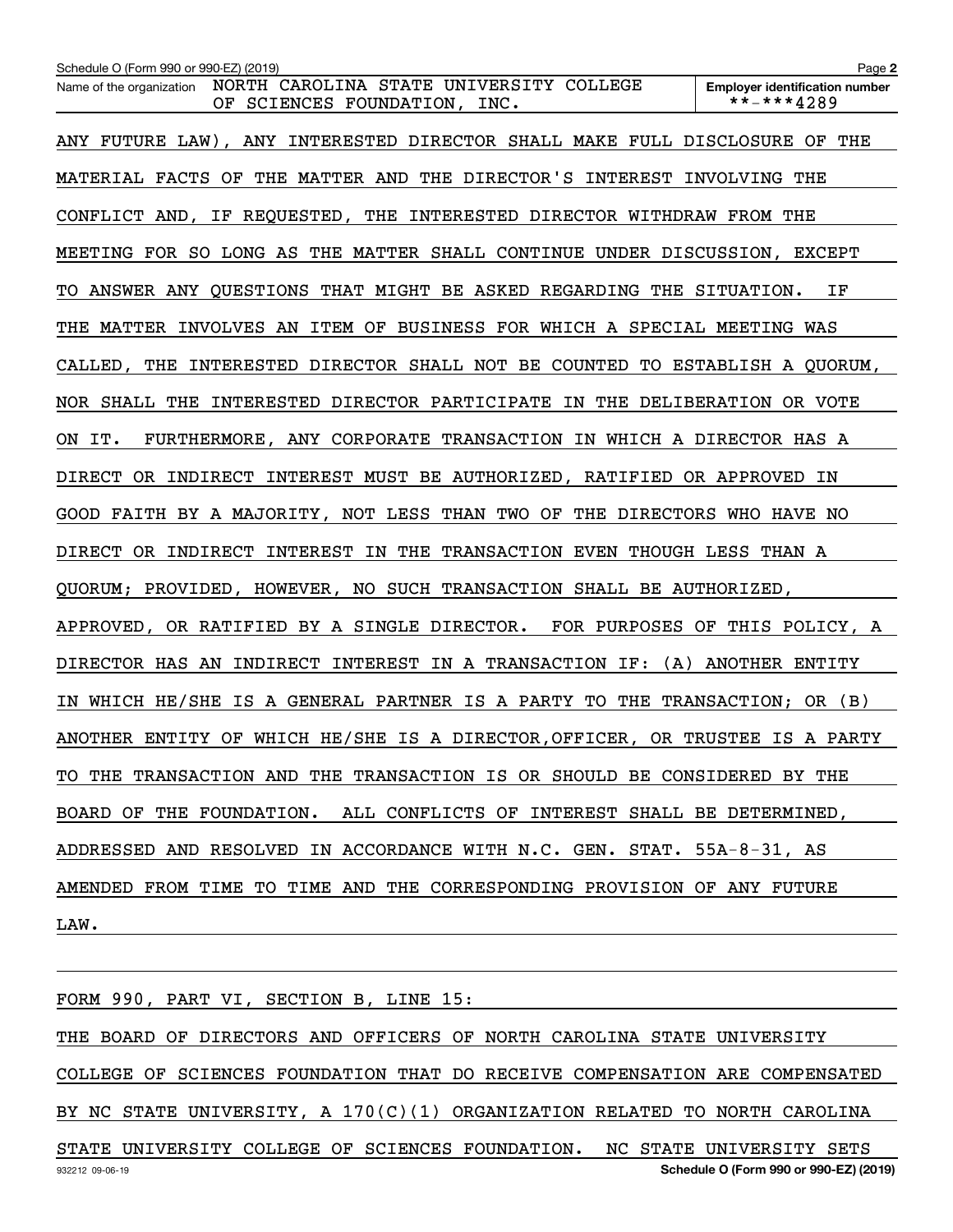Schedule O (Form 990 or 990-EZ) (2019)<br>Name of the organization NORTH \_CAROLINA \_S'TATE \_UNIVERSITY \_COLLEGE Employer identification number OF SCIENCES FOUNDATION, INC.  $****4289$ 

**2**

THE COMPENSATION OF THESE EMPLOYEES BY ACQUIRING COMPARABILITY DATA WHICH

IS REVIEWED AND APPROVED BY INDEPENDENT PERSONS WITH CONTEMPORANEOUS

SUBSTANTIATION OF THE DECISION.

FORM 990, PART VI, SECTION C, LINE 18:

THE 990 IS LISTED ON THE WEBSITE. FORM 1023 (WHICH WAS FILED PRIOR TO JULY

15, 1987) IS NOT PUBLICLY AVAILABLE.

FORM 990, PART VI, SECTION C, LINE 19:

THE AUDITED FINANCIAL STATEMENTS ARE AVAILABLE ON THE WEBSITE:

HTTP://FOUNDATIONSACCOUNTING.OFA.NCSU.EDU/FOUNDATIONS/NC-STATE-UNIVERSITY-

COLLEGE-OF-SCIENCES-FOUNDATION-INC. OTHER GOVERNING DOCUMENTS ARE MADE

AVAILABLE UPON REQUEST.

FORM 990, PART IX, LINE 24E, ALL OTHER FUNCTIONAL EXPENSES:

EQUIPMENT RENTAL & MAINTENANCE:

| PROGRAM SERVICE EXPENSES        | 5,937.  |
|---------------------------------|---------|
| MANAGEMENT AND GENERAL EXPENSES | $0$ .   |
| FUNDRAISING EXPENSES            | 22,500. |
| TOTAL EXPENSES                  | 28,437. |

PRINTING: PROGRAM SERVICE EXPENSES 10,753. MANAGEMENT AND GENERAL EXPENSES 0. FUNDRAISING EXPENSES 3, 3 and 3, 168. TOTAL EXPENSES 13,921.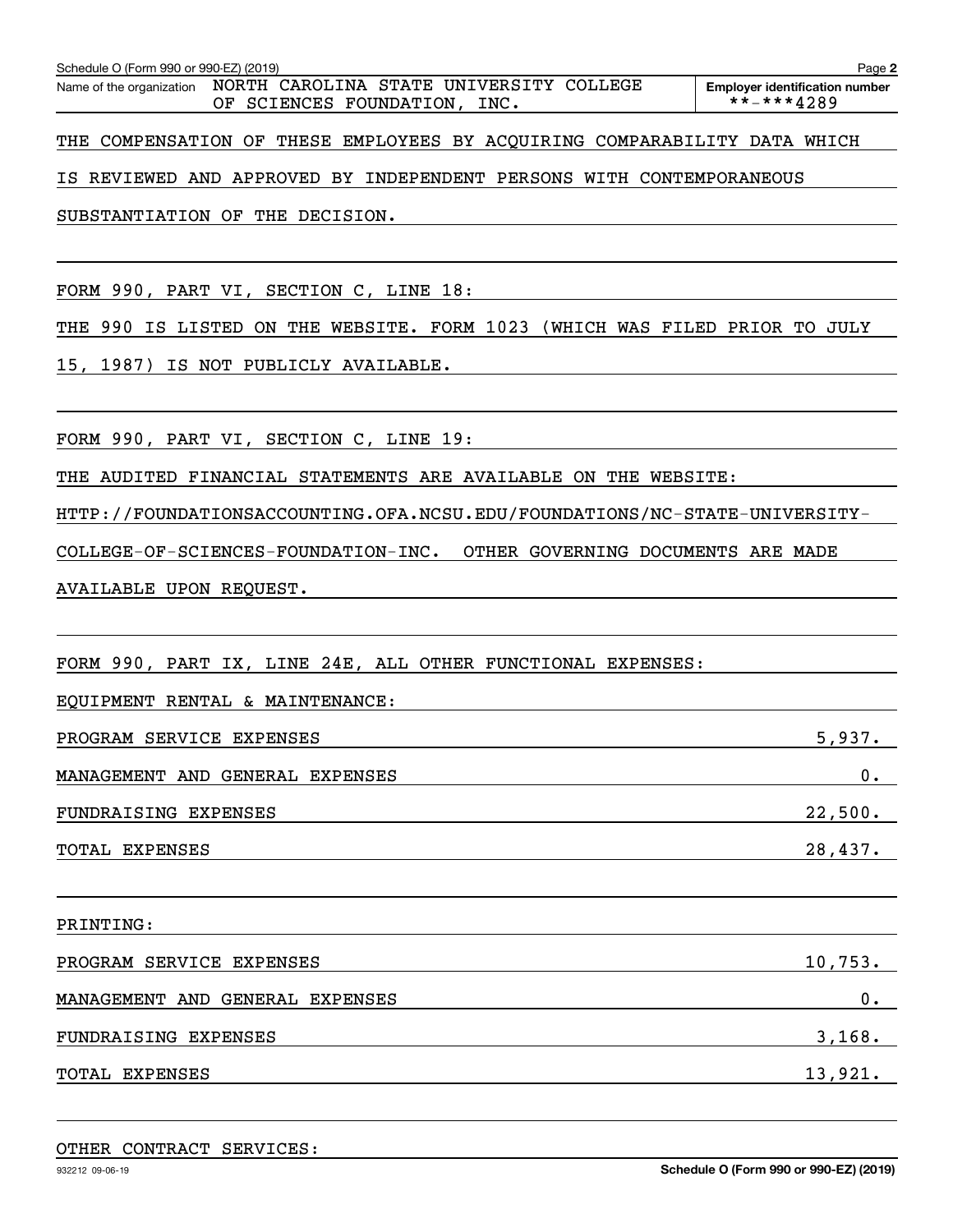| Schedule O (Form 990 or 990-EZ) (2019)                                                                                                      | Page 2                                              |
|---------------------------------------------------------------------------------------------------------------------------------------------|-----------------------------------------------------|
| Name of the organization  NORTH  CAROLINA  STATE  UNIVERSITY  COLLEGE<br>OF SCIENCES FOUNDATION, INC.                                       | <b>Employer identification number</b><br>**-***4289 |
| PROGRAM SERVICE EXPENSES                                                                                                                    | 9,815.                                              |
| MANAGEMENT AND GENERAL EXPENSES                                                                                                             | 0.                                                  |
| FUNDRAISING EXPENSES                                                                                                                        | 1,100.                                              |
| TOTAL EXPENSES                                                                                                                              | 10,915.                                             |
| TOTAL OTHER EXPENSES ON FORM 990, PART IX, LINE 24E, COL A 53,273.                                                                          |                                                     |
| FORM 990, PART XI, LINE 9, CHANGES IN NET ASSETS:                                                                                           |                                                     |
| CHANGE IN VALUE OF SPLIT INTEREST AGREEMENT                                                                                                 | 69,213.                                             |
| NET TRANSFERS TO OTHER UNIVERSITY-ASSOCIATED ENTITIES                                                                                       | $-1,198$ .                                          |
| TOTAL TO FORM 990, PART XI, LINE 9<br><u> 1989 - Johann Barbara, martxa alemaniar arg</u>                                                   | 68,015.                                             |
| PAGE 1, ITEM J- WEBSITE<br>HTTP://FOUNDATIONSACCOUNTING.OFA.NCSU.EDU/FOUNDATIONS/NC-<br>STATE-UNIVERSITY-COLLEGE-OF-SCIENCES-FOUNDATION-INC |                                                     |
|                                                                                                                                             |                                                     |
|                                                                                                                                             |                                                     |
|                                                                                                                                             |                                                     |
|                                                                                                                                             |                                                     |
|                                                                                                                                             |                                                     |
|                                                                                                                                             |                                                     |
|                                                                                                                                             |                                                     |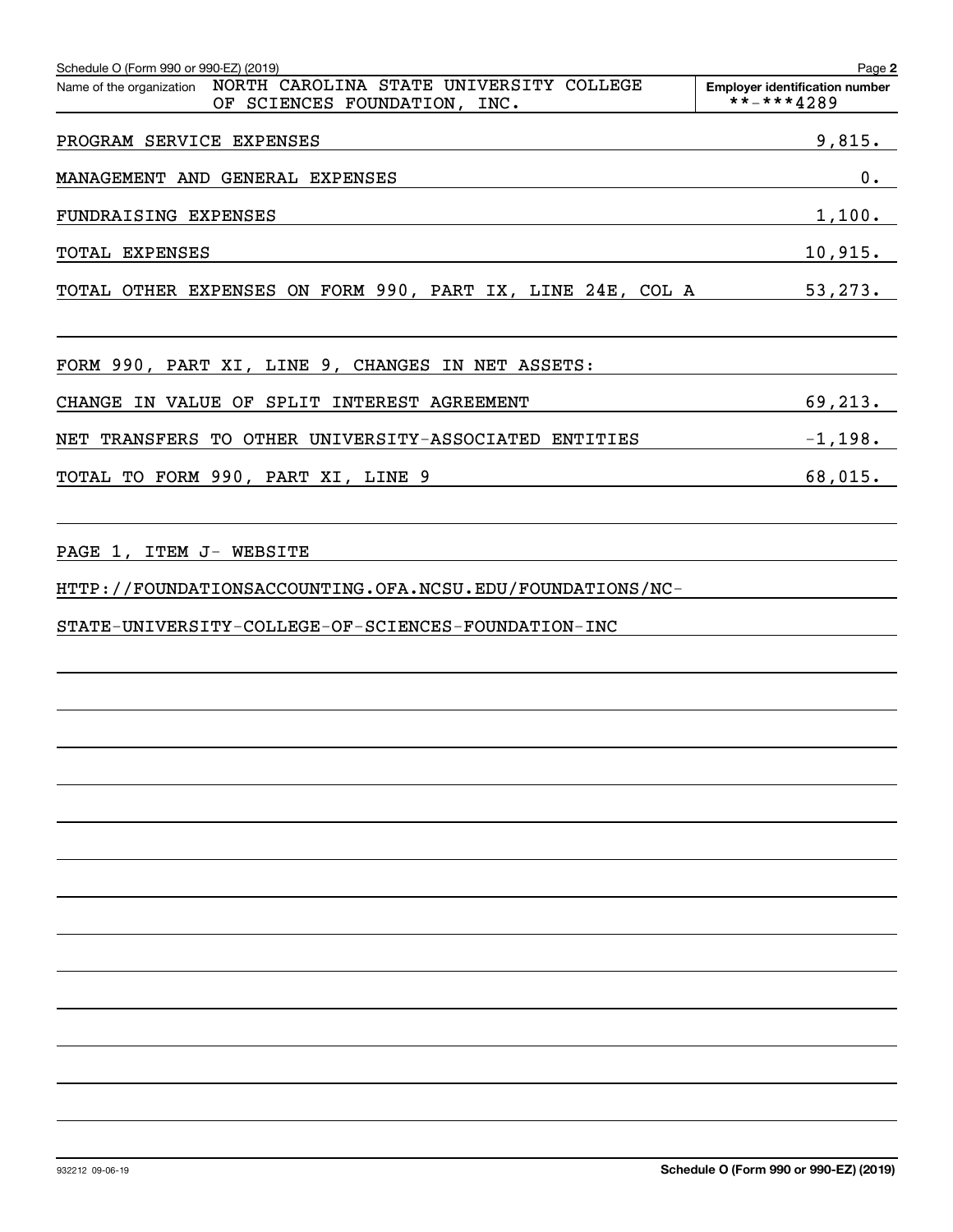|                                                        |                                                                                                                                                                              |                                                                                                                                                             |                                                     |                                      |                                                          |     |                                                     | OMB No. 1545-0047                   |                                                            |
|--------------------------------------------------------|------------------------------------------------------------------------------------------------------------------------------------------------------------------------------|-------------------------------------------------------------------------------------------------------------------------------------------------------------|-----------------------------------------------------|--------------------------------------|----------------------------------------------------------|-----|-----------------------------------------------------|-------------------------------------|------------------------------------------------------------|
| <b>SCHEDULE R</b><br>(Form 990)                        |                                                                                                                                                                              | <b>Related Organizations and Unrelated Partnerships</b><br>> Complete if the organization answered "Yes" on Form 990, Part IV, line 33, 34, 35b, 36, or 37. | Attach to Form 990.                                 |                                      |                                                          |     |                                                     | 2019<br><b>Open to Public</b>       |                                                            |
| Department of the Treasury<br>Internal Revenue Service |                                                                                                                                                                              | Go to www.irs.gov/Form990 for instructions and the latest information.                                                                                      |                                                     |                                      |                                                          |     |                                                     | Inspection                          |                                                            |
| Name of the organization                               | OF SCIENCES FOUNDATION, INC.                                                                                                                                                 | NORTH CAROLINA STATE UNIVERSITY COLLEGE                                                                                                                     |                                                     |                                      |                                                          |     | <b>Employer identification number</b><br>**-***4289 |                                     |                                                            |
| Part I                                                 | Identification of Disregarded Entities. Complete if the organization answered "Yes" on Form 990, Part IV, line 33.                                                           |                                                                                                                                                             |                                                     |                                      |                                                          |     |                                                     |                                     |                                                            |
|                                                        | (a)<br>Name, address, and EIN (if applicable)<br>of disregarded entity                                                                                                       | (b)<br>Primary activity                                                                                                                                     | (c)<br>Legal domicile (state or<br>foreign country) | (d)<br>Total income                  | (e)<br>End-of-year assets                                |     |                                                     | (f)<br>Direct controlling<br>entity |                                                            |
|                                                        |                                                                                                                                                                              |                                                                                                                                                             |                                                     |                                      |                                                          |     |                                                     |                                     |                                                            |
|                                                        |                                                                                                                                                                              |                                                                                                                                                             |                                                     |                                      |                                                          |     |                                                     |                                     |                                                            |
| Part II                                                | Identification of Related Tax-Exempt Organizations. Complete if the organization answered "Yes" on Form 990, Part IV, line 34, because it had one or more related tax-exempt |                                                                                                                                                             |                                                     |                                      |                                                          |     |                                                     |                                     |                                                            |
|                                                        | organizations during the tax year.                                                                                                                                           |                                                                                                                                                             |                                                     |                                      |                                                          |     |                                                     |                                     |                                                            |
|                                                        | (a)<br>Name, address, and EIN<br>of related organization                                                                                                                     | (b)<br>Primary activity                                                                                                                                     | (c)<br>Legal domicile (state or<br>foreign country) | (d)<br><b>Exempt Code</b><br>section | (e)<br>Public charity<br>status (if section<br>501(c)(3) |     | (f)<br>Direct controlling<br>entity                 | Yes                                 | $(g)$<br>Section 512(b)(13)<br>controlled<br>entity?<br>No |
| $INC -$<br>27695                                       | NORTH CAROLINA STATE UNIVERSITY FOUNDATION<br>56-6049503, NCSU BOX 7207, RALEIGH, NC                                                                                         | SUPPORTS THE VARIOUS<br>COLLEGES WITHIN THE<br>UNIVERSITY                                                                                                   | NORTH CAROLINA                                      | 501(C)(3)                            | 170(B)(1)(A)<br>(IV)                                     | N/A |                                                     |                                     | x                                                          |
|                                                        | NC STATE INVESTMENT FUND. INC. - 31-1607634                                                                                                                                  | <b>INVESTS FUNDS OF NC STATE</b>                                                                                                                            |                                                     |                                      |                                                          |     |                                                     |                                     |                                                            |
| NCSU BOX 7207                                          |                                                                                                                                                                              | UNIVERSITY ENDOWMENT AND                                                                                                                                    |                                                     |                                      |                                                          |     |                                                     |                                     |                                                            |
| RALEIGH, NC 27695                                      |                                                                                                                                                                              | RELATED ENTITIES                                                                                                                                            | NORTH CAROLINA                                      | 501(C)(3)                            | 509(A)(3)                                                | N/A |                                                     |                                     | х                                                          |
|                                                        | NC STATE UNIVERSITY - 56-6000756                                                                                                                                             |                                                                                                                                                             |                                                     |                                      |                                                          |     |                                                     |                                     |                                                            |
| NCSU BOX 7205                                          |                                                                                                                                                                              |                                                                                                                                                             |                                                     |                                      |                                                          |     |                                                     |                                     |                                                            |
| RALEIGH, NC 27695                                      |                                                                                                                                                                              | <b>EDUCATION</b>                                                                                                                                            | NORTH CAROLINA                                      | 170(C)(1)                            |                                                          | N/A |                                                     |                                     | X                                                          |
|                                                        | THE NORTH CAROLINA AGRICULTURAL FOUNDATION                                                                                                                                   | SUPPORTS THE COLLEGE OF                                                                                                                                     |                                                     |                                      |                                                          |     |                                                     |                                     |                                                            |
|                                                        | INC - 56-6049304, NCSU BOX 7207, RALEIGH, NC                                                                                                                                 | <b>AGRICULTURE &amp; LIFE</b>                                                                                                                               |                                                     |                                      | 170(B)(1)(A)                                             |     |                                                     |                                     |                                                            |
| 27695                                                  |                                                                                                                                                                              | SCIENCES AT NCSU                                                                                                                                            | NORTH CAROLINA                                      | 501(C)(3)                            | (IV)                                                     | N/A |                                                     |                                     | х                                                          |

**For Paperwork Reduction Act Notice, see the Instructions for Form 990. Schedule R (Form 990) 2019**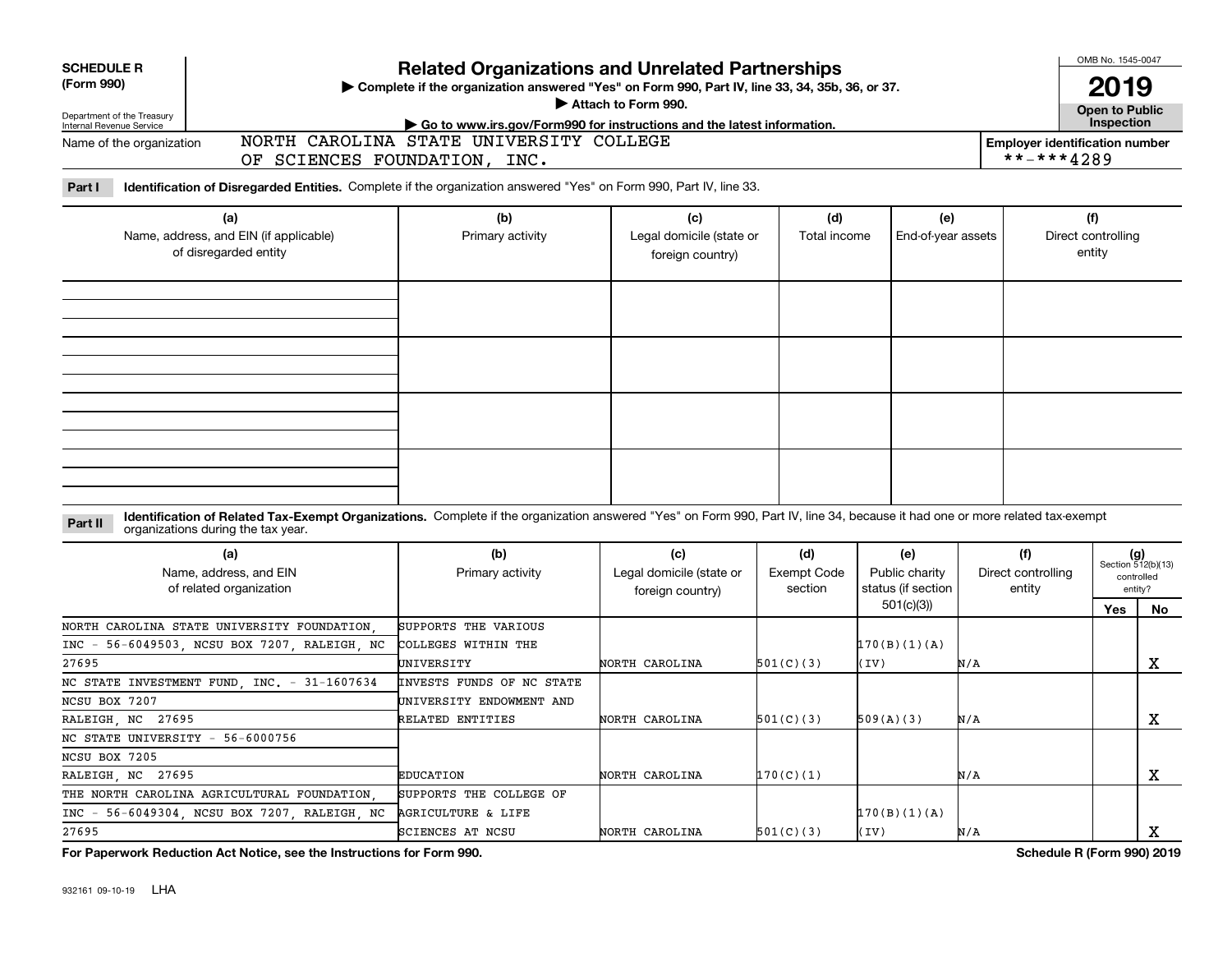Schedule R (Form 990)

OF SCIENCES FOUNDATION, INC.  $***-***4289$ 

**Part II Continuation of Identification of Related Tax-Exempt Organizations**

| (a)<br>Name, address, and EIN<br>of related organization | (b)<br>Primary activity    | (c)<br>Legal domicile (state or<br>foreign country) | (d)<br>Exempt Code<br>section | (e)<br>Public charity<br>status (if section | (f)<br>Direct controlling<br>entity | $(g)$<br>Section 512(b)(13)<br>controlled<br>organization? |             |
|----------------------------------------------------------|----------------------------|-----------------------------------------------------|-------------------------------|---------------------------------------------|-------------------------------------|------------------------------------------------------------|-------------|
|                                                          |                            |                                                     |                               | 501(c)(3)                                   |                                     | Yes                                                        | No          |
| NC STATE UNIVERSITY ALUMNI ASSOCIATION, INC              | PROMOTES ALUMNI AFFAIRS &  |                                                     |                               |                                             |                                     |                                                            |             |
| - 56-6035544, NCSU BOX 7207, RALEIGH, NC                 | AWARENESS OF NCSU IN       |                                                     |                               | 170(B)(1)(A)                                |                                     |                                                            |             |
| 27695                                                    | COMMUNITY                  | NORTH CAROLINA                                      | 501(C)(3)                     | (IV)                                        | N/A                                 |                                                            | x           |
| NC STATE ENGINEERING FOUNDATION, INC -                   |                            |                                                     |                               |                                             |                                     |                                                            |             |
| 56-6046987, NCSU BOX 7207, RALEIGH, NC                   | SUPPORTS THE COLLEGE OF    |                                                     |                               | 170(B)(1)(A)                                |                                     |                                                            |             |
| 27695                                                    | ENGINEERING AT NCSU        | NORTH CAROLINA                                      | 501(C)(3)                     | (IV)                                        | N/A                                 |                                                            | X           |
| NORTH CAROLINA VETERINARY MEDICAL                        | PROVIDES FINANCIAL SUPPORT |                                                     |                               |                                             |                                     |                                                            |             |
| FOUNDATION, INC - 58-1344473, NCSU BOX 7207,             | IN THE FIELD OF VETERINARY |                                                     |                               | 170(B)(1)(A)                                |                                     |                                                            |             |
| RALEIGH, NC 27695                                        | MEDICINE                   | NORTH CAROLINA                                      | 501(C)(3)                     | (IV)                                        | N/A                                 |                                                            | $\mathbf X$ |
| NORTH CAROLINA TOBACCO FOUNDATION, INC -                 |                            |                                                     |                               |                                             |                                     |                                                            |             |
| 59-1715828, NCSU BOX 7207, RALEIGH, NC                   | SUPPORTS THE TOBACCO       |                                                     |                               | 170(B)(1)(A)                                |                                     |                                                            |             |
| 27695                                                    | CURRICULUM AT NCSU         | NORTH CAROLINA                                      | 501(C)(3)                     | (IV)                                        | N/A                                 |                                                            | X           |
| NC STATE NATURAL RESOURCES FOUNDATION INC -              |                            |                                                     |                               |                                             |                                     |                                                            |             |
| 56-0653350, NCSU BOX 7207, RALEIGH, NC                   | SUPPORTS THE COLLEGE OF    |                                                     |                               | 170(B)(1)(A)                                |                                     |                                                            |             |
| 27695                                                    | NATURAL RESOURCES AT NCSU  | NORTH CAROLINA                                      | 501(C)(3)                     | (IV)                                        | N/A                                 |                                                            | X           |
| NC STATE UNIVERSITY PARTNERSHIP CORPORATION              |                            |                                                     |                               |                                             |                                     |                                                            |             |
| - 56-1444287, NCSU BOX 7207, RALEIGH, NC                 | SUPPORT ORGANIZATION OF NC |                                                     |                               |                                             |                                     |                                                            |             |
| 27695                                                    | STATE UNIVERSITY           | NORTH CAROLINA                                      | 501(C)(3)                     | 509(A)(3)                                   | N/A                                 |                                                            | X           |
| NC STATE UNIVERSITY STUDENT AID ASSOCIATION              |                            |                                                     |                               |                                             |                                     |                                                            |             |
| - 56-0650623, PO BOX 37100, RALEIGH, NC                  | SUPPORTS ATHLETIC PROGRAM  |                                                     |                               | 170(B)(1)(A)                                |                                     |                                                            |             |
| 27627                                                    | AT NCSU                    | NORTH CAROLINA                                      | 501(C)(3)                     | (IV)                                        | N/A                                 |                                                            | $\mathbf X$ |
| NORTH CAROLINA TEXTILE FOUNDATION, INC -                 | AIDS EDUCATION AND         |                                                     |                               |                                             |                                     |                                                            |             |
| 56-6045324, NCSU BOX 8301, RALEIGH, NC                   | RESEARCH IN THE COLLEGE OF |                                                     |                               | 170(B)(1)(A)                                |                                     |                                                            |             |
| 27695                                                    | TEXTILES OF NCSU           | NORTH CAROLINA                                      | 501(C)(3)                     | (IV)                                        | N/A                                 |                                                            | X           |
|                                                          |                            |                                                     |                               |                                             |                                     |                                                            |             |
|                                                          |                            |                                                     |                               |                                             |                                     |                                                            |             |
|                                                          |                            |                                                     |                               |                                             |                                     |                                                            |             |
|                                                          |                            |                                                     |                               |                                             |                                     |                                                            |             |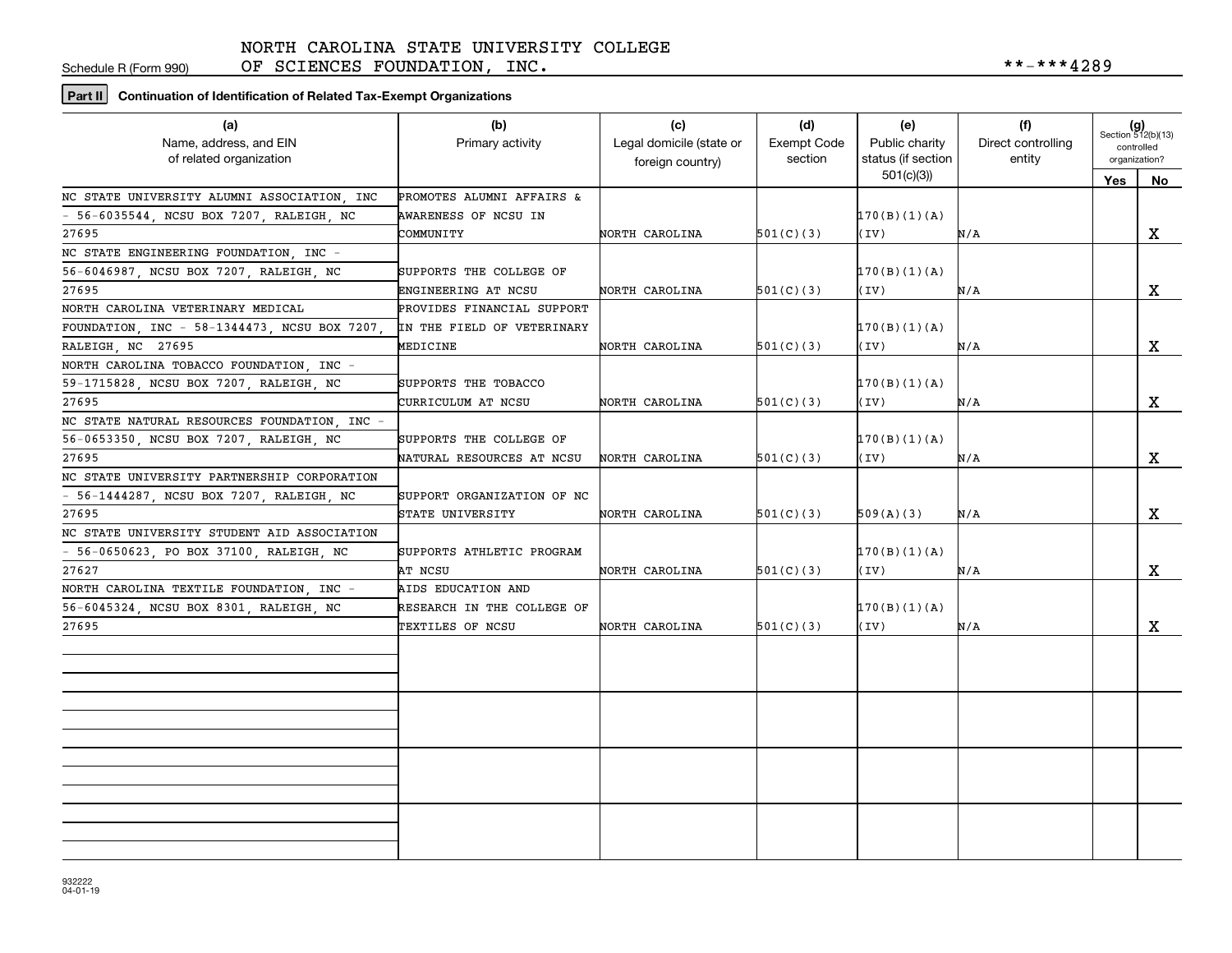### Schedule R (Form 990) 2019 Page OF SCIENCES FOUNDATION, INC. \*\*-\*\*\*4289

**2**

**Identification of Related Organizations Taxable as a Partnership.** Complete if the organization answered "Yes" on Form 990, Part IV, line 34, because it had one or more related **Part III** organizations treated as a partnership during the tax year.

| (a)                                               | (b)              | (c)                  | (d)                          | (e)                                                                 | (f)                      | (g)                     |         | (h)              | (i)                                      | (i) | (k)                   |
|---------------------------------------------------|------------------|----------------------|------------------------------|---------------------------------------------------------------------|--------------------------|-------------------------|---------|------------------|------------------------------------------|-----|-----------------------|
| Name, address, and EIN<br>of related organization | Primary activity | Legal<br>domicile    | Direct controlling<br>entity | Predominant income                                                  | Share of total<br>income | Share of<br>end-of-year |         | Disproportionate | Code V-UBI<br>amount in box              |     | General or Percentage |
|                                                   |                  | (state or<br>foreign |                              |                                                                     |                          | assets                  |         | allocations?     |                                          |     | managing ownership    |
|                                                   |                  | country)             |                              | related, unrelated,<br>excluded from tax under<br>sections 512-514) |                          |                         | Yes $ $ | No               | 20 of Schedule<br>K-1 (Form 1065) Yes No |     |                       |
|                                                   |                  |                      |                              |                                                                     |                          |                         |         |                  |                                          |     |                       |
|                                                   |                  |                      |                              |                                                                     |                          |                         |         |                  |                                          |     |                       |
|                                                   |                  |                      |                              |                                                                     |                          |                         |         |                  |                                          |     |                       |
|                                                   |                  |                      |                              |                                                                     |                          |                         |         |                  |                                          |     |                       |
|                                                   |                  |                      |                              |                                                                     |                          |                         |         |                  |                                          |     |                       |
|                                                   |                  |                      |                              |                                                                     |                          |                         |         |                  |                                          |     |                       |
|                                                   |                  |                      |                              |                                                                     |                          |                         |         |                  |                                          |     |                       |
|                                                   |                  |                      |                              |                                                                     |                          |                         |         |                  |                                          |     |                       |
|                                                   |                  |                      |                              |                                                                     |                          |                         |         |                  |                                          |     |                       |
|                                                   |                  |                      |                              |                                                                     |                          |                         |         |                  |                                          |     |                       |
|                                                   |                  |                      |                              |                                                                     |                          |                         |         |                  |                                          |     |                       |
|                                                   |                  |                      |                              |                                                                     |                          |                         |         |                  |                                          |     |                       |
|                                                   |                  |                      |                              |                                                                     |                          |                         |         |                  |                                          |     |                       |
|                                                   |                  |                      |                              |                                                                     |                          |                         |         |                  |                                          |     |                       |
|                                                   |                  |                      |                              |                                                                     |                          |                         |         |                  |                                          |     |                       |
|                                                   |                  |                      |                              |                                                                     |                          |                         |         |                  |                                          |     |                       |
|                                                   |                  |                      |                              |                                                                     |                          |                         |         |                  |                                          |     |                       |

**Identification of Related Organizations Taxable as a Corporation or Trust.** Complete if the organization answered "Yes" on Form 990, Part IV, line 34, because it had one or more related **Part IV** organizations treated as a corporation or trust during the tax year.

| (a)<br>Name, address, and EIN<br>of related organization | (b)<br>Primary activity | (c)<br>Legal domicile<br>(state or<br>foreign | (d)<br>Direct controlling<br>entity | (e)<br>Type of entity<br>(C corp, S corp,<br>or trust) | (f)<br>Share of total<br>income | (g)<br>Share of<br>end-of-year<br>assets | (h)<br>Percentage<br>ownership | $\begin{array}{c} \textbf{(i)}\\ \text{Section}\\ 512 \text{(b)} \text{(13)}\\ \text{controlled}\end{array}$<br>entity? |
|----------------------------------------------------------|-------------------------|-----------------------------------------------|-------------------------------------|--------------------------------------------------------|---------------------------------|------------------------------------------|--------------------------------|-------------------------------------------------------------------------------------------------------------------------|
|                                                          |                         | country)                                      |                                     |                                                        |                                 |                                          |                                | Yes No                                                                                                                  |
|                                                          |                         |                                               | NCSU COLLEGE<br>OF SCIENCES         |                                                        |                                 |                                          |                                |                                                                                                                         |
| CHARITABLE REMAINDER TRUSTS (2)                          | ASSET INVESTMENT        | NC                                            | FOUNDATION                          | TRUST                                                  |                                 |                                          |                                | X                                                                                                                       |
|                                                          |                         |                                               |                                     |                                                        |                                 |                                          |                                |                                                                                                                         |
|                                                          |                         |                                               |                                     |                                                        |                                 |                                          |                                |                                                                                                                         |
|                                                          |                         |                                               |                                     |                                                        |                                 |                                          |                                |                                                                                                                         |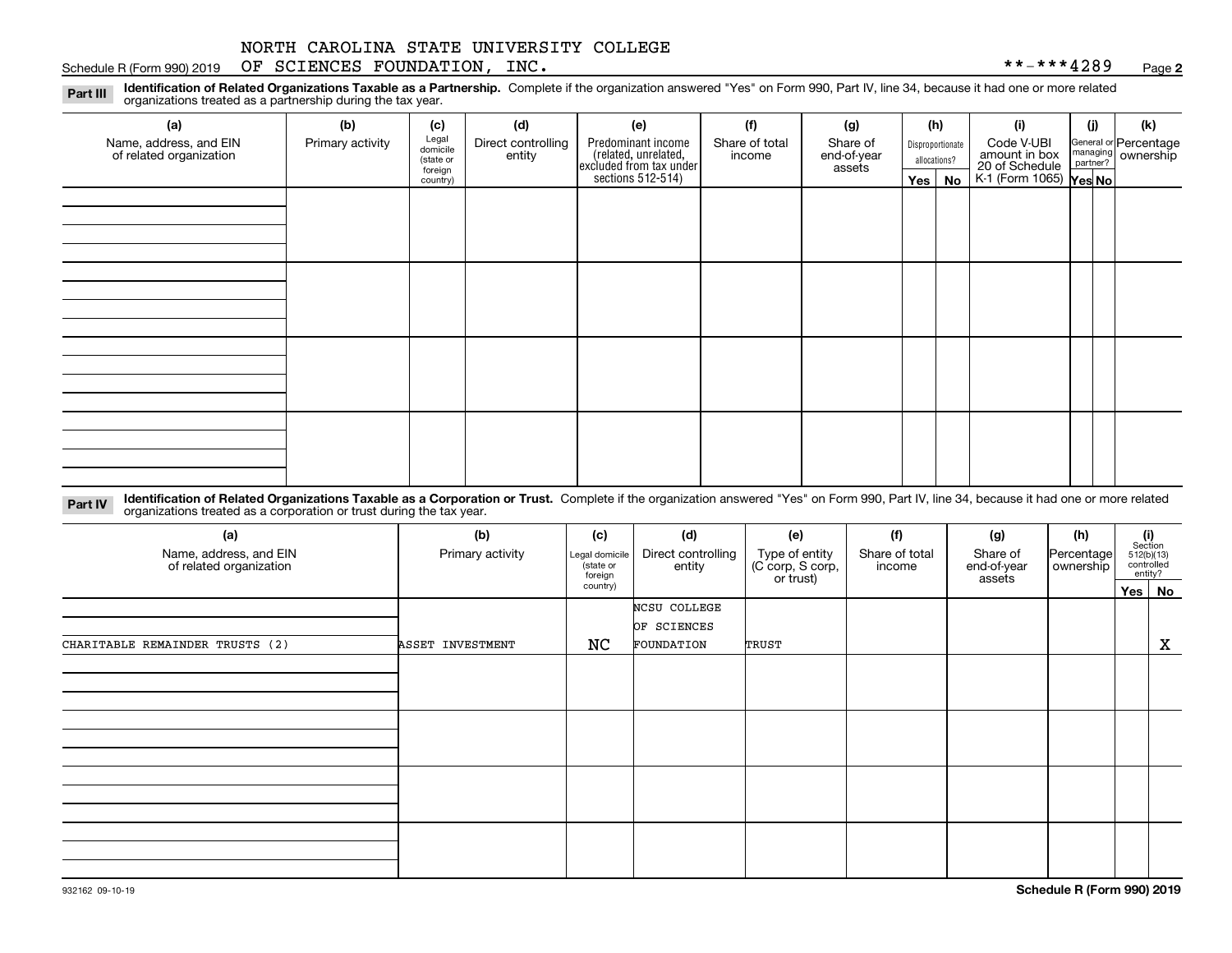Schedule R (Form 990) 2019 Page OF SCIENCES FOUNDATION, INC. \*\*-\*\*\*4289

|  | Part V Transactions With Related Organizations. Complete if the organization answered "Yes" on Form 990, Part IV, line 34, 35b, or 36. |  |  |
|--|----------------------------------------------------------------------------------------------------------------------------------------|--|--|
|--|----------------------------------------------------------------------------------------------------------------------------------------|--|--|

|   | Note: Complete line 1 if any entity is listed in Parts II, III, or IV of this schedule.                                                                                                                                        |                 | Yes   No |                         |
|---|--------------------------------------------------------------------------------------------------------------------------------------------------------------------------------------------------------------------------------|-----------------|----------|-------------------------|
|   | During the tax year, did the organization engage in any of the following transactions with one or more related organizations listed in Parts II-IV?                                                                            |                 |          |                         |
|   |                                                                                                                                                                                                                                | 1a              |          | $\mathbf{x}$            |
|   | b Gift, grant, or capital contribution to related organization(s) manufaction contracts and contribution to related organization(s) manufaction contribution to related organization(s)                                        | 1 <sub>b</sub>  | X        |                         |
|   |                                                                                                                                                                                                                                | 1 <sub>c</sub>  |          | X                       |
|   |                                                                                                                                                                                                                                | 1 <sub>d</sub>  |          | X                       |
|   |                                                                                                                                                                                                                                | 1e              |          | X                       |
|   |                                                                                                                                                                                                                                |                 |          |                         |
|   |                                                                                                                                                                                                                                | 1f              |          | X                       |
| a | Sale of assets to related organization(s) material contents and content and content to the state of assets to related organization(s) material content of the set of assets to related organization(s) material content of the | 1 <sub>q</sub>  |          | $\mathbf X$             |
|   | h Purchase of assets from related organization(s) manufactured content to content the content of the content of the content of the content of the content of the content of the content of the content of the content of the c | 1 <sub>h</sub>  |          | X                       |
|   |                                                                                                                                                                                                                                | 1i              |          | $\mathbf x$             |
|   | Lease of facilities, equipment, or other assets to related organization(s) manufactured content and content and content and content and content and content and content and content and content and content and content and co | 1i.             |          | X                       |
|   |                                                                                                                                                                                                                                |                 |          |                         |
|   |                                                                                                                                                                                                                                | 1k              |          | $\mathbf x$             |
|   |                                                                                                                                                                                                                                | 11              |          | $\overline{\mathbf{x}}$ |
|   |                                                                                                                                                                                                                                | 1 <sub>m</sub>  | X        |                         |
|   |                                                                                                                                                                                                                                | 1n              | X        |                         |
|   | <b>o</b> Sharing of paid employees with related organization(s)                                                                                                                                                                | 10 <sub>o</sub> | х        |                         |
|   |                                                                                                                                                                                                                                |                 |          |                         |
|   |                                                                                                                                                                                                                                | 1p              | X        |                         |
|   |                                                                                                                                                                                                                                | 1q              | x        |                         |
|   |                                                                                                                                                                                                                                |                 |          |                         |
|   | r Other transfer of cash or property to related organization(s)                                                                                                                                                                | 1r              | X        |                         |
|   |                                                                                                                                                                                                                                | 1s              |          | X                       |
|   | 2 If the answer to any of the above is "Yes," see the instructions for information on who must complete this line, including covered relationships and transaction thresholds.                                                 |                 |          |                         |

| (a)<br>Name of related organization | (b)<br>Transaction<br>type (a-s) | (c)<br>Amount involved | (d)<br>Method of determining amount involved |
|-------------------------------------|----------------------------------|------------------------|----------------------------------------------|
| (1)                                 |                                  |                        |                                              |
| (2)                                 |                                  |                        |                                              |
| (3)                                 |                                  |                        |                                              |
| (4)                                 |                                  |                        |                                              |
| (5)                                 |                                  |                        |                                              |
| (6)                                 |                                  |                        |                                              |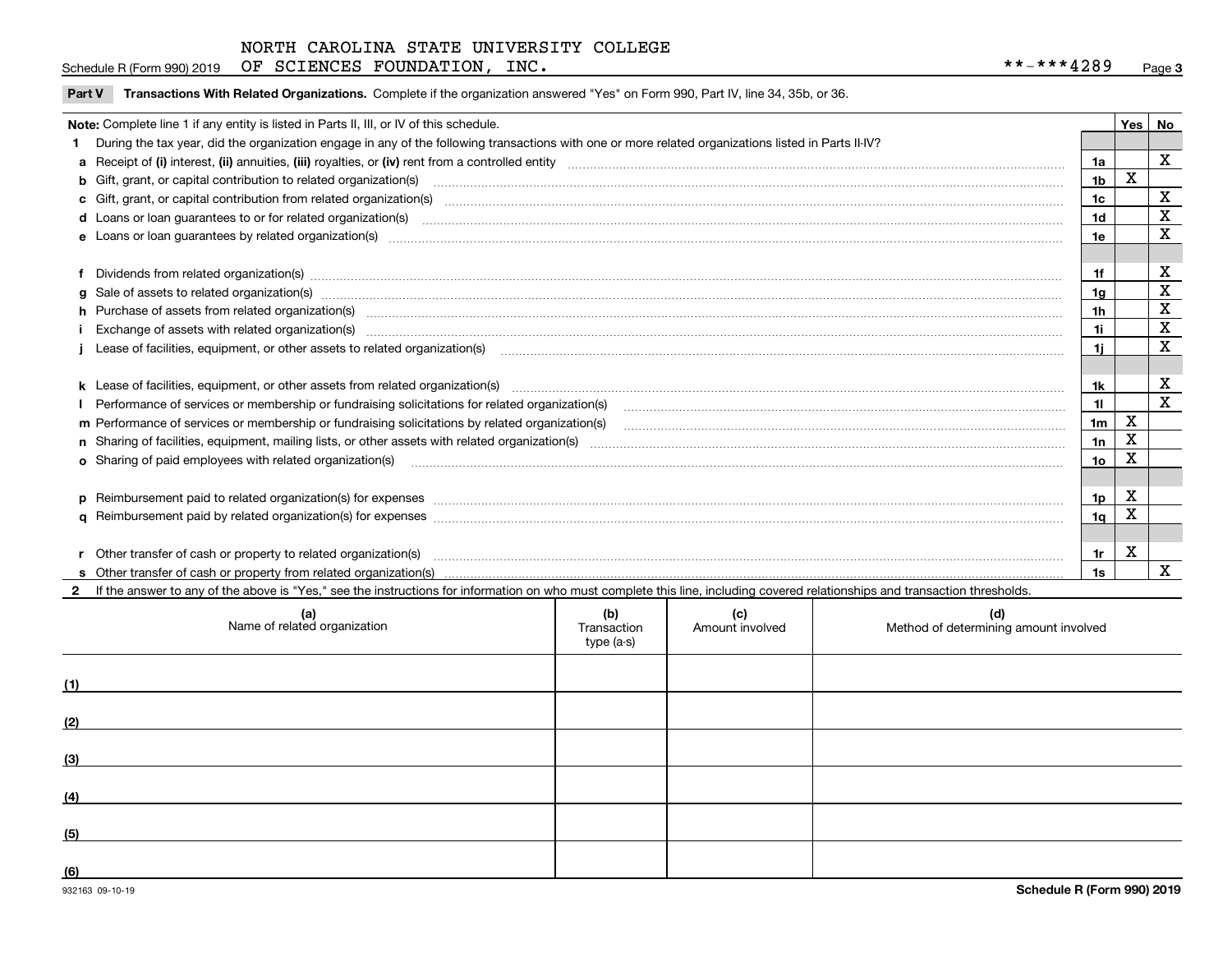Schedule R (Form 990) 2019 Page OF SCIENCES FOUNDATION, INC. \*\*-\*\*\*4289

**Part VI Unrelated Organizations Taxable as a Partnership. Complete if the organization answered "Yes" on Form 990, Part IV, line 37.** 

Provide the following information for each entity taxed as a partnership through which the organization conducted more than five percent of its activities (measured by total assets or gross revenue) that was not a related organization. See instructions regarding exclusion for certain investment partnerships.

| (a)<br>(f)<br>(i)<br>(k)<br>(b)<br>(c)<br>(d)<br>(g)<br>(h)<br>(i)<br>$\begin{array}{c} \textbf{(e)}\\ \text{Are all} \\ \text{partners sec.}\\ 501(c)(3)\\ \text{orgs.?} \end{array}$<br>Code V-UBI<br>  amount in box 20 managing<br>  of Schedule K-1 partner? ownership<br>  of Schedule K-1 partner? ownership<br>  Yes No<br>Name, address, and EIN<br>Legal domicile<br>Share of<br>Primary activity<br>Predominant income<br>(related, unrelated,<br>excluded from tax under<br>sections 512-514)<br>Share of<br>Dispropor-<br>tionate<br>(state or foreign<br>of entity<br>end-of-year<br>total<br>allocations?<br>country)<br>income<br>assets<br>Yes No<br>Yes No |
|------------------------------------------------------------------------------------------------------------------------------------------------------------------------------------------------------------------------------------------------------------------------------------------------------------------------------------------------------------------------------------------------------------------------------------------------------------------------------------------------------------------------------------------------------------------------------------------------------------------------------------------------------------------------------|
|                                                                                                                                                                                                                                                                                                                                                                                                                                                                                                                                                                                                                                                                              |
|                                                                                                                                                                                                                                                                                                                                                                                                                                                                                                                                                                                                                                                                              |
|                                                                                                                                                                                                                                                                                                                                                                                                                                                                                                                                                                                                                                                                              |
|                                                                                                                                                                                                                                                                                                                                                                                                                                                                                                                                                                                                                                                                              |
|                                                                                                                                                                                                                                                                                                                                                                                                                                                                                                                                                                                                                                                                              |
|                                                                                                                                                                                                                                                                                                                                                                                                                                                                                                                                                                                                                                                                              |
|                                                                                                                                                                                                                                                                                                                                                                                                                                                                                                                                                                                                                                                                              |
|                                                                                                                                                                                                                                                                                                                                                                                                                                                                                                                                                                                                                                                                              |
|                                                                                                                                                                                                                                                                                                                                                                                                                                                                                                                                                                                                                                                                              |
|                                                                                                                                                                                                                                                                                                                                                                                                                                                                                                                                                                                                                                                                              |
|                                                                                                                                                                                                                                                                                                                                                                                                                                                                                                                                                                                                                                                                              |
|                                                                                                                                                                                                                                                                                                                                                                                                                                                                                                                                                                                                                                                                              |
|                                                                                                                                                                                                                                                                                                                                                                                                                                                                                                                                                                                                                                                                              |
|                                                                                                                                                                                                                                                                                                                                                                                                                                                                                                                                                                                                                                                                              |
|                                                                                                                                                                                                                                                                                                                                                                                                                                                                                                                                                                                                                                                                              |
|                                                                                                                                                                                                                                                                                                                                                                                                                                                                                                                                                                                                                                                                              |
|                                                                                                                                                                                                                                                                                                                                                                                                                                                                                                                                                                                                                                                                              |
|                                                                                                                                                                                                                                                                                                                                                                                                                                                                                                                                                                                                                                                                              |
|                                                                                                                                                                                                                                                                                                                                                                                                                                                                                                                                                                                                                                                                              |
|                                                                                                                                                                                                                                                                                                                                                                                                                                                                                                                                                                                                                                                                              |
|                                                                                                                                                                                                                                                                                                                                                                                                                                                                                                                                                                                                                                                                              |
|                                                                                                                                                                                                                                                                                                                                                                                                                                                                                                                                                                                                                                                                              |
|                                                                                                                                                                                                                                                                                                                                                                                                                                                                                                                                                                                                                                                                              |
|                                                                                                                                                                                                                                                                                                                                                                                                                                                                                                                                                                                                                                                                              |
|                                                                                                                                                                                                                                                                                                                                                                                                                                                                                                                                                                                                                                                                              |
|                                                                                                                                                                                                                                                                                                                                                                                                                                                                                                                                                                                                                                                                              |
|                                                                                                                                                                                                                                                                                                                                                                                                                                                                                                                                                                                                                                                                              |
|                                                                                                                                                                                                                                                                                                                                                                                                                                                                                                                                                                                                                                                                              |
|                                                                                                                                                                                                                                                                                                                                                                                                                                                                                                                                                                                                                                                                              |
|                                                                                                                                                                                                                                                                                                                                                                                                                                                                                                                                                                                                                                                                              |
|                                                                                                                                                                                                                                                                                                                                                                                                                                                                                                                                                                                                                                                                              |
|                                                                                                                                                                                                                                                                                                                                                                                                                                                                                                                                                                                                                                                                              |
|                                                                                                                                                                                                                                                                                                                                                                                                                                                                                                                                                                                                                                                                              |
|                                                                                                                                                                                                                                                                                                                                                                                                                                                                                                                                                                                                                                                                              |
|                                                                                                                                                                                                                                                                                                                                                                                                                                                                                                                                                                                                                                                                              |
|                                                                                                                                                                                                                                                                                                                                                                                                                                                                                                                                                                                                                                                                              |

**Schedule R (Form 990) 2019**